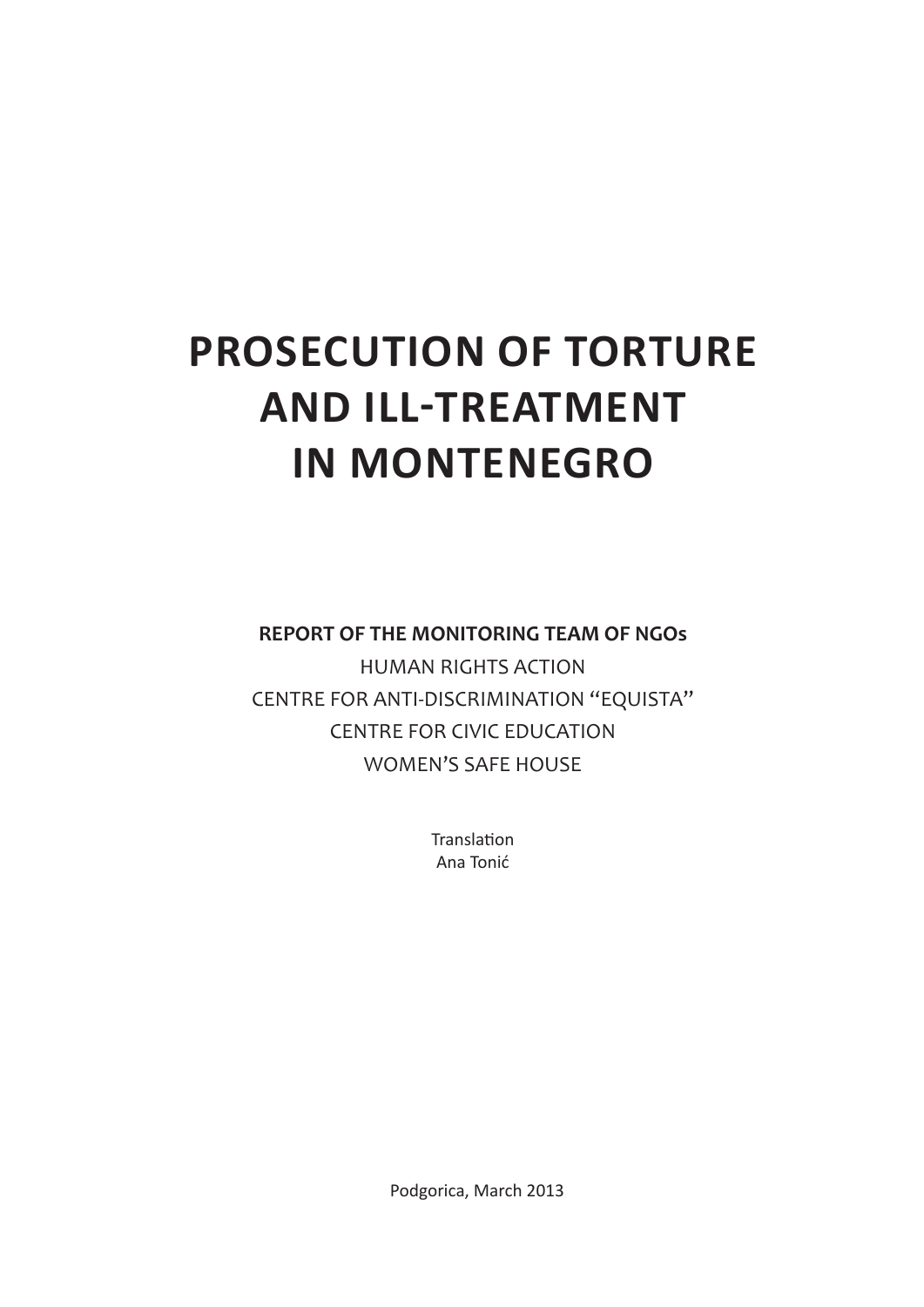This publication has been produced with the financial assistance of the European Union and the Embassy of the Federal Republic of Germany in Podgorica. Contents of this document are the sole responsibility of Human Rights Action and in no way reflect the opinions of donors.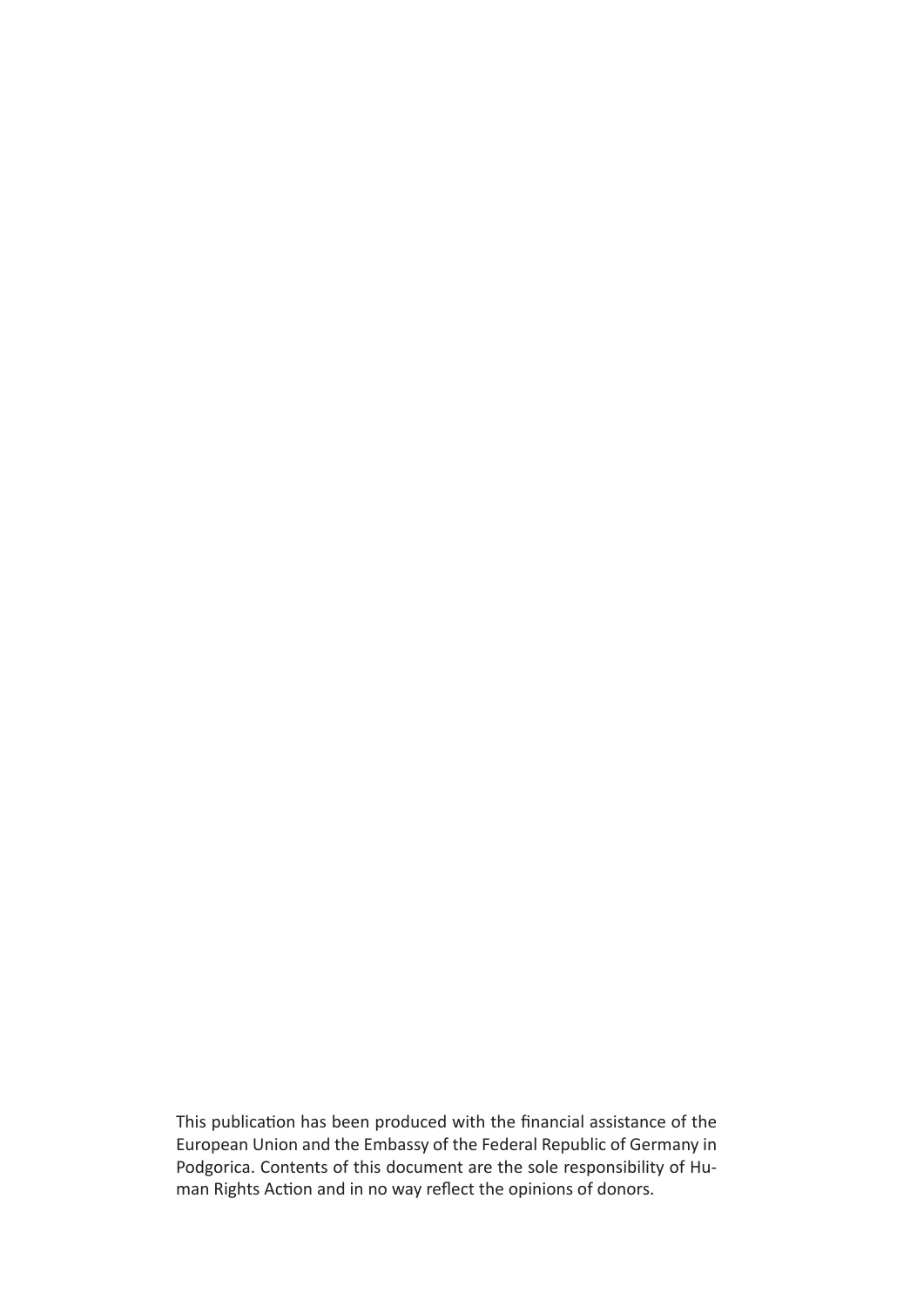#### **TABLE OF CONTENTS**

|                                                                                    | 7  |
|------------------------------------------------------------------------------------|----|
|                                                                                    | 7  |
|                                                                                    | 7  |
|                                                                                    | 9  |
| I.4. Obligation to incriminate torture, conduct effective investigation and impose | 11 |
|                                                                                    | 12 |
|                                                                                    | 16 |
| 1. PROHIBITION OF ILL-TREATMENT IN MONTENEGRIN LEGISLATION                         | 16 |
| 1.1. Ratified international treaties and international standards                   | 16 |
| 1.2. Compliance of national legislation with international standards               | 17 |
|                                                                                    | 17 |
|                                                                                    | 19 |
|                                                                                    | 21 |
| 1.2.3. Regulations governing the obligation of the State to conduct effective      | 22 |
|                                                                                    | 23 |
| 1.2.4. Regulations governing the protection of the defendant in criminal           | 24 |
| 1.2.5. Regulations governing the treatment of persons deprived of liberty          | 25 |
|                                                                                    | 25 |
|                                                                                    | 26 |
|                                                                                    | 27 |
|                                                                                    | 27 |
|                                                                                    | 27 |
| 1.2.5.4.2. Mandatory legal aid for officers accused of ill-treatment               | 28 |
| 1.2.5.4.3. Parliamentary, civil and internal oversight of the police operation     | 28 |
| 1.2.5.5. Disciplinary responsibility of the police and prison officers,            | 30 |
|                                                                                    | 30 |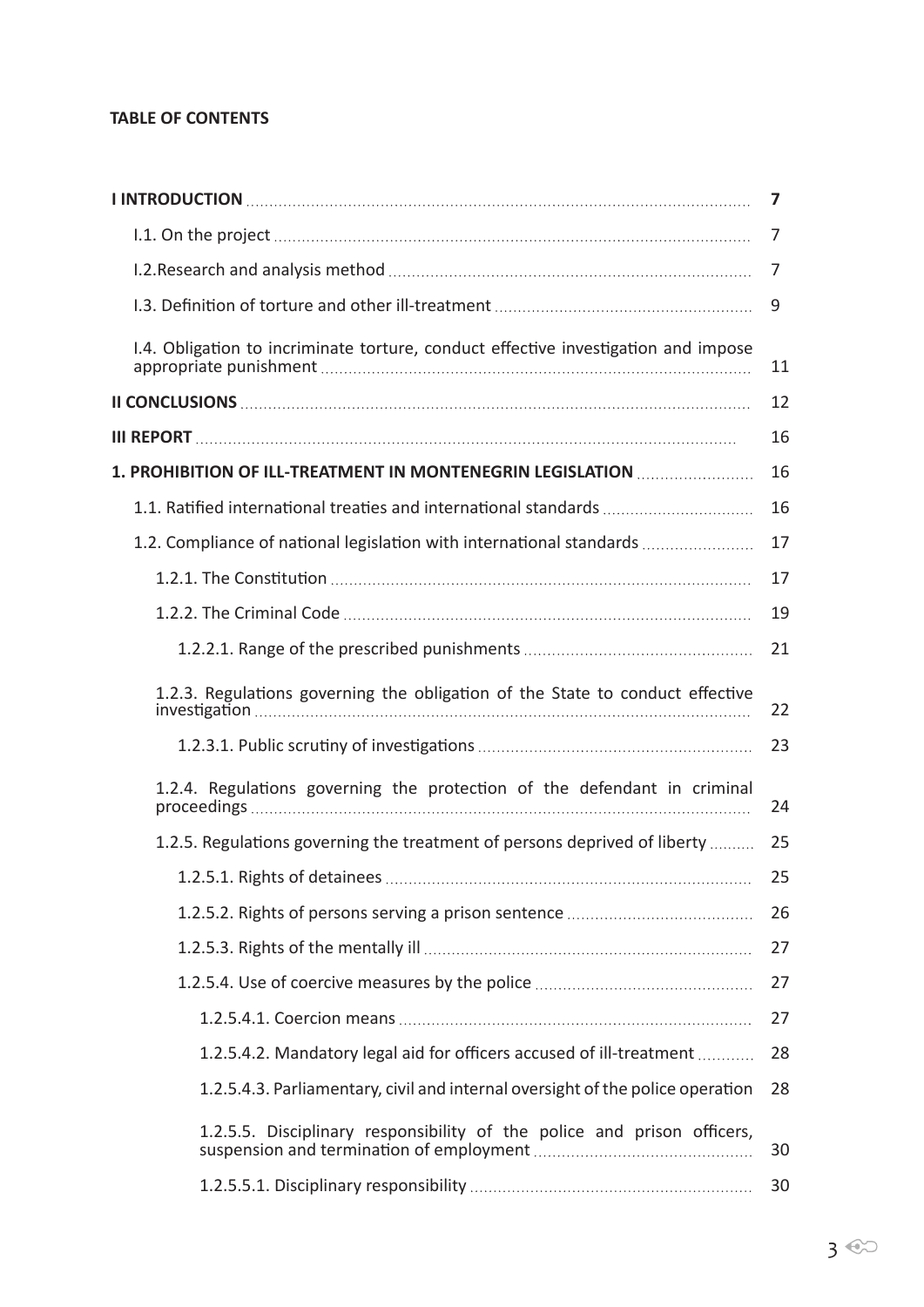| 32<br>33<br>33<br>35<br>35<br>35<br>36<br>38<br>39<br>41 |
|----------------------------------------------------------|
|                                                          |
|                                                          |
|                                                          |
|                                                          |
|                                                          |
|                                                          |
|                                                          |
|                                                          |
|                                                          |
|                                                          |
| 46                                                       |
| 47                                                       |
| 47                                                       |
| 48                                                       |
| 49                                                       |
| 50                                                       |
| 51                                                       |
| 51                                                       |
| 52                                                       |
| 54                                                       |
| 57                                                       |
| 57                                                       |
| 59                                                       |
| 60                                                       |
|                                                          |
|                                                          |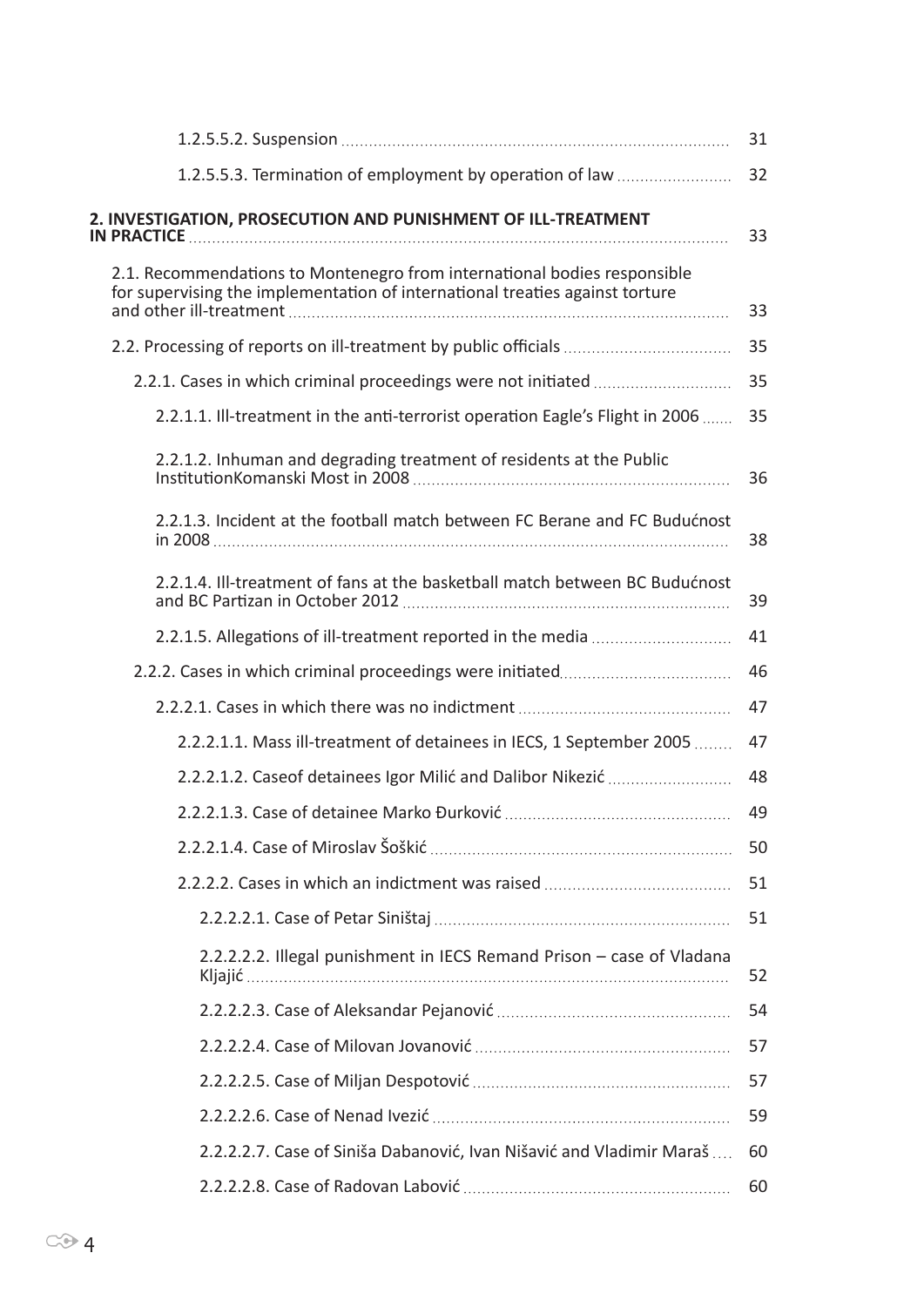|                                                                                  |                                                           | 61 |
|----------------------------------------------------------------------------------|-----------------------------------------------------------|----|
|                                                                                  | 2.2.2.2.10. Case of Miljan Šćepanović, Miljan Nedović and | 62 |
|                                                                                  |                                                           | 62 |
|                                                                                  |                                                           | 62 |
|                                                                                  |                                                           | 63 |
|                                                                                  |                                                           | 63 |
|                                                                                  |                                                           | 64 |
|                                                                                  |                                                           | 64 |
|                                                                                  |                                                           | 64 |
| 2.2.2.3. First instance verdicts in the prosecuted cases of police ill-treatment |                                                           |    |
|                                                                                  |                                                           | 65 |
|                                                                                  |                                                           | 70 |
|                                                                                  |                                                           | 70 |
|                                                                                  |                                                           | 72 |
|                                                                                  |                                                           | 74 |
|                                                                                  |                                                           | 74 |
|                                                                                  |                                                           | 77 |
|                                                                                  |                                                           | 82 |
|                                                                                  |                                                           | 82 |
|                                                                                  |                                                           | 86 |
|                                                                                  |                                                           | 89 |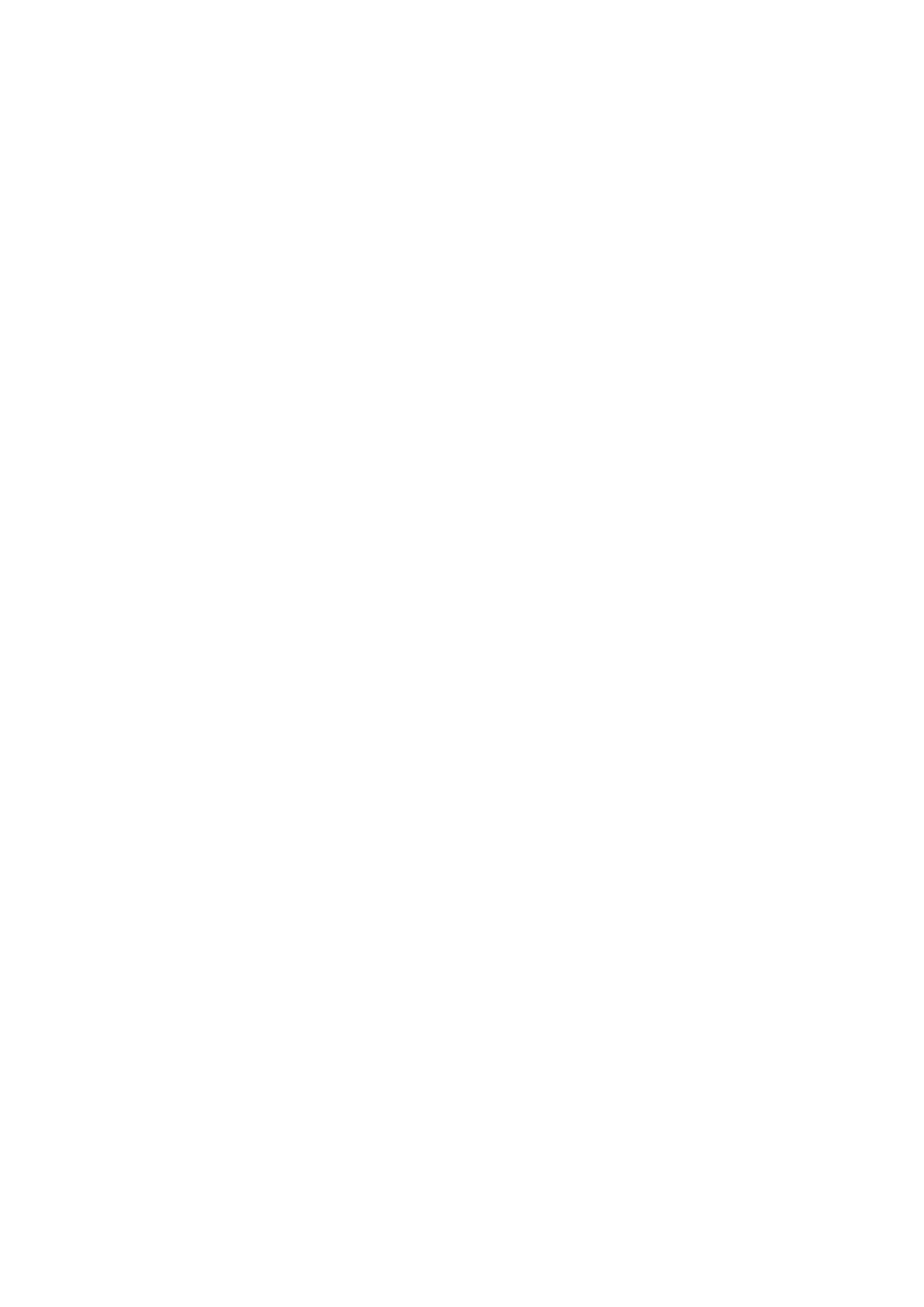# **I INTRODUCTION**

#### **I.1. On the project**

This Report was created as part of the project "Monitoring Respect for Human Rights in Closed Institutions in Montenegro", implemented by Human Rights Action, the project leader, and partner organizations: Centre for Civic Education, Centre for Anti-discrimination "EQ-UISTA", Women's Safe House (Shelter), Belgrade Centre for Human Rights and Latvian Centre for Human Rights from 1 March 2011 through March 2013.

The main goal of the project has been to improve the protection against torture, inhuman or degrading treatment or punishment in Montenegro and facilitate effective implementation of the recommendations given to Montenegro by international expert bodies: the Committee against Torture - CAT and the European Committee for the Prevention of Torture - CPT. The project also aimed at supporting the control function of the Protector of Human Rights and Freedoms (national mechanism for the prevention of torture) and of the Parliament of Montenegro in the general protection against torture and other ill-treatment, and particularly the respect for the rights of residents in closed institutions.

The project also included two publications for all state prosecutors and competent judges, i.e. state prosecutor's offices and competent courts in Montenegro: "The prevention and punishment of torture and other ill-treatment - a manual for judges and prosecutors", Radmila Dragičević-Dičić, Ivan Janković, Belgrade Centre for Human Rights, Belgrade, 2011, and "The prohibition of torture,inhuman or degrading treatment or punishment - a collection of judgments of the European Court of Human Rights", ed. Žarko Marković, Human Rights Action, Podgorica, 2013.

This Report has been prepared by attorney Luka Stijepović, in cooperation with Tea-Gorjanc Prelević and Mirjana Radović of Human Rights Action. On behalf of Centre for anti-discrimination EQUISTA, attorney Daliborka Knežević prepared the analyses of cases of Nenad Ivezić, Miljan Despotović and Public Institution Komanski Most. Tea Gorjanc-Prelević, Executive Director of Human Rights Action, is the editor of the Report.

Our special thanks for the cooperation go to all the presidents of the basic courts in Montenegro, Slavica Stijović, Secretary of the Basic Court in Podgorica, Zorica Dabanović, Registry Office Administratorat the Basic Court in Bar, Zdravko Rajević, counsellor at the Basic Court in Berane, attorneys Dalibor Kavarić, Azra Jasavić, Borislav Vlaović and Vladimir Vuleković, as well asto Siniša Dabanović, Aleksandar Saša Zeković andRaško Dendić.

#### **I.2.Research and analysis method**

The Report reviews the cases of allegations of ill-treatment by public officials and their prosecution in accordance with international standards prohibiting torture and other illtreatment in the form of cruel, inhuman and degrading treatment. Although the minimum European standard includes the obligation of states to prosecute and punish ill-treatment carried out by private individuals as well, this Report covers only the prosecution of public officials in accordance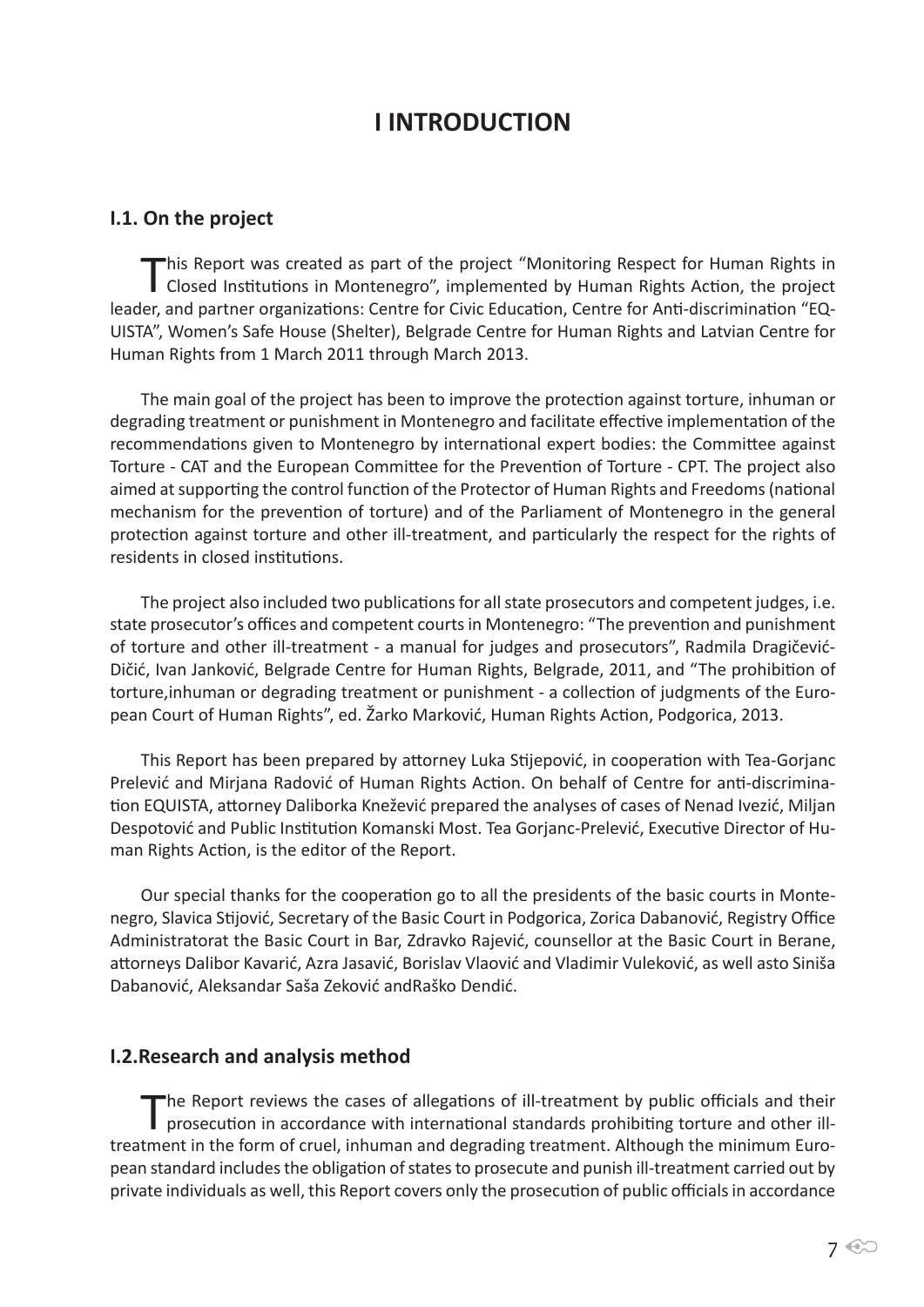with the definition of torture and ill-treatment of the Convention against Torture and Other Cruel, Inhuman or Degrading Treatment or Punishment, adopted by the United Nations.

Emphasis on the prosecution of public officials is also important in order to assess the readiness of the judiciary to ensure the rule of law through effective prosecution and punishment of public officials. It should be borne in mind that in the previous undemocratic one-partysystem, such practice was almost non-existent.

This Report analyses19 cases that have not resulted in the initiation of criminal proceedings or filing of an indictment, and are well-known to the public due to publications in the media or in the report of the European Committee for the Prevention of Torture and Inhuman or Degrading Treatment or Punishment - CPT on its visit to Montenegro from 15 to 22 September 2008)<sup>1</sup>. There are 15 cases in which criminal proceedings have not been initiated and 4 cases in which there has been no indictment.

Report also includes the analysis of verdicts in relation to officials (employees at the Institution for the Execution of Criminal Sanctions and the Police Directorate) accused of criminal offenses with elements of ill-treatment, namely Ill-treatment in the performance ofofficial duties<sup>2</sup>, Ill-treatment<sup>3</sup> and Torture<sup>4</sup>, Extortion of statement<sup>5</sup>, Serious bodily injury<sup>6</sup>, Light bodily injury<sup>7</sup>, adopted by the courts in Montenegro from 1 January 2007 to 2013 (except for the verdict of the Basic Court in Podgorica K.br.1755/03 of 6 May 2003, which has been included for itsrepresentativeness), 44 of which are final and 2 which have not become final, as well as a final decision on the suspension of criminal proceedings.<sup>8</sup>

In the analysis of the courts' procedures, for the purpose of statistical review, individual decisions of the courts have been examined in relation to each defendant, i.e. in relation to each charge, in those cases where a defendant was charged with multiple acts of ill-treatment. The decisions have been examined in relation to guilt (guilty or acquitted), criminal sanction (fine, imprisonment or a suspended sentence), finality, dismissal of chargesor suspension of the procedure, and validity of the decision.

This method has been employed for the purpose of clarity, since the examined criminal cases in which indictments have been raised(59 cases in total, of which the first instance decision was adopted in as many as 57) often include two or more accomplices (34) in respect of which the court at times decides differently (in 7 of 34 cases). Also, in 5 examined cases, the first instance verdict contained a number of different decisions, because the same offender has been charged with multiple acts of ill-treatment in relation to which the court brought different decisions;and for this report,each decisionhas been considered as separate case when creating the statistics report.The said method was employed because two proceedings have been initiated in relation

7 Art. 152 CC.

<sup>1</sup> Available at:http://www.cpt.coe.int/documents/mne/2010-03-inf-eng.htm.

<sup>2</sup> Previous Criminal Code RCG (*Sl. list RCG, 42/93...90/02).*

<sup>3</sup> Art. 166a CC.

<sup>4</sup> Art. 167 CC.

<sup>5</sup> Art. 166 CC.

<sup>6</sup> Art. 151 CC.

<sup>8</sup> On the basis of requests for free access to information, 6 basic courtssubmitted their judgments to Human Rights Action (Podgorica, Bijelo Polje, Kolašin, Berane, Rožaje, Bar, Ulcinj and Herceg Novi).Websites of basic courts in Kotor, Danilovgrad, Žabljak and Podgorica were also used as sources of information. Judgments have also been submitted to Human Rights Action by injured parties.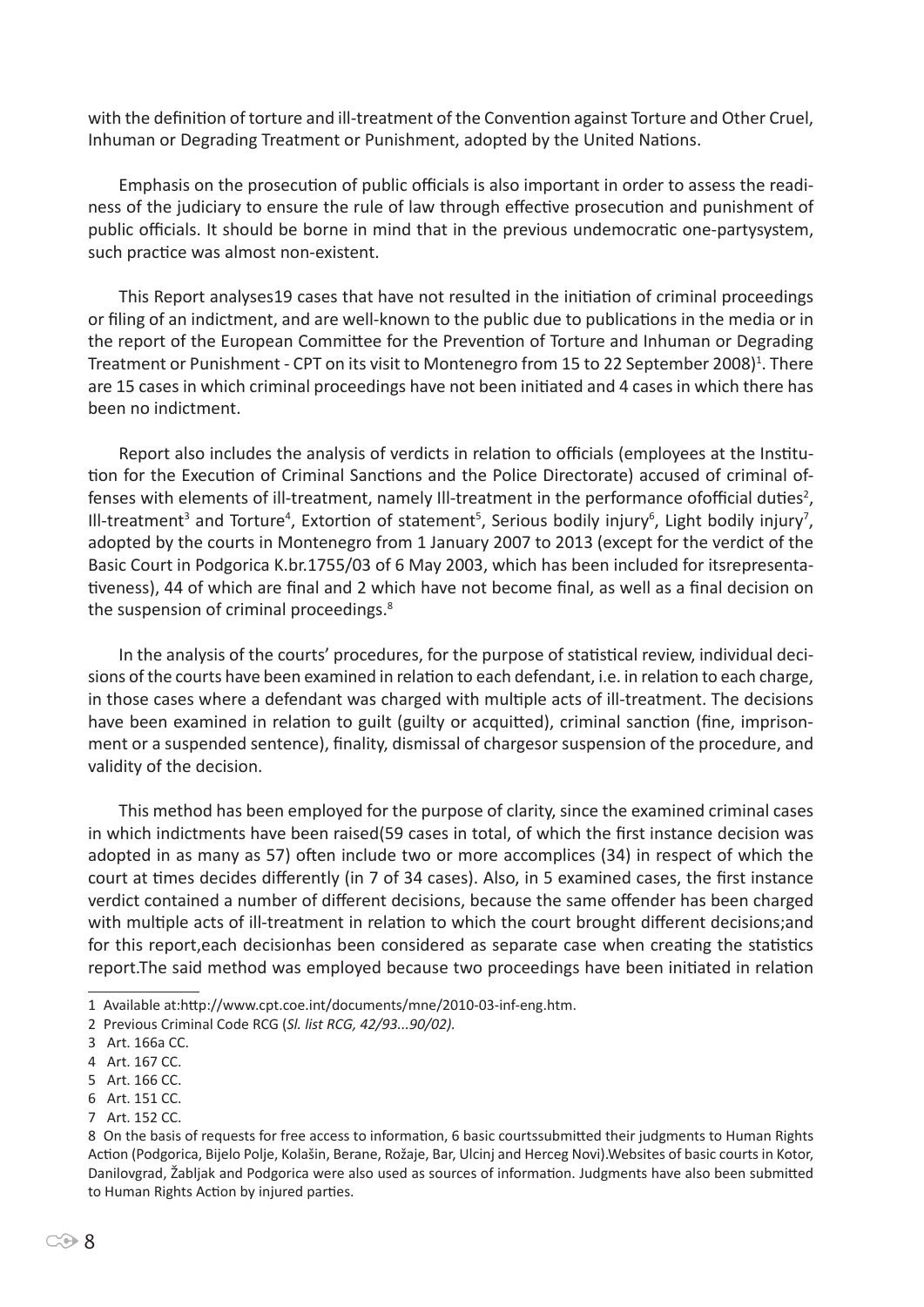to the case of beating of lateAleksandar Pejanović in a police station, against the accused for illtreatment, statistically considered as separate cases.

The following sources of information were usedin development of this report:

- Report of the Human Rights Action "Human Rights in Montenegro 2010-2011"<sup>9</sup>;

- information on the cases of ill-treatment published in the quarterly reports of NGO Youth Initiative for Human Rights – YIHR, from 2007 to the end of the second quarter of 2012<sup>10</sup>;

- Report on the work of the Council for Civil Oversight of the Police, 2005-2008;

- Report on the work of the Council for Civil Oversight of the Police, 2011;

- Report of the Civic Alliance "Human Rights in Montenegro - from the referendum to the beginning of negotiations with the EU, May 2006 - June 2012";

- information about the cases of ill-treatment reported in the media in Montenegro from 1 January 2007 to March 2013;

- information received from the Supreme Public Prosecutor's Office in response to Human-Rights Action's requests for access to information related to the prosecution of specific cases of ill-treatment, namely: (i) of 12 March 2012 regarding the investigation ofill-treatment and disappearance ofa resident of Komanski Most Institution<sup>11</sup>; (ii) of 20 March 2012 regarding the prosecution of cases Pejanović and Kljajić, abuse of detainees in Institution for the Execution of Criminal Sanctions (hereinafter: IECS) in 2005 and ill-treatment in operation Eagle's Flight<sup>12</sup>; (iii) of 25 June 2012 in relation to the prosecution of cases that Human Rights Actionhad learned about from the media or the report of Youth Initiative for Human Rights $^{13}$ :

- documentation or information the authors obtained directly from the injured parties or their attorneys.

#### **I.3. Definition of torture and other ill-treatment**

The Convention against Torture and Other Cruel, Inhuman or Degrading Treatment or Pun-<br>ishment<sup>14</sup>, adopted by the United Nations in 1984, defines torture as:

"any act by which severe pain, whether physical or mental, is intentionally inflicted on a person for such purposes as obtaining from him or a third person, information or a confession, punishing him for an act he or a third person has committed or is suspected of having committed, or intimidating or coercing him or a third person, or for any reason based on discrimination of any kind, when such pain or suffering is inflicted by or at the instigation of or with the consent or acquiescence of a public official or other person acting in an official capacity. It does not include pain or suffering arising only from, inherent in or incidental to lawful sanctions."

<sup>9</sup> Available at: http://www.hraction.org/wp-content/uploads/Human\_Rights\_in\_Montenegro\_2010-2011.pdf. 10 Quarterly reports on the situation of human rights in Montenegro for the same period are available at: http:// www.yihr.me/

<sup>11</sup> The decision of the Supreme State Prosecutor's Office: KTR. No. 500/10 available in the archives of Human Rights Action

<sup>12</sup> The decision of the Supreme State Prosecutor's Office: TU. No. 312/10 available in the archives of Human Rights Action

<sup>13</sup> The decision of the Supreme State Prosecutor's Office: TU. No. 210/12, available in the archives of Human Rights Action

<sup>14</sup> This Convention was ratified by SFRY back in 1991, *Sl. list SFRJ - Međunarodni ugovori, 9/91.*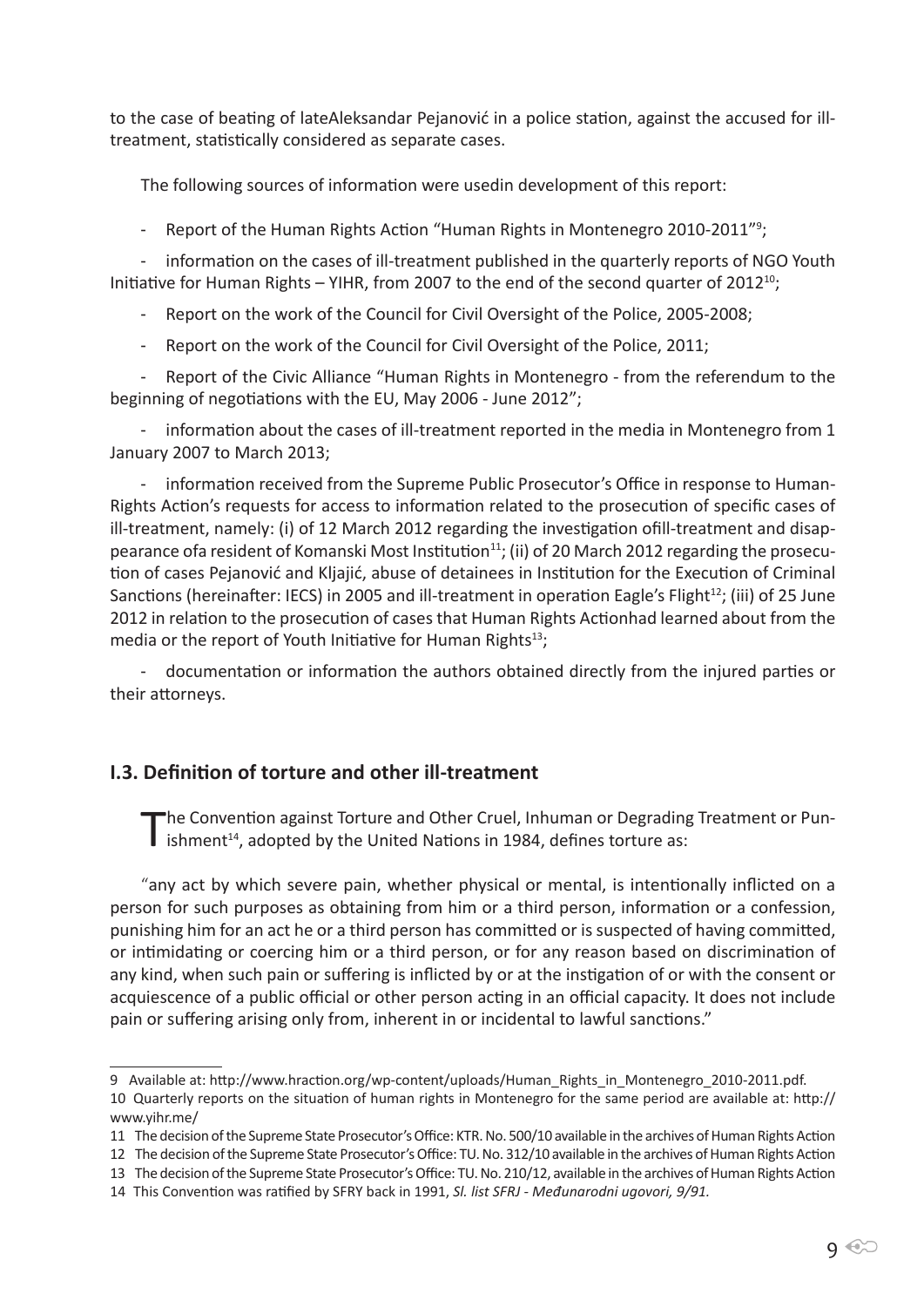Prohibition of torture is also prescribed under Art. 3 of the European Convention on Human Rights<sup>15</sup>

"No one shall be subjected to torture or to inhuman or degrading treatment or punishment".

In accordance with the above definition of torture, the Committee against Torture<sup>16</sup> and the European Court of Human Rights have taken the position in their practice that torture is composed of three elements<sup>17</sup>:

(1) The infliction of severe mental or physical pain or suffering. Distinction between torture and other ill-treatment is made on the basis of a difference in the intensity of the suffering inflicted, depending on the circumstances of the case such as the duration of the treatment, its physical or mental effects, the sex, age and state of health of the victim, the manner and method of its execution, etc. The subjective elements of this criterion – the sex, age and state of health of a victim – are relevant to the assessment of the intensity of particular treatment. However, these subjective factors are to be assessed with caution, as acts which objectively inflict sufficient severity of pain will always be considered torture.<sup>18</sup>

(2) The intentional or deliberate infliction of the pain. It is important that there is a deliberate form of inhuman treatment.<sup>19</sup>

(3) the pursuit of a specific purpose, such as gaining information, punishment or intimidation.

Furthermore, under the UN Convention, ill-treatment must be inflicted by a public official or by other person at the instigation of or with the consent of a public official. On the other hand, the European Court of Human Rights has broadly interpreted Article 3 of the European Convention on Human Rights more broadly, to include the prohibition of torture and inhuman or degrading treatment or punishment in relation to private individuals as well. The Court has made it clear in several judgments thatState is to take measures to ensure that people under its jurisdiction are not subjected to torture or to inhuman or degrading treatment by private individuals.<sup>20</sup>

In addition to torture as the gravest form of ill-treatment, inhuman or degrading treatment that does not fall under torture, as it does not have sufficient degree of intensity or purpose, is also forbidden $21$ 

18 *Selmouni v. France, judgment of 28 July 1998.*

<sup>15</sup> Convention for the Protection of Human Rights and Fundamental Freedoms, *Sl. list SCG - Međunarodni ugovori, 9/03.*

<sup>16</sup> The Committee Against Torture - CAT was established in order to monitor the implementation of the Convention against Torture and Other Cruel, Inhuman or Degrading Treatment or Punishment.

<sup>17</sup> See "The prohibition of torture: A guide to the implementation of Article 3 of the European Convention on Human Rights", Aisling Reidy, the Council of Europe, 2004, p. 18, and The prevention and punishment of torture and other ill-treatment - a manual for judges and prosecutors", Radmila Dragičević-Dičić, Ivan Janković, Belgrade Centre for Human Rights, Belgrade, 2011, p. 53-54.

<sup>19</sup> See ..The prohibition of torture: A guide to the implementation of Article 3 of the European Convention on Human Rights", Aisling Reidy, the Council of Europe, 2004, p. 21.

<sup>20 .</sup>The prohibition of torture: A guide to the implementation of Article 3 of the European Convention on Human Rights", Aisling Reidy, the Council of Europe, 2004, p. 37, referring to judgment A v. the United Kingdom, of 23 September 1998, p. 22.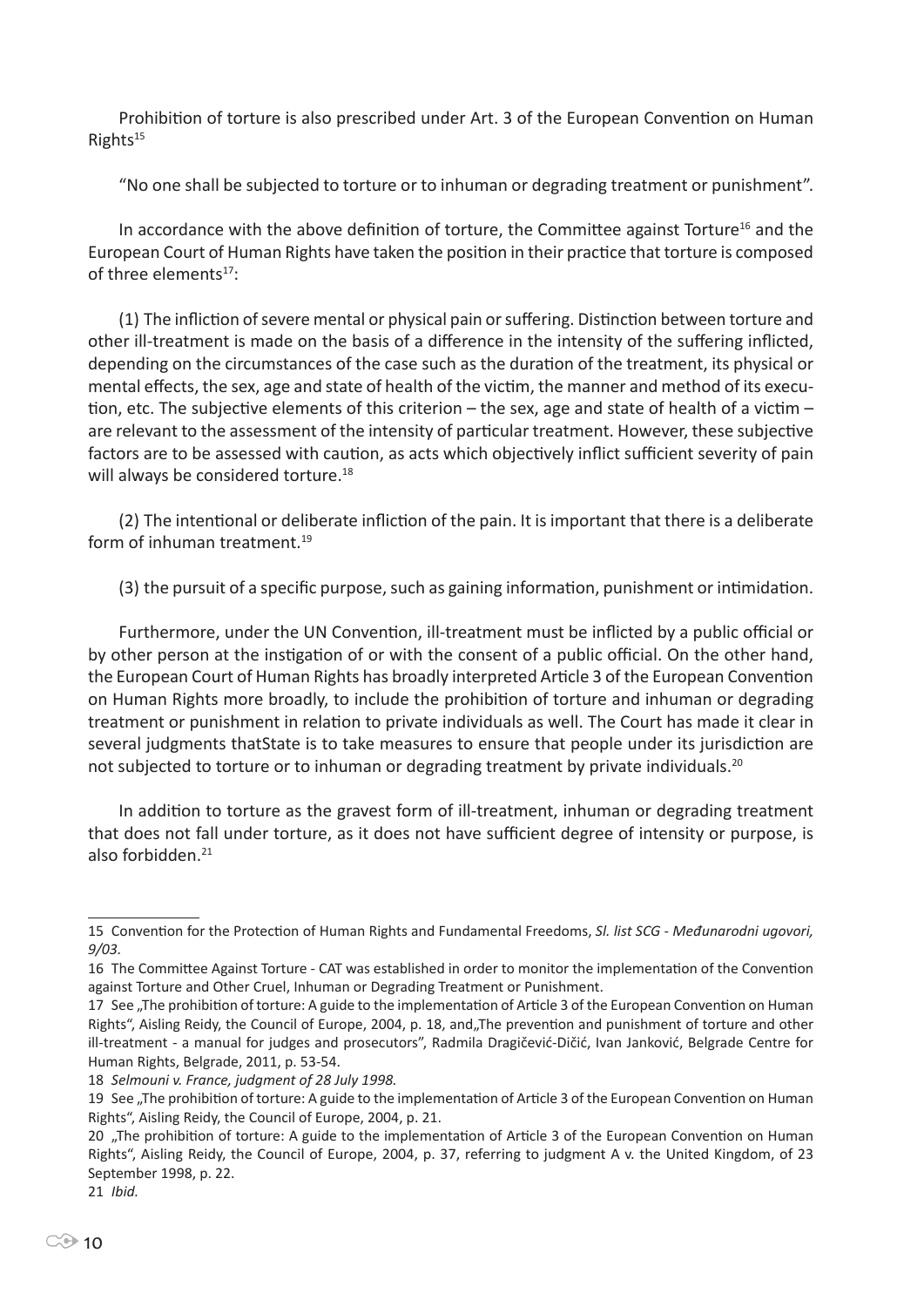Inhuman treatment implies infliction of serious physical or mental suffering, such as hitting, beating, hair pulling and hitting against the wall, threats to close family members, but also the threat of torture, unhygienic conditions and deprivation of food and water during detention<sup>22</sup>, as well as the destruction of one's property - home, under the circumstances that have caused great discomfort and pain<sup>23</sup>. Degrading treatment is that which is said to arouse in its victims feelings of fear, anguish and inferiority, capable of humiliating and debasing them.<sup>24</sup> Degrading treatment has also been described as involving treatment that would lead to breaking down the physical or moral resistance of the victim, or as driving the victim to act against his will or conscience.<sup>25</sup>

# **I.4. Obligation to incriminate torture, conduct effective investigation and impose appropriate punishment**

The Convention against Torture, the International Covenant on Civil and Political Rights<sup>26</sup><br>and the European Convention on Human Rights oblige Montenegro to criminalize acts of torture and provide for sanctions that correspond to the severity of these offenses. The state is obliged to immediately ("promptly") initiate impartial investigation *ex officio* whenever there are reasonable grounds to believe that an act of torture or inhuman or degrading treatment has been committed in any territory under its jurisdiction.<sup>27</sup>

These standards and their application in Montenegro will be thoroughly discussed in the text below.

<sup>22 &</sup>quot;The prevention and punishment of torture and other ill-treatment - a manual for judges and prosecutors", Radmila Dragičević-Dičić, Ivan Janković, Belgrade Centre for Human Rights, Belgrade, 2011, p. 70.

<sup>23</sup> *Selçuk and Asker v. Turkey, 1998, p. 78; Dulas v. Turkey, 2001, p. 55.*

<sup>24 &</sup>quot;The prohibition of torture: A guide to the implementation of Article 3 of the European Convention on Human Rights", Aisling Reidy, the Council of Europe, 2004, p. 16.

<sup>25</sup> *Ibid.*

<sup>26</sup> *Sl. list SFRJ, 7/1971.*

<sup>27</sup> See in particular Art. 13 of the Convention against Torture.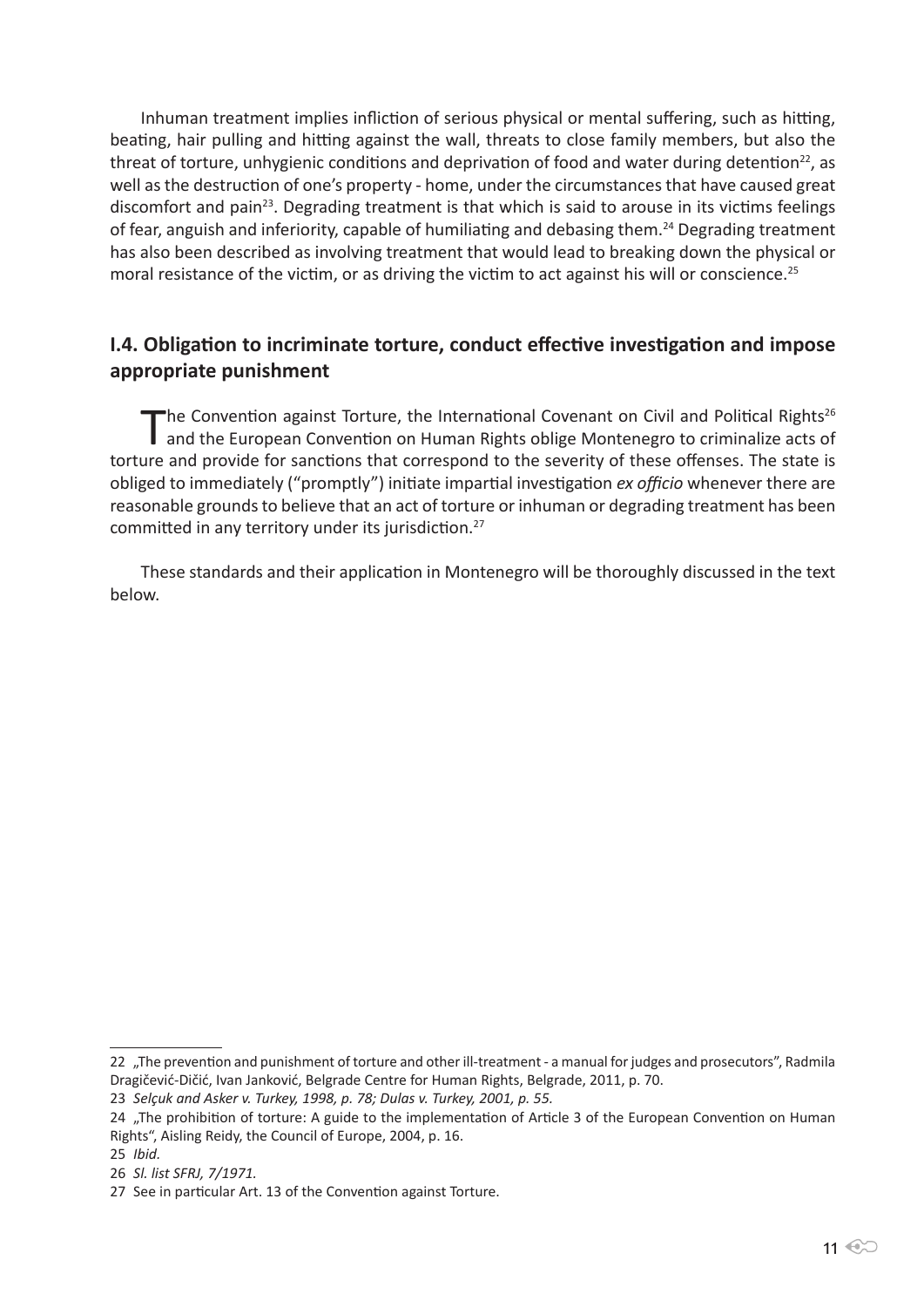# **II CONCLUSIONS**

1. The definition of torture under the Criminal Code of Montenegro is for the most part aligned with the definition of the UN Convention against Torture and Other Cruel, Inhuman or Degrading Treatment or Punishment and the recommendations of the Committee against Torture.

2. Prescribed sanctionsin relation to public officials for the crimes of Torture, Ill-treatment, Extortion of a testimony, of 1 to 8 years maximum (for Torture), or 2 to 10 years (for crime Extortion of a testimony accompanied by severe violence), with the possibility of imposing a suspended sentence, are too lenient, given the practice of the UN Committee against Torture where sanctions of 6 to 20 years in prison are considered appropriate for torture.Period of limitation of these offenses is also not appropriate, given the low level of fines and recommendations in this regard by the Committee against Torture (CAT) and the Human Rights Committee (HRC).

3. The prosecution of torture and ill-treatment by police and prison officials was often ineffective and inefficient, followed by suspended sentences and mild punishments. Such practice promotes impunity, encourages torture and ill-treatment, violates international human rights standards and raises serious doubts about the capacity of the judiciary and the police to establish the rule of law.

o Of the 78 cases discussed in this Report, criminal proceedings have been initiated in 63 cases (80.7%), whereas in 4 cases there was no indictment.

 $\circ$  Out of 125 examined court decisions, more than a third are acquittals (53 or 42%), or a courtadopted a decision dismissing the charges due to the abandonment of the prosecution by the State Prosecutor or time-bar of the criminal prosecution (19 or 15%).

o Inadequate sentences have been imposed in decisions determining the liability of perpetrators<sup>28</sup> (52 or 42%), most often a suspended sentence (41 or 78.8% of 52) or minimal or mitigated prison sentence (10 or 19%).

 $\circ$  With regard to analysed decisions, the harshest penalty that an officer has been sentenced to is 5 months in prison. This punishmentwas determined in two cases, in the judgment of the Basic Court in Podgorica K.br.1971/08 of 20 May 2011, sentencing police officer D.P. for two criminal offensesof Ill-treatment under Art. 166a, para 2 in connection withpara 1 of the CC each in conjunction with the criminal offenceLight bodily injuryunder Art. 152, para 2 in connection with para 1CC,which was overturned by the decision of the High Court in Podgorica Kz.br.1654/1129 and the judgment of the Basic Court in Podgorica K.br.976/10 of 28 February 2011 sentencing police officer D.D. for the criminal acts of torture and ill-treatment through aiding under Art.167, para 3 in connection with para 2 in connection with Art. 25 CC, but who was pardoned by the President of Montenegro.<sup>30</sup>

4. The harshest punishment with regard to the examined decisions (although the judgment is not yet final) is a prison sentence for a term of 7 months that police officers Ivica Paunović, Milanko Leković and Milan Kljajević have been sentenced to by the first instance judgment of 11 February 2013 for the criminal offense Grave bodily injury through aiding in conjunction with the criminal offense III-treatment through aiding against Aleksandar Pejanović.<sup>31</sup>

<sup>28</sup> On 29 April 2013, 101 of the examined decisions were final, or 83.5%.

<sup>29</sup> See p. 86of this Report.

<sup>30</sup> See p. 86 of this Report.

<sup>31</sup> See section 2.2.2.2.3. Beating of Aleksandar Pejanović in police detention facility in Podgorica.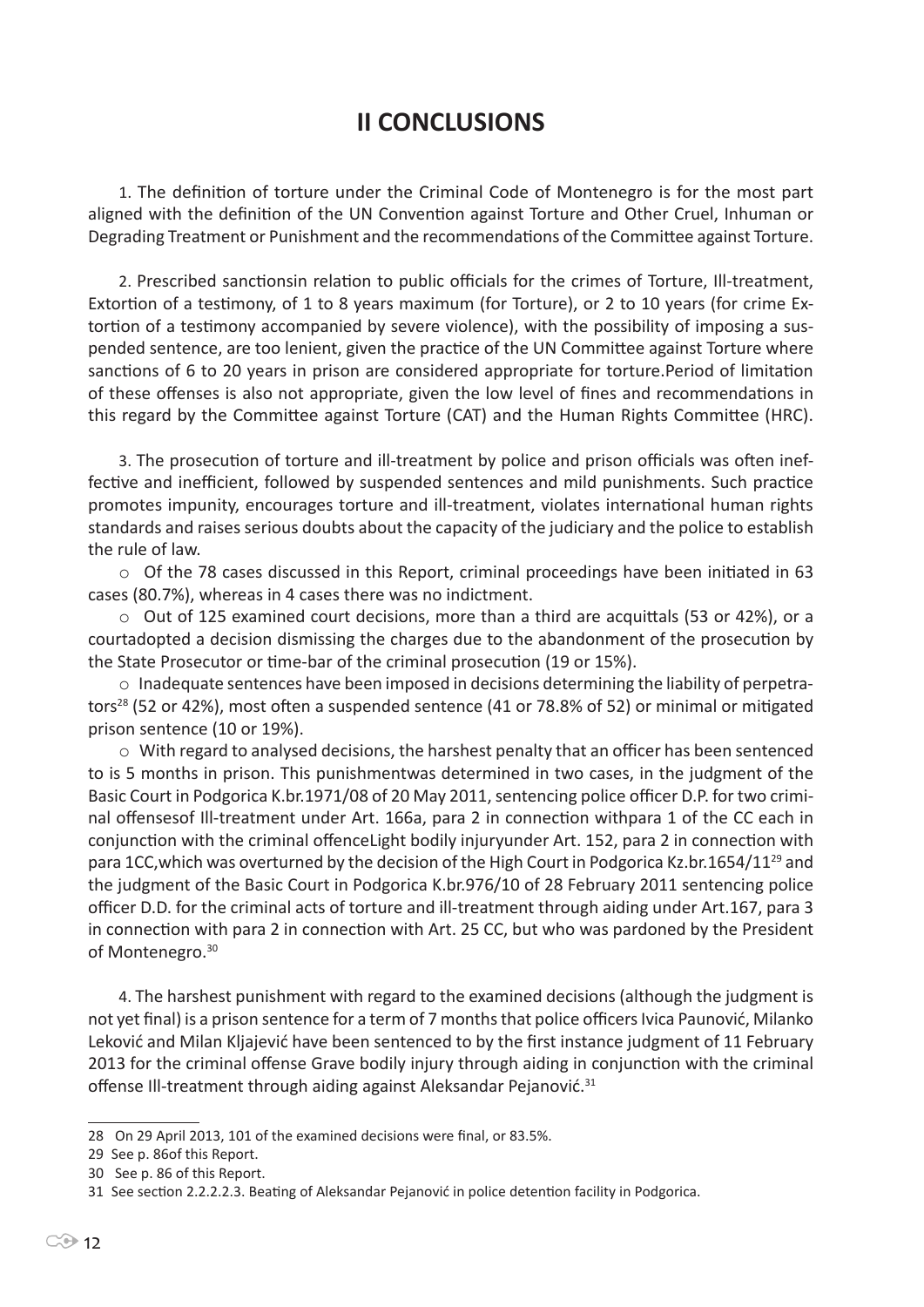5. In some of the most controversial cases (beating of detainees in IECS in 2005, ill-treatment of fans at sports incidents), the State Prosecutor's Office has beenconducting inefficient investigations without any results for several years, or even abandonedthe prosecution (in 7 examined cases).

6. In 15 of 78 cases (19%) the State Prosecutor's Office failed to prosecute allegations of illtreatment by dismissing the criminal charges of abuse (4 out of 15) or not acting upon the reported case (3 out of 15 cases), or in cases when the injured party did not press criminal charges and the Prosecutor's Office failed to investigate allegations published in the media *ex officio* (8 out of 15 cases). Amongst others, the Prosecutor's Office failed to act in cases thoroughly covered by the media regarding ill-treatment of defendants in Eagle's Flight operation and of residents at the Public Institution Komanski Most (both cases commented in the CPT's Report on the visit to Montenegro in 2008),as well asthe ill-treatment of fans at the basketball game between BC Budućnost and BC Partizan.

7. When pressing charges, in the majority of cases the Prosecutor's Office charged the perpetrators with aless grave offense, Ill-treatment, despite the fact that in the particular case serious injuries had been inflicted andapparent physical and psychological suffering caused, whichshould have been characterized as torture in the light of international standards.

8. Sometimes the charges or the investigation do not include all persons implicated - all state officials reasonably suspected of being directly involved in the commission of a criminal act or helpingthe commission of a criminal act. Also, the charges and sometimes the investigation do not include all the crimes committed through the actions of officials - causing of light and serious bodily harm, despite medical reports and expert evidence. For example, the defendant was not charged with Light bodily injury in addition to Ill-treatment, although the injury had been caused with a wooden stick, which is an "instrument suitable to cause serious harm", so according to the law this offence should be prosecuted*ex officio.*<sup>32</sup>

9. Courts often ignore *prima facie* evidence of ill-treatment without explanation or with insufficient reasoning, such as physical injuries determined by forensic experts, and fail to present all the evidence, such as hearing all witnesses, necessary for the proper and complete determination of facts, particularly in terms of the cause of victim's injuries and all perpetrators of ill-treatment (hearing all the witnesses, identification...), contrary to the standard of practice of the European Court of Human Rights, which requires a thorough establishment of all relevant facts.<sup>33</sup> On the other hand, the judgments are based on an uncritical acceptance of the testimony of defendants or the testimony of defendants' colleagues as witnesses, clearly aiming at facilitating the defendants' position in court.<sup>34</sup> Defendants, as a rule, state that the abused personshad already been injured, that the injuries occurred accidentally while resisting an arrest or as a result of self-harm.

<sup>32</sup> In the following examined judgments: judgment of the Basic Court in Kotor K.br.434/08 of 28 July 2010, judgments of the Basic Court in Danilovgrad K.br.272/08 of 16 September 2009, K.br.267/09 of 4 June 2010 and K.br.306/09 of 5 July 2010, judgment of the Basic Court in Kolašin 237/09 of 27 October 2009.

<sup>33</sup> This is particularly evident in the examined judgments of the Basic Court in Bar K.br.221/08 of 5 February 2009 and K.br.5/10 of 9 February 2010 and the judgment of the Basic Court in Bijelo Polje K.br.181/08 of 19 May 2008 and K.br.767/09 of 10 December 2009.

<sup>34</sup> See, for example, the judgment of the European Court of Human Rights in the case*V.D. v. Croatia from 2011:* 

*<sup>&</sup>quot;83. Likewise, in all further proceedings concerning the implicated officers, no comment was made in respect of the findings of the forensic expert in the criminal proceedings against the applicant. Instead, the national authorities uncritically accepted the statements by the officers that the applicant's injuries were self-inflicted. They made no further efforts to establish the exact manner in which the applicant sustained his injuries and to answer the question whether the force used by the officers had been excessive by ordering a fresh forensic report which would focus on these issues."*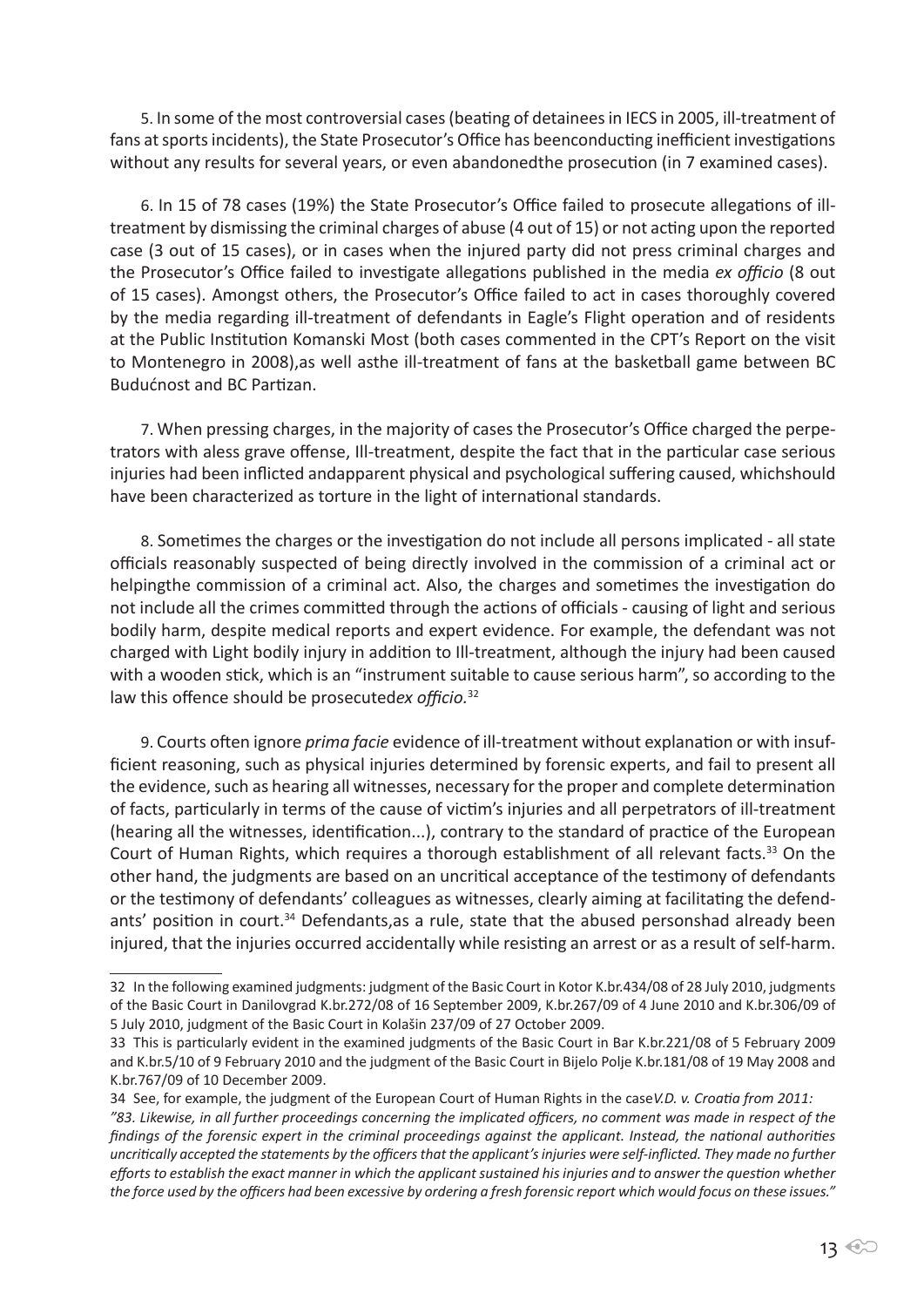10. Investigations and trials last too long and in certain cases criminal prosecution becomes time-barred<sup>35</sup> (in two cases).<sup>36</sup> On the other hand, slow pace of prosecution in some cases may have already caused those cases to becometime barred (for example, the case of mass ill-treatment of prisoners in IECSin 2005, the prosecution of which was criticized in detail in the CPT report on its visit Montenegro in 2008).

11. Despite the evidence of abuse such as the findings of medical and forensic experts determining that the injuries were caused by blows sustained on the day when the victimalleged that the abuse took place, or the testimony of witnesses who were present during the abuse or saw the injuries, the accused police officers and prison officials are nevertheless acquitted, or the State Prosecutorabandons the prosecution for thealleged lack of evidence (in 7 examined cases in which 17 such decisions have been adopted in relation to the defendants).

12. Even when found guilty, public officials are often imposed inadequately lenient sentences for the purpose of prevention of torture - a suspended sentence or minimum prison sentences, which are either further mitigated without reasonable justification or revoked in the appellate proceedings, and the defendantsare acquitted in the retrial or imposed a suspended sentence, or the second instance court mitigates the first instance judgment. Moreover, the state president pardoned one out of two police officerswho had been sentenced to the highest prison sentence of five months.<sup>37</sup>

13. Of the 3 recommendations on the investigation of publicly known cases from the CPT's report on its visit to Montenegro in 2008 (abuse of detainees in IECS in 2005, ill-treatment of detainees in anti-terroristaction Eagle's Flight in 2006 and case of Vladana Kljajić), only the recommendation to ensure the prosecution of persons who ill-treated Vladana Kljajić in IECSdetention facility has been partially fulfilled.38It is particularly surprising that despite a detailed critique of ineffective prosecution of Eagle's Flightcase and case of abuse of detainees in IECS in 2005 by the CPT39, no progress has been achieved in the said cases!

14. We also wish to draw attention to the fact previously noted by the Council for Civil Oversight of the Police that state officials prosecuted for the criminal offence of ill-treatment, i.e. for a crime committed in the discharge of official duties, are generally not suspended from duty<sup>40</sup>, althoughthis is contrary to international standards<sup>41</sup> as well asto the Labour Law of Montenegro<sup>42</sup>,

<sup>35</sup> Time-bar for the prosecution of certain criminal offenses is determined in relation to the prescribed punishment, based on the criteria set forth in Art. 124 CC. Time-bar of criminal prosecution shall come in effect in any case ("absolute time-bar") upon expiration of twice the time required by law for time-barring of criminal prosecution (Art. 125 CC). 36 Judgment of the Basic Court in Podgorica K.br.520/09 in the case of Milovan Jovanović and K.br.1755/03 in the case of Miljan Despotović, as well as the case of the Basic Court in Ulcinj K.br.98/02.

<sup>37</sup> See p. 86 of this Report – the case of police officer D. D.

<sup>38</sup> For more detail on the prosecution of this case, which ended in a suspended sentence in relation to IECS officers, see p. 60 of this Report.

<sup>39</sup> Report to the Government of Montenegro on the visit to Montenegro carried out by the European Committee for the Prevention of Torture and Inhuman or Degrading Treatment or Punishment (CPT) from 15 to 22 September, p. 45-50.

<sup>40</sup> To serve and to protect - Report on the work of the Council for Civil Oversight of the Police for 2011, Zorana Baćović and Aleksandar Saša Zeković, Podgorica, 2012.

<sup>41</sup> See specific recommendations in this regard of the Committee against Torture (CAT) and the European Committee for the Prevention of Torture (CPT) in section 2.1.

<sup>42</sup> Art. 130, para 1, item 3 of the Labour Law (*Sl. list CG, 49/2008, 26/2009 and 59/2011) provides that the employee shall be suspended from work if criminal proceedings had been instituted against him/her for a criminal offense committed while working or related to work.*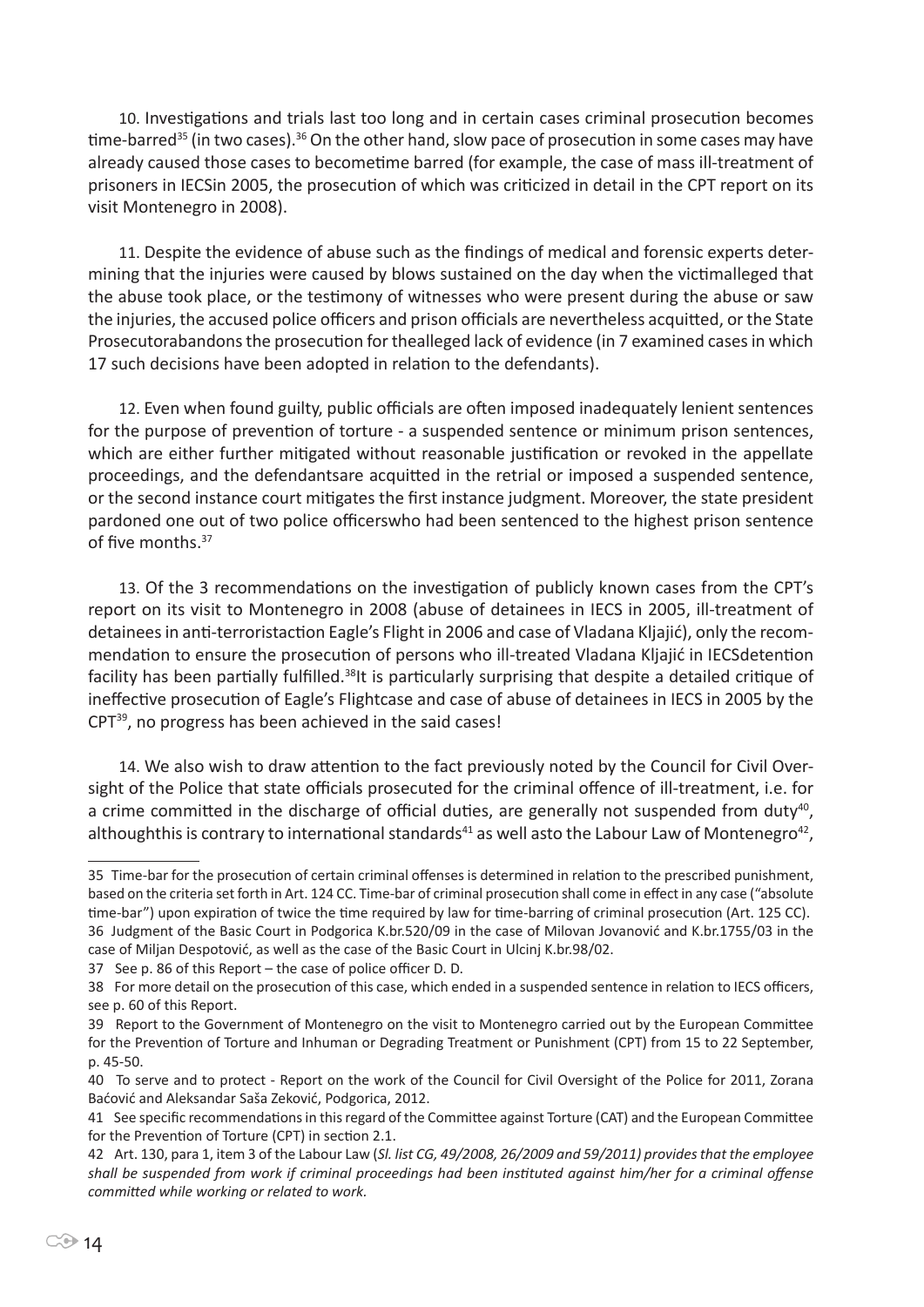and damaging to the credibility of the police.<sup>43</sup> The Council noted this problem in several sessions, but only the President of the Supreme Court of Montenegro, Vesna Medenica, acted in response and stated that all basic courts are obliged to notify the Judicial Council about the proceedings conducted against police officers *ex officio*, and that the Judicial Council shall then promptly inform the Council for Civil Oversight of the Police. Such notification is necessary in order to reduce the number of cases where public officials are not suspended from duty, since the Police Directorate justifies its actions with the lack of timely information<sup>44</sup>. Initiation of criminal proceedings against a police officer for criminal offenses committed while working or related to work is envisaged under Art. 108 of the Law on Internal Affairs<sup>45</sup> (Sl. listCG, 44/2012 of 9 August 2012), regulating the duties and powers of police officers.

15. Although Art. 109 of the Law on Internal Affairs<sup>46</sup> (as well as the Law on Police, which was abolished upon the entry into force of the Law on Internal Affairs on 17 August 2012) stipulates that the employment of police officers shall be terminated by operation of law if they were convicted in a final judgement for committing a criminal offence prosecuted *ex officio*, except for criminal offences related to traffic safety, on 16 April 2013 Human Rights Action received a confirmation from the Police Directorate that police officers R.J., K.M., B.V., L.Z., K.Š., Đ.D., L.D.<sup>47</sup> and Đ.P.<sup>48</sup>, legally sentenced by the judgment K.br. 319/10 for abuse of N.V. in Sutomore<sup>49</sup>, were still employed in the PoliceDirectorate. With regard to this information, on 23 April 2012 Human Rights Action submitted a letter to the Minister of Internal Affairs, Mr. Raško Konjević, and president of the Council for Civil Oversight of the Police, Mr. Jovan Poleksić, requesting thereby information on the actions of the Ministry in accordance with the above breach of law. On 3 June 2013 Human Rights Action received a response from the Ministry of Internal Affairs indicating that a decision on the termination of employment has been rendered in all cases pointed out in our letter, except in the case of officer L.D., whose conviction was in the meantime rehabilitated by the decision of the High Court.<sup>50</sup>

3) during detention period;

<sup>43</sup> To serve and to protect - Report on the work of the Council for Civil Oversight of the Police for 2011, p. 109-110. For example, police officer R.R., the defendant in the proceedings concerning torture against Aleksandar Pejanović, was not suspended, but has since been promoted.

<sup>44</sup> *Ibid, p. 109-110.*

<sup>45 &</sup>quot;A police officer shall be temporarily suspended from work:

<sup>1)</sup> if a disciplinary procedure has been instituted against him/her due to a severe breach of the duty, until completion of the disciplinary proceedings;

<sup>2)</sup> if caught while committing a severe breach of duty for which a measure of termination of employment was prescribed, until completion of the disciplinary procedure;

<sup>4)</sup> if criminal proceedings have been instituted against him/her for a criminal offence with elements of corruption or a criminal offence committed while working or related to work, until completion of the criminal proceedings."

<sup>46 &</sup>quot;Apart from cases of termination of employment laid down by general legislation on state employees and civil servants and general labour legislation, employment shall be terminated to a police officer if:

<sup>1)</sup> during recruitment or employment it was established that he/she had given false data on fulfilment of conditions referred to in Article 85 of this law;

<sup>2)</sup> he/she was convicted by a final judgement for committing a criminal offence prosecuted *ex officio, except for criminal offences related to traffic safety, on the day of submission of the final judgement;*

*<sup>3)</sup> he/she was imposed five disciplinary measures for minor breaches of duty within the period of two years, or two disciplinary measures for severe breaches of duty within the period of one year."*

<sup>47</sup>

<sup>48</sup>

<sup>49</sup> See p. 75 of this report.

<sup>50</sup> Letter of the Ministry of Internal Affairs available in HRA archives.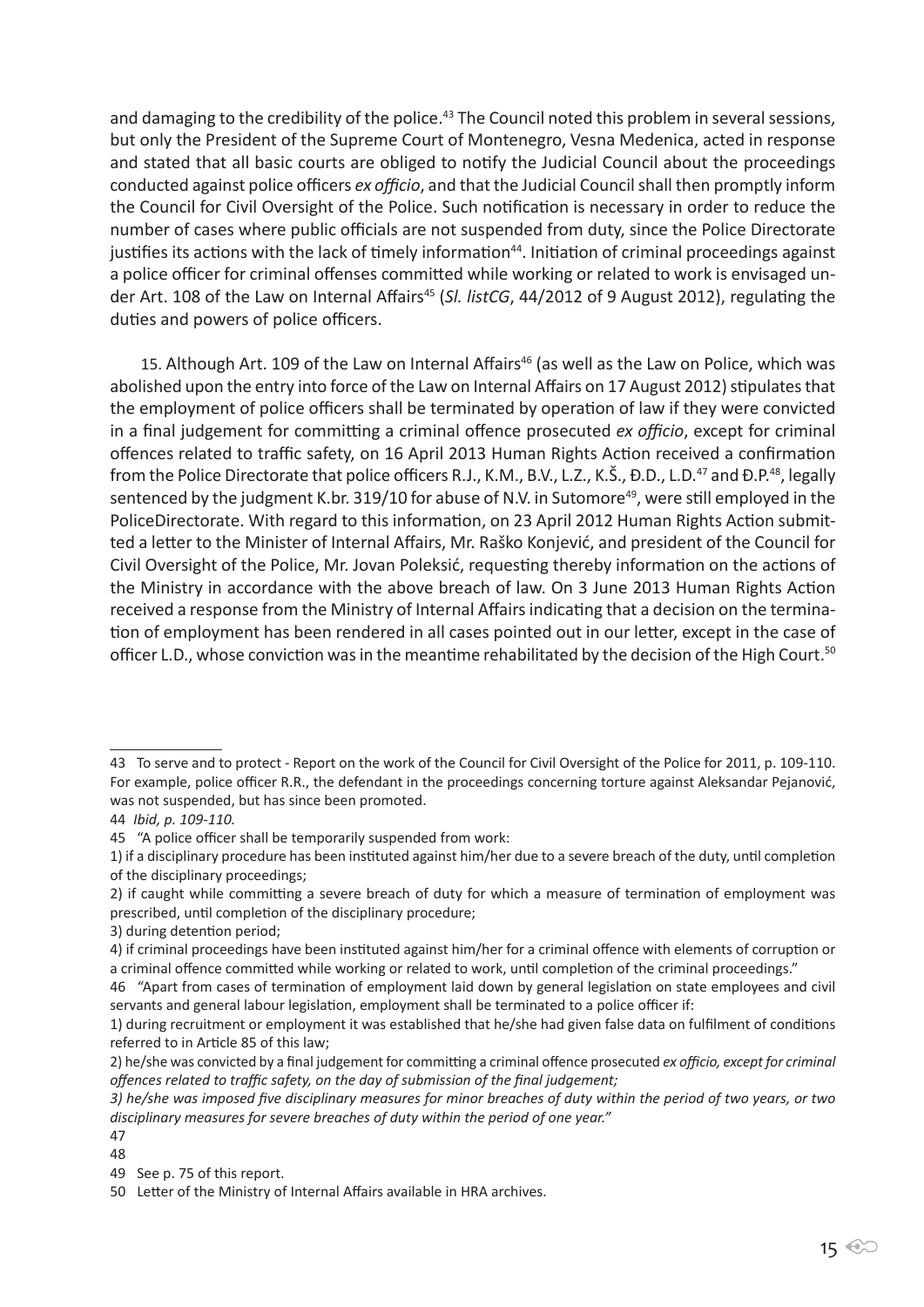# **III REPORT**

# **1. PROHIBITION OF ILL-TREATMENT IN MONTENEGRIN LEGISLATION**

#### **1.1. Ratified international treaties and international standards**

Montenegro's obligation to prevent torture and ill-treatment is primarily based on in-<br>Mernational documents ratified by former SFRY, such as the International Covenant on Civil and Political Rights51 (Art. 7) and previously mentioned UN Convention against Torture and Other Cruel, Inhuman or Degrading Treatment or Punishment (hereinafter: the Convention against Torture). The Committee against Torture (CAT) was established to monitor the application of the Convention and Montenegro has recognized the competence of the Committee also in relation to the receipt and consideration of inter-state and individual complaints against Montenegro.<sup>52</sup> The Committee for Human Rights was established to monitor the implementation of the said International Covenant.53 Optional Protocol to the Convention against Torture, which established a monitoring system of prison and detention by the Subcommittee on Prevention of Torture (Art. 2) and envisages the establishment of national mechanisms for the prevention of torture (Art. 3 and 17), also bounds Montenegro.<sup>54</sup> The Law on the Protector of Human Rights and Freedoms of Montenegro<sup>55</sup> stipulates the establishment of a national mechanism under the auspices of the Protector (the Ombudsman)<sup>56</sup>.

Within the Council of Europe, Montenegro is obliged to prevent torture and ill-treatment by the European Convention for the Protection of Human Rights and Freedoms<sup>57</sup> (Art. 3) and the European Convention for the Prevention of Torture and Inhuman or Degrading Treatment or Punishment<sup>58</sup>, which provides for an effective system of monitoring of the implementation of commitments in relation to persons deprived of liberty in the form of the European Committee for the Prevention of Torture and Inhuman or Degrading Treatment or Punishment (CPT), responsible for examining the treatment of persons deprived of their liberty by visiting them in order to, if necessary, increase the level of protection of such persons from torture and inhuman or degrading treatment or punishment.<sup>59</sup>

In addition, Montenegro ratified the Statute of the International Criminal Court, which defines torture as a crime against humanity.<sup>60</sup> On the basis of these international laws, the prohibition of

55 *Sl*. *listCG*, 42/2011 of 15 August 2011.

<sup>51</sup> *Sl. list SFRJ*, 7/71.

<sup>52</sup> SFRY recognized the competence of the Committee when ratifying the Convention, and Montenegro confirmed it on 23 October 2006, after the declaration of independence.

<sup>53</sup> On the basis of Art. 28 of the International Covenant on Civil and Political Rights, through the Optional Protocol to the Covenant, which also binds Montenegro, Montenegro has accepted the Committee's competence to receive complaints from individuals who fall within its jurisdiction who claim to be victims of violations of Covenant rights.

<sup>54</sup> Law on ratification of the Optional Protocol to the Convention against Torture and Other Cruel, Inhuman or Degrading Treatment or Punishment, *Sl. list SCG – Međunarodni ugovori, 16/2005 and 2/2006.*

<sup>56</sup> Art. 25 of the Law on the Protector of Human Rights and Freedoms of Montenegro.

<sup>57</sup> *Sl*. *listSCG*- *Međunarodniugovori*, 9/03.

<sup>58</sup> *Sl. list SCG - Međunarodni ugovori,* 9/03.

<sup>59</sup> Article 1 of the European Convention for the Prevention of Torture and Inhuman or Degrading Treatment or Punishment.

<sup>60</sup> *Sl. list SRJ- Međunarodni ugovori*, 5/01.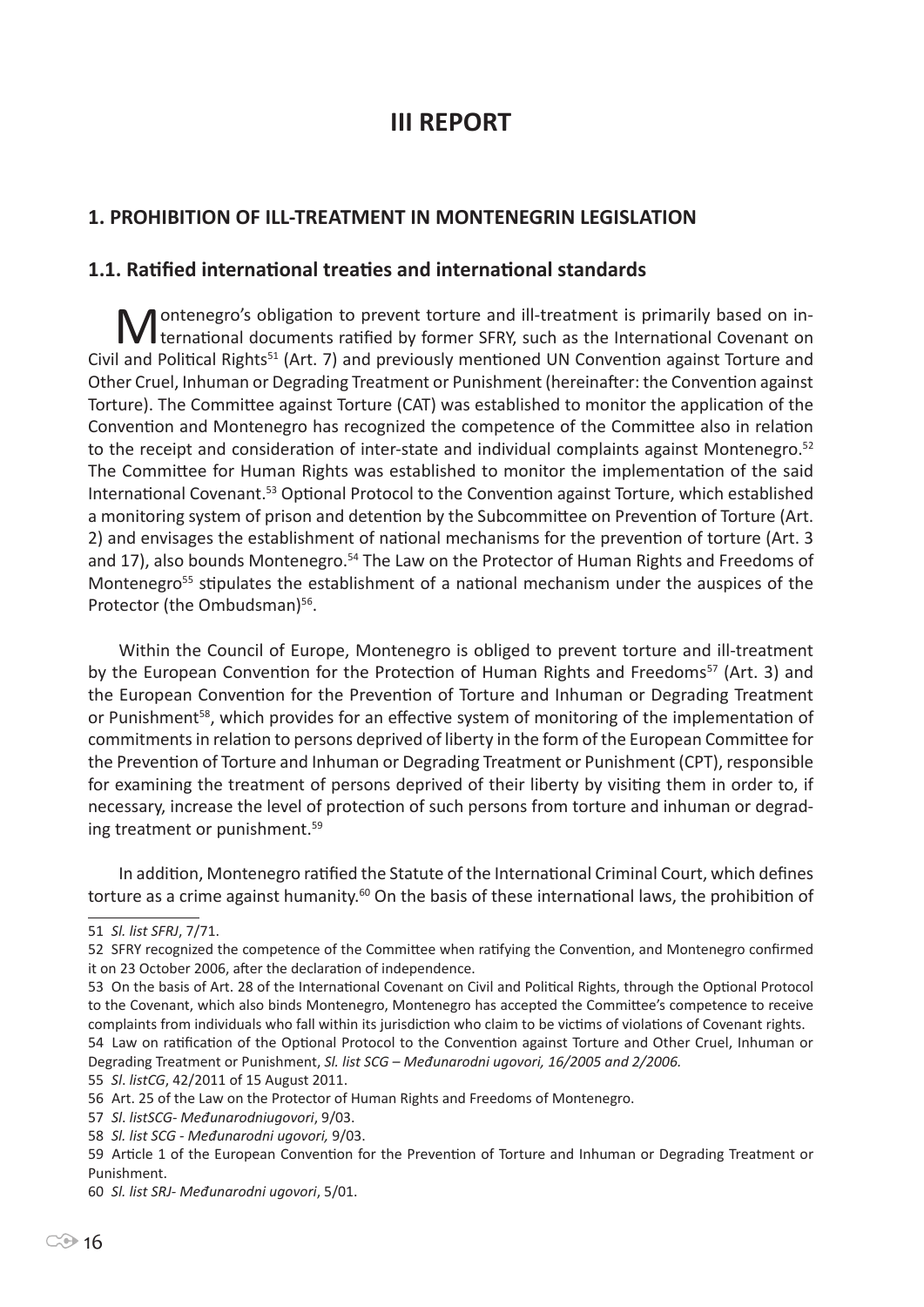torture, inhuman or degrading treatment or punishment is an absolutely protected human right and it cannot be limited under any conditions, even during the war<sup>61</sup>.

Mentioned international treaties and their interpretation by the Human Rights Committee, the Committee against Torture (CAT), the European Court of Human Rights and the European Committee for the Prevention of Torture (CPT) establish the obligation of States parties to combat torture, starting from incrimination of torture and other ill-treatment in domestic law, prescribing of mechanisms and sanctions for detecting and punishing abuse, training of civil servants, through implementation of an impartial, comprehensive and timely *ex officio* investigation of allegations of committed ill-treatment,<sup>62</sup> banning of the use of evidence obtained by torture or ill-treatment, to the protection and compensation of victims of abuse.<sup>63</sup>

# **1.2. Compliance of national legislation with international standards**

# **1.2.1. The Constitution**

The Constitution of Montenegro<sup>64</sup> guarantees the inviolability of the physical and psychologi-<br>cal integrity of the person (Art. 28, para 2), specifically states that no one shall be subjected to torture or inhuman or degrading treatment (Art. 28, para 3), and prohibits, as punishable, any violence, inhuman and degrading treatment of persons deprived of their liberty, or whose liberty has been restricted, as well as any extortion of a confession or statement (Art. 31, para 2).

Although the Constitution prohibits torture and inhuman and degrading treatment, contrary to the International Covenant on Civil and Political Rights, the European Convention for the Protection of Human Rights and Freedoms and the Convention against Torture, it omits the explicit prohibition of inhuman or degrading punishment, so this prohibition should certainly be implied by all mentioned constitutional provisions.

<sup>61</sup> Art. 2, para 2 of the Convention against Torture, Art. 4, para 2 of the International Covenant on Civil and Political Rights and Art. 15, para 2 of the European Convention for the Protection of Human Rights and Freedoms.

<sup>62</sup> For example, in judgment *Gladović against Croatiafrom 2011, the European Court of Human Rights criticized the actions of the judge in paragraph 54: "However, as explained above, the national judge considering the case based her conclusions solely on the written reports produced by the officers involved. She did not hear them, and she did not hear the applicant. Furthermore, she made no serious effort to assess the most important aspect of the case – whether the force used by the prison guards was necessary in the given situation. In order to establish the facts relevant for that issue she took no steps to verify the version of the events given by the officers involved. No attempts were made to establish whether any of the applicant's cellmates were present at the scene and, if so, to hear their evidence. No forensic reports were ordered which could have established how the injuries were caused and brought clarification to the applicant's allegations that he had been hit while lying on the ground. Without any such assessment the Court is unable to see on what basis the domestic authorities satisfied themselves that the force used against the applicant had been necessary.Consequently, regard being had to the applicant's allegations of ill-treatment, corroborated by the medical reports, and to the circumstances in which the applicant sustained the injuries, the Court considers that the Government have not furnished any convincing or credible arguments which would provide a basis to explain or justify the degree of force used against the applicant. The Court therefore concludes that the State is responsible under Article 3 on account of the inhuman and degrading treatment to which the applicant was subjected by the prison guards."* 63 These standards are included in the CPT standards (CPT/Inf/E (2002) 1 - Rev. 2010). For more detailed review of these commitments see "Prevention and punishment of torture and other ill-treatment –a manual for judges and prosecutors," Radmila Dragičević-Dičić, Ivan Janković, Belgrade Centre for Human Rights, Belgrade, 2011, p. 60-67. 64 *Sl. list CG*, 1/2007 of 25 October 2007.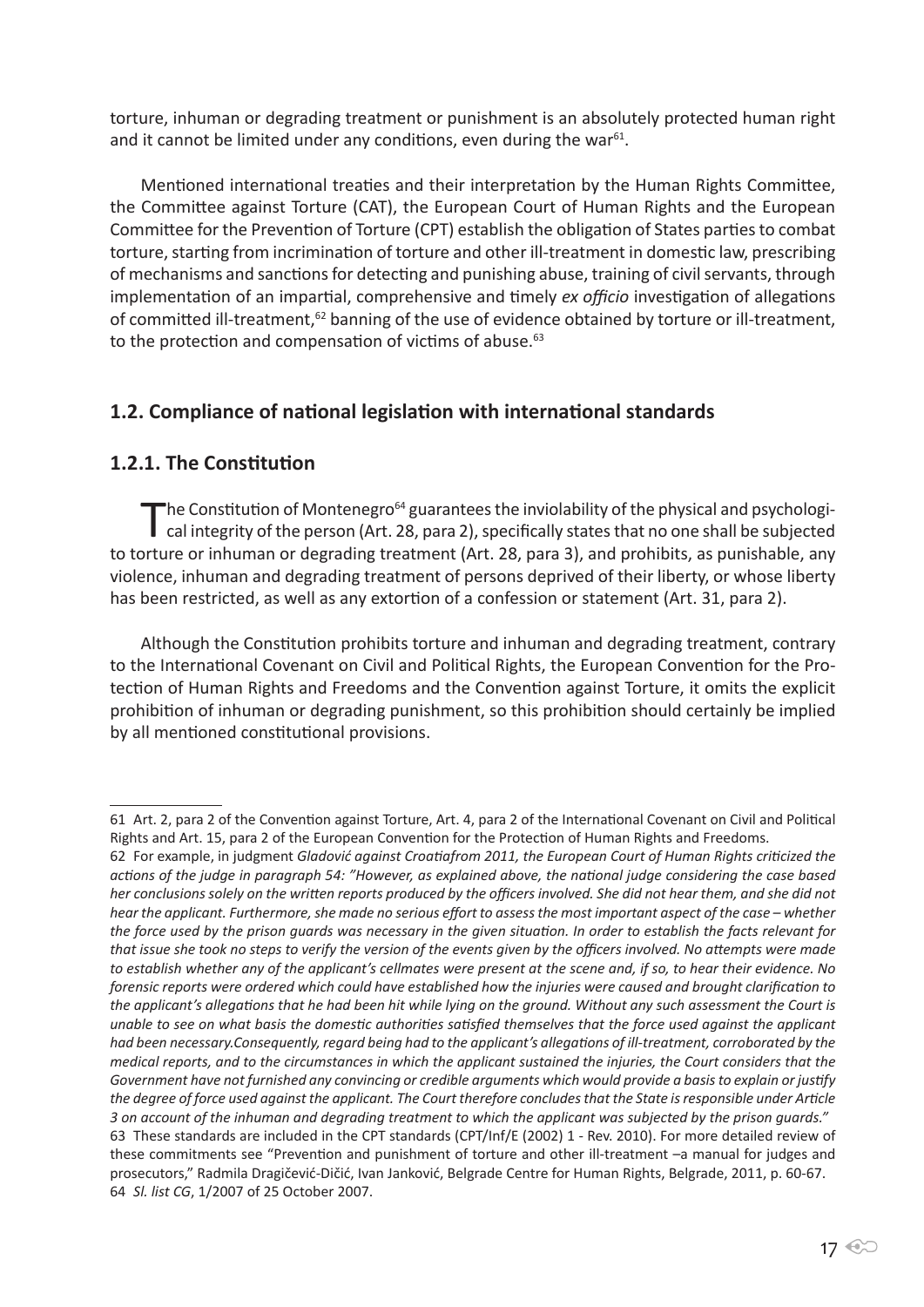Also, in the formulation of the prohibition of medical and other experiments without the permission of the individual (Art. 27 para 3), the Constitution does not specifically require that this permission or consent be "free", although it is the keyword prohibiting experiments in the second sentence of Art. 7 of the International Covenant on Civil and Political Rights. The lack of free will already points to degrading and inhuman treatment.<sup>65</sup>

Based on these international agreements, the prohibition of torture, inhuman or degrading treatment or punishment is an absolute human right which cannot be restricted under any circumstances. Montenegrin Constitution envisages restrictions on human rights in extraordinary circumstances and provides for a list of rights from which there shall be no derogation even in such circumstances (Art. 25). Although the prohibition of torture is not expressly listed among prohibitions from which there is no derogation (Art. 25, para 3), it is forbidden to restrict the right to "respect of human dignity and personality", which is the title of the Article prohibiting torture, so this provision should be interpreted in such manner, in accordance with Art. 4, para 2 of the International Covenant on Civil and Political Rights and Art. 15, para 2 of the European Convention for the Protection of Human Rights and Freedoms.

The Constitution does not explicitly guarantee the right to damages for suffered torture, inhumane and degrading treatment, as required under Art. 14 and 16 of the Convention against Torture.<sup>66</sup> This is especially important for Montenegro, since in 2002 in the case *Hajriziand others v. Federal Republic of Yugoslavia* the Committee against Torture found that the Federal Republic of Yugoslavia (i.e. the Republic of Montenegro within it) violated the Convention because, among other things, it failed to provide effective legal remedy in the form of fair and adequate compensation to victims of cruel, inhuman and degrading actions of the Republic of Montenegro officials, in this case the destruction of Roma settlement in Danilovgrad by private individuals in 1995.<sup>67</sup>

Neither the Constitution nor the law specifically stipulate the obligation to conduct prompt, effective and impartial investigation of the reports of torture, inhuman and degrading treatment and punishment, which is one of the most important segments of the prohibition of torture, on the basis of Art. 12 of the Convention against Torture.<sup>68</sup> In the Hajrizi case the Committee also criticized the fact that no criminal proceedings were initiated against any perpetrators of the attack on the Roma settlement, including police officers who did not prevent the attack.

On the basis of Art. 3 of the European Convention for the Protection of Human Rights and Freedoms, the European Court of Human Rights in its caselaw also found the state's obligation to conduct an independent, efficient and effective investigation into reports of torture. The Court explained that this obligation implies that public authorities, independent of those suspected of

<sup>65</sup> The Human Rights Committee has emphasized that special attention should be given to experiments on people who do not have legal capacity, particularly if they are deprived of their liberty (General Comment 7/16 and 20/44). 66 This is a failure, if one takes into account the commitment of the Constitution makers to guarantee the right to indemnification for the publication of false data or information (Art. 49, para 3 of the Constitution), although this obligation has not been provided for by international treaties and may lead to violations of freedom of expression. 67 Danilovgrad: Decision of the Committee against Torture in the case *Hajrizi Džemajl and others v. the Federal Republic of Yugoslavia, Edition: Dokumenta, Humanitarian Law Centre, Belgrade 2003. Internet edition:*http://www. hlc-rdc.org/uploads/editor/Danilovgrad-srp.pdf. This is the first case in the Committee practice which specifies that the state may be liable for violation of the Convention by failing to act, i.e. protect the victims of inhuman and degrading

treatment.

<sup>68 &</sup>quot;Each State Party shall ensure that its competent authorities proceed to a prompt and impartial investigation, wherever there is reasonable ground to believe that an act of torture has been committee in any territory under its iurisdiction."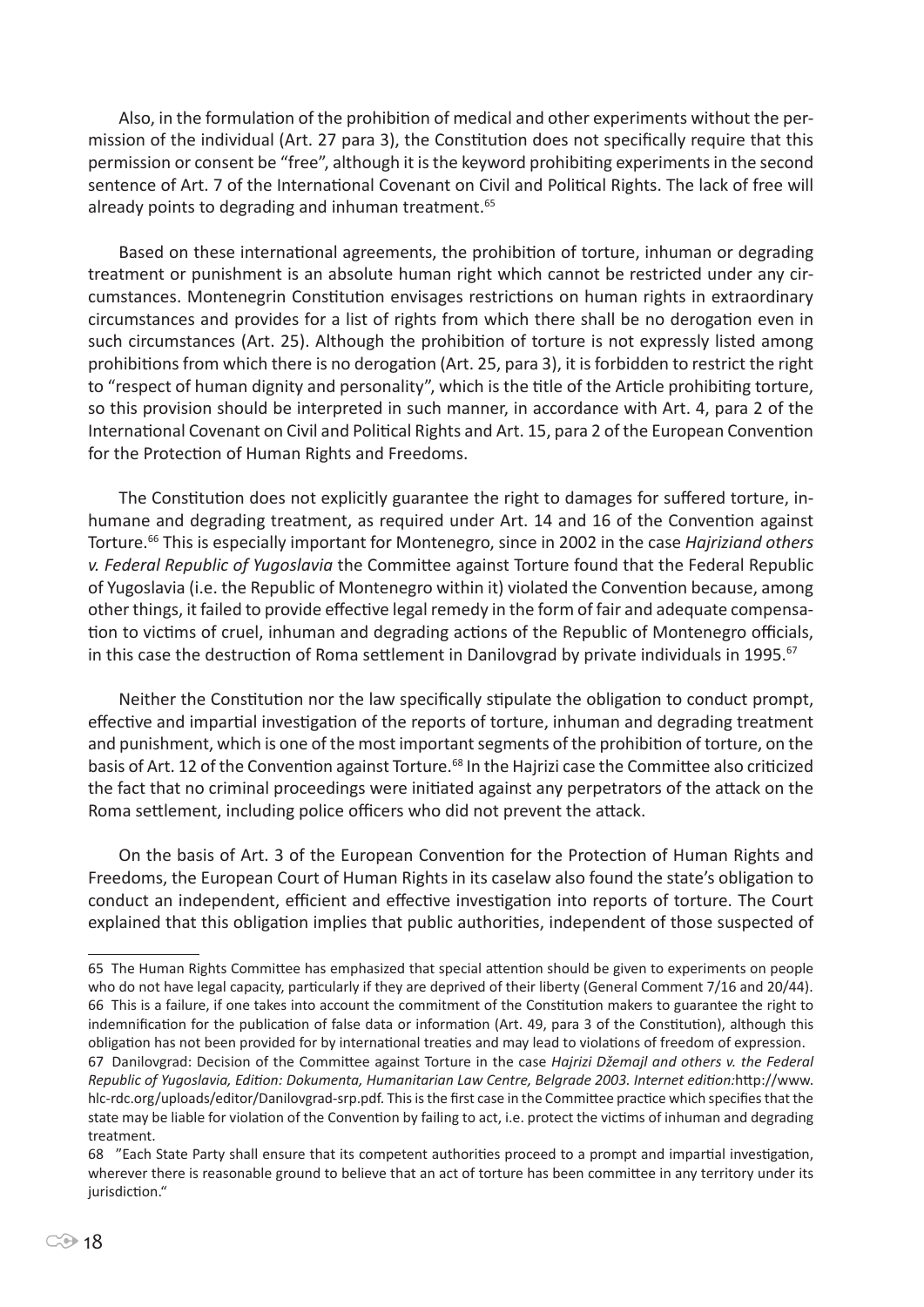torture or other ill-treatment, take all reasonable steps that are available to provide evidence and thereby act promptly and expeditiously.<sup>69</sup>

Finally, given that Art. 9 of the Constitution guarantees that "ratified and published international agreements and generally accepted rules of international law represent an integral part of the national legal system, have primacy over national legislation and are directly applied when different from national legislation", international treaties that prescribe prohibition of torture and ill-treatment are part of Montenegrin legislation. The State Prosecutor's Office and the courts are expected to apply these ratified agreements in accordance to their binding interpretation by international bodies responsible for the supervision of their application, in order to ensure compliance with minimum standards of human rights in this field.

# **1.2.2. The Criminal Code**

Convention against Torture under Art. 4 stipulates the obligation of states to criminalize Cacts of torture and attempts to commit torture and any other act by any person which constitutes complicity in an act of torture, and to prescribe appropriate penalties which take into account the gravity of the act.

The previous Criminal Code of the Republic of Montenegro<sup>70</sup>in Art. 48 prescribed the offense Abuse of Office ("Who in the execution of their duties abuses other person, insults or generally treats him/her in a manner offensive to human dignity...") that could have been committed only by a public official and which was punishable by imprisonment of three months to three years.

The Criminal Code of Montenegro (*Sl. list RCG*, 70/03), which replaced the Criminal Code of the Republic of Montenegro, in Art. 167 laid down the criminal act Ill-treatment and Torture, where the ill-treatment ("who abuses another person or treats him/her in a manner that is offensive to human dignity...") was punishable by a fine or imprisonment of up to one year, or imprisonment of up to three years if this crime was committed by an officer on duty.<sup>71</sup> The act of torture ("who inflicts great sufferingon another person to obtain information or a confession from him/her or a third person or to intimidate him/her or a third person or to put pressure on them or does so for the reasons based on discrimination of any kind") was punishable by imprisonment of up to three years, or from one to five years if committed by an officer on duty.

Amendments to the Criminal Code (*Sl. list RCG*, 47/2006 of 25 July 2006) renamed the former criminal act of Ill-treatment and Torture into Torture and Ill-treatment and expanded the definition of torture ("who inflicts severe pain or suffering on another person through the use force, threats or other illegal means to obtain a confession, statement, or other information from him/ her or a third person or to intimidate or unlawfully punish him/her or a third person or does so for the reasons based on discrimination of any kind..."). Furthermore, these amendments laid down more severe penalties for this offense – the act of torture was punishable by prison sentence of six months to five years, or one to eight years if committed by an officer on duty, while the stricter punishment of three months to three years in prison was prescribed only for aggravated form of ill-treatment (if committed by an officer on duty).

<sup>69</sup> See, for example, the case *Šečić v. Croatia*, 2007.

<sup>70</sup> *Sl. list RCG*, 42/93.90/02.

<sup>71</sup> Considering that police officers and prison guards are officials and that they usually commit the crimes of torture and ill-treatmentduring the performance of duties (when depriving suspects of their liberty and escortingpersons deprived of liberty), this report will mostlydeal with this, aggravated forms of crimes of torture.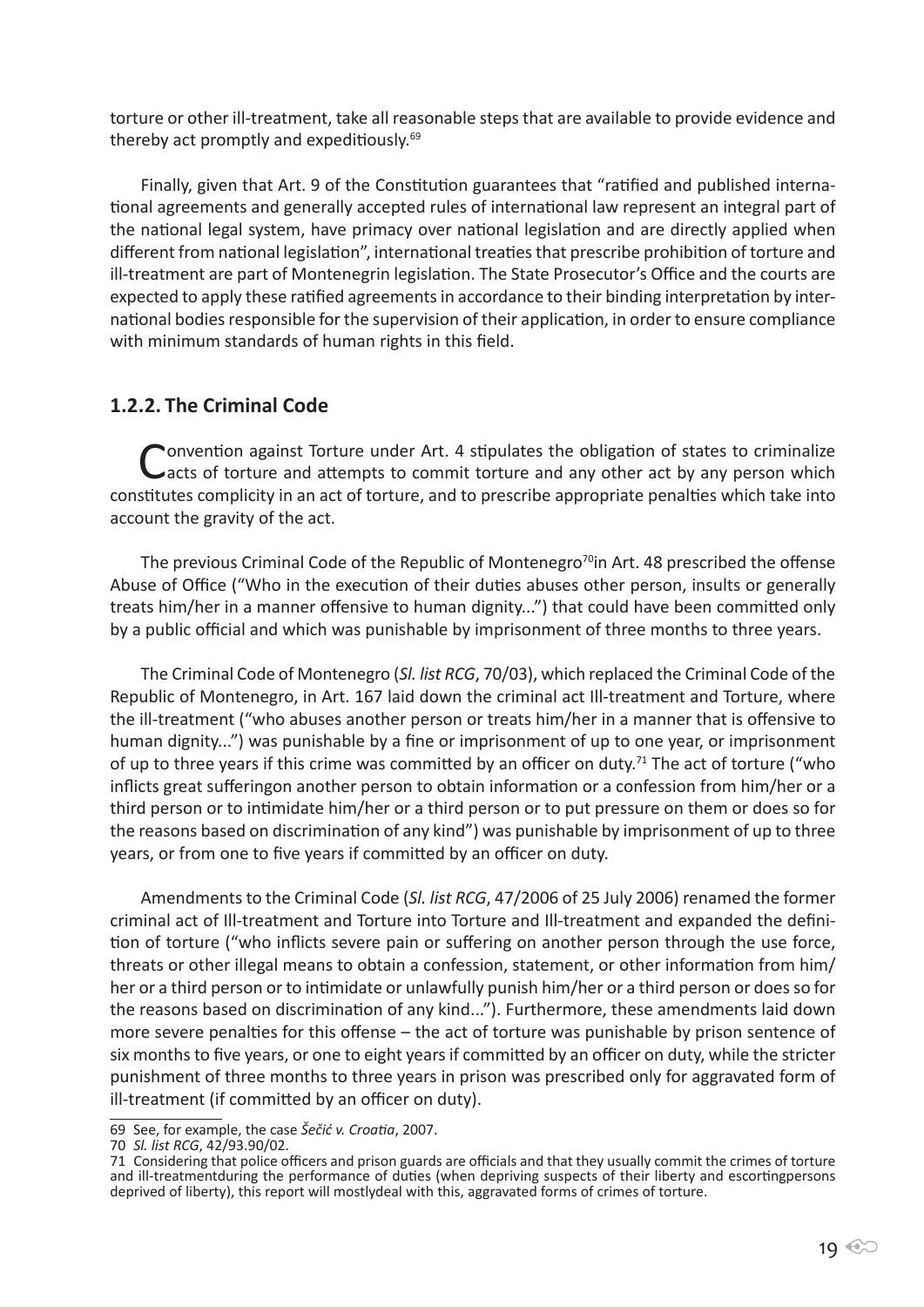Amendments to the Criminal Code published in *Sl. list CG*, 25/2010 of 5 May 2010 separated the offenses of Ill-treatment in Art. 166a ("who abuses another person or treats him/her in a manner that is offensive to human dignity"), while the description of the offense and the penalty prescribed remained the same as before these amendments, and Torture in Art. 167 with the amended description of the offense ("who inflicts severe pain or sufferingon another person, whether physical or mental<sup>72</sup>, to obtain a confession or other information from him/her or a third person or to intimidate or unlawfully punish him/her or a third person or to pressure him/her or to intimidate or pressure a third person, or for any other reason based on discrimination..."), but with the same prescribed penalties - imprisonment from six months to five years for the basic offense, or imprisonment of one to eight years if the act is committed by an officer on duty.

Torture is, therefore, determined consequently, and incriminates any behaviour that leads to the prohibited consequences, without distinction between permissible and impermissible manner of execution, which is closer to the definition of torture under Art. 1 of the Convention against Torture which uses the concept of each act.

In addition, legal provision contains a broader definition of torture than the Convention against Torture, because it prescribes that torture can also be committed by a private person. This is in line with Art. 3 of the European Convention on Human Rights, which establishes the obligation of states to protect from abuse committed by private individuals as well, not just government officials.

Art. 47 of the former Criminal Code of the Republic of Montenegro laid down the crime Extortion of Statement (which can be committed only by an official), which also exists in the Criminal Code, Art. 166, with the same description of the act as before<sup>73</sup> and with somewhat stricter punishment for aggravated form of this offense in paragraph 2 (minimum imprisonment is for a term of two years instead of one year, and the maximum penalty is ten years).

The basic form of this crime in practice usually implies inhuman or degrading treatment in which the intensity of force and seriousness of the threat are not such as to result in serious physical or mental suffering. If extortion of testimony is accompanied by severe violence (aggravated form referred to in paragraph 2), these would then qualify as acts of torture that correspond to the concept of torture in Art. 1 of the Convention against Torture. Prohibition of the extortion of statement "by other illicit means or illicit manner" under Art. 1 of the Convention relates primarily to the prohibition of subjecting a person to any medical or scientific experimentation.

Domestic criminal law also criminalizes other acts of abuse which involve activities by private entities through following criminal offenses: Incitement of National, Racial or Religious Hatred, Discord or Intolerance<sup>74</sup>, Genocide<sup>75</sup>, War Crimes<sup>76</sup>, Cruel Treatment of the Wounded, Sick and

<sup>72</sup> This fulfilled the recommendation of the Committee against Torture (CAT) to also sanction the infliction of mental suffering, see Committee'sConcluding Observations regarding the consideration of the report on Montenegro, 2009 (Concluding Observations, CAT/C/MNE/CO/1 19 January 2009).

<sup>73</sup> Extortion of Statement: (1) An official who in the performance of his duties uses force or threats or other illegal means or unauthorized manner with the intent to extort a confession or a statement from the defendant, witness, expert or other person,shall be punished with imprisonment of three months to five years. (2) If the extortion of a confession or statement is accompanied by serious violence or if it resulted in particularly serious consequences for the accused in criminal proceedings, the offender shall be punished by imprisonment of two to ten years.

<sup>74</sup> Art. 370 CC.

<sup>75</sup> Art. 426 CC.

<sup>76</sup> Art. 427–430 CC.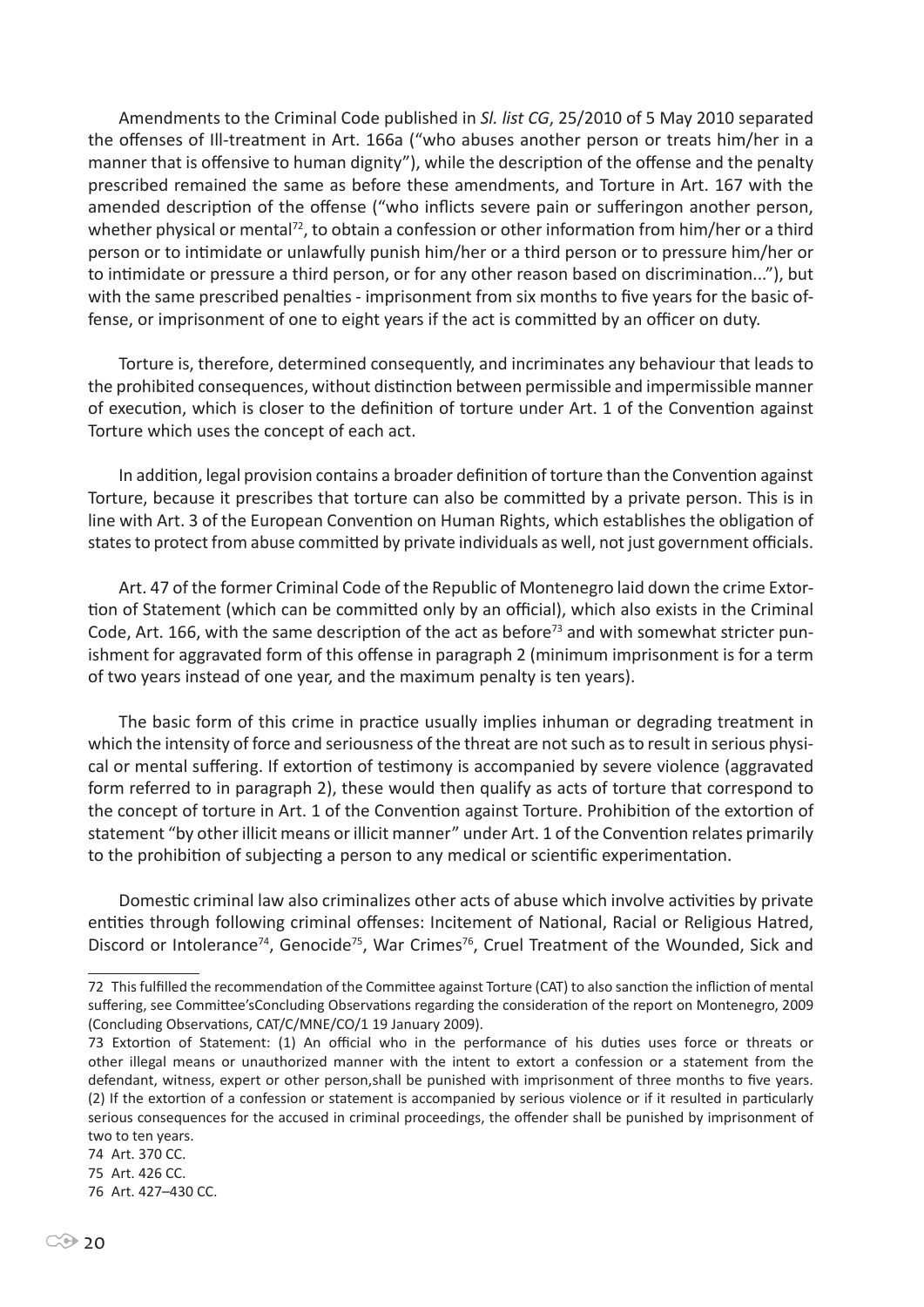Prisoners of War<sup>77</sup>, Serious Bodily Injury<sup>78</sup>, Light Bodily Injury<sup>79</sup>, Unlawful Deprivation of Liberty<sup>80</sup>, Coercion<sup>81</sup>, Abduction<sup>82</sup>, Crimes against Human Dignity and Morality<sup>83</sup>, Crimes against Sexual Freedom<sup>84</sup>, Human Trafficking<sup>85</sup>, etc.

Convention against Torture prohibits not only acts of torture committed by a public official or other person acting in an official capacity, but all forms of abuse committed at the explicit order or consent of an official.<sup>86</sup> In this regard, the CC stipulates that an official who has expressly or tacitly consented to the execution of torture<sup>87</sup> or incited another person to commit torture shall also be held liable for this offense (Art. 167, para 2). Explicit order by an official in domestic criminal law is punishable as a deliberate incitement<sup>88</sup>, and grounds for liability of a public official who has agreed to carry out other criminal offenses prohibiting acts of torture or inhuman or degrading treatment and abuse can be found in one of the following criminal acts: Abuse of Office<sup>89</sup>, Negligent Performance of Duty<sup>90</sup>, Failure to Report Crime and Perpetrator<sup>91</sup> - if such crime is punishable under law by five years or more.

In accordance with the obligation under Art. 4 of the Convention against Torture<sup>92</sup>, all forms of complicity in an act of torture are punishable in our criminal law, as well as an attempt to commit criminal offenses that can be described as torturein Article 1 of the Convention.

#### **1.2.2.1. Range of the prescribed punishments**

G iven the seriousness of acts of torture, inhuman or degrading treatment or punish-<br>G ment, it appears that prescribed minimum penalties for officials who commit crimes of Extortion of Statement - three months, Ill-treatment - also three months, and Torture - a year, are not adequate, especially given the tolerant judicial sentencing policy, under which the courts usually impose a suspended sentence or mitigated punishment by imposing a sen-

- 77 Art. 437 CC.
- 78 Art. 151 CC.
- 79 Art. 152 CC.
- 80 Art. 162 CC.
- 81 Art. 165 CC.
- 82 Art. 164 CC.
- 83 Art. 204–208 CC.
- 84 Art. 204–212 CC.
- 85 Art. 444 CC.

86 In the case *Hajrizi and others against Yugoslavia, in which the Committee against Torture in 2002 found a violation of the Convention against Torture, in 1995Roma settlement in Danilovgrad was destroyed and displaced in retaliation for the rape of a non-Roma girl allegedly committed by a juvenile, while police officers watched the burning of the houses, failing to take any measures to protect residents of the Roma settlement. In this case, the Committee against Torture first established responsibility of the state for violation of the Convention by failing to act - failure to prevent inhuman and degrading treatment.*

87 This fulfilled the recommendation of the Committee against Torture (CAT) to sanction passive attitude of civil servants in the form of consent to torture, failing to prevent torture, see Concluding Observations regarding the consideration of the report of the Committee on Montenegro, 2009 (Concluding Observations, CAT/C/MNE/CO/1 19 January 2009).

- 88 Art. 24 CC.
- 89 Art. 416 CC.
- 90 Art. 417 CC.
- 91 Art. 386 CC.

92 "Each State Party shall ensure that all acts of torture are offences under its criminal law. The same shall apply to an attempt to commit torture and to an act by any person which constitutes complicity or participation in torture."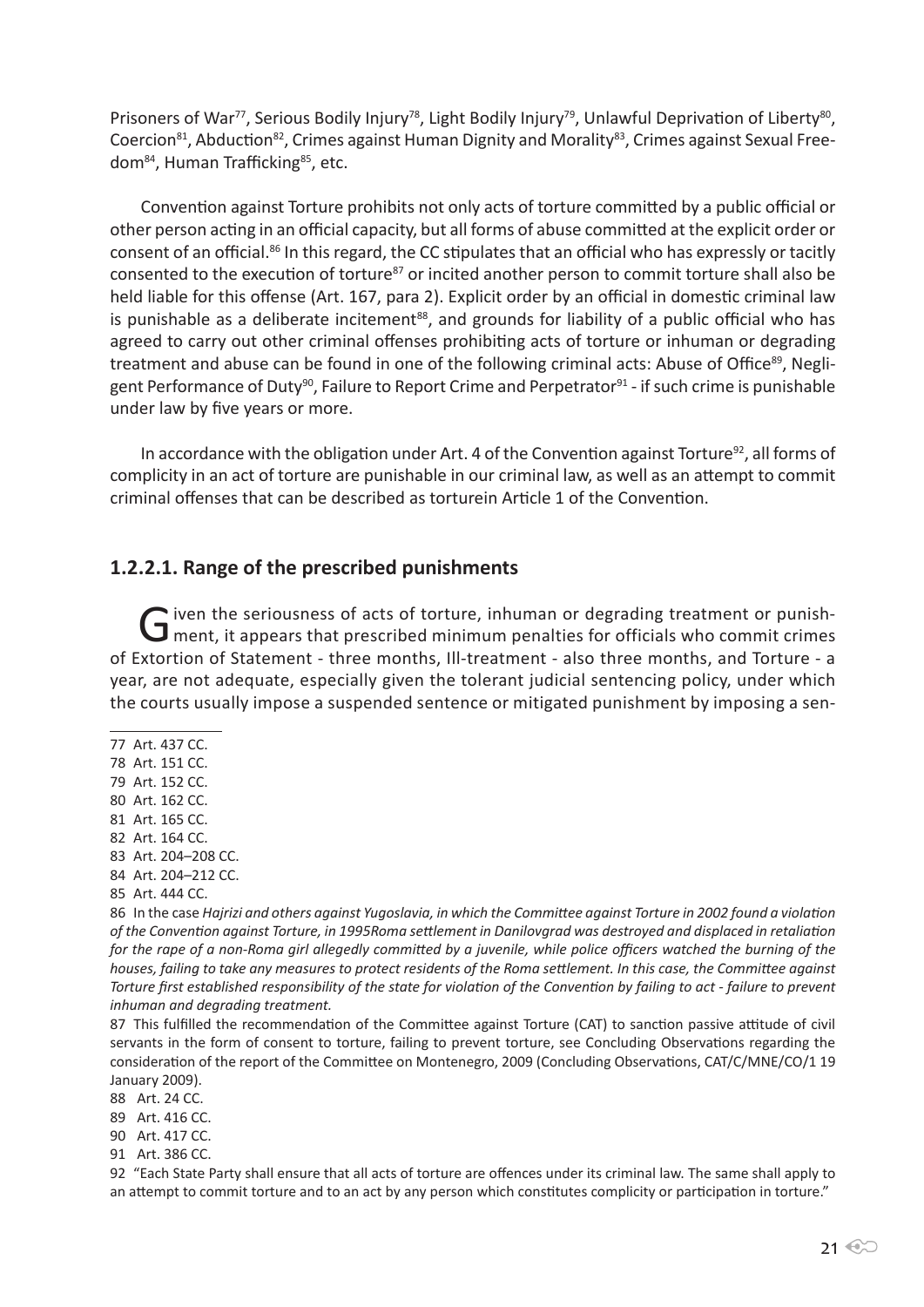tence below the limits prescribed by law,<sup>93</sup> which is not consistent with the obligations of the state under international treaties. Practice of the Committee against Torture suggests that the appropriate penalties for torture should be custodial sentences ranging from six to twenty years in prison.94 The Committee has, for example, found the penalty of one year in prison for police officers who stripped, handcuffed, dragged to the ground and beat the suspect to be inadequate.<sup>95</sup>

Also, in accordance with the prescribed light sentences and periods of limitation for criminal prosecution are too short, as the Human Rights Committee explained when examining the Criminal Code of the Republic of Serbia, which has the same range of penalties for these offenses as the Criminal Code of Montenegro.<sup>96</sup>

## **1.2.3. Regulations governing the State obligation to an effective investigation**

Convention against Torture under Art. 13 obliges the state to grant victims of abuse the right to file a criminal complaint, in order to initiate criminal proceedings, as well as to ensure that the complainant and witnesses are protected against all ill-treatment or intimidation, while Art. 12 stipulates the obligation of the state to ensure that its competent authorities proceed to a prompt and impartial investigation, wherever there is reasonable ground to believe that an act of torture has been committed in any territory under its jurisdiction.

Art. 3 of the European Convention for the Protection of Human Rights and Freedoms requires the state to conduct an effective investigation into reports of abuse. To be considered "effective" investigation must be expeditious, competent investigating authorities must be independent of those who are suspected of abuse, must act impartially and take all necessary and reasonable steps to protect evidence relating to the offense and its perpetrators.<sup>97</sup>

Montenegrin legislation does not include regulations prescribing the traits of an effective investigation, nor does it stipulate a special right to an effective investigation. This right, i.e. obligation of the state to carry out such investigation into the allegations of torture or ill-treatment is derived from the mentioned international agreements, as well as general obligation of the state prosecutors to protect the rights and freedoms of citizens in accordance with these agreements, to ensure law enforcement and prosecute perpetrators of criminal acts or other offenses prosecuted *ex officio*. 98

<sup>93</sup> See cases of prosecution ofill-treatment below.

<sup>94</sup> "Prevention and punishment of torture and other ill-treatment –a manual for judges and prosecutors," Radmila Dragičević-Dičić, Ivan Janković, Belgrade Centre for Human Rights, Belgrade, 2011, p. 61 and 182. Also, Chris Ingelse, "The UN Committee against Torture: An Assessment", Kluwer Law International, 2001, p. 342.

<sup>95</sup> *Ibid*, citing*Guridi v. Spain*, CAT/C/34/D/212/2001 (2005).

<sup>96</sup> Final remarks of the Human Rights Committee in relation to the Report of the Republic of Serbia of 24 March 2011, para. 11.

<sup>97</sup> See, for example, judgment *Matko v. Slovenia, 2006, p. 90-93, where the Court found that the investigation that has not led to the indictment was ineffective because the state prosecutor relied solely on the statements of the police officers who were in the same hierarchical chain of command as officers in respect of whom there were grounds for suspicion that they have committed abuse of a person deprived of liberty, and did not undertake any independent investigative work. Also, see judgmentŠečić v. Croatia, 2007, p. 53-54.*

<sup>98</sup> The Law on Public Prosecution, *Sl. list RCG, 69/2003 and Sl. list CG, 40/2008, Art. 2, 6, 17 and 19 of the Law on Criminal Procedure, Sl. list CG, 57/2009 and 49/2010, Art. 44 (Rights and Duties of Public Prosecutor).*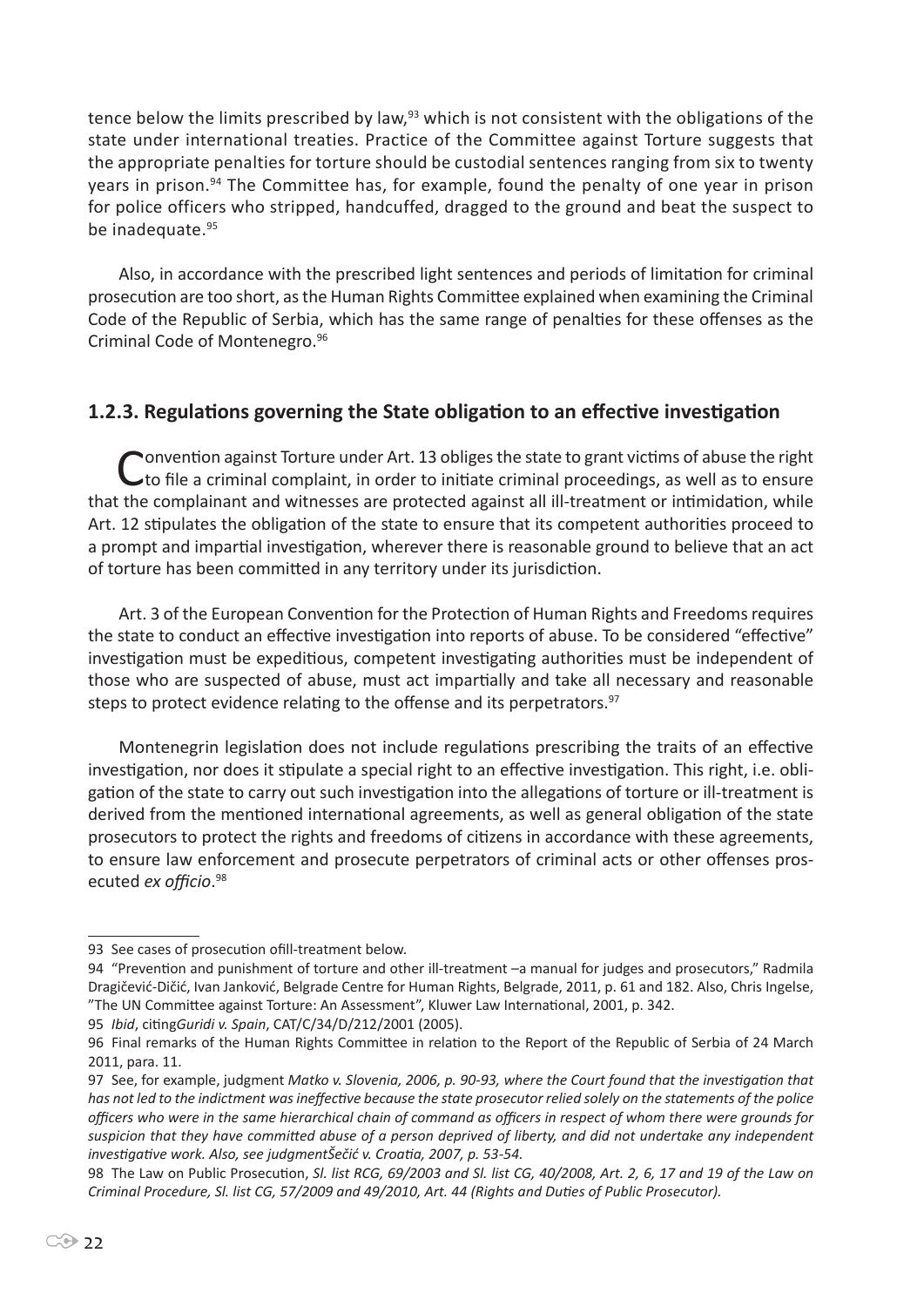Under the Criminal Code, criminal proceedings for crimes Extortion of Statement, Ill-treatment and Torture shall be initiated *ex officio* by the state prosecutor (Art. 183), on the basis of criminal charges by the police, the injured party or based on information obtained in some other way, while criminal proceedings for the offense Light Bodily Injury shall be initiated upon private action (Art. 152, para 4), except in the case of aggravated form, "if such injuries were inflicted by weapons, dangerous tools or other means suitable to cause serious bodily injury or severe damage to health" (Art. 152, para 2).

*Ex officio* prosecution of crimes of torture, inhuman and degrading treatment is in accordance with the requirements of Art. 3 of the European Convention for the Protection of Human Rights and Freedoms.

Injured party will be denied the right to initiate criminal proceedings only in the event of time-bar of criminal prosecution of the offense that is the subject of criminal charges. However, even in cases when the criminal prosecution has not yet become time-barred, the victim may be denied the right to an effective remedy if s/he would *de facto* be unable to take over the prosecution from public prosecutor. This situation will arise when the state prosecutor does not at all issue a decision on filed criminal charges or dismisses the charges, but does not inform the victim about that, who then after the expiry of three months (6 months under CPC, Art. 59, para 5) from the date of dismissal of charges loses the right to take over the prosecution. The same consequences occur when the court fails to inform the victim that the investigation has been suspended due to the withdrawal of the state prosecutor from prosecution or fails to deliver verdict to the victim who was not summoned to the main trial on which a judgment was passed dismissing the charges because of the withdrawal of the state prosecutor from prosecution.

#### **1.2.3.1. Public scrutiny of investigations**

It is particularly required that there be a sufficient element of public scrutiny of the in-<br>vestigation and its results, including the involvement of victims in the proceedings and It is particularly required that there be a sufficient element of public scrutiny of the ininforming the public about the status of investigations in progress "to ensure accountability in practice as in theory".<sup>99</sup> However, in the case of access to information about the status of investigations into cases of ill-treatment initiated by Human Rights Action, Supreme State Prosecutor Ranka Čarapić persisted in her decision not to provide access to even most basic information on whether investigation is at all led in the cases that have caused reasonable attention of international public as well, until the Administrative Court protected the public's right to be informed after the initiation of an administrative dispute<sup>100</sup>. Also, in relation to the obligation of the State to ensure involvement of victims in the proceedings, the close family of late Aleksandar Pejanović after his death was omitted as the damaged party from Podgorica Basic State Prosecutor's indictment against police officers Raičević and Rondović accused of participating in ill-treatment of Pejanović.

<sup>99</sup> See Report of the European Committee for the Prevention of Torture and Inhuman or Degrading Treatment or Punishment (CPT) on a visit to Montenegro from 15 to 22 September 2008, published in March 2010.

<sup>100</sup> However, despite the ruling, the Supreme State Prosecutor's Office provided only partial answers a year after the verdict was issued. More information available at:http://www.hraction.org/?p=1940.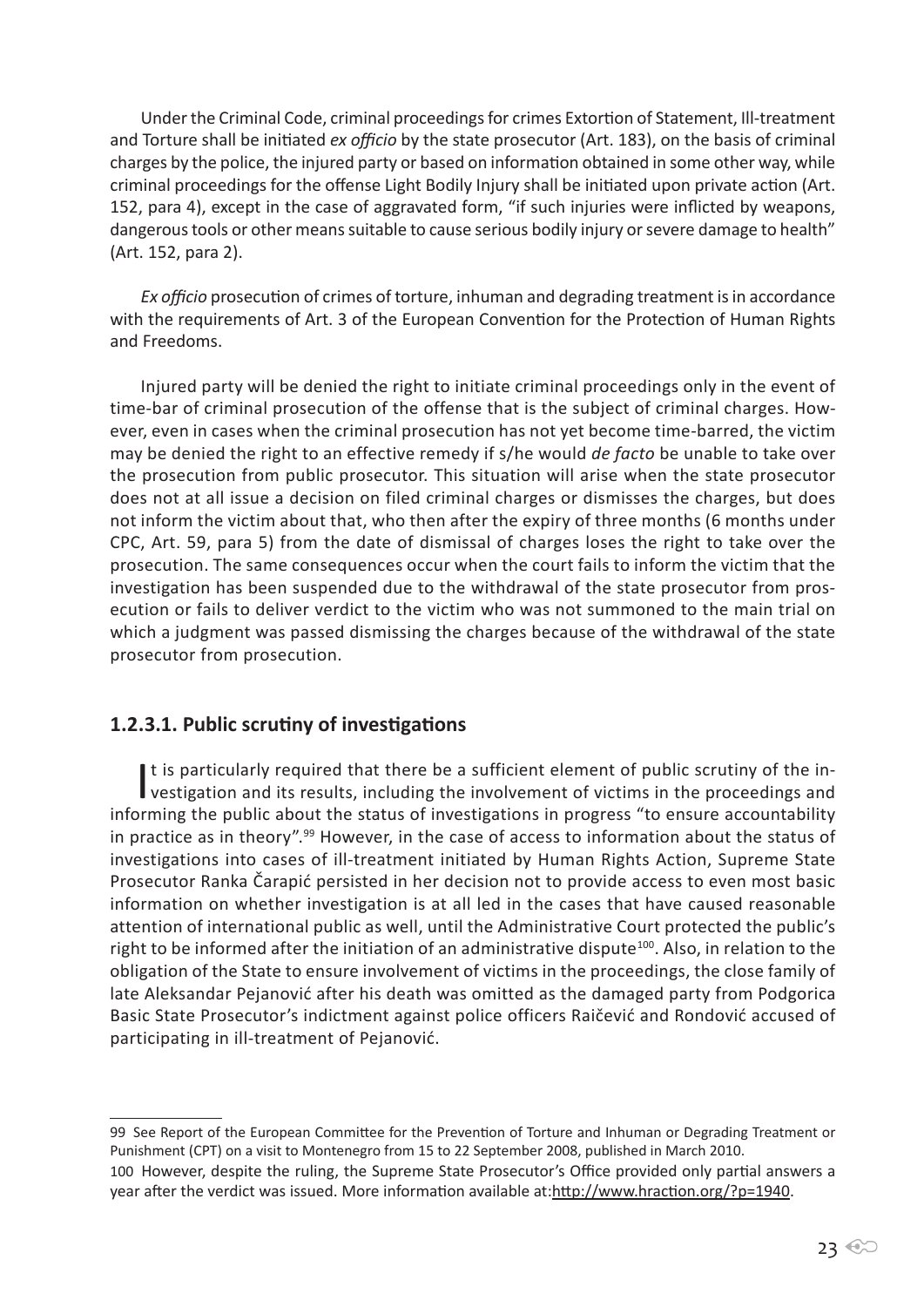# **1.2.4. Regulations governing the protection of the defendant in criminal proceedings**

P rovisions on respect for the personality of the suspect and the accused are contained in the Criminal Procedure Code (CPC)<sup>101</sup>. Special rules apply to minors.<sup>102</sup> In criminal proceedings it is prohibited to "threaten or do violence to a suspect, accused or other person participating in the proceedings, as well as to extort confession or other statements from such persons."103 Defendant shall be heard with full respect for his person;<sup>104</sup> it is prohibited to use force, threat, deception, coercion, extortion, medical treatment or medication against the defendant that may affect his consciousness and will, in order to obtain a statement, confession or acts that could be used against him as evidence.<sup>105</sup> Search of a person is conducted by a person of the same sex, and a witness who should normally be present during the search is an adult of the same sex.<sup>106</sup>

CPC prohibits the use of medical interventions or such means against a suspect, accused or witness to influence their consciousness and will in giving testimony.<sup>107</sup> However, it is allowed to carry out physical examination of a suspect or accused person even without their consent, if necessary to establish facts relevant for criminal proceedings. Physical examination of other persons may be performed without their consent only if necessary to determine whether or not their body has a certain trace or consequence of the criminal offense.<sup>108</sup> Such legal solution does not raise concerns from the point of view of the prohibition of torture, inhuman or degrading treatment, as it entails only the physical examination performed by a doctor in accordance with the rules of medical science and which does not in itself constitute the lowest level of abuse. Blood and DNA sampling and "other medical procedures that are necessary by the rules of medical science for the analysis and establishment of other facts relevant to the criminal procedure" can be conducted without the consent of a person under examination, unless these procedures would pose any harm to his/her health.<sup>109</sup> New paragraph 3, Art. 154 has been added, relating to the taking of saliva sample for DNA analysis, which emphasizes that this action is not considered hazardous to health. Blood sampling has been envisaged primarily to determine blood alcohol levels in drivers and as a diagnostic measure does not represent an experiment in terms of Art. 7 of the International Covenant on Civil and Political Rights. However, an extremely vague term "other medical actions" may lead to problems in practice. In any case, if the defendant objects to blood sampling and "other medical actions", they can be carried out only upon the order of a competent court (Art. 154, para 4).

According to CPC, court decisions cannot be based on evidence obtained in violation of human rights or evidence obtained in violation of the provisions of criminal procedure, or other evidence obtained therefrom, nor may such evidence be used in the proceedings.<sup>110</sup>

- 105 Art. 100, para 8 CPC.
- 106 Art. 81, para 3 CPC.

<sup>101</sup> The Criminal Procedure Code, *Sl. list CG*,57/2009 and 49/2010.

<sup>102</sup> The Law on the Treatment of Juveniles in Criminal Proceedings, *Sl. list CG, 64/11.*

<sup>103</sup> Art. 11, para 1 CPC.

<sup>104</sup> Art. 100, para 7 CPC.

<sup>107</sup> Art. 154, para 5 CPC.

<sup>108</sup> Art. 154, para 1 CPC (Physical Examination and Other Actions).

<sup>109</sup> Art. 154, para 2 CPC.

<sup>110</sup> Art. 17, para 2 CPC.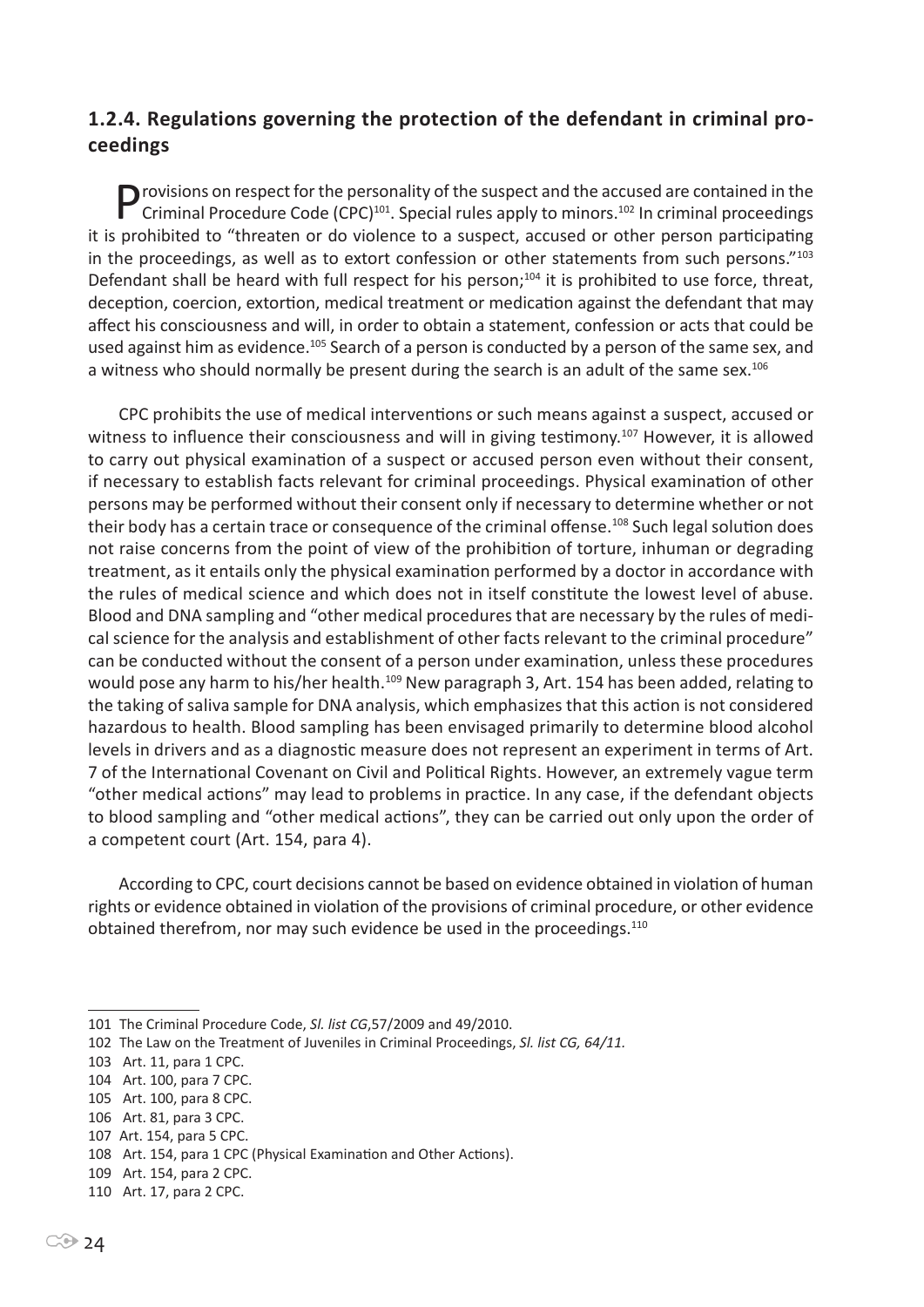#### **1.2.5. Regulations governing the treatment of persons deprived of liberty**

A rt. 10 of the International Covenant on Civil and Political Rights<sup>111</sup> complements Art. 7, Which prohibits torture and other cruel, inhuman or degrading treatment or punishment.

The first paragraph applies to all persons deprived of their liberty in any way, the second paragraph refers to persons in custody and the third to prisoners. Treatment of persons deprived of their liberty shall be humane; the conditions in which they reside must respect dignity of the human person and must be equal for all, without discrimination as to race, colour, sex, language, religion, political or other opinion, national or social origin, poverty, birth or other status.<sup>112</sup> Freedom of persons in detention and prison is limited, but, as a rule, their other human rights cannot be limited because of that.<sup>113</sup> The Constitution guarantees the respect of human person and dignity "in criminal or any other proceedings, in the case of deprivation or limitation of liberty and during the execution of the sentence" (Art. 31, para 1).

According to Art. 268 of the Criminal Procedure Code, when a person deprived of liberty is brought before the state prosecutor, that person, his attorney, family member or partner in a customary marriage may request from the state prosecutor to require his medical examination. The decision on appointing a medical doctor to carry out medical examination and the record on detainee's hearing shall be enclosed in criminal case file by the state prosecutor.

#### **1.2.5.1. Rights of detainees**

CPC contains specific provisions regarding the treatment of detainees.<sup>114</sup>Personality and dignity of the detainee shall not be offended in the course of detention and the only restrictions that may be imposed against detainees shall be those needed to prevent their escape and ensure smooth conduct of the criminal proceedings.<sup>115</sup>Special rules apply to stay in juvenile detention.116 The court which ordered detention shall be responsible for the conditions of detention and supervision of the execution of custody.<sup>117</sup> Director of the Institution for Execution of Criminal Sanctions shall notify the president of the court on the use of force in relation to detainees.<sup>118</sup>

<sup>111</sup> 1. All persons deprived of their liberty shall be treated with humanity and with respect for the inherent dignity of the human person.

<sup>2. (</sup>a) Accused persons shall, save in exceptional circumstances, be segregated from convicted persons and shall be subject to separate treatment appropriate to their status as non-convicted persons; (b) Accused juvenile persons shall be separated from adults and brought as speedily as possible for adjudication.

<sup>3.</sup> The penitentiary system shall comprise treatment of prisoners the essential aim of which shall be their reformation and social rehabilitation. Juvenile offenders shall be segregated from adults and be accorded treatment appropriate to their age and legal status.

<sup>112</sup> The UN Committee for Human Rights, General Comment no. 21.

<sup>113</sup> *Ibid*, paragraph 4: "Persons deprived of their liberty enjoy all the rights of the Covenant, except when it comes to the limitations inherent in a given environment."

<sup>114</sup> Art. 181-186 CPC.

<sup>115</sup> Art. 181 CPC, Art. 57 para 5 of theRules on the performance of security service, weapons and equipment of security officers at the Institution for Execution of Criminal Sanctions.

<sup>116</sup> Law on the Treatment of Juveniles in Criminal Proceedings,*Sl. list, 64/11, Art. 62 and 63.*

<sup>117</sup> Art. 181-185 CPC.

<sup>118</sup> Rules on the performance of security service, weapons and equipment of security officers at the Institution for Execution of Criminal Sanctions, *Sl. list RCG,* 68/06, Art. 57, para 5.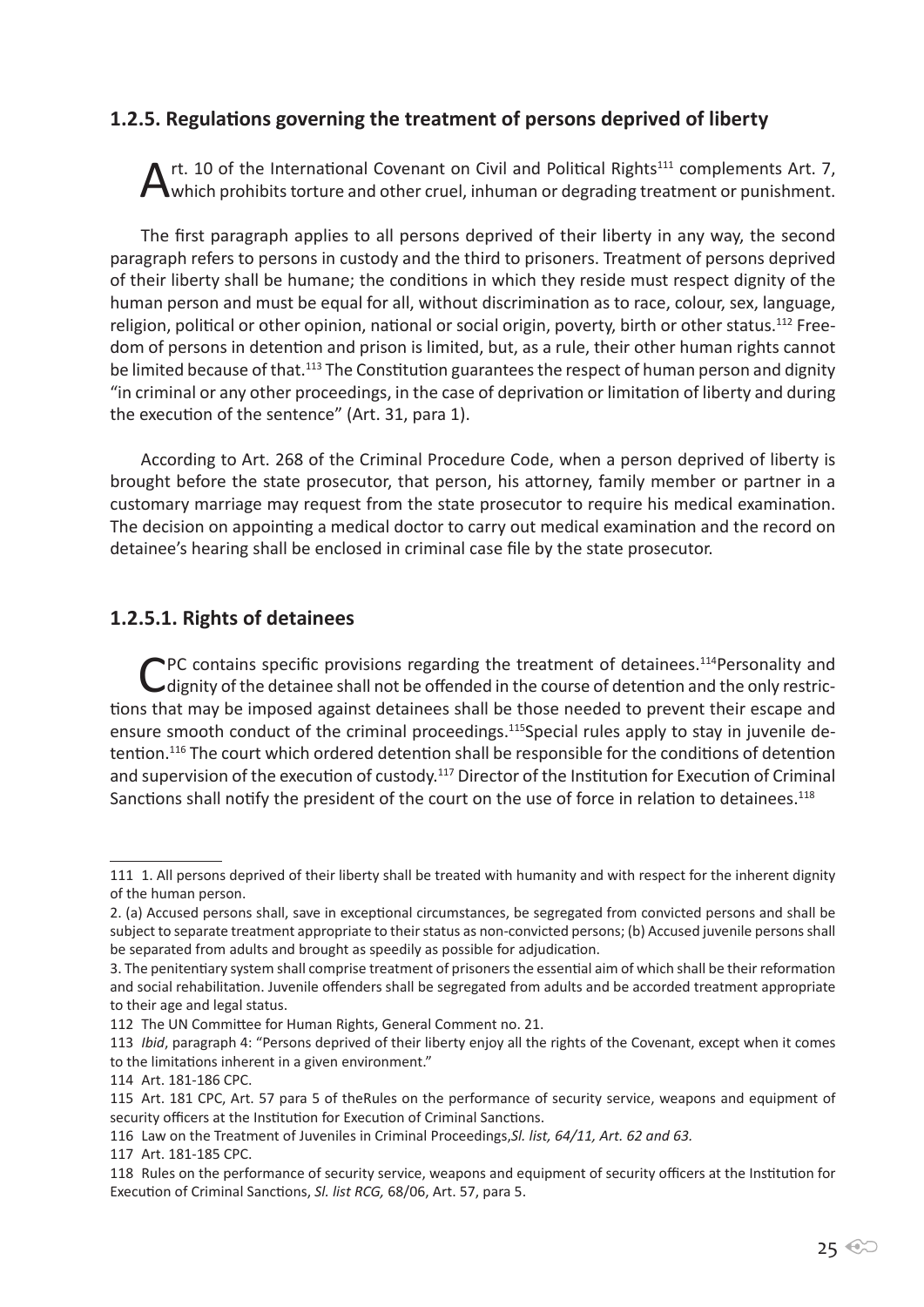#### **1.2.5.2. Rights of persons serving a prison sentence**

 $S$  tatus of convicts is regulated by the Law on the Execution of Criminal Sanctions of Montene-<br> $S$ gro (LECS)<sup>119</sup>, which stipulates that the sanction shall be enforced in a manner that ensures respect for the dignity of the prisoner in question $120$  and prohibits and punishes actions which subject the prisoner to torture, abuse, humiliation or experiments. LECS envisages the prohibition of discrimination of prisoners<sup>121</sup> and their right to the protection of fundamental rights guaranteed by the Constitution, ratified international treaties, generally accepted rules of international law and the said Law122.

Amendments to LECS<sup>123</sup>completed a guarantee that a prisoner may be denied or restricted certain rights only to the extent that corresponds to the nature and content of the sanction imposed and in a way that ensures respect for the personality of the perpetrator and his human dignity. $124$ 

It is prohibited and punishable to subject sentenced persons to any form of torture, abuse and humiliation, medical or scientific experimentation.<sup>125</sup> LECS describes such actions as "disproportionate to the maintenance of order and discipline in the organization or organizational unit, or illegal and can result in suffering or undue restriction of the fundamental rights of the convicted person."126 Similar provision exists in relation to juveniles serving a corrective measure, whereas the Law also emphasizes that they should be treated "in a manner appropriate to their psychological and physical development."<sup>127</sup>

LECS and the Rules on the performance of security service, weapons and equipment of security officers at the Institution for Execution of Criminal Sanctions (*Sl. list RCG,* 68/06) stipulate that the security officer shall prepare a report on the use of force to be submitted together with the opinion of the head of the security service and opinion of the prison head to the Director of the Institution. Within three days of receiving the report the Director shall notify the Ministry of Justice on the use of truncheons, firearms, chemicals, water hoses, specially trained dogs, with the established facts and evaluation of the regularity of the use of force. Director notifies the Ministry of the use of physical force only in case of serious bodily injury to person against whom physical force was used (Art. 57 of the Rules). However, LECS and the Rules do not envisage the obligation of IECS Director to notify the state prosecutor of the application of force, who, in the case of suspected unlawful coercion, should initiate an investigation, i.e. criminal prosecution. In the case of suspected abuse, IECS Director is obliged to report it, in accordance with the general obligation to report a crime applying to all civil servants on the basis of Art. 254 of the Criminal Procedure Code.

<sup>119</sup> *Sl. list RCG,* 71/2003, 7/2004 and 47/2006.

<sup>120</sup> Art. 14a LECS.

<sup>121</sup> Art. 14v LECS.

<sup>122</sup> Art. 64a LECS.

<sup>123</sup> *Sl. list RCG,* 25/94, 69/03 and 65/04.

<sup>124</sup> Art. 14, para 2 LECS.

<sup>125</sup> Art. 14b, para 1 LECS.

<sup>126</sup> Art. 14b, para 1 and 2 LECS.

<sup>127</sup> Art. 107, para 2 LECS.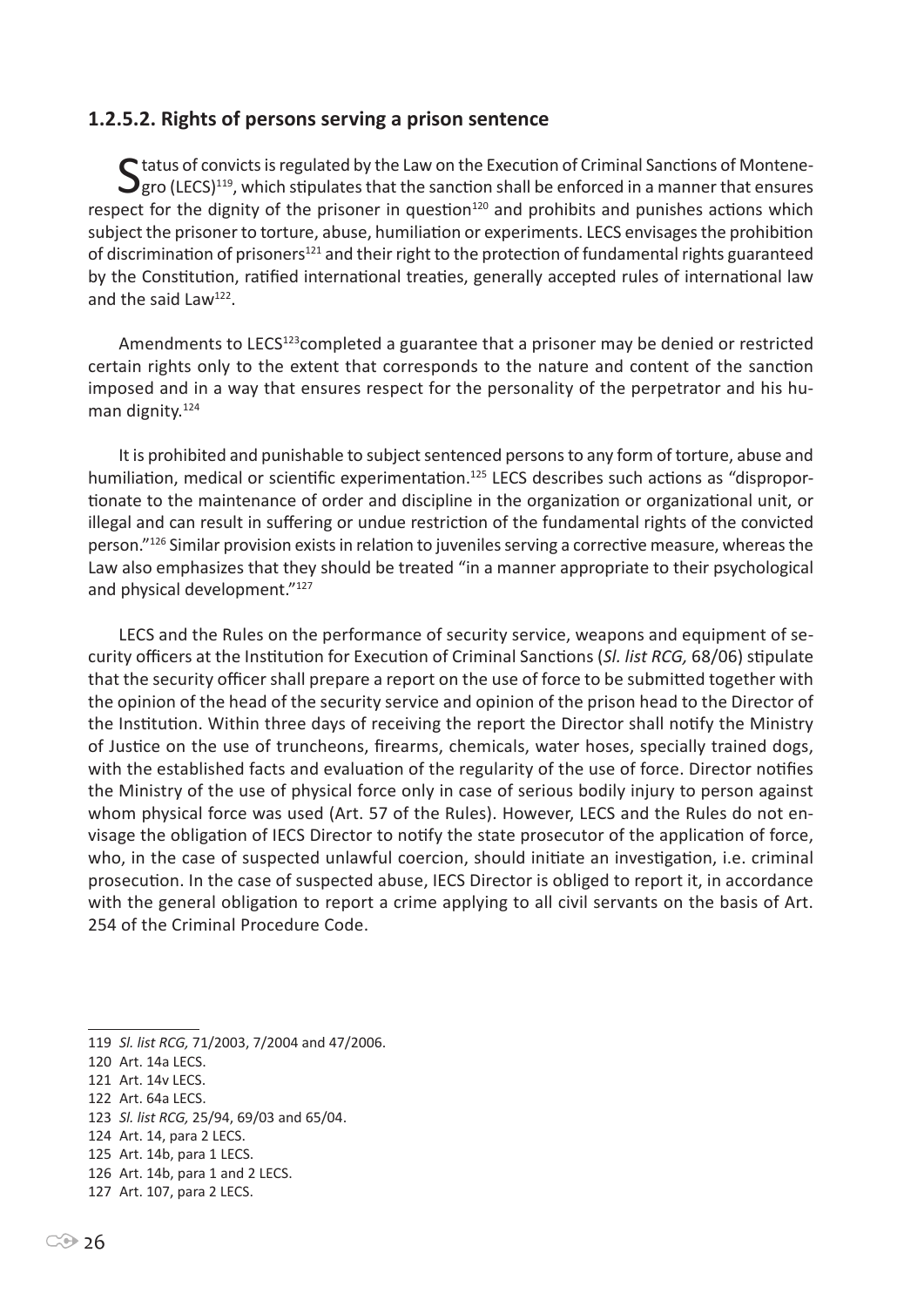## **1.2.5.3. Rights of the mentally ill**

A rt. 4 of the Law on the Protection and Exercise of the Rights of Mentally III Persons (SI. list<br>*ARCG*, 32/2005) stipulates that mentally ill persons are entitled to protection from all forms of ill-treatment, humiliation and other treatment violating the dignity of the person and creating uncomfortable, aggressive, humiliating or offensive conditions. Persons with mental illness have the right to protection from abuse by other patients.<sup>128</sup>

Psychiatrists and other health care workers are required to carry out the treatment of the mentally ill in the manner that restricts their freedoms and rights to the minimum and does not cause physical and psychological discomfort that offend their personality and human dignity.<sup>129</sup> In order to care for the protection of the rights of the mentally ill in a psychiatric institution, an independent multidisciplinary body shall be established<sup>130</sup> to monitor the observance of human rights and freedoms and dignity of patients.<sup>131</sup> When placing a mentally ill person in a psychiatric institution, the right to the protection of human dignity, physical and mental integrity with respect to his/her person, privacy, moral and other beliefs must be granted.<sup>132</sup>For details, see the report "Respect for Human Rights of Patients of the Specialised Psychiatric Hospitals"- Specialized Hospital in Kotor, Department of Psychiatry of the General Hospital in Nikšić and Department of Psychiatry of the Clinical Centre in Podgorica, Human Rights Action, Centre for Anti-discrimination EQUISTA, Centre for Civic Education, and Women's Safe House, Podgorica, 2013.

# **1.2.5.4. Use of coercive measures by the police**

#### **1.2.5.4.1. Coercion means**

Status of the police and the use of force by the police were regulated by the Law on Police<br>
S(SI. list CG, 88/2009) until August 2012, which was abolished upon the entry into force of the Law on Internal Affairs (*Sl. list CG,* 44/2012). As for the most significant change, in accordance with the new Law the police is placed under the jurisdiction of the Ministry of Internal Affairs and is no longer a special administrative body.<sup>133</sup> Minister of Internal Affairs is directly responsible for actions of the police.

The Law on Police of Montenegro envisaged the following means of coercion: physical force, truncheon, means of fixation, devices for emergency stopping of vehicles, police dogs, chemical means for temporary incapacitation, special vehicles, special types of weapons, explosives and firearms.134 Law on Internal Affairs, in addition to the above means of coercion, further stipulates that police horses and water hose can be used as means of coercion.<sup>135</sup> Law on Police envisaged that coercion may be used to: 1) prevent the escape of a person deprived of liberty or caught committing a criminal offense prosecuted *ex officio*, 2) overcome the resistance of a person violating public order or deprive him/

<sup>128</sup> Art. 12 of the Law on the Protection and Exercise of the Rights of Mentally Ill Persons.

<sup>129</sup> Art. 5 of the Law on the Protection and Exercise of the Rights of Mentally Ill Persons.

<sup>130</sup> Art. 49 of the Law on the Protection and Exercise of the Rights of Mentally Ill Persons.

<sup>131</sup> Art. 50, para 2 of theLaw on the Protection and Exercise of the Rights of Mentally Ill Persons.

<sup>132</sup> Art. 45 of the Law on Non-ContentiousProceedings,*Sl. list RCG, 27/2006.*

<sup>133</sup> Art. 3 of the Law on Internal Affairs, *Sl. list CG,* 44/2012.

<sup>134</sup> Art. 30, para 1 of the Law on Police, *Sl. list CG*, 88/2009.

<sup>135</sup> Art.57 of the Law on Internal Affairs, *Sl. list CG,* 44/2012.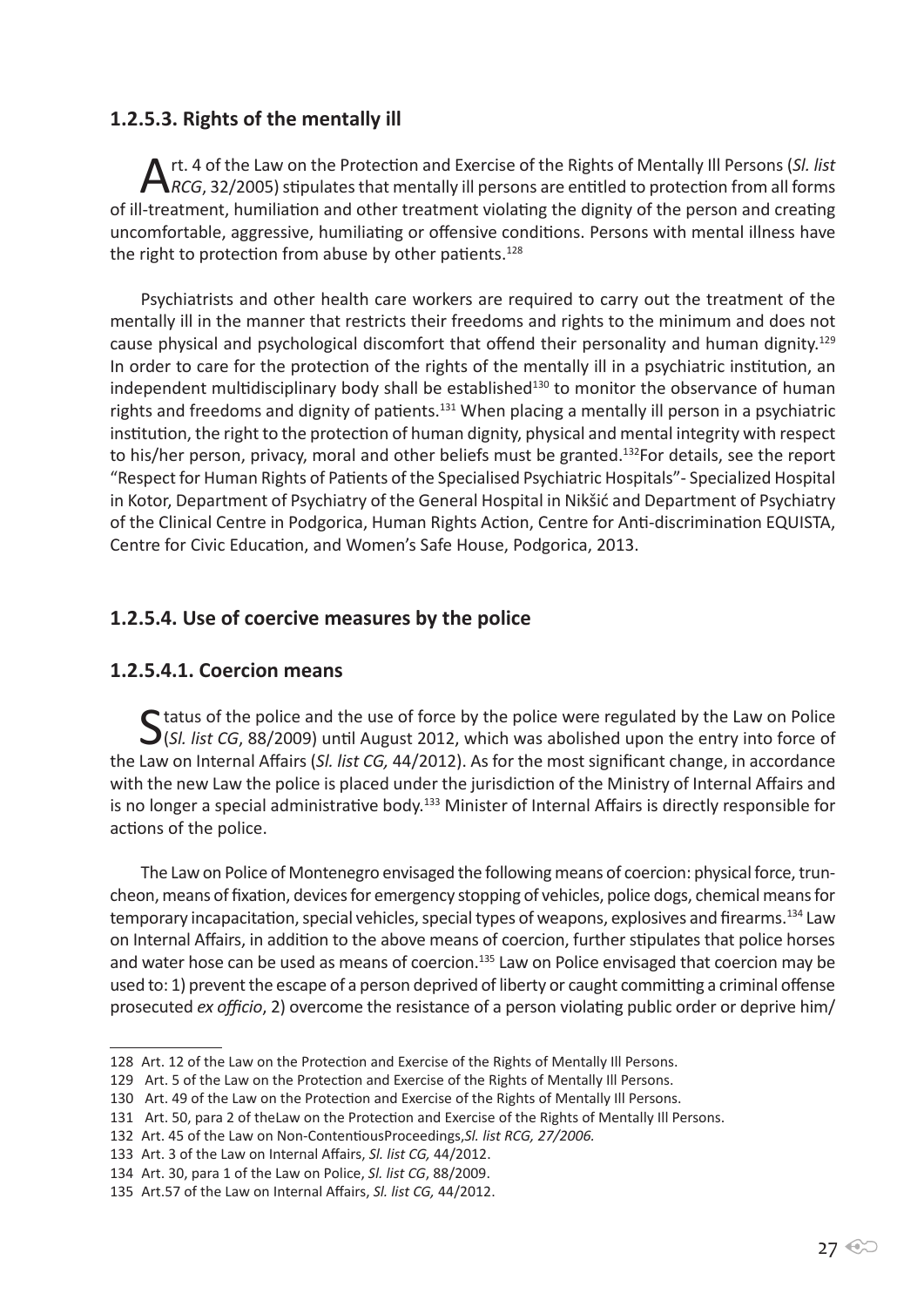her of liberty in cases determined by law, and 3) repulse an attack against oneself, another person or secured property. It was also stipulated that an officer must use means of force so as to perform an official act in proportion to the danger to be averted and with minimal adverse effects.136 On the other hand, the Law on Internal Affairs does not precisely define situations in which force may be used; it stipulates that the police officer shall use coercive measures if a task cannot be executed otherwise, in proportion to the danger threatening the legally protected assets and values, i.e. in proportion to the gravity of the offense which is prevented or supressed and in a restrained manner, and that the police officer shall always use the mildest measure of coercion ensuring success, proportional to the reason for its use and in the manner in which the official task is performed without undue harm<sup>137</sup>. Also, under both laws, the police officer shall give a warning about the use of coercion prior to resorting to its use, unless this would jeopardize the execution of official duties. Major limitation in the application of force, required under the Law on Police but not under the Law on Internal Affairs, was contained in the request that these measures could be used only on orders of an officer in charge of the execution of official duty.138 Law on Internal Affairs retained this provision only in case of the use of force against a group of persons who have assembled unlawfully or act unlawfully and can cause violence, in which case the means of coercion (except firearms) can be applied only on orders of a superior police officer.<sup>139</sup> Pursuant to the Law on Police, police officer who used or ordered the use of firearms and other means of coercion was required to immediately notify the Chief of Police, who was then obliged to within 3 days take measures to establish accountability if s/he finds that coercion was used unlawfully.140 On the other hand, according to the Law on Internal Affairs, police officer shall submit a written report to superior police officer within 24 hours of the use of force, while the Minister of Internal Affairs is responsible for the assessment of unlawful use of restraint and for taking measures to determine the responsibility of the police officer.<sup>141</sup>

# **1.2.5.4.2. Mandatory free legal aid for officers accused of ill-treatment**

Both the Law on Internal Affairs and the Law on Police envisage an obligation of the police,<br>Di.e. the Ministry of Internal Affairs to provide free legal assistance to a police officer against whom a prosecution has been initiated for exceeding police powers to use force.<sup>142</sup> Worryingly, this is a legal solution that has survived in the new law and that provides for a mandatory solidarity of the state with an official reasonably suspected of having violated the law, and all at the expense of taxpayers. This solution can also be perceived as an encouragement for the "freer" use of power.

# **1.2.5.4.3. Parliamentary, civil and internal oversight of the police**

In addition to internal control, the Law on Police for the first time provided for parliamentary<br>and civil control of the police, and these solutionsare also provided under the Law on In-In addition to internal control, the Law on Police for the first time provided for parliamentary ternal Affairs. The civil control is conducted by the Council for Civil Oversight of the Police, which consists of five members appointed by: Bar Association, Medical Association, Lawyers Association, the University and non-governmental organizations dealing with human rights.<sup>143</sup> Council can be

<sup>136</sup> Art. 30, para 2of the Law on Police, *Sl. list CG*, 88/2009.

<sup>137</sup> Art. 57, para 2 and 3 of the Law on Internal Affairs, *Sl. list CG,* 44/2012.

<sup>138</sup> Art. 47of the Law on Police, *Sl. list CG*, 88/2009.

<sup>139</sup> Art.58 of the Law on Internal Affairs, *Sl. list CG,* 44/2012.

<sup>140</sup> Art. 48of the Law on Police, *Sl. list CG*, 88/2009.

<sup>141</sup> Art.59 of the Law on Internal Affairs, *Sl. list CG,* 44/2012.

<sup>142</sup> Art. 30 of the Law on Police, *Sl. list CG*, 88/2009.

<sup>143</sup> Art. 93of the Law on Police and Art. 112 of the Law on Internal Affairs, as above.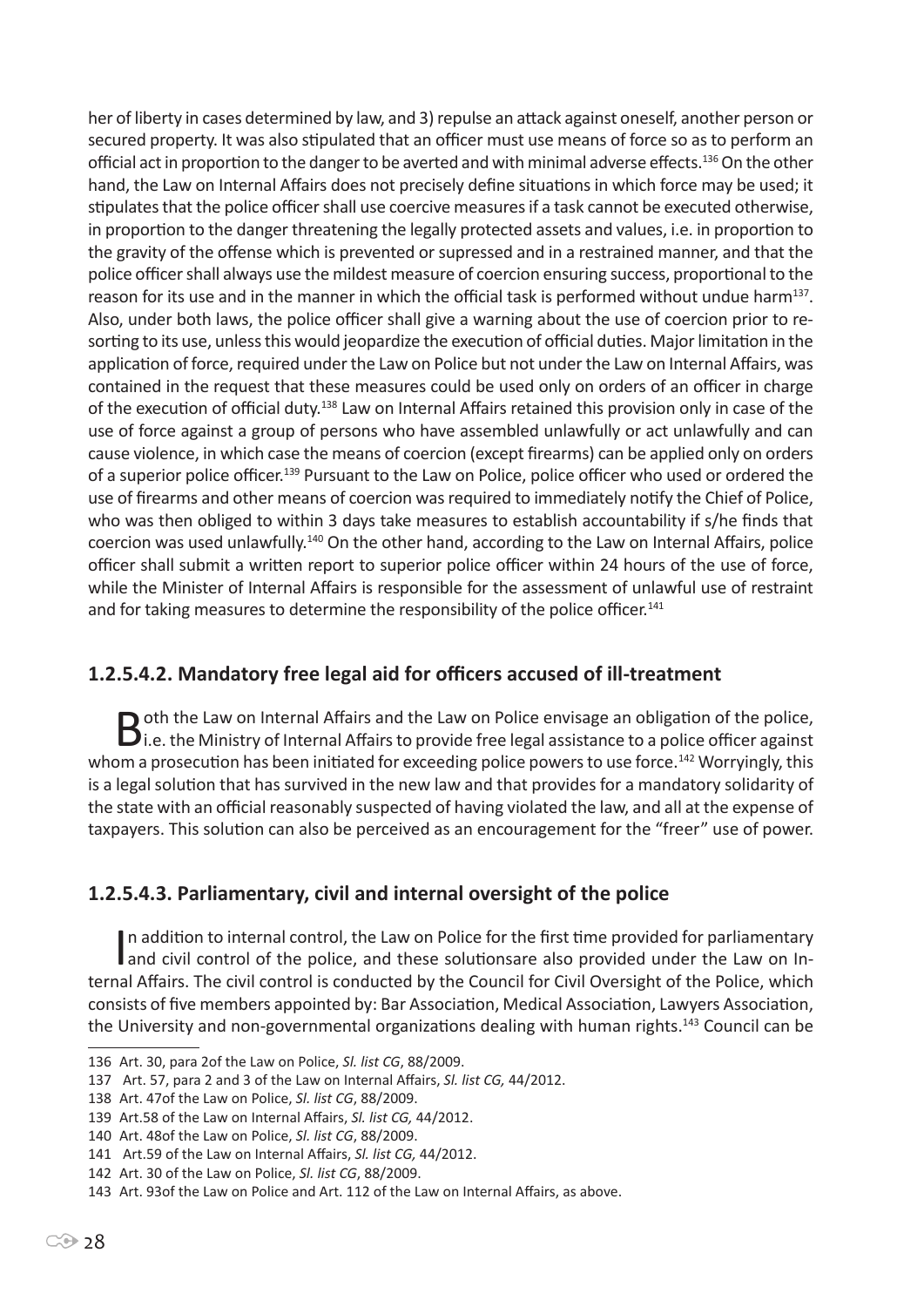addressed by citizens and police officers to assess theapplication of police powers in relation to the protection of human rights and freedoms, while the police shall, at the request of the Council, provide the information needed.144 The Council provides assessments and recommendations submitted to the Chief of Police and the Minister of Internal Affairs, who is obliged to inform the Council of the measures taken.

The Law on Police stipulates the parliamentary control shall be exercised by the Parliament through its working body<sup>145</sup>, and the Law on Internal Affairs stipulates that parliamentary control of the police shall be regulated by a special law<sup>146</sup>.

The Ministry of Internal Affairs carries out internal control of the police.147 Internal control includes: control of the legality of the performance of police duties, especially in regard to the respect and protection of human rights while carrying out police duties and exercising police powers; implementation of the procedure of the counter-intelligence protection and other controls that are important for the efficient and lawful operation. In accordance with Art. 116 of the Law on Internal Affairs, internal control is carried out by the police officer who is authorized to do so and who, in addition to the powers of a police officer has the right to: 1) gain an insight into the records, documents and databases gathered, compiled or issued by the police in accordance with its responsibilities, 2) take the statements from police officers, injured persons and citizens, 3) require of the police and other police officials to submit data and information within their jurisdiction necessary for the conduct of internal control, 4) inspect official premises used by the police in its work, 5) require certificates and technical and other information on technical devices used by the police, as well as evidence of the competence of police officers to use technical and other resources used in their work.<sup>148</sup> In this way, powers of an officer who conducts internal control have been extended in relation to the Law on Police<sup>149</sup>

The Minister shall promptly be notified in writing about all cases of actions or omissions of the police determined to be contrary to the law in the process of internal control.<sup>150</sup> Police officer shall allow the authorized official to carry out the supervision and thereby provide necessary expert assistance.<sup>151</sup>

Authorized officer shall take the necessary actions, establish facts and collect evidence and shall make a written report (findings), which includes a proposal to eliminate established irregularities, as well as a proposal to initiate appropriate procedures in order to establish liability.<sup>152</sup> A written report is submitted to the Minister and the Government at least once a year.<sup>153</sup> It is necessary to specify the scope of work of the Internal controls by appropriate by-law in order to prevent, for example, that the police officer that the complaint relates to be in charge of verifying the allegations, which clearly calls into question the objectivity of the control.<sup>154</sup>

<sup>144</sup> Complaints are submitted to the Council through the archive of the Parliament.

<sup>145</sup> Art. 89of the Law on Police, *Sl. list CG*, 88/2009.

<sup>146</sup> Art.111 of the Law on Internal Affairs, *Sl. list CG,* 44/2012.

<sup>147</sup> Art. 3 of the Law on Amendments to the Law on Police, *Sl. list CG, 88/2009 andArt. 114 of the Law on Internal Affairs, Sl. list CG, 44/2012.*

<sup>148</sup> Art.118 of the Law on Internal Affairs, *Sl. list CG,* 44/2012.

<sup>149</sup> Art. 95b of the Law on Police, *Sl. list CG*, 88/2009.

<sup>150</sup> Art. 96of the Law on Police, *Sl. list CG*, 88/2009 andArt.119 of the Law on Internal Affairs, *Sl. list CG,* 44/2012.

<sup>151</sup> Art. 96a of the Law on Police, *Sl. list CG*, 88/2009 andArt.118 of the Law on Internal Affairs, *Sl. list CG,* 44/2012.

<sup>152</sup> Art. 96bof the Law on Police, *Sl. list CG*, 88/2009 and Art. 119 of the Law on Internal Affairs, *Sl. list CG,* 44/2012.

<sup>153</sup> Art. 119 of the Law on Internal Affairs, *Sl. list CG,* 44/2012.

<sup>154</sup> Such case from the practice was described by a researcher of human rights violations in Montenegro, Aleksandar Zeković, in the initiative filed to the Council for Civil Oversight of the Police on 11 February 2011.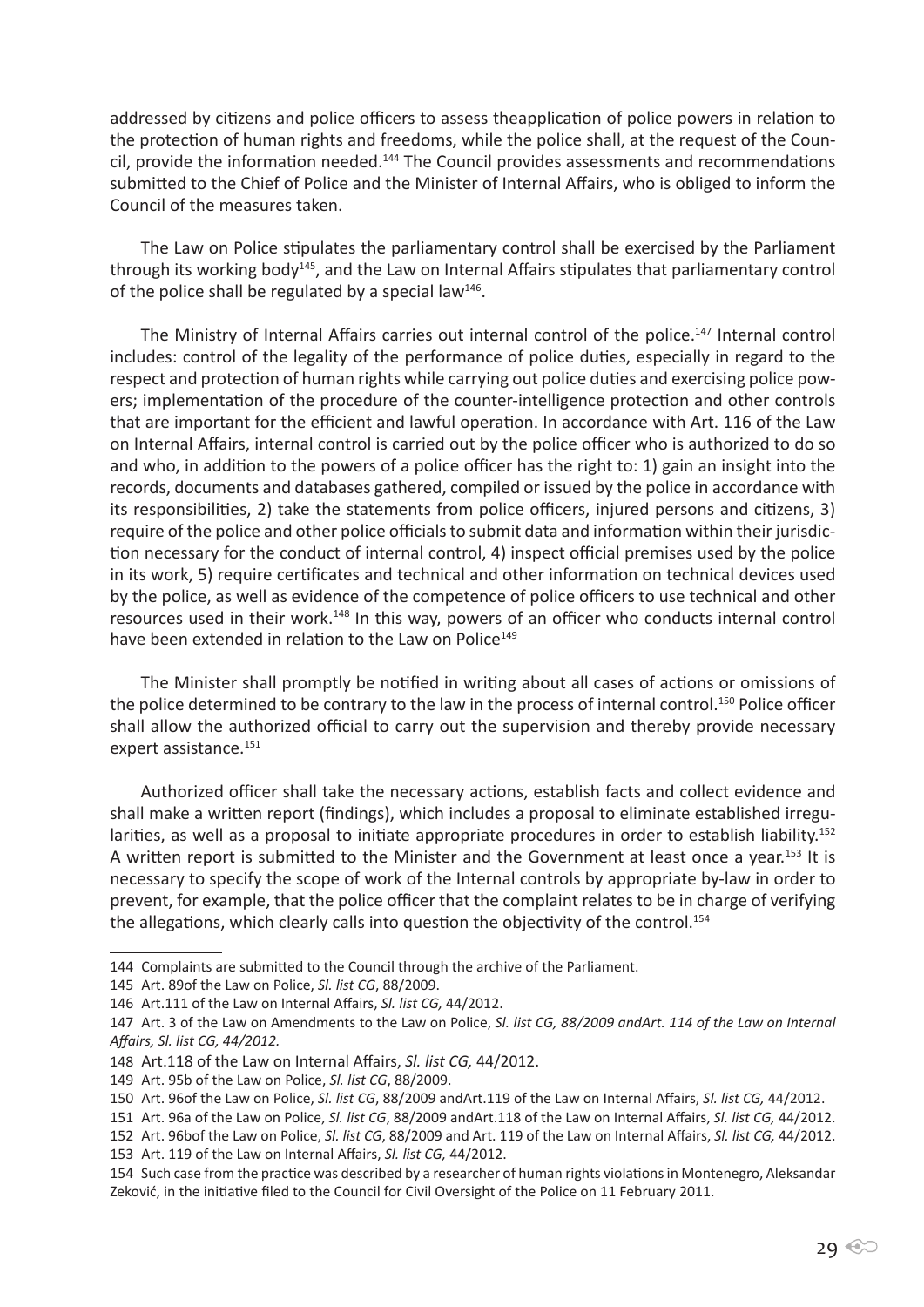# **1.2.5.5. Disciplinary responsibility of the police and prison officers, suspension and termination of employment**

# **1.2.5.5.1. Disciplinary responsibility**

Disciplinary responsibility of police and prison officers is set forth in Art. 57-68 of the Law on Civil Servants and Employees,<sup>155</sup> which stipulates that civil servants and employees may be liable for minor disciplinary violations<sup>156</sup> such as failure to comply with working hours, unjustified one-day absence from work, failure to wear the uniform or official insignia with a personal name, etc., or serious disciplinary violations<sup>157</sup> such as failure to perform or negligent, unduly or untimely performance of official duties, refusal to carry out an order or assignment, improper use and disposal of entrusted funds, abuse of authority or power in the service, etc. If disciplinary proceedings are initiated against police or prison officer for torture or ill-treatment, as a rule they are charged with abuse of authority or power in the service.<sup>158</sup>

Law on Police (Art. 80 and 81) regulated and the Law on Internal Affairs additionally regulates disciplinary offenses (misconduct) that police officers may be responsible for. However, none of the prescribed offenses directly sanctions the ill-treatment of prisoners. Only the offense "Conduct in service or off-duty contrary to the Code of Police Ethics"<sup>159</sup> can be applied in the case of abuse, as the Code of Police Ethics<sup>160</sup> stipulates that a police officer is obliged to "respect fundamental human rights and freedoms of all citizens, regardless of nationality, race, colour, religious belief, gender, education, social status or any other personal characteristic and distinctive feature" (Art. 2 of the Code), to exercise the rule of law while performing official duties of protecting fundamental human rights, freedoms and values (Art. 5), to "resort to the use of force, in particular the use of weapons... only in cases and under the conditions provided for by law and other regulations only when necessary and to the extent that causes the least harm to life, body and safety of citizens" (Art. 9) and that police officer shall be "... responsible for the safety of all persons deprived of their liberty and protect them" (Art. 10). On the other hand, the fact that the Law on Internal Affairs prescribes a serious offense "failure to undertake or insufficient undertaking of measures and actions by the immediate superior or responsible police officer in order to determine the facts relating to the filed complaint or objection of a citizen to the treatment of a police officer" represents an improvement.<sup>161</sup> This provision sanctions the inert conduct of police officers in examining the reports of ill-treatment by police officers. Disciplinary Committee conducts disciplinary proceedings and proposes the measure.<sup>162</sup>

In accordance with the Law on Civil Servantsand Employees, disciplinary measure provided for minor disciplinary offenses is a fine in the amount of 15% of salary for the month in which the violation occurred, while disciplinary measures for serious misconduct include fines in the amount of 20% to 30% of salary for the month in which the offense was committed, and termination of employment.<sup>163</sup>

<sup>155</sup> *Sl. list CG,* 50/2008….49/2010.

<sup>156</sup> Art. 58 of the Law on Civil Servants and Employees.

<sup>157</sup> Art. 59of the Law on Civil Servants and Employees.

<sup>158</sup> Conclusion drawn from the examined cases referred to later in this report.

<sup>159</sup> Art. 81, para 1, item 4 of the Law on Police and Art. 106 of the Law on Internal Affairs.

<sup>160</sup> *Sl. list RCG*, 1/2006.

<sup>161</sup> Art. 106, para 1, item 12 of the Law on Internal Affairs.

<sup>162</sup> Art. 62of the Law on Civil Servants and Employees.

<sup>163</sup> Art. 84of the Law on Civil Servants and Employees.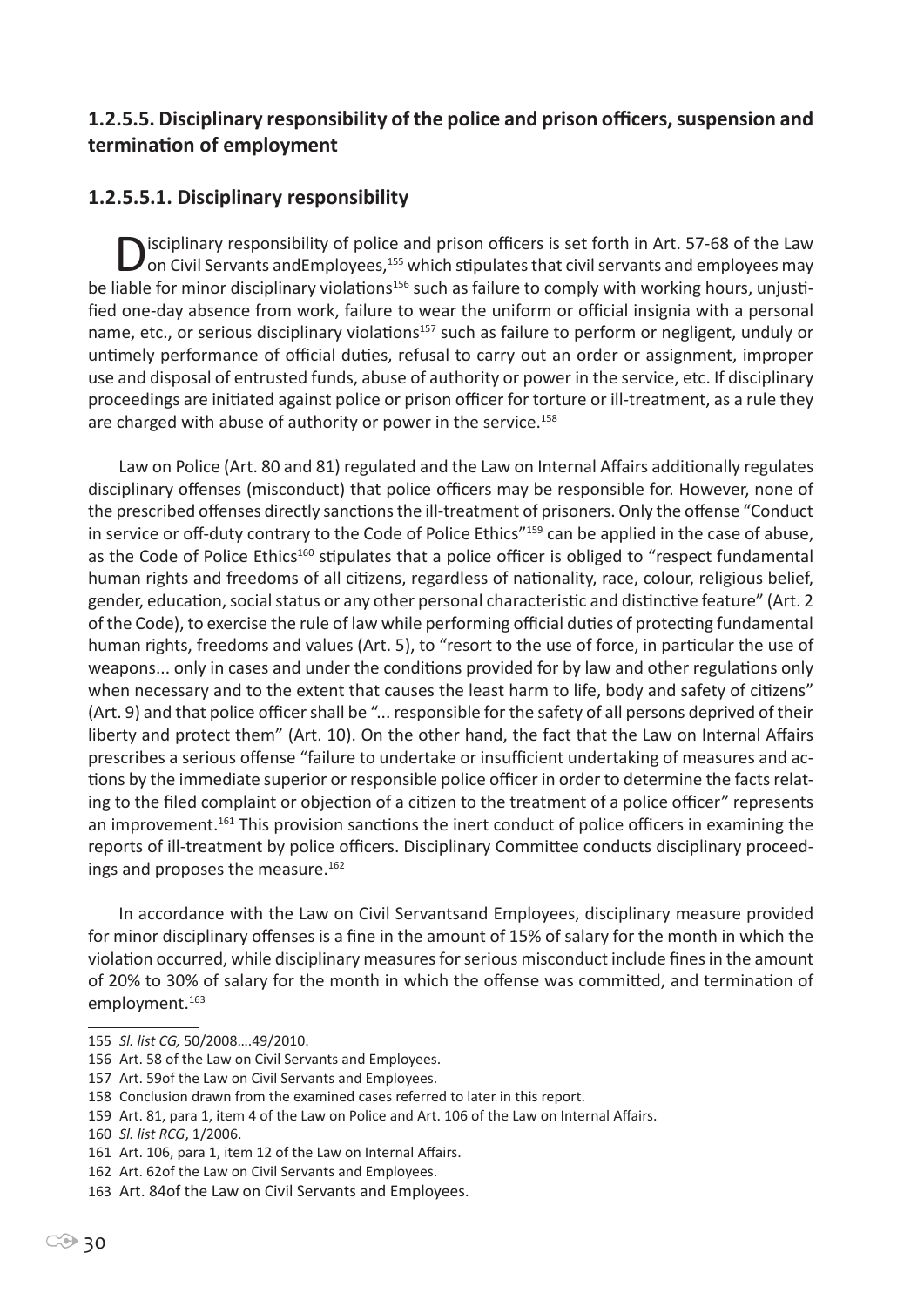However, the Law on Internal Affairs stipulates that written reprimand and a fine in the amount of 10% of salary for the month in which the breach of duty occurred may be imposed for a minor breach of duty164, while a fine in the amount of 30% of salary for the month in which the violation of duty was committed, for a period of one to six months, inability to acquire title for a period of two to four years and termination of employment may be imposed for serious breach of duty.<sup>165</sup>

#### **1.2.5.5.2. Suspension**

 $\mathbf{A}$ rt/ 130, paragraph 1 of the Labour Law<sup>166</sup> provides that the employee shall be suspended from work:

1) if caught in the act of a breach of duty, which implies the imposition of a measure of termination of employment or termination of the contract of employment;

2) if the employee is taken into custody, from the first day of custody, for the duration of custody;

3) if criminal proceedings has been instituted against him for a criminal offense committed in or related to work;

4) if the employee is charged with the crime of corruption.

On the other hand, Art. 69 of the Law on Civil Servants and Employees provides that a civil servant or employee against whom disciplinary proceedings have been initiated for a serious disciplinary offense may be suspended from work, pending disciplinary proceedings, if his presence is detrimental to the interests of public authority or would impede the course of disciplinary proceedings.

The Law on Police did not provide for the suspension from work, the Labour Law applied *mutatis mutandis* to police officers,<sup>167</sup> and each police officer subject to criminal or disciplinary proceedings because of ill-treatment had to be suspended. However, this was often not the case in practice.<sup>168</sup>

Law on Internal Affairs in Art. 108 summarizes the reasons for suspension under the Labour Law and the Law on Civil Servants and Employees.<sup>169</sup>

<sup>164</sup> Art. 105 of the Law on Internal Affairs.

<sup>165</sup> Art. 106 of the Law on Internal Affairs. It is obvious that the Law on Internal Affairs is in conformity with the provisions of the new Law on Civil Servants and Employees(*Sl. list CG, 39/2011 and 50/2011), which is to be applied from 1 January 2013. New Law on Civil Servants and Employees provides fora written reprimand and a fine to be imposed for one month, amounting to 20% of salary for the month in which a breach of official duty was committed, as disciplinary measures for minor misconduct, or a fine for the duration of two to six months in the amount of 20%*  to 40% of salary for the month in which a violation of official duties was committed and termination of employment *as discipline measures for serious misconduct (Art. 84 of the new Law on Civil Servants and Employees).* 166 *Sl. list CG*, 49/2008, 26/2009 and 59/2011.

<sup>167</sup> Civil servants and employees shall be subject to general labor legislation concerning the rights, obligations and responsibilities that were not regulated otherwise under this law or other regulation (Art. 4 of the Law on Civil Servants and Employees).

<sup>168</sup> See conclusions of the Council for Civil Oversight of the Police, p. 11 of this report.

<sup>169 &</sup>quot;Police officer shall be suspended:

<sup>1)</sup> if disciplinary proceedings for serious misconduct were initiated against him, pending disciplinary proceedings;

<sup>2)</sup> if caught in the act of committing a serious breach of duty, which implies the imposition of a measure of termination of employment, pending disciplinary proceedings;

<sup>3)</sup> for the duration of custody;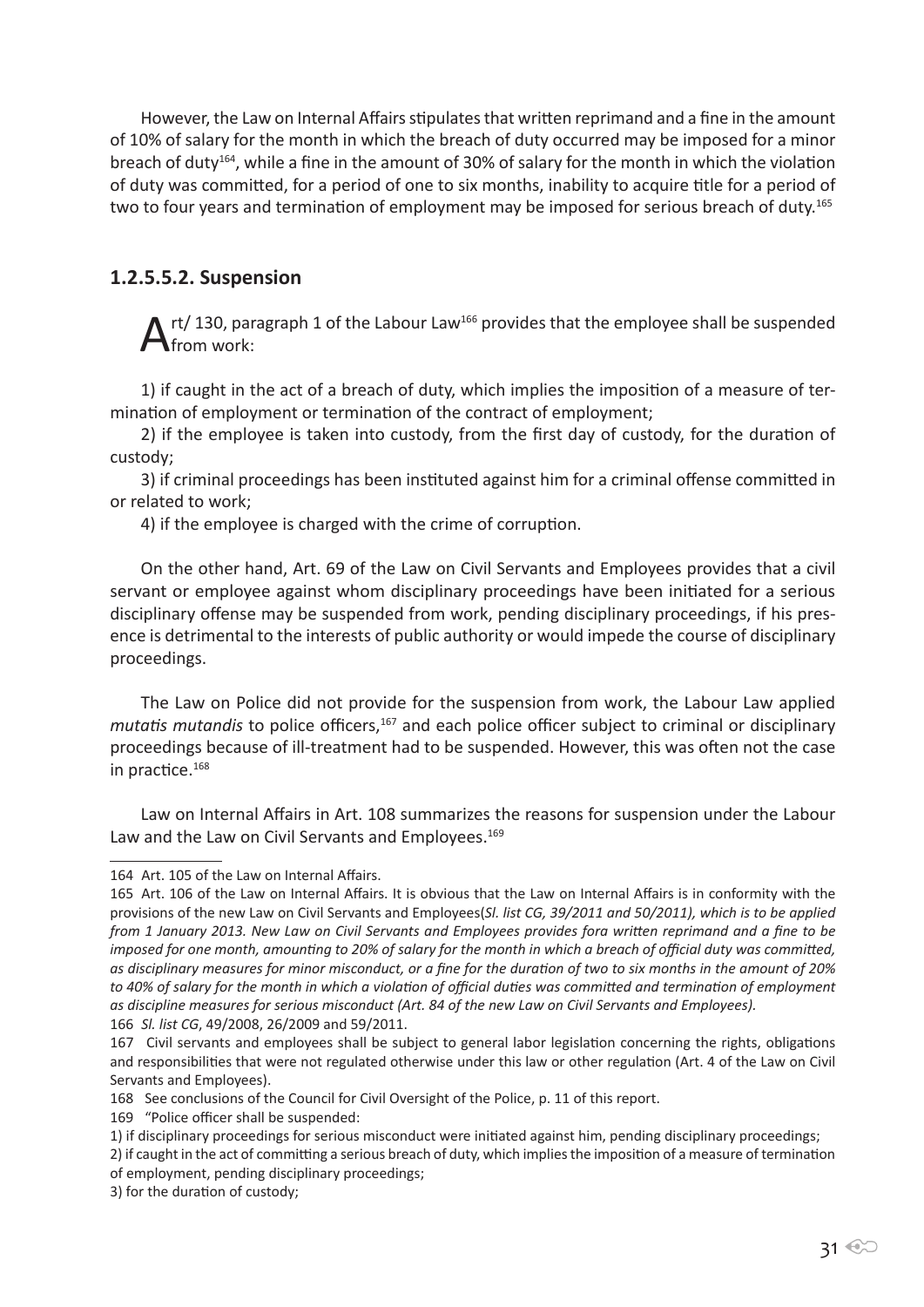See explicit recommendations of international committees to Montenegro regarding suspension from service of persons accused of torture and ill-treatment, section 2.1 below.

#### **1.2.5.5.3. Termination of employment by operation of law**

Pursuant to Art. 139, para 1, item 4 of the Labour Law, employment shall be terminated if the employee has been sentenced to imprisonment of 6 months or longer due to which he must be absent from work. Employment will be terminated as of the day of imprisonment. Under Art. 104 of the Law on Civil Servants and Employees, employment of a public servant or employee shall be terminated under the terms of the general labour legislation (Labour Law). However, employment of a police officer shall also terminate when a final judgment is imposed against him for a criminal offense prosecuted *ex officio*, except for offenses related to traffic safety, on the date of enforcement of the judgment (Art. 85, para 2 of the Law on Police) or the date of receipt of the final judgment (Art. 109 of the Law on Internal Affairs). This means that final suspended sentence against a police officer for ill-treatment will cause the termination of employment.

4) if criminal proceedings were instituted against him for the criminal acts of corruption or crime committed at work or work related, pending disciplinary proceedings (Art. 108 of the Law on Internal Affairs).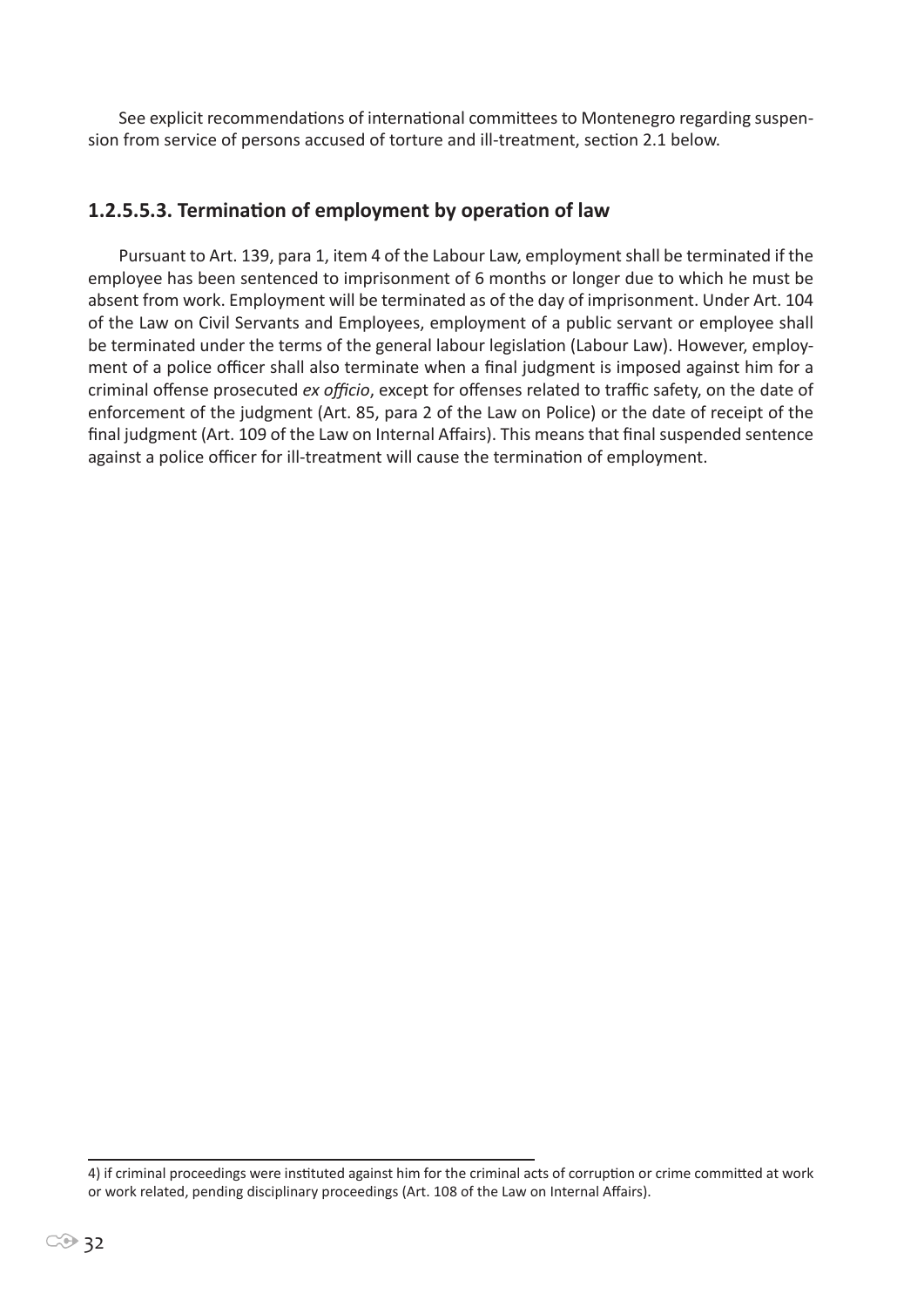# **2. INVESTIGATION, PROSECUTION AND PUNISHMENT OF ILL-TREATMENT IN PRACTICE**

**2.1. Recommendations to Montenegro from international bodies responsible for supervising the implementation of international treaties against torture and other ill-treatment**

The UN Committee against Torture (CAT) in its report of 21 November 2008<sup>170</sup> and the Committee for the Prevention of Torture of the Council of Europe (CPT) in its report of 22 September 2008<sup>171</sup> gave Montenegro recommendations it needs to apply in order toeffectively prevent the ill-treatment in its territory in accordance with international standards.

Recommendations of both committees are essentially the same and comprise the following:

1. align the definition of torture under domestic criminal law with the definition of torture under Article 1 of the Convention against Torture;<sup>172</sup>

2. send a clear and strong message of "zero tolerance for ill-treatment" from the highest level as well as through ongoing training to all police officers, implying that all types of ill-treatment (including during the arrest and interrogation), as well as the threats of resorting to such treatment, are absolutely prohibited and that the perpetrators of these acts and those turning a blind eye will be subject to severe sanctions;

3. police officers should receive further training on the respect for human rights and professional ethicsand the authorities should adopt appropriate measures to ensure that police officers are familiar with the principles of the Code of Police Ethicsand promote a culture in which the police officers themselves will unequivocally eliminate the occurrence of abuse;

4. pay attention to the advanced methods of investigation in the training of police officers (so that the investigation does not only entail obtaining of a confession, which leads to abuse of a suspect), and, in this respect, provide modern criminal and laboratory equipment;

5. adopt detailed guidelines for the interrogation of suspects by operatives;

6. provide appropriate training to officials involved in the deprivation of liberty (police, prison physicians) on how to recognize the signs of abuse and report them to the competent authorities;

7. the state should ensure that all allegations of torture and ill-treatment by the police be promptly and fully investigated, by an independent authority, not the police. Prosecutors, judges, prison lawyers and other competent authorities should be instructed on a more proactive approach to the investigation of cases of torture, so that no case of abuse goes unnoticed and unpunished. In obvious cases of abuse, the suspects must be suspended or referred to other tasks, especially if there is a risk of influencing the investigation. The state must prosecute the perpetrators and impose appropriate penalties to prevent the impunity of police officers for acts prohibited by the Convention against Torture;

<sup>170</sup> Concluding remarks of the Committee Against Torture on the report to Montenegro of 21 November 2008, available at: http://www2.ohchr.org/english/bodies/cat/docs/CAT.C.MNE.CO.1.pdf

<sup>171</sup> Report to the Government of Montenegro of the European Committee for the Prevention of Torture and Inhuman or Degrading Treatment or Punishment developed from 15 to 22 September 2995, available in English and Montenegrin at: http://www.cpt.coe.int/documents/mne/2010-03-inf-eng.htm.

<sup>172</sup> Definition of torture under the Criminal Code of Montenegro (Article 167) has been aligned to a large extent, following the amendments to the Criminal Code published in *Sl. list CG*, 25/2010, with the definition under the UN Convention against Torture, as we noted in the previous section.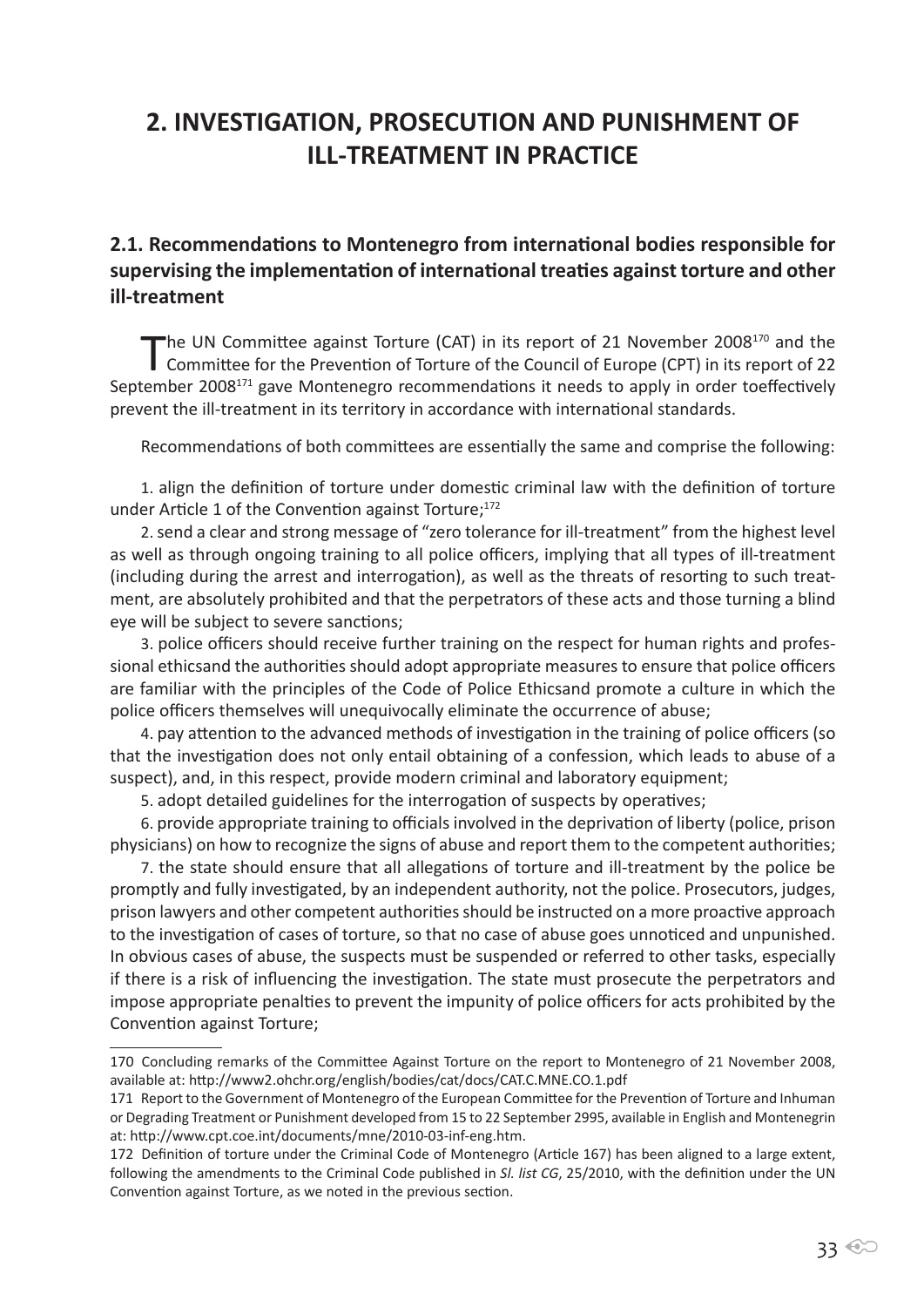8. take immediate steps to ensure that all investigations into the cases involving allegations of ill-treatment fully meet the criteria of an "effective" investigation set forth by the European Court of Human Rights. First, investigations do not meet the criteria of thoroughness and comprehensiveness<sup>173</sup>, as evidenced by the failure to carry out the identification of individuals involved, to examine all the victims of abuse and witnesses, and to give due weight to medical findings that are consistent with the allegations of abuse. Second, investigations were not initiated promptly and lack efficiency. Third, current rules of investigation of possible ill-treatment by the police at the behest of the prosecutor do not always ensure an adequate level of impartiality (both institutional and practical)<sup>174</sup>. Fourth, the level of engagement of the alleged victims and their lawyers raise concerns about meeting the requirement of public oversight over investigations and procedural actions;

9. allow persons deprived of their liberty, in practice, the basic rights to contact with a lawyer, independent doctor, preferably of their own choice, and relatives for the purpose of informing them about the deprivation of liberty. Additionally, persons deprived of liberty should be granted a confidential conversation with a lawyer.

10. whenever a criminal suspect is brought before an investigating judge<sup>175</sup> or public prosecutor after the police custody, claiming that he was tortured by the police, the judge or prosecutor should record these allegations in written form, order immediate medical examination by the forensic expert and take necessary steps to ensure that the allegations be properly investigated. Such an approach should be followed regardless of whether that person has visible external injuries. Furthermore, even in the absence of express allegations of ill-treatment, the judge or prosecutor should order medical examination by forensic experts whenever there are other grounds (e.g. visible injuries) to believe that a person brought before them may be a victim of abuse;

11. the report drawn up following medical examination of newly arrived prisoners includes: (i) a full account of statements made by the prisoner in question relevant to the examination (including his description of his state of health and any allegations of ill-treatment), (ii) a full account of objective medical findings based on a thorough examination, and (iii) doctor's conclusions in the light of (i) and (ii) with the conclusion on the degree of consistency between any allegations made and objective medical findings;

12. whenever a medical doctor records injuries consistent with the allegations of ill-treatment of an inmate, the record should always be brought to attention of the competent prosecutor;

13. anyone who claims to have been a victim of either torture or ill-treatment must be provided with the possibility to notify competent authorities without any interference. Also, the state must ensure that all persons deprived of liberty have free access to their medical records, i.e. that the access does not depend on the decision of the investigating judge.

14. detainees or persons who were detained have the right to directly request medical examination/certificate from a doctor with recognized training in forensic medicine;

15. prison staff should be reminded that the force used to control violent and/or recalcitrant prisoners should be no more than necessary and that once prisoners have been brought under control, there can be no justification for their being struck;

<sup>173</sup> CPT reached these conclusions after the analysis of two cases described in its report on its visit to Montenegro: abuse of detainees in the case "Eagle's Flight" and mass beating of detainees in Remand Prison in Podgorica on 1 September 2005.

<sup>174</sup> The Committee welcomes the adoption of various measures to prevent and combat police brutality, including the adoption of the Code of Police Ethics, however, the Committee remains particularly concerned at the number of allegations of torture and ill-treatment by the police and the lack of prompt and impartial investigations into such cases (http://www2.ohchr.org/english/bodies/cat/docs/CAT.C.MNE.CO.1.pdf, p. 7).

<sup>175</sup> In accordance with the Criminal Procedure Code (*Sl. list CG,* 57/09 and 29/2010) currently in effect, the investigating judge is called"judge for investigation".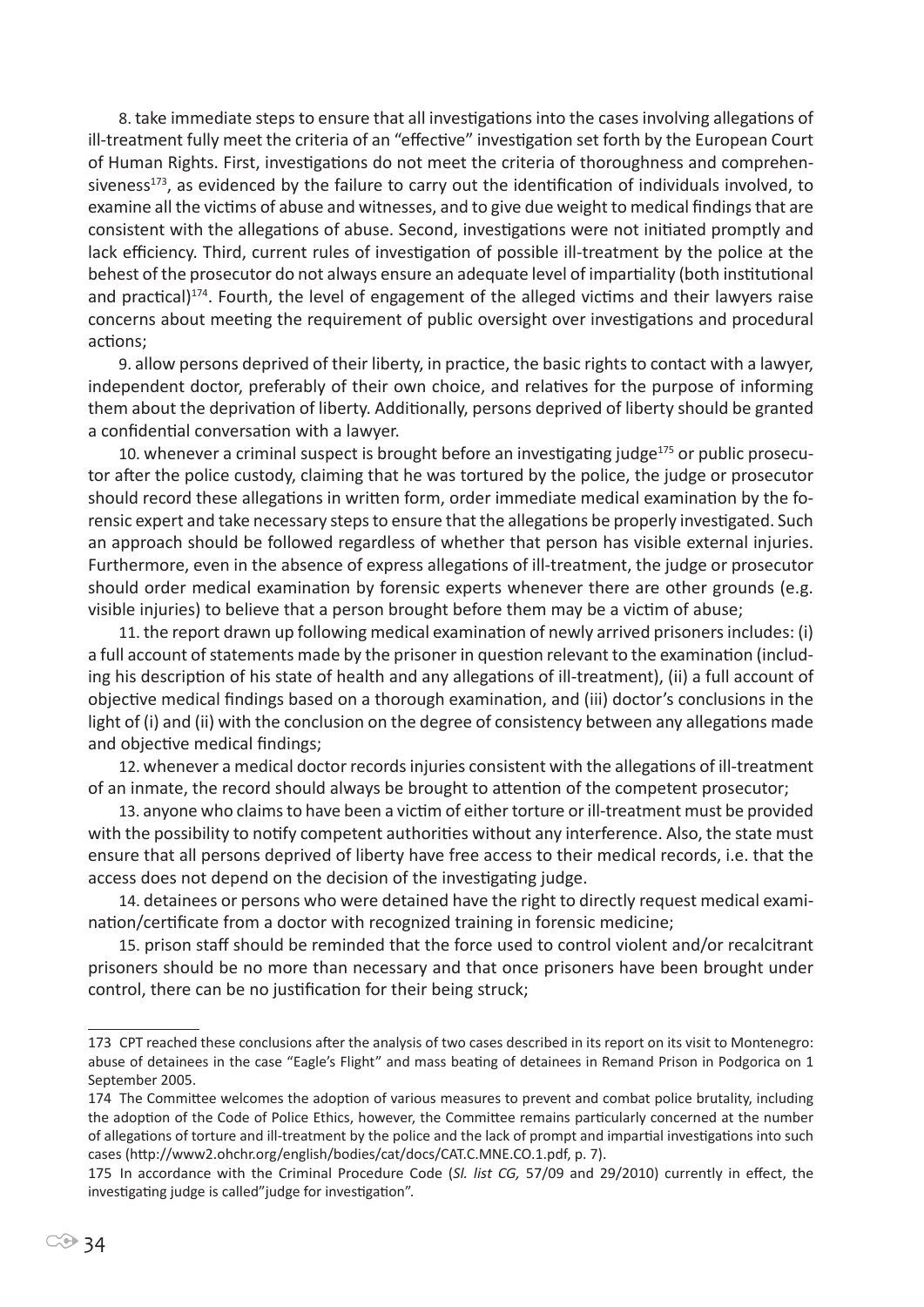16. if it is considered necessary for prison officers to carry truncheons, the truncheons should be hidden from view (in the interests of promoting a positive relationship between prisoners and prison officers);

17. as regards the use of force by prison officials to control violent and/or recalcitrant prisoners, Montenegrin authorities should take steps to adopt special protective measures since these are obviously high-risk situations regarding the possible abuse of prisoners. In particular, it is necessary to record every instance of resorting to means of restraint against a prisoner, with an indication of the exact time and duration of their use. Prisoner against whom any of the means of restraint was applied should have the right to be immediately examined and, if necessary, receive medical treatment. Results of the examination (including any relevant statements by the prisoner and the doctor's conclusions) should be formally recorded and made available to the prisoner, who in addition should have the right, if he wishes, to be examined by a medical expert. Furthermore, means of restraint should never be applied as a punishment. In this context, it is important to ensure that prosecutors are systematically notified of any use of means of force by prison staff, and that they are particularly vigilant when examining such cases.

18. competent authorities should inform the public about the outcome of investigations into complaints of ill-treatment by the police in order to avoid any perception of impunity.

## **2.2. Processing of reports on ill-treatment by public officials**

Considering the examined sample<sup>176</sup> of 75 cases of ill-treatment by state officials in Mon-<br>Ctenegro (police and prison officers) and decisions the courts have taken in criminal cases, these cases can be classified into the following categories:

#### **2.2.1. Cases in which criminal proceedings were not initiated**

#### **2.2.1.1. Ill-treatment in the anti-terrorist operation Eagle's Flight in 2006**

An important example of impunity for police officers for acts of torture is a case of "anti-ter-<br>
Arorist" police action "Eagle's Flight" conducted in September 2006, during which 17 people suspected of planning terrorist acts were arrested, most of whom were later convicted of an armed rebellion in Montenegro.

Suspects and detainees in the "Eagle's Flight" claimed to have been slapped, punched and beaten with truncheons and held in a painful position in detention premises of the High Court in Podgorica as well as during the transportation for investigation from 11 to 15 September 2006, of which there is medical documentation.<sup>177</sup> From 11 to 15 September 2006 they filed criminal

<sup>176</sup> In preparing this report, as noted above, Human Rights Action has used data on cases of torture from the media, its earlier reports and own archives, as well as information received from basic courts (first instance judgments in cases of torture and ill-treatment committed by public officials) and the Supreme State Prosecutor of Montenegro. 177 In the record of interrogation of suspect A.S.of 11 September 2006, record of interrogation of suspect N.Lj. of 11September 2006, record of interrogation of suspect V.S.of 15September 2006 and record of interrogation of suspect R.D. of 12September 2006,the investigating judge of the High Court in Podgorica Miroslav Bašović included their statements that they had been tortured in the police and Remand Prison and also noted injuries in N.Lj. and R.D. including bruises and abrasions suffered as a result of the beating by Montenegrin police officers. For details about the medical recordsand established injuries see the report of the Committee for the Prevention of Torture of the Council of Europe (CPT) on 2008 visit to Montenegro, p. 24 and especially FN 16.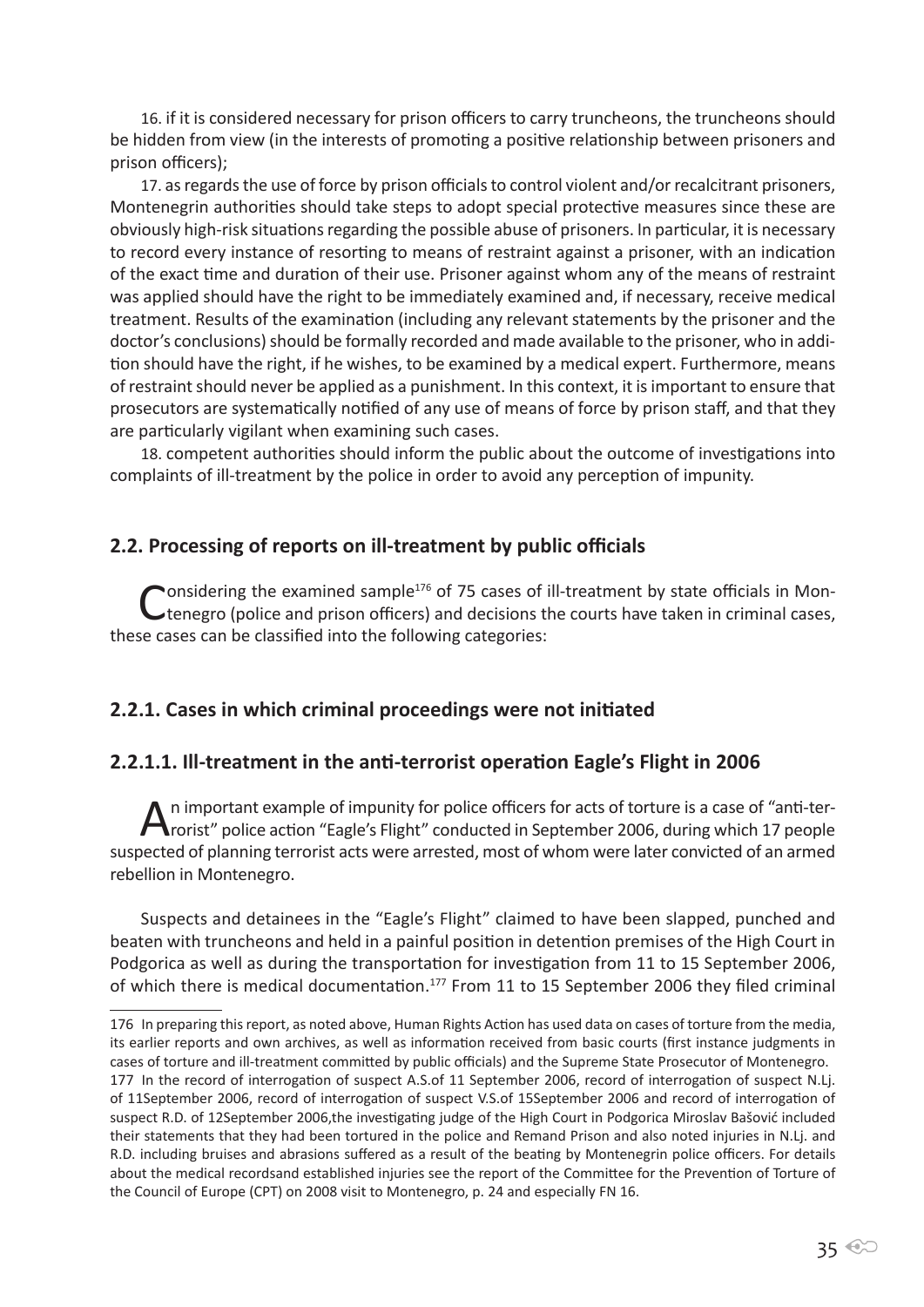complaints on the record of the High Court in Podgorica against authorized officers of the Montenegrin police unknown to them, who took part in the operation "Eagle's Flight" for the criminal acts of Extortion of Statement under Art. 166 of Criminal Code and Ill-treatment and Torture under Art. 167 of the Criminal Code. After the initial filing of criminal charges, victims amended the charges four times and thus continuously urged the state prosecutor's office to take action on the initial charges.<sup>178</sup>

According to the CPT's report on the visit to Montenegro in 2008, which paid special attention to this case, the state prosecutor requested in writing that the police identify involved police officers only 9 months later, but the police ignored the request. Also, no action was taken on the letter of the President of the High Court in Podgorica of 23 November 2006 regarding the witness of abuse of detainees by police and prison officials in charge of an escort in the courthouse from 11 to 15 September 2006. Despite this, the prosecution failed to apply the remedies that exist in the law for such cases, such as informing the Government about the failure of the police to act upon their request (Art. 44, para 4 of the CPC) or consideration of issues of criminal responsibility to help the offenders (Art. 387 of the CC).

Although it seems that the state prosecutor failed to take further action to prosecute the complaint, the complainants were never informed about the rejection of the complaint by the prosecutor. Due to ineffective investigations and violation of Art. 3 of the European Convention, four victims filed an application with the European Court of Human Rights. The procedure has been carried out and the verdict is expected.

In its report the CPT concluded that the investigation did not meet the necessary criteria of effectiveness. It was noted that it lacked thoroughness and comprehensiveness, which was apparently due to the failure to carry out the identification of the individuals involved, to question all the victims of the alleged abuse and witnesses, and to give due weight to medical findings that were consistent with allegations of ill-treatment. What is striking is that despite the CPT report nothing has been done in this case afterward, nor have the complainants who filed criminal charges to this day (1 March 2013) received a decision of the competent state prosecutor on dismissing their complaint from 2006.

# **2.2.1.2. Inhuman and degrading treatment of residents at the Public InstitutionKomanski Most in 2008**

No proceedings have been initiated by 1 April 2013 to determine the liability of public<br>
officials for abuse of residents at the Public Institution for People with Intellectual Disabilities "Komanski most" and the disappearance of two juvenile residents of the institution in 2000 and 2002.

<sup>178</sup> On 13 October 2006 persons suspected of planning terrorist acts amended the criminal complaint by filing it on behalf of K.D. too, who was also charged in the case, and extending it to officers who broughtthe complainantsA.S.and V.S. toquestioning,forphysically abusing, beating and insulting themon 11 September 2006 and on 15September 2006 while bringing them in for questioning before an investigating judge and in the court room where they were waiting to be heard. The complaint was amended on 30 October 2007, 14 January 2008 and 16 June 2008 by extending it to unidentified uniformed IECSofficers whophysically abused and insulted V.S.on 15 September 2006 while bringing him in for questioning in the High Court in Podgorica and by specifying the names of police officers and IECS officials that abused V.S.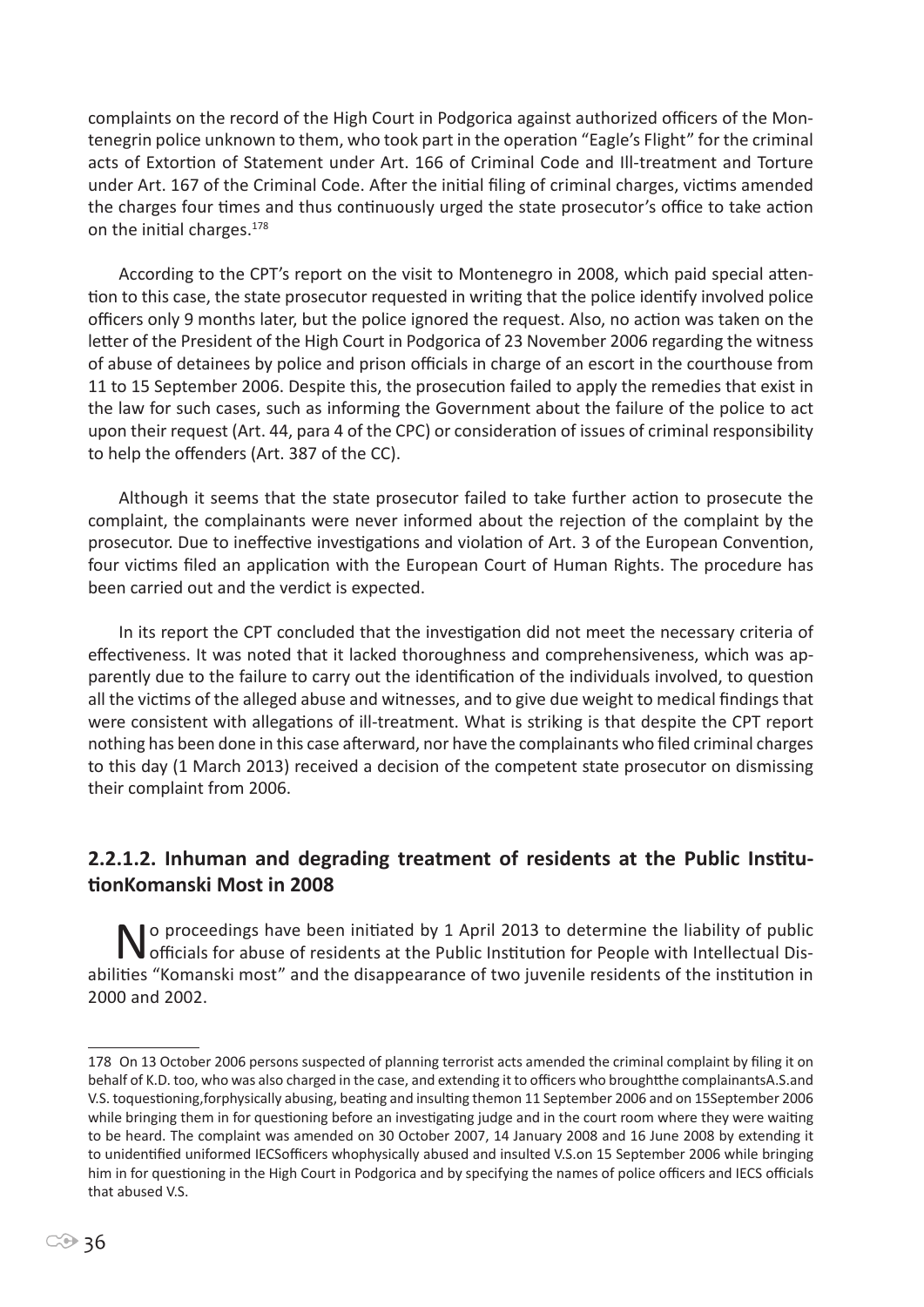The delegation of the Committee for the Prevention of Torture of the Council of Europe (CPT) visited Montenegro and Komanski Most Institution in September 2008 and found there "appalling" living conditions<sup>179</sup> and the treatment of residents, especially in terms of fixation using chains and punishment by "isolation", assessed by the CPT delegation as inhuman and degrading.180 Report on CPT's visit was published in March 2010 in English, and translation into Montenegrin in September 2010.<sup>181</sup> Since 2008 living conditions have improved, though not to the extent one might have expected, given that at the end of its visit in September 2008 the CPT immediately drew attention of the authorities to difficult conditions in the institution. Even after the report was published in 2010, the sanitary conditions were still not at a satisfactory level, men were not separated from women and staff levels were low, as noted, in addition to the CPT, by the Protector of Human Rights and Freedoms too, in its recommendations to the administration of the institution.182 Reconstruction of the facility began in the first half of 2011.<sup>183</sup>

CPT has advised a comprehensive review of the situation in the institution, which would strategically address all aspects of the problem. Recommendations were adopted to a certain extent only in 2010, but even in November 2011 the conditions at the institution were such that it could not have be said that its residents enjoy human rights to the full extent.<sup>184</sup>

In a letter dated 14 November 2008, Montenegrin authorities informed the CPT that all chains and padlocks had been removed and replaced by leather restraints. Reconstructed ward A was officially opened on 12 November 2010, marking the anniversary of the Public Institution "Komanski most".185 A special ward was built to accommodate minors, who resided in the same area with adults until 2010. In order to comply with international standards and taking into account the recommendations of international organizations and experts, it has been decided to discontinue the admission of residents under the age of 18 to the institution.<sup>186</sup>

Director of the institution, Vuk Mirković, who held that position for the last twenty years, including during the disappearance of two children from the institution in 2000 and 2002 and in 2008, when the CPT found "appalling" conditions in the institution, in January 2011 was transferred to the post of Deputy Director of the Centre for Social Welfare in Podgorica.<sup>187</sup> In April 2010 nongovernmental organizations demanded his removal from office and prosecution for many years of neglect in the management of the institution, culminating in the CPT's assessments of inhuman and degrading treatment of residents.<sup>188</sup>

In its response submitted to Human Rights Action<sup>189</sup> the state prosecutor informed the public that criminal proceedings have not been instituted against Mirković or any other official of the

<sup>179</sup> Report of the European Committee for the Prevention of Torture and Inhuman or Degrading Treatment or Punishment (CPT) on the visit to Montenegro from 15 to 22 September 2008, p. 114. 180 *Ibid, p. 127.*

<sup>181</sup> Human Rights Action requests for the release of these reportsto competent authorities available at: www. hraction.org.

<sup>182</sup> Press release of the Human Rights Action, Centre for Anti-discrimination EQUISTA and Shelter on the occasion of 6 May 2010 available at: http://www.hraction.org/?p=349.

<sup>183</sup> "Seeking refuge for committing criminal acts", *Dan, 12 February 2011.*

<sup>184</sup> See Report on the respect for human rights of residents of the Public Institution "Komanski most", Human Rights Action, Centre for Anti-discrimination EQUISTA, Centre for Civic Education, Shelter, 2011.

<sup>185</sup> "Better conditions at the institution",*Vijesti, 13 November 2010.*

<sup>186</sup> "No place for children at Komanski Most", *Dan, 21 January 2011.*

<sup>187</sup> "Mirković got the promotion instead of punishment", *Vijesti, 26 January 2011.*

<sup>188</sup> Letters to the Minister of Labour and Social Welfare Suad Numanović and the Supreme State Prosecutor Ranka<br>Čarapić are available on the website of the Human Rights Action and in its archives.

<sup>189</sup> Letter – decision of the Supreme State Prosecutor KTR. no. 500/10 of 12 March 2012in response to Human Rights Action'srequest for access to information of 2 June 2010. In order to receive this response two years later, Human Rights Action initiated an administrative action against the decision of the Supreme State Prosecutor not to allow access to this information. Response was received almost one year after the Administrative Court passed the judgment ordering the Supreme State Prosecutor to provide access toinformation sought.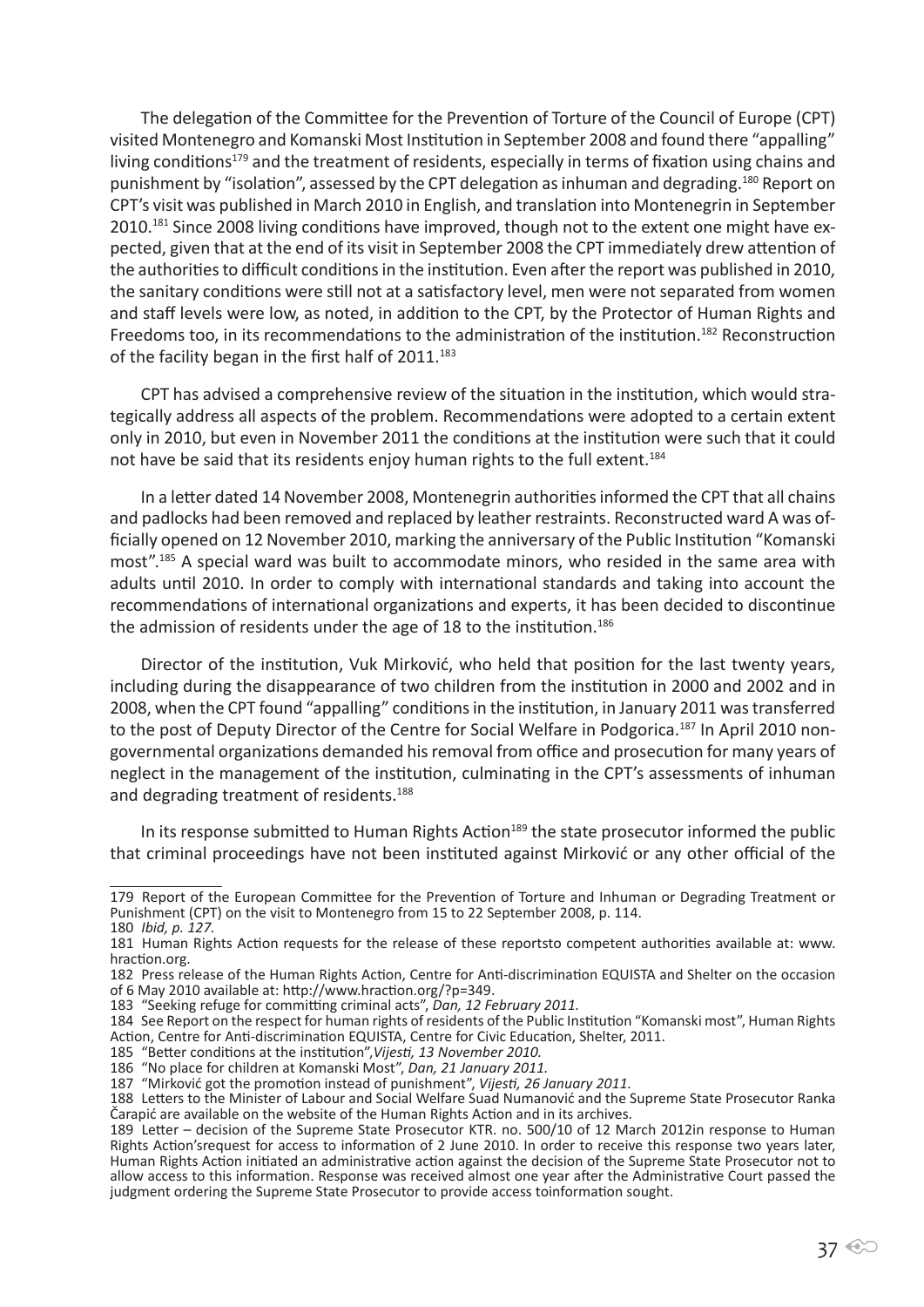Komanski Most Institution, and that the "information provided by public institutions (Komanski Most Institution, Podgorica Centre for Social Welfare and Ministry of Health, Labour and Social Welfare) was not sufficient to initiate criminal proceedings against those responsible for the abuse, nor did the parents, caregivers, nurses, teachers or police report acts that pointed to the unlawful conduct of officials in "Komanski most".

The response also stated that the state prosecution found out about the disappearance of two children from the institution (in 2000 and 2002) only in 2010 and that the Ministry of Health, Labour and Social Welfare on that occasion did not establish any failure in the treatment of staff of Komanski Most Institution in relation to its residents. In addition, the Supreme State Prosecutor (SSP) in the letter stated that, as the police meanwhile did not determine whether the missing children were alive or not, the prosecution had no basis for legal action against those responsible for the crime of aggravated forms of reckless endangerment under Art. 155, para 3 in connection with para 1 CC (if the death of a person occurred), and if the children were alive (exposure to danger under Art. 155, para 1 CC) the prosecution certainly became time-barred for that (basic) form of the offense.

The above letter proves that the prosecution is not only uninformed (because the media wrote about the disappearance of children back in 2004, and the CPT in 2009 submitted its report on abuse from 2008 to the Government) but also inert and ineffective in dealing with serious violations of human rights (neglect and abuse of persons under custody) and that the initiation of proceedings against those responsible depends on the information provided by potential perpetrators of crimes (Komanski Most Institution), and not the data obtained by the prosecution through an effective investigation within its legal powers.

For the above reasons, on 13 March 2012 NGOs Human Rights Action, Centre for Anti-discrimination EQUISTA and Shelter issued a statement strongly criticizing such actions of the prosecution.<sup>190</sup>

On the other hand, former police officer informed the authors of the report that the police acted professionally in relation to this case and did all that was asked of it, took specific actions and questioned certain persons, submitting timely the collected material to the prosecution.<sup>191</sup>

## **2.2.1.3.Incident at the football match between FC Berane and FC Budućnost in 2008**

A t the football match between FC Berane and FC Budućnost, which took place on 2 April<br>
2008, there was an incident between the police and FC Budućnost fans. According to the police version of events, at the end of the first half about 30 supporters of FC Berane attempted to cross the stands to reach the supporters of FC Budućnost, but were prevented by the police, after which FC Budućnost supporters threw stones and other objects at the police and then physically attacked and injured five policemen.<sup>192</sup> However, according to football supporters - in addition to the incident at the stadium where police attacked them, they were later tied up and beaten by police at the police station in Berane.<sup>193</sup>

<sup>190</sup> Available at: http://www.hraction.org/wp-content/uploads/Saopštenje\_13.mart\_2.pdf.

<sup>191</sup> Interview with a former police officer, April 2012.

<sup>192</sup> "Five policemen injured," *Dan*, 3 April 2008.

<sup>193 &</sup>quot;We are not hooligans", *Dan*, 4. April 2008.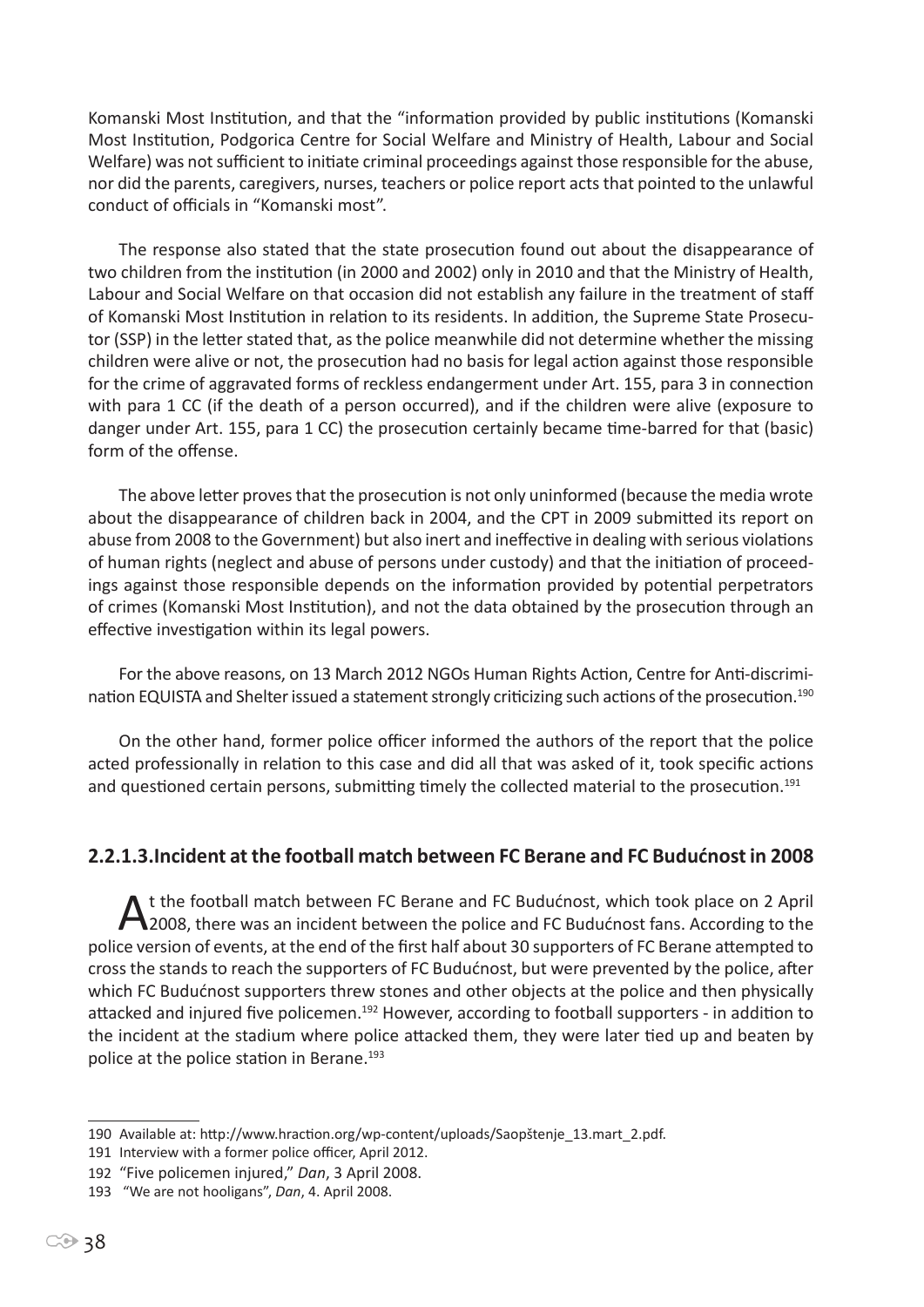In one of the videos available on YouTube website a police officer, later identified as Vlajko Babović, repeatedly hits one of the supporters on the head with a gun.<sup>194</sup> After disciplinary proceedings Babović was punished for serious disciplinary offense with a 30% decrease of salary for the month of the violation.<sup>195</sup>

Criminal complaint was lodged on 13 June 2008 with the Basic State Prosecutor in Berane against several police officers (including Babović) for crimes of Ill-treatment and Torture and Light Bodily Injury.196 Basic State Prosecutor in Berane rejected the charges because, according to the assessment of the prosecution in Berane, actions of the reported police officers had no elements of the reported crime nor of any other criminal offense prosecuted *ex officio*. <sup>197</sup> FC Budućnost supporters filed a request for investigation to the Basic Court in Berane<sup>198</sup>, but the court rejected this request as unfounded, which was confirmed by the High Court in Bijelo Polje.<sup>199</sup> According to the data of the Civic Alliance, the prosecution failed to press charges against the police officers despite the video recording of the incident and despite reasonable doubt that the police authority had been exceeded; the court later rejected the request for an investigation, so it could be considered that in this case the state failed to provide an effective remedy in the investigation of serious allegations of abuse.<sup>200</sup>

## **2.2.1.4. Ill-treatment of fans at the basketball match between BC Budućnost and BC Partizan in October 2012**

A t the basketball game between BC Budućnost and BC Partizan at Morača Sports Centre on<br>A 22 October 2012 there was a conflict between fans of the two teams, who rushed onto the court delaying the start of the match. Police officers reacted by forcing the crowd to vacate the Sports Centre building. Video recording created during the intervention of the police officers published on *Vijesti* website<sup>201</sup> shows, among other things, several members of the police hitting a fan, surrounding him on all sides, who was obviously not in a position to show resistance and did not pose a threat that needs to be prevented in such manner, a policeman hitting a fan lying on the ground twice with a truncheon, who also did not seem to show any resistance, several members of the police surrounding another fan and hitting him and a policeman hitting one female supporter. After the game ended, members of the police continued the conflict in the street. Media reported that several people had been injured during the riot.

Davor Dragojević addressed Human Rights Action on 25 October 2012, who filed a criminal complaint<sup>202</sup> against unknown police officers for beating of his underage son Lazar in the street outside Morača Sports Centre building after the game. Medical record about the sustained injuries

<sup>194</sup> Plainclothes officer who appears in the video was later identified as Vlajko Babović. Video available at: http:// www.youtube.com/watch?v=ryBfuaKyCtU.

<sup>195</sup> "On the head with a gun - only got reduced pay", *Dan*, 24 January 2009.

<sup>196 &</sup>quot;Police officers use force and keep their jobs",*Vijesti*, 18 April 2010.

<sup>197</sup> Report of the Civic Alliance "Human Rights in Montenegro - from the referendum to the beginning of the negotiations with the EU, May 2006 - June 2012", p. 50.

<sup>198</sup> "Fans visiting the judge today", *Vijesti*, 4 April 2008.

<sup>199</sup> Report of the Civic Alliance "Human Rights in Montenegro - from the referendum to the beginning of the negotiations with the EU, May 2006 - June 2012", p. 50.

<sup>200</sup> *Ibid.*

<sup>201</sup> Video recording available at: http://www.vijesti.me/vijesti/varvari-nasrnuli-fotoreportere-vijesti-dnevnih-novinaclanak-97946

<sup>202</sup> Complaint of 23 October 2012 registered under number: 13/086-12-40808.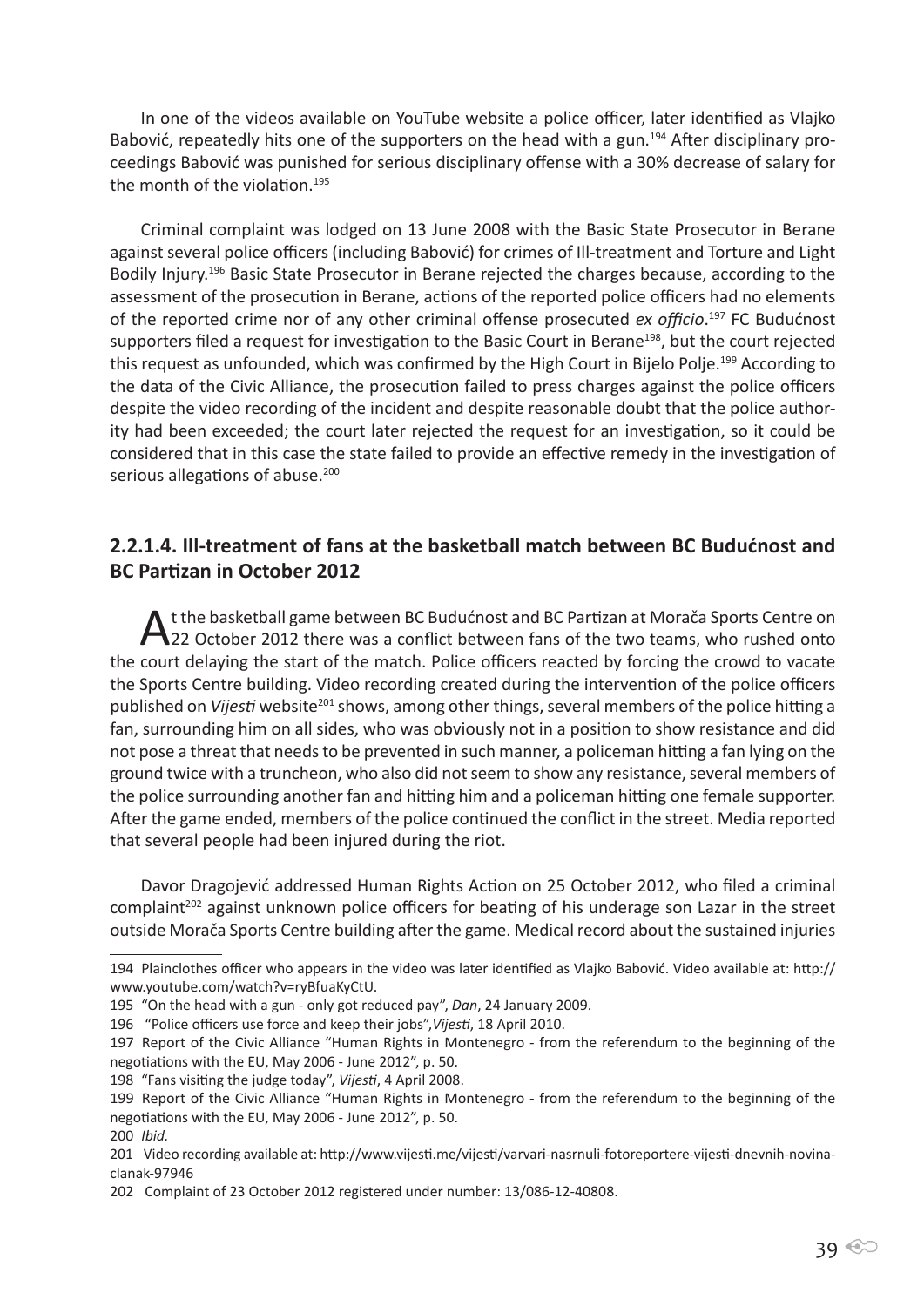has been attached to the complaint.<sup>203</sup> Lazar Dragojević claims that he did not show any resistance to the police at the time of the beating, as well as before or after the beating.

Human Rights Action informed in detail the Minister of Interior, Mr. Ivan Brajović, of the aforementioned<sup>204</sup> and submitted a request for free access to information to the Ministry of Interior<sup>205</sup> seeking information on measures taken in order to establish liability for the actions of members of the Ministry of Interior on that occasion as well as information on measures taken in connection with the allegations of Davor Dragojević regarding the beating of Lazar Dragojević. However, the Ministry denied Human Rights Action access to this information stating that the Department for Internal Control of the Police is taking measures in the control procedure of the police officers on this occasion and that it will promptly notify the Minister of Internal Affairs on the established facts and the measures taken.<sup>206</sup> On the other hand, six supporters of BC Budućnost were sentenced to imprisonment for inciting riots in early November 2012.<sup>207</sup>

Response of the newly elected Minister of Internal Affairs, Mr. Raško Konjević, to Human Rights Action states that the internal control procedures have been implemented and that all established facts and circumstances in the case of police officers securing the basketball game between BC Budućnost and BC Partizan imply the existence of hierarchical liability of a senior officers of Special Police Unit Željko Pavićević, who was in charge of security, and that the case has been referred to the Police Directorate Ethics Committee to investigate the ethics of the police officer in question, in order to initiate disciplinary procedure. Regarding the case of juvenile Lazar Dragojević, the response states that the case was referred to the Basic State Prosecutor in Podgorica for further processing and evaluation of the existence of the elements of criminal responsibility, bearing in mind that the Department for Internal Control of the Police was unable to establish facts that would indisputably indicate the specific responsibility of a police officer in Podgorica Regional Unit.

In its response on the occasion of the same event to *Vijesti* journalist Jelena Jovanović, the Department for Internal Control of the Police stated that it was noted that certain officers of the Special Unit, following the order to empty the stands with supporters groups, illegally used their truncheons in several instances as a means of coercion against BC Budućnost and BC Partizan supporters, but that it was not possible to determine the identity of these police officers, as they had protective gear and did not mention the use truncheons in their statements. Also, according to the response, senior officers of the Special Police Unit in charge of the security did not specify in their statements the identities of police officers who illegally used their truncheons as a means of coercion, although the footage<sup>208</sup> shows that in some cases they tried to prevent the excessive use of truncheons as a means of coercion.

Considering that the previously described actions of police officers during the basketball game and their concealment raise suspicion that a number of criminal offenses prosecuted *ex officio* have

<sup>203</sup> Medical records show that Lazar Dragojević on this occasion sustained an injury to the nose caused by a punch.

<sup>204</sup> Letter to Minister Brajović available at: http://www.hraction.org/?p=2470.

<sup>205</sup> Request no. 01-051/12-23578/1 of 15 November 2012.

<sup>206</sup> Decision of the Ministry of Internal Affairs no. 051/12-23578/1 of 22 November 2012.

<sup>207 &</sup>quot;Budućnost supporters sentenced to 150 days in jail", *Vijesti, 6 November 2012.*

<sup>208</sup> Video recording posted on *Vijesti portal, available at:*http://www.vijesti.me/vijesti/varvari-nasrnulifotoreportere-vijesti-dnevnih-novina-clanak-97946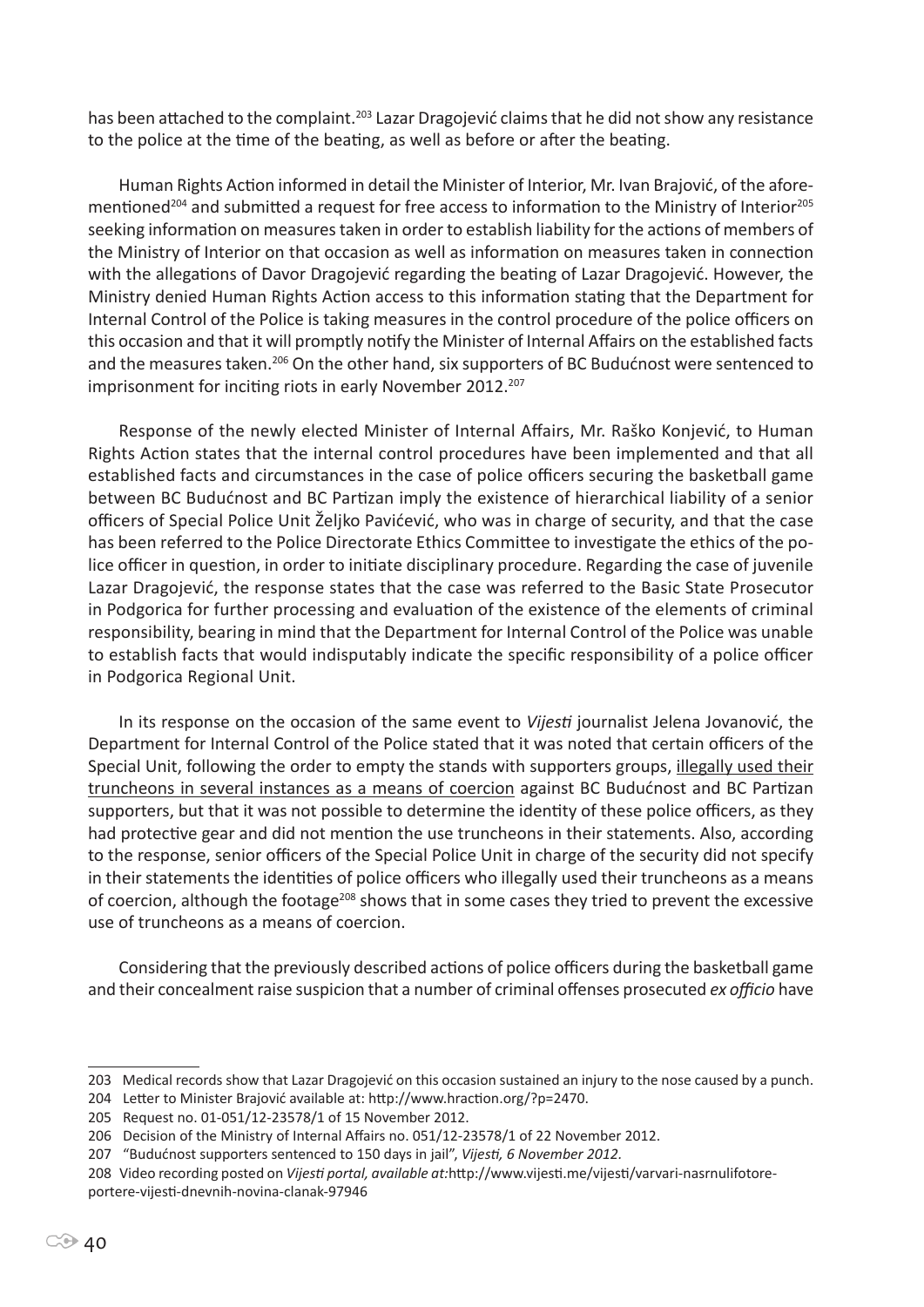been committed (Ill-treatment<sup>209</sup>, Violent Behaviour<sup>210</sup>, Failure to Report Crime and Perpetrator<sup>211</sup>, Helping the Perpetrator after the Commission of a Crime<sup>212</sup>, Abuse of Office<sup>213</sup> and others), Human Rights Action addressed the Supreme State Prosecutor with a request for access to information about the actions taken by the competent public prosecutor's office in this case.<sup>214</sup>

Supreme State Prosecutor forwarded the request to the Basic State Prosecutor in Podgorica, as competent, which passed a decision<sup>215</sup> on 5 February 2013 allowing access to requested information and informing Human Rights Action that the Basic State Prosecutor has "formed the case file on the specified event and that the data and information are collected in order to reach a legal decision". Until the completion of the report, 10 March 2013, the public was not informed whether any police officers have been prosecuted.

## **2.2.1.5. Allegations of ill-treatment reported in the media**

In addition to the cases above, the table below lists cases of abuse reported by the media and non-governmental organizations since 2007 to date, which were not prosecuted, or the n addition to the cases above, the table below lists cases of abuse reported by the media public prosecutor failed to act on filed criminal charges or dismissed criminal charges or criminal complaint was not filed. Third column includes answers of the Supreme State Prosecutor's Office of 25 June 2012 to Human Rights Action's question whether cases in question have been prosecuted.

| No. and<br>date           | Description of incident                                                                                                                                                                                                                                    | Source of in-<br>formation                                                                                                         | Reply received from the SSP<br>on 25 June 2012 and 25 April 2013                                                                                                                                                                                                                                       |
|---------------------------|------------------------------------------------------------------------------------------------------------------------------------------------------------------------------------------------------------------------------------------------------------|------------------------------------------------------------------------------------------------------------------------------------|--------------------------------------------------------------------------------------------------------------------------------------------------------------------------------------------------------------------------------------------------------------------------------------------------------|
| 1.<br>10<br>March<br>2007 | Attorney Borislav Vlaović stated that<br>the officials of Podgorica Security Cen-<br>tre in the night of 10 March beat Milan<br>Radičković with fists on the head and<br>then with wooden sticks on the soles<br>and palms, in order to obtain confession. | "Using sticks<br>to obtain<br>confession",<br>Dan, 14<br>March, 2007,<br>"Confession<br>by beating",<br>Vijesti, 14<br>March 2007. | The media announced filing of criminal<br>charges.<br>According to the response of SSP, after<br>checking the registers and electronic<br>database it has been established that<br>the Basic State Prosecutor in Podgorica<br>did not form the case on the occasion<br>of the events of 10 March 2007. |
|                           |                                                                                                                                                                                                                                                            |                                                                                                                                    | Although the media announced filing of<br>a criminal complaint, according to the<br>response of the Basic State Prosecutor<br>the complaint was not filed, as also con-<br>firmed by attorney Vlaović in an inter-<br>view of 9 March 2013.                                                            |

213 Art. 416 CC.

<sup>209</sup> Art. 166a CC (*Sl. list CG, 40/2008, 25/2010 and 32/2011).*

<sup>210</sup> Art. 399 CC.

<sup>211</sup> Art.386 CC.

<sup>212</sup> Art. 387 CC.

<sup>214</sup> Request to the Supreme State Prosecutor of 28 January 2013.

<sup>215</sup> Decision of the Basic State Prosecutor in Podgorica Tu.br.38/13 of 5 February 2013.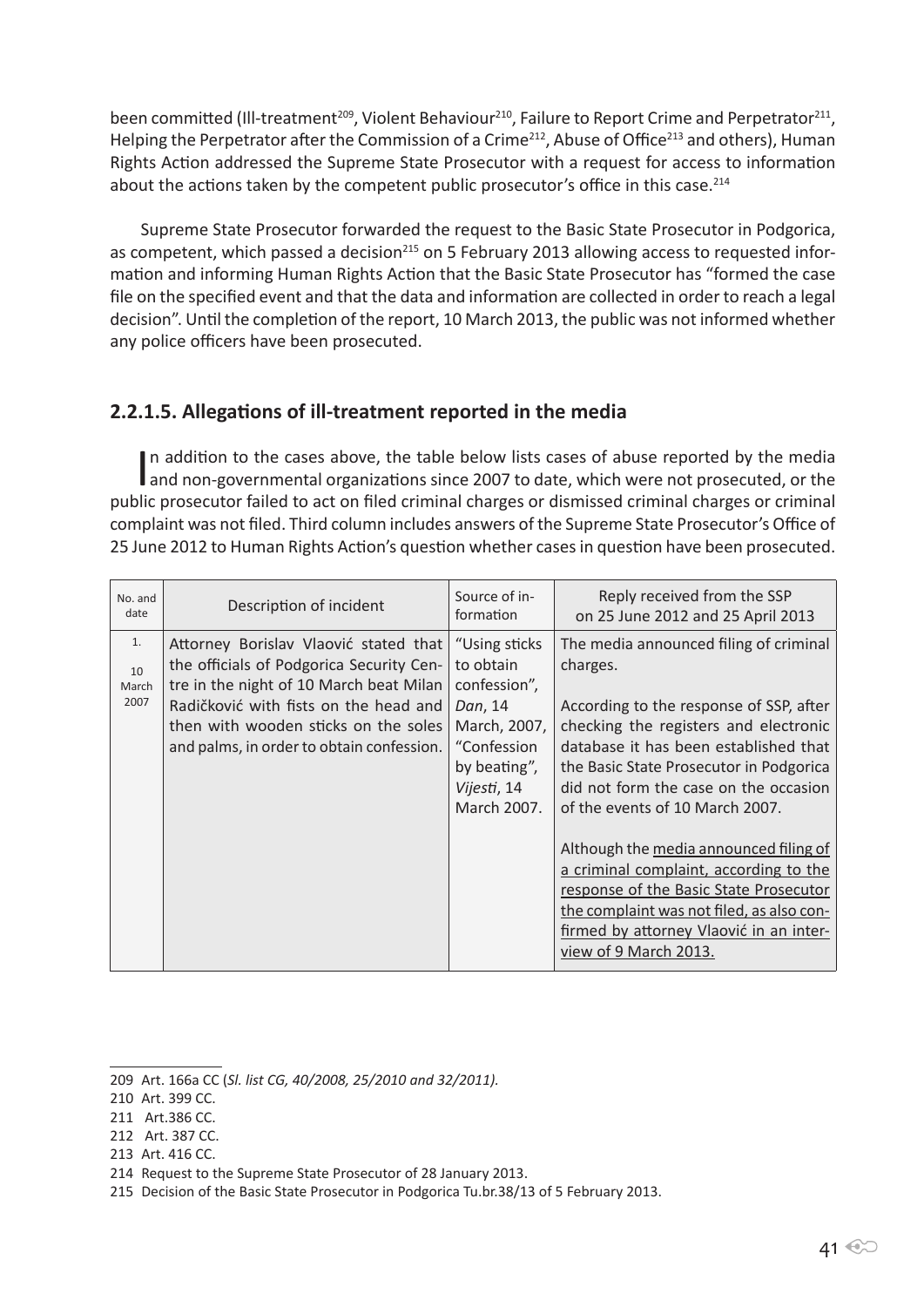| 2.<br>19<br>March<br>2007 | According to allegations in the media,<br>Saša Šćekić from Bijelo Polje was at a<br>coffee shop in Bar with a friend when<br>seven or eight police officers entered<br>the shop and started beating him and<br>then handcuffed him. He claims to have<br>been put into a car when the beatings<br>continued, as well as in the police station<br>later. At the Clinical Center the doctors<br>noted a number of injuries on the body<br>of Sasa Šćekić.                                                                                                                                                                                                                                                                                                                                                                                                                                                                                          | "Special<br>forces gave<br>him concus-<br>sion", Dan,<br>25 March,<br>2007.                                                                              | The Police Directorate - Regional Unit<br>in Bar filed a criminal complaint against<br>Saša Šćekić for criminal act Assault of<br>an Official in the Performance of Offi-<br>cial Duties. After the indictment, Basic<br>Court in Bar adopted a suspended sen-<br>tence in relation to Šćekić for criminal<br>act Assault of an Official in the Perfor-<br>mance of Official Duties. Appeal of the<br>Basic State Prosecutor from Bar to the<br>said judgment was dismissed.<br>Thus, it can be concluded that the of-<br>ficials from the Regional Unit in Bar<br>responsible for injuringSaša Šćekić, as<br>concluded by doctors, have not been<br>prosecuted.                                                  |
|---------------------------|--------------------------------------------------------------------------------------------------------------------------------------------------------------------------------------------------------------------------------------------------------------------------------------------------------------------------------------------------------------------------------------------------------------------------------------------------------------------------------------------------------------------------------------------------------------------------------------------------------------------------------------------------------------------------------------------------------------------------------------------------------------------------------------------------------------------------------------------------------------------------------------------------------------------------------------------------|----------------------------------------------------------------------------------------------------------------------------------------------------------|-------------------------------------------------------------------------------------------------------------------------------------------------------------------------------------------------------------------------------------------------------------------------------------------------------------------------------------------------------------------------------------------------------------------------------------------------------------------------------------------------------------------------------------------------------------------------------------------------------------------------------------------------------------------------------------------------------------------|
| 4.<br>24 July<br>2007     | According to media reports, four police-<br>men of the intervention squad of Bar<br>Security Centre brutally beat Predrag<br>Đukić and Ivan Abramović. According<br>to them, they confronted with the per-<br>son in civilian clothes who later turned<br>out to be a police officer. Soon after the<br>conflict intervention squad arrived, tied<br>Đukić and Abramović, pushed them into<br>a jeep and drove in the direction of the<br>Railway Station where, as they claim,<br>they were beaten, tortured and abused<br>for more than an hour. After the beating<br>they were taken to the Security Centre<br>parking lot and further abused. They<br>claim to have fainted from blows, after<br>which they were sprayed with water and<br>taken to the hospital only at the insist-<br>ence of duty officers. Due to the severity<br>of injuries, Đukić and Abramović were<br>referred to Clinical Centre of Montene-<br>gro for treatment. | "Police<br>beat tied<br>up young<br>men", Dan,<br>30 July 2007,<br>"Zeković:<br>they won't<br>leave them<br>alone," Vijes-<br>ti, 1 Septem-<br>ber 2007. | Response of the SSP: "The Police Direc-<br>torate - Regional Unit in Bar filed crimi-<br>nal charges against Predrag Đukić and<br>Ivan Abramović for crimes Violent Be-<br>haviour and Assault on an Official in the<br>Performance of Official Duties. The trial<br>on charges of alleged crimes against<br>Đukić and Abramović is still ongoing.<br>In this case criminal charges have not<br>been filed against persons who alleg-<br>edly beat up Abramović and Đukić.<br>Also, the Council for Civil Oversight<br>of the Police concluded that in this<br>case Abramović and Đukić's human<br>rights and freedoms had been violated<br>through abuse of authority by officials<br>of the Police Directorate. |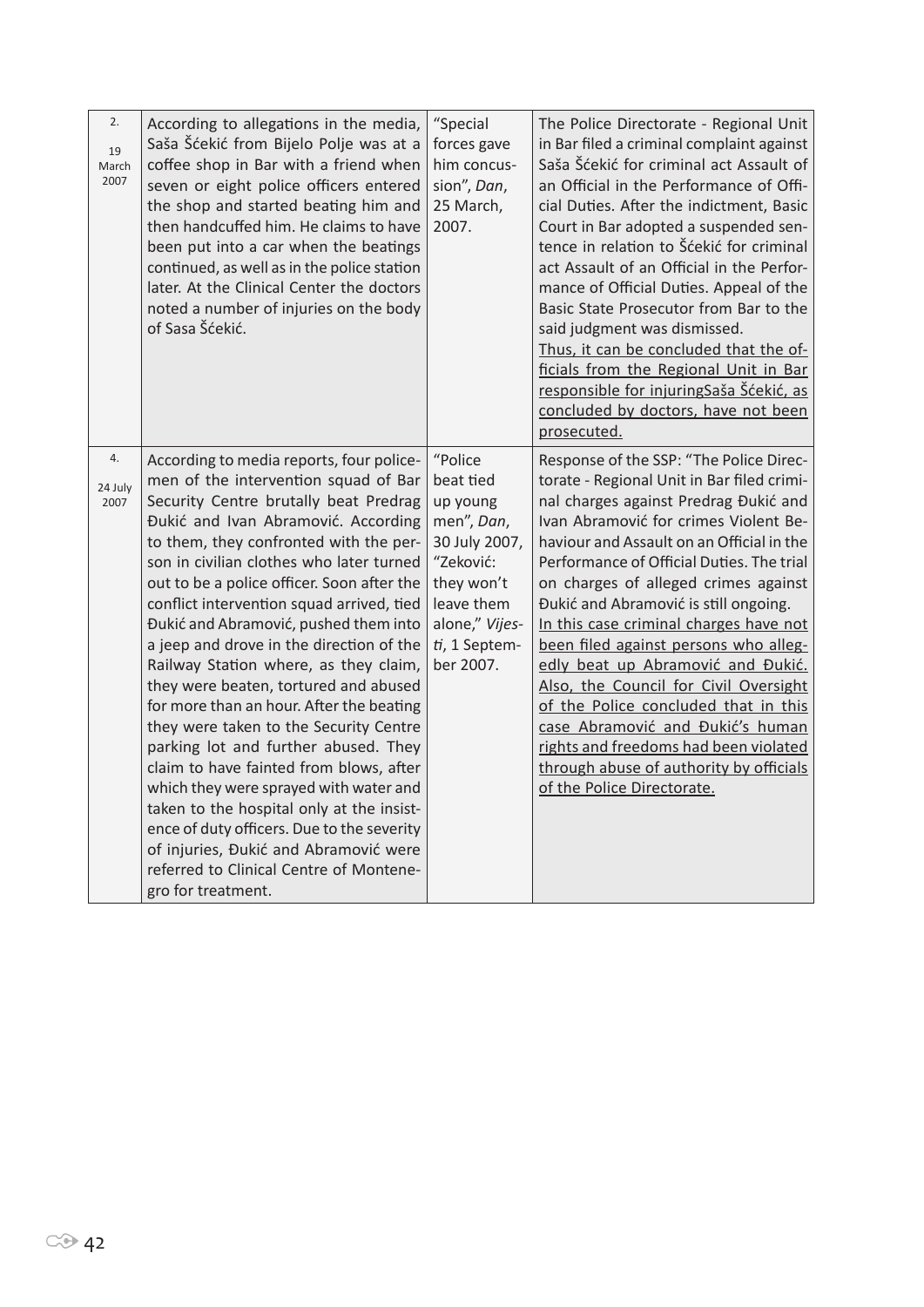| 5.<br>14 Septem-<br>ber 2007 | Igor Šćepanović and Luka Bešić filed<br>a criminal complaint against Mirko<br>Banović, officer of the Police Directo-<br>rate of Montenegro, for threatening to<br>kill them. As owners of a private com-<br>pany dealing with renovations of hous-<br>ing units, Bešić and Šćepanović were en-<br>gaged in the renovation of the house of<br>Mirko Banović's sister. When it was time<br>to pay for the work done, Banović's sis-<br>ter reportedly said that she did not have<br>the money, when Banović got involved in<br>the conversation, armed with a gun, and<br>threatened Šćepanović to shoot him and<br>Bešić, telling them that they will never<br>get the money. | "He threat-<br>ened to<br>shoot them,"<br>Vijesti, 14<br>September<br>2007.                                                                                | Although the quoted article pub-<br>lished the following: "Podgorica -<br>Igor Šćepanović and Luka Bešić filed<br>a criminal complaint against Mirko<br>Banović, officer of the Police Directo-<br>rate of Montenegro, for threatening<br>to kill them, as Vijesti found out", in<br>its response the SSP stated that after<br>checking the registers and electronic<br>database, the Basic State Prosecutor's<br>Office in Podgorica established that<br>this office did not receive a criminal<br>complaint against Mirko Banović.                                                                                                                                          |
|------------------------------|-------------------------------------------------------------------------------------------------------------------------------------------------------------------------------------------------------------------------------------------------------------------------------------------------------------------------------------------------------------------------------------------------------------------------------------------------------------------------------------------------------------------------------------------------------------------------------------------------------------------------------------------------------------------------------|------------------------------------------------------------------------------------------------------------------------------------------------------------|-------------------------------------------------------------------------------------------------------------------------------------------------------------------------------------------------------------------------------------------------------------------------------------------------------------------------------------------------------------------------------------------------------------------------------------------------------------------------------------------------------------------------------------------------------------------------------------------------------------------------------------------------------------------------------|
| 6.<br>5 November<br>2007     | Bar police detained an officer of the Bor-<br>der Police in that city D.B. on suspicion<br>of having committed the criminal act<br>of Violent Behaviour against A.Z. from<br>Prijepolje, residing in Bar. As suspected,<br>D.B. physically attacked A.Z. hitting her<br>several times, and the doctor's report<br>stated that A.Z. was slightly injured and<br>had a hematoma of her right eye.                                                                                                                                                                                                                                                                               | "Police of-<br>ficer punches<br>a woman,"<br>Vijesti, 7<br>November<br>2007.                                                                               | Although the cited article states: "A.Z.<br>was slightly injured and had a hema-<br>toma of her right eye, as stated in the<br>report of duty emergency doctor at<br>the Bar Hospital. Together with the<br>criminal complaint, D.B. was yesterday<br>handed over to the investigating judge<br>of the Basic Court in Bar - said the Po-<br>lice Directorate", in its response the SSP<br>stated that after checking the registers<br>and electronic database, the Basic State<br>Prosecutor's Office in Bar established<br>that this office did not receive a criminal<br>complaint against officer of the Police<br>Directorate regarding the events of 5<br>November 2007. |
| 7.<br>25 Novem-<br>ber 2007  | Goran Bulatović from Bijelo Polje says<br>that the local police physically abused<br>him following his arrest for committing<br>a misdemeanour. According to him, as<br>he got into their car, one police officer<br>pushed him hard. At the police station<br>he fell ill, after which he unsuccessfully<br>demanded medical help. One of the of-<br>ficers addressed him with inappropriate<br>words and another officer repeatedly<br>struck him in the chest, and then placed<br>him in a cell.                                                                                                                                                                           | "They beat<br>me at the<br>police sta-<br>tion," Vijesti,<br>1 December<br>2007, "Asked<br>for a doctor,<br>got beat-<br>ing," Dan, 1<br>December<br>2007. | The victim announced the filing of crim-<br>inal charges, but the answer of the SSP<br>shows that "the Basic State Prosecutor<br>in Bijelo Polje did not receive a crimi-<br>nal complaint for the criminal offense<br>Ill-treatment and Torture" committed<br>against Goran Bulatović.<br>We find the following to be a particular-<br>ly important part of the answer: "Pros-<br>ecutor's Office has no information that<br>the above person was tortured during<br>detention in Bijelo Polje Security Cen-<br>tre", although two daily newspapers<br>reported about this event.                                                                                            |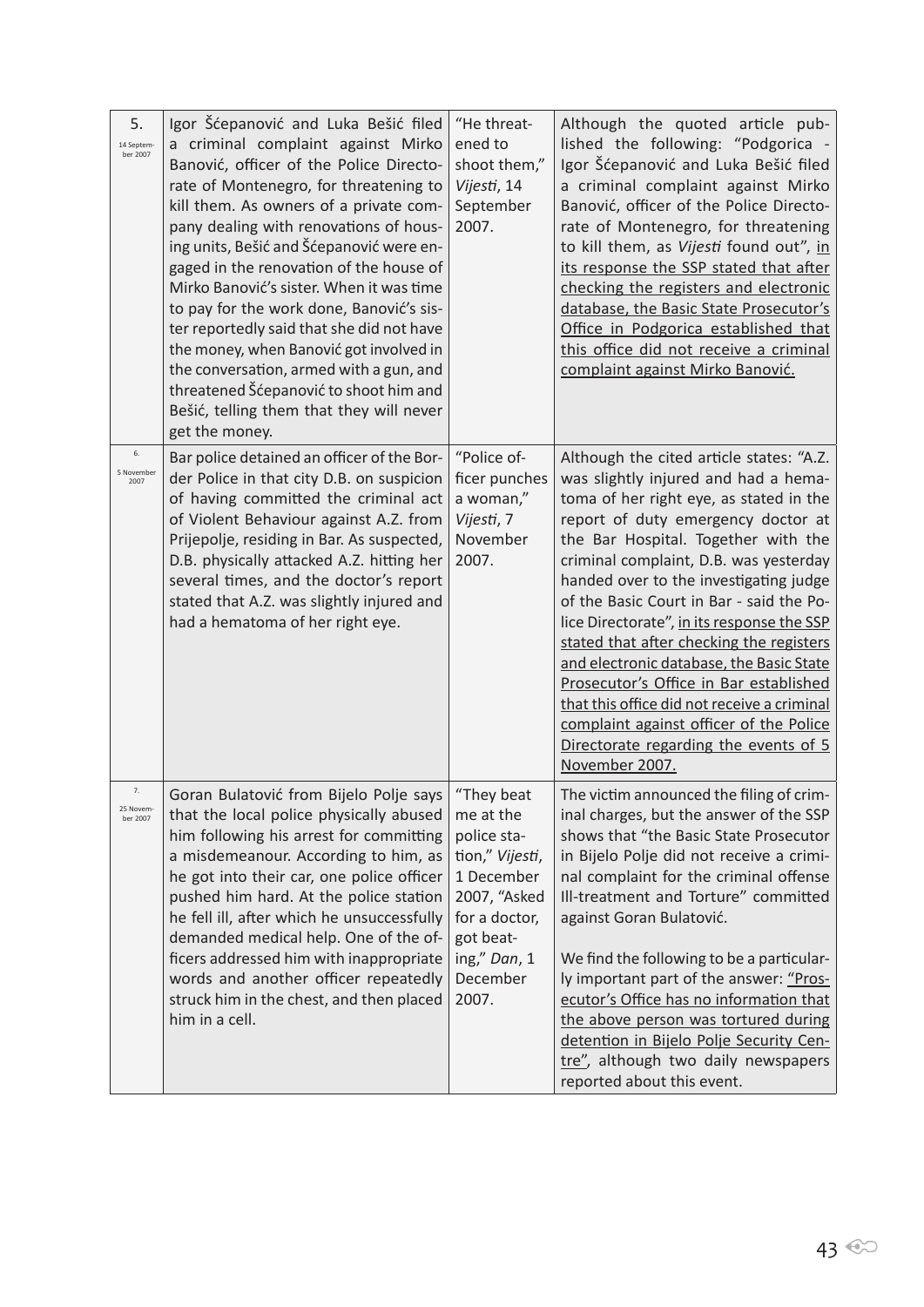| 8.<br>6 Janu-<br>ary2008 | Aleksandar Rakočević from Bar report-<br>ed an incident that occurred during the<br>celebration of Christmas Eve. Rakočević<br>was celebrating with friends in a bar<br>where the incident occurred with an-<br>other group of young men. A police pa-<br>trol intervened, detained all the partici-<br>pants of the incident and took then to<br>the police station. At the police station<br>Rakočević allegedly received a blow to<br>the head and was verbally abused.                                                                                                                                                                                                                                                                                                                                                                                                                                                                                                                                                                                                                                                                                                                                                                                                                                                                                             | "Internal<br>control in Bar<br>Police", Dan,<br>10 January<br>2008.                                                                    | After Aleksandar Rakočević filed a crimi-<br>nal complaint against officers Amel<br>Grbović and Miloš Magdelinić Milos, the<br>Basic State Prosecutor from Bar - after<br>collecting the necessary information -<br>filed a motion to the Basic Court in Bar<br>to undertake investigative actions. After<br>reviewing the collected documentation<br>the Basic State Prosecutor dismissed the<br>charges and informed Rakočević about<br>that. After checking with the Basic Court<br>in Bar, we found out that Rakočević did<br>not assume the prosecution before the<br><b>Basic Court in Bar.</b>                                                                                                                                                                                                                                                          |
|--------------------------|------------------------------------------------------------------------------------------------------------------------------------------------------------------------------------------------------------------------------------------------------------------------------------------------------------------------------------------------------------------------------------------------------------------------------------------------------------------------------------------------------------------------------------------------------------------------------------------------------------------------------------------------------------------------------------------------------------------------------------------------------------------------------------------------------------------------------------------------------------------------------------------------------------------------------------------------------------------------------------------------------------------------------------------------------------------------------------------------------------------------------------------------------------------------------------------------------------------------------------------------------------------------------------------------------------------------------------------------------------------------|----------------------------------------------------------------------------------------------------------------------------------------|----------------------------------------------------------------------------------------------------------------------------------------------------------------------------------------------------------------------------------------------------------------------------------------------------------------------------------------------------------------------------------------------------------------------------------------------------------------------------------------------------------------------------------------------------------------------------------------------------------------------------------------------------------------------------------------------------------------------------------------------------------------------------------------------------------------------------------------------------------------|
| 10.<br>30 May<br>2009    | After the inspection, Internal Control es-<br>tablished a number of omissions, abuse<br>of office and abuse of power by two<br>chiefs of Berane Police, Marijan Račić<br>and Vlajko Babović related to events pri-<br>or to the football match between FC Jez-<br>era and FC Budućnost in Plav on 30 May<br>2009. The Police Directorate announced<br>that there is a reasonable suspicion that<br>Marijan Račić, Deputy Head of Berane<br>Police Regional Unit, overstepped his<br>authority and acted unprofessionally to-<br>wards FC Budućnost supporter Andrija<br>Radunović. The actions of this police of-<br>ficer acquired the characteristics of the<br>following serious disciplinary violations:<br>abuse of authority or power in the ser-<br>vice and violent, improper or offensive<br>behaviour or expression of any form of<br>intolerance. The procedure of assess-<br>ment of actions of Vlajko Babović, Head<br>of Berane Police Regional Unit, has also<br>been initiated. Head of Berane Police<br>was ordered to, on the basis of earlier<br>consultations with the Basic State Pros-<br>ecutor in Plav, submit to this prosecu-<br>tor the case file for the assessment and<br>decision on the existence of elements of<br>criminal liability of Babović or other po-<br>lice officers who had been on duty and<br>participated in this event. | "Red card<br>for two po-<br>lice chiefs,"<br>Dan, 19 June<br>2009, "Bar-<br>barians are<br>not barbari-<br>ans," Dan, 20<br>June 2009. | The Police Directorate - Regional Unit<br>in Berane submitted to the Basic State<br>Prosecutor in Plav the report of the In-<br>ternal Control Department in Podgorica<br>with the enclosed documentation for<br>evaluation and opinion whether this<br>case includes elements of criminal li-<br>ability of officers Vlajko Babović and<br>Marijan Račić from Berane (report sub-<br>mitted by Aleksandar Zeković, research-<br>er of human rights violations). Following<br>the assessment of allegations from the<br>report and accompanying documents<br>it was established that the actions of<br>Babović and Račić had no elements of<br>offenses prosecuted ex officio, so the<br><b>Basic State Prosecutor in Play dismissed</b><br>the charges against these persons for<br>the criminal act Violation of the Free-<br>dom of Movement and Residence. |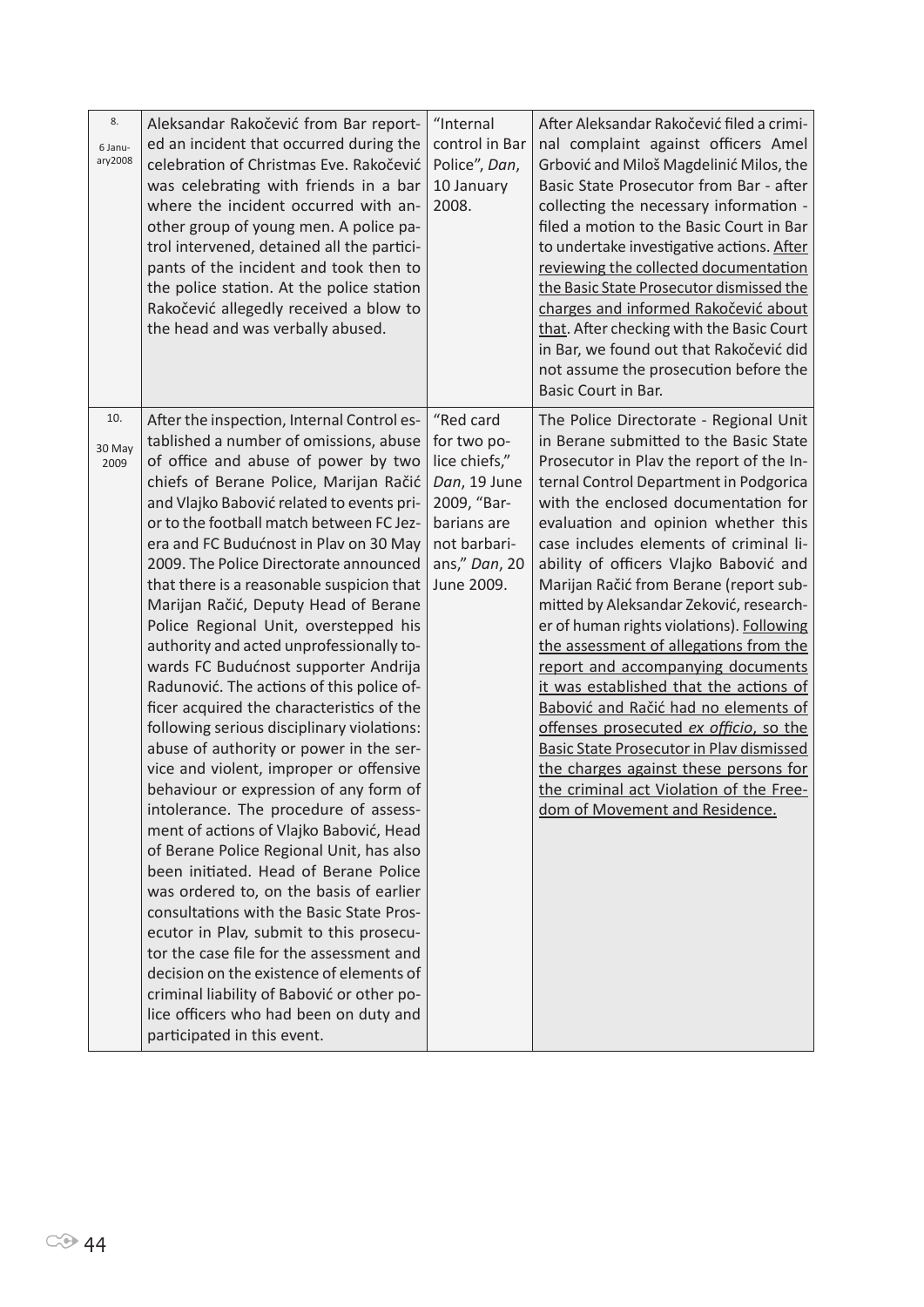In accordance with the above, below is the table of cases of ill-treatment in which criminal proceedings were not initiated:

| Total cases of ill-treatment by public officials in which<br>criminal proceedings were not or not yet initiated or we<br>have no knowledge of initiated criminal proceedings | 15 |  |
|------------------------------------------------------------------------------------------------------------------------------------------------------------------------------|----|--|
| Cases in which we have knowledge of filed criminal<br>charges                                                                                                                |    |  |
| Cases in which criminal charges were not filed or we<br>have no knowledge of filed criminal charges                                                                          | 8  |  |
| Cases in which (after being filed) criminal charges were<br>dismissed                                                                                                        | 4  |  |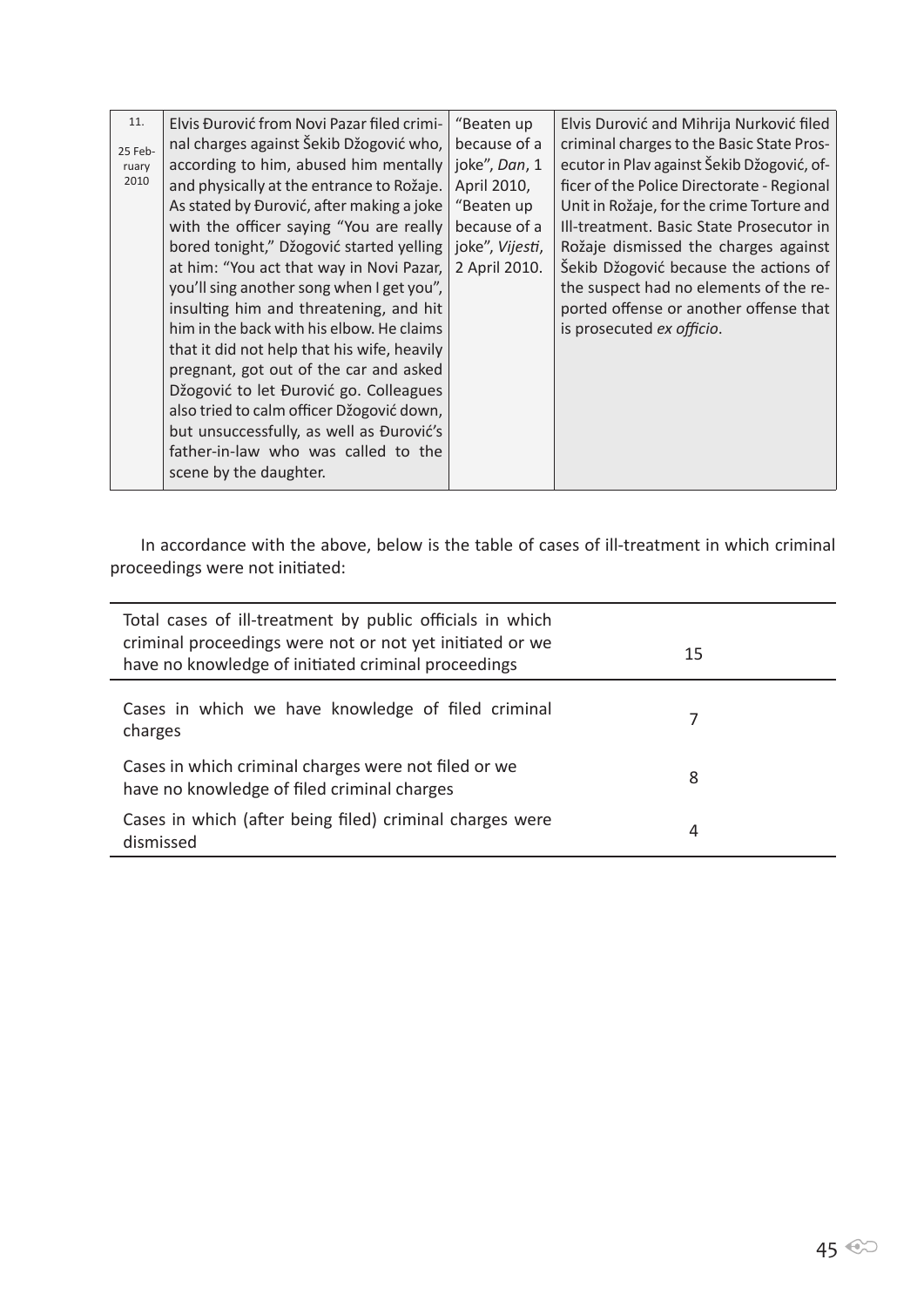## **2.2.2. Cases in which criminal proceedings were initiated<sup>216</sup> - total of 63, including:**

1. Cases in which the state prosecutor ordered an investigation or the injured party assumed prosecution<sup>217</sup> but has not yet raised an indictment (charges or indictment proposal<sup>218</sup>) on the basis of which the main hearing may be conducted at the court in criminal proceedings against the accused (4 cases).

2. Cases in which the indictment was raised (59 cases), which can be further divided into cases where the first instance judgment was issued (57 cases) and 2 cases in which the judgment has not yet been adopted;

3. Decisions adopted by courts in criminal cases can be divided into:

(i) Final decisions (101),

(ii) Decisions which did not become final (24).

Final decisions can be divided into:

- a. Suspended sentences (36);
- b. Sentences of imprisonment (5);
- c. Decisions to impose a fine (1);

d. Acquittals (39);

e. Decisions to dismiss the charges<sup>219</sup> (19) and decisions to discontinue the criminal proceedings (1).

Decisions that have not become final can be divided similarly as follows:

- Suspended sentences (5),

- Sentences of imprisonment (5),

- Acquittals (14), whereas the examined sample does not include decisions to dismiss the charges, which have not become final.

The rarest are those cases in which the abusers were sentenced to imprisonment - only five such decisions, with the longest sentence of five months in prison: in the judgment of the Basic Court in Podgorica K.br. 1971/08 of 20 May 2011 (5 months), judgment of the Basic Court in Podgorica, K.br. 976/10 of 28 February 2011 (5 months), judgment of the Basic Court in Bar K.br. 459/05 of 26 March 2009 (4 months), judgment of the Basic Court in Danilovgrad K.br. 267/09 of 4 June 2010 (3 months) and judgement K.br. 701/10 of 19 April 2011 (3 months).

<sup>216</sup> Considering that, in accordance with Art. 18 and 59 CPC the injured party can, if the state prosecutor finds no grounds for prosecution *ex officio,*assume the prosecution within eight days afterreceiving notification from the state prosecutor about it, this report considered them as cases in which the prosecution was initiated and examined cases where the injured party assumed prosecution.

<sup>217</sup> According to the former Criminal Procedure Code (*Sl. list RCG*, 71/2003... 47/2006) investigating judge was responsible for conducting an investigation,i.e. for adopting a decision to conduct an investigation, and the state prosecutor was responsible for raising of the indictment.

<sup>218</sup> Indictment proposal is an indictment in summary proceedings (Art. 446 CPC) conducted for the criminal offenses punishable by fine or imprisonment of up to five years.

<sup>219</sup> Under Art. 362 CPC,The Court shall render a verdict rejecting the charges:

<sup>1)</sup> if the Prosecutor withdrew the charges in the course of the trial;

<sup>2)</sup> if for the same offence the accused has already been convicted or acquitted by a final verdict, or the charge was dismissed by a final verdict or if the proceedings against him was discontinued by a final ruling;

<sup>3)</sup> if the accused has been exempted from prosecution by an amnesty or pardon, or if the statute of limitation for the institution of prosecution applies, or if there are other circumstances that permanently bar the prosecution.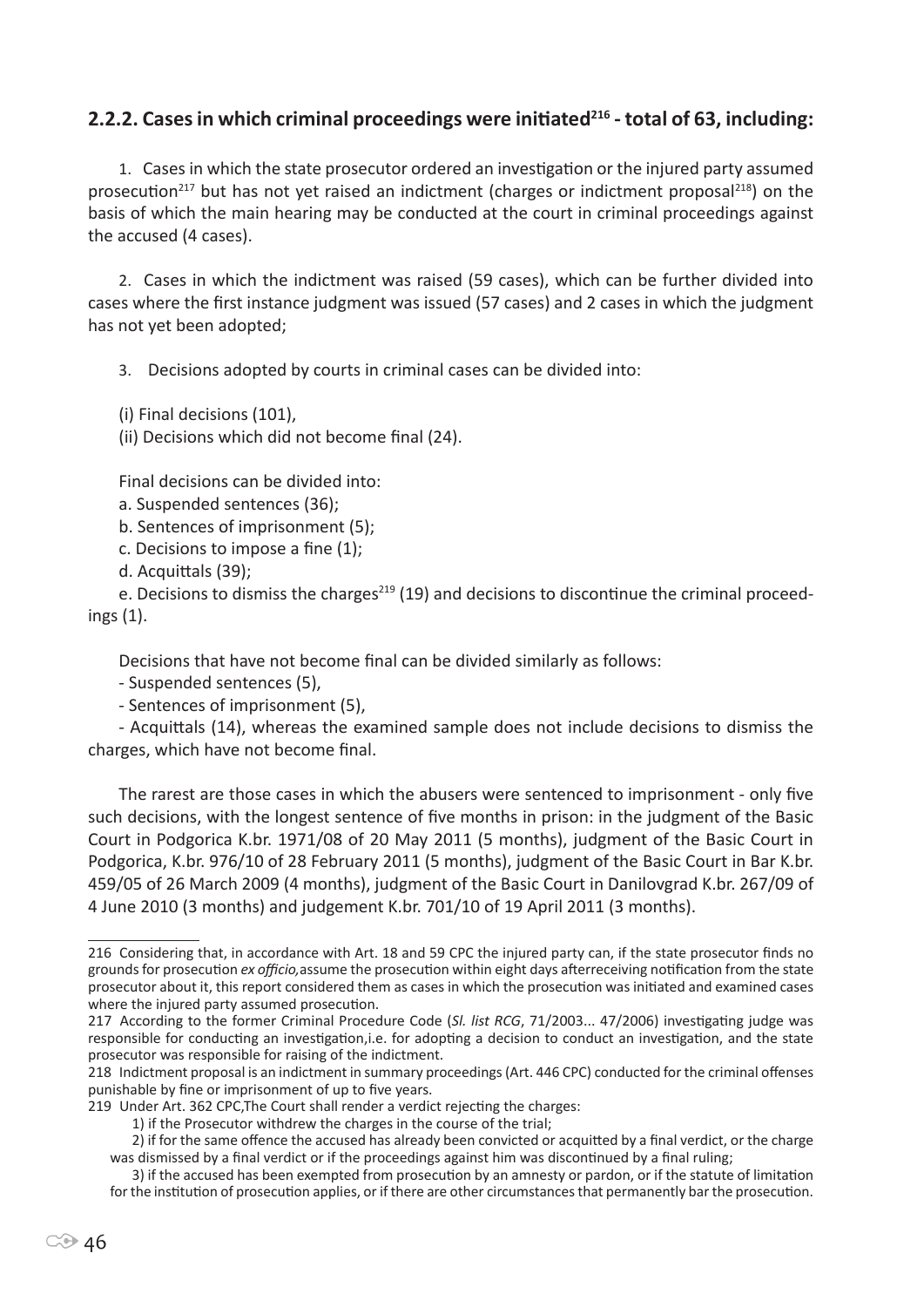## **2.2.2.1. Cases in which there was no indictment**

### **2.2.2.1.1. Mass ill-treatment of detainees in IECS, 1 September 2005**

U p to 1 March 2013 no one has been charged for beatings of 18 detainees at the Institution for Execution of Criminal Sanctions (IECS) in Spuž on 1 September 2005, and only one person has been under investigation for criminal offense Negligent Performance of Duty.<sup>220</sup> The Supreme State Prosecutor's Office initially refused to inform the public at the request of Human Rights Action about actions taken to prosecute and punish all responsible members of the special police unit, i.e. Police Directorate, who had ordered and carried out this action.<sup>221</sup> Appropriate investigation has not been conducted despite the explicit interest of the EU for its effective implementation.<sup>222</sup>

According to the Director of the Remand Prison in Spuž and existing documentation, officers of the special police unit, acting on a search warrant of the High Court in Podgorica, entered the dormitories of the Remand Prison in Spuž at dawn of 1 September 2005 and beat about thirty inmates. The report on the event, including detainees' medical reports of injuries sustained on that occasion, have been submitted to the Ministry of Justice and State Prosecutor, and complete documentation has also been submitted to the investigating judge and the President of the High Court. Special Commission of the Ministry of Health, established at the initiative of the Prime Minister of Montenegro Milo Đukanović, on 5 September 2005 confirmed that 18 prisoners had sustained serious injuries including hematomas etc.<sup>223</sup>

This case has also been observed by the CPT, which, examining the case, did not come across a report of resistance by prisoners that would justify the use of force by police officers.<sup>224</sup> Although the incident had been immediately reported to the Prosecutor's Office, it was only on 27 October 2005 (almost two months after the intervention) that the Prosecutor's Office requested the police authorities to indicate who had been in charge of the organisation and execution of the intervention and to submit relevant documentation. On 18 December 2006 (more than a year after the incident), the Prosecutor's Office applied to the investigating judge to initiate proceedings against the Head of Podgorica Police Directorate on the basis of the fact that he was responsible

<sup>220</sup> According to the Supreme State Prosecutor'sinformation of 17 December 2007 (Tu.br. 654/07), as of December 2005 the case file had been at the Basic Prosecutor, who has since filed a motion to the investigating judge to undertake investigation against (only) one responsible person in the Police Directorate of Montenegro for committing crime Negligent Performance of Duty, under Art. 417, para 1 CC, and the investigation is still ongoing.

<sup>221</sup> Human Rights Action has twice requested the Supreme State Prosecutor to provide access to information against whom and at what stage is the process of prosecuting the responsible members of the special police unit for physical abuse of detainees in IECS on 1 September 2005. HRA requests of 12 May 2010 and 30 July 2010 are available at: http://www.hraction.org/wp-content/uploads/zahtjev-3007.pdf and http://www.hraction.org/wp-content/uploads/ zahtjev-1205.pdf.In both cases the SSP issued a decision denying access to this information to Human Rights Action: http://www.hraction.org/wp-content/uploads/rjesenje-vdt-0110.pdf and http://www.hraction.org/wp -content/ uploads/rjesenje-vdt2-0110.pdf. On the appeal filed by HRA the Ministry of Justice originally issued a decision which vacated SSP's decision and returned the case forreconsideration, however, the Ministry confirmed the subsequently issued decision of the Supreme State Prosecutor to withhold information. On that occasion Human Rights Action initiated a dispute before the Administrative Court, which ordered the submission ofrequested information.

<sup>222</sup> In its annual report on Montenegro for 2005the European Commission emphasized that "police ill-treatment in the prison in Spuž (September 2005) needs to be fully and transparently investigated" (Serbia and Montenegro 2005 Progress Report, November 2005, p. 18).

<sup>223</sup> See, for example,*Monitor, 9 September 2007, p. 12.* 

<sup>224</sup> Report of the European Committee for the Prevention of Torture and Inhuman or Degrading Treatment or Punishment (CPT) on a visit to Montenegro from 15 to 22 September 2008, p. 23.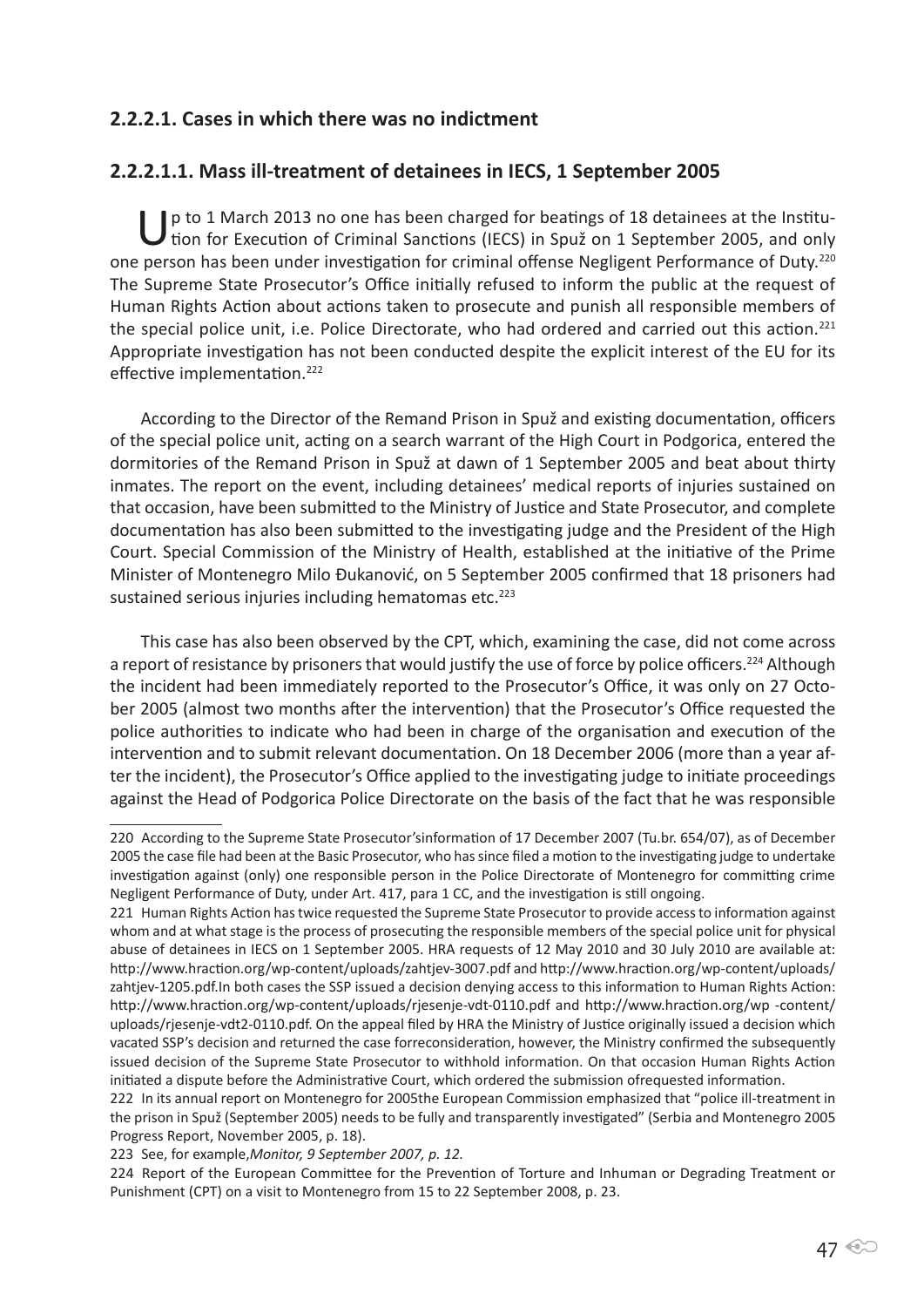for the conduct of the intervention. The investigative activities subsequently performed involved a forensic assessment of the medical findings concerning injuries sustained by the prisoners, and the questioning of the Head of Podgorica Police Directorate and several police officers involved in the intervention.<sup>225</sup>

CPT found that the investigative activities have omitted to question the penitentiary authorities, staff working at the remand prison and all prisoners (both those who were injured and those who had witnessed the intervention), neither have the necessary steps been taken to seize the internal orders related to the organisation of the intervention and to question senior officials from the Ministry of Internal Affairs who had been involved in its planning, as well as the police officers who drew up the minutes of the search and subsequent reconstruction of events; as a result, the investigation has failed to identify the officials responsible for the organisation and execution of the operation.<sup>226</sup>

In March 2012 Human Rights Action received information from the Supreme State Prosecutor's Office227 that the "Basic State Prosecutor in Podgorica formed case Kt.br. 2777/06, according to the criminal complaint - information from IECS, no. 0102-3137/1 of 1 September 2005, filed against Milan Vujanović, then head of the Security Centre Podgorica for a criminal offense Negligent Performance of Duty under Art. 417, para 1 CC, which was rejected by the decision of the Basic State Prosecutor in Podgorica Kt.br. 2777/06 of 23 June 2010, as the actions of the reported persons had no elements of the crime he had been accused of. Thereafter, the Basic State Prosecutor in Podgorica entered the case in the register kept for unknown offenders and requested the police to continue the process of identifying the perpetrators of this crime." The Prosecution, presumably, subsequently agreed to investigate the responsibility of all of its employees, from the direct perpetrators of abuse to those giving orders.

There is a danger that the prosecution of the perpetrators of this act has become time-barred, since the abuse took place more than 7 years ago and no procedural action has been taken to identify the perpetrators.<sup>228</sup> In order to establish the rule of law it is necessary to determine the identities and prosecute those responsible in the police and state prosecutor's office who abused their office by taking part in the concealment of the offense, or who helped the perpetrators of this crime.

## **2.2.2.1.2. Case of detainees Igor Milić and Dalibor Nikezić**

In February 2010 the state prosecutor's office dismissed the criminal charges filed against<br>IECS officers for beating of detainees Igor Milić and Dalibor Nikezić, because it found that the n February 2010 the state prosecutor's office dismissed the criminal charges filed against state officials had used force against detainees"to the necessary extent".229 Protector of Human Rights and Freedoms of Montenegro opposed to this position of the state prosecutor, but this did not affect the change in the decision.

<sup>225</sup> *Ibid.* 

<sup>226</sup> Report of the European Committee for the Prevention of Torture and Inhuman or Degrading Treatment or Punishment (CPT) on a visit to Montenegro from 15 to 22 September 2008, p. 23.

<sup>227</sup> TU.br. 312/10.

<sup>228</sup> The crime of Ill-treatment becomes time-barred within 3 years from the date of the offense, and in any case after 6 years from the date of the criminal offense: the same applies to the criminal offense Light Bodily Injury.

<sup>229</sup> "Detainees were beaten legally", *Vijesti, 13 February 2010.*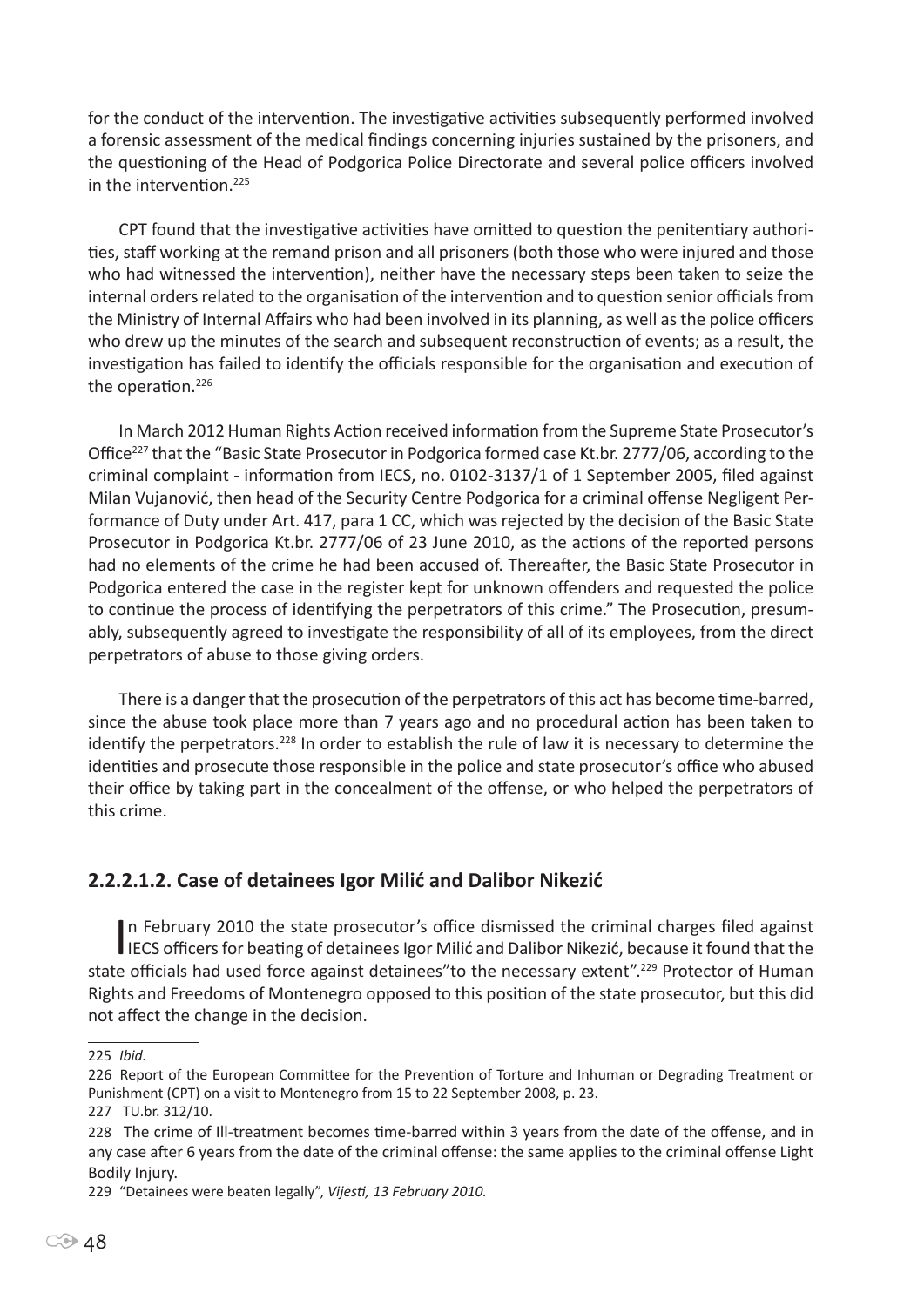Nikezić and Milić were beaten in IECS on 27 October 2009 by the prison security officers, after which Igor Milić's mother filed criminal charges against IECS officers. After the competent state prosecutor withdrew from prosecution, injured party assumed the prosecution. Podgorica High Court dismissed the appeal filed by Milić and Nikezić against the decision of the Basic Court in Danilovgrad to reject their request for an investigation of the prison officers.<sup>230</sup>

IECS Management argues that the two young men attacked five members of the security, which is why these applied force in accordance with the law, however, in the opinion of the Protector of Human Rights and Freedoms, based on the medical records of injuries and video footage, unnecessary excessive force has been used.<sup>231</sup> The Protector recommended that IECS Administration conduct disciplinary proceedings against all the guards who took part in this event, but it was concluded that, despite the recommendation, the conducted procedure did not include all persons.232 Video footage of this event is available to public, provided by the Youth Initiative for Human Rights, whose representatives explained that "the footage includes only a small part of what happened that day."233

Constitutional appeal was filed in this case, as well as the application to the European Court of Human Rights because of the lack of effective legal remedy and ineffective investigation of the report of abuse.<sup>234</sup> The court proceedings ended and the verdict is expected.<sup>235</sup>

Igor Milić and Dalibor Nikezić reported new ill-treatment in January 2011 on which occasion criminal charges have been filed against the guards in IECS.<sup>236</sup>

## **2.2.2.1.3. Case of detainee Marko Đurković**

○ n 3 May 2012 detainee Marko Đurković was beaten in the room in the Remand Prison in prison in Prison in Prison in front of other detainees by security sector officers. Doctors have recorded injuries and, according to media reports, Basic State Prosecutor ordered an investigation into the case.<sup>238</sup>

However, when a representative of the Human Rights Action visited Đurković on 9 May 2012, six days after the assault, he claimed that he had not been heard by a police officer or state prosecutor. Also, during the next visit to Đurković on 4 July 2012, when he was already transferred to the Institution for sentenced prisoners, Đurković argued that even to this date, two months after the event, he has not been questioned by the police or state prosecutor about the circumstances

<sup>230</sup> Information provided by attorney Azra Jasavić representing Milić and Nikezić.

<sup>231</sup> Report of the Protector of Human Rights and Freedoms for 2010, Podgorica, March 2011, p. 54-55. 232 *Ibid, p. 55.*

<sup>233</sup> "Radović defending guards", *Vijesti, 14 November 2009; "Session of the Committee for Human Rights and Freedoms", Vijesti, 31 April 2010. Footage of the incident of 27 October 2010 available at:* http://www.youtube.com/ watch?v=qcdJjed1aAc, visited on 25 May 2011.

<sup>234</sup> Information provided by attorney Azra Jasavić representing Milić and Nikezić.

<sup>235</sup> Information provided by attorney Azra Jasavić in March 2013.

<sup>236</sup> From YIHR first quarterly report for 2011, available at: http://www.yihr.me/wp-content/uploads/2010/03/YIHR-I-kvartalni-izvjestaj-05.04.-ffinal.pdf.

<sup>237</sup> The report "Respect for human rights of detainees and persons serving a sentence at the Institution for Execution of Criminal Sanctions," Human Rights Action, Centre for Anti-discrimination EQUISTA, Centre for Civic Education, Shelter, Podgorica, 15 June 2012.

<sup>238</sup> Daily newspaper *Dan of 7 May 2012.*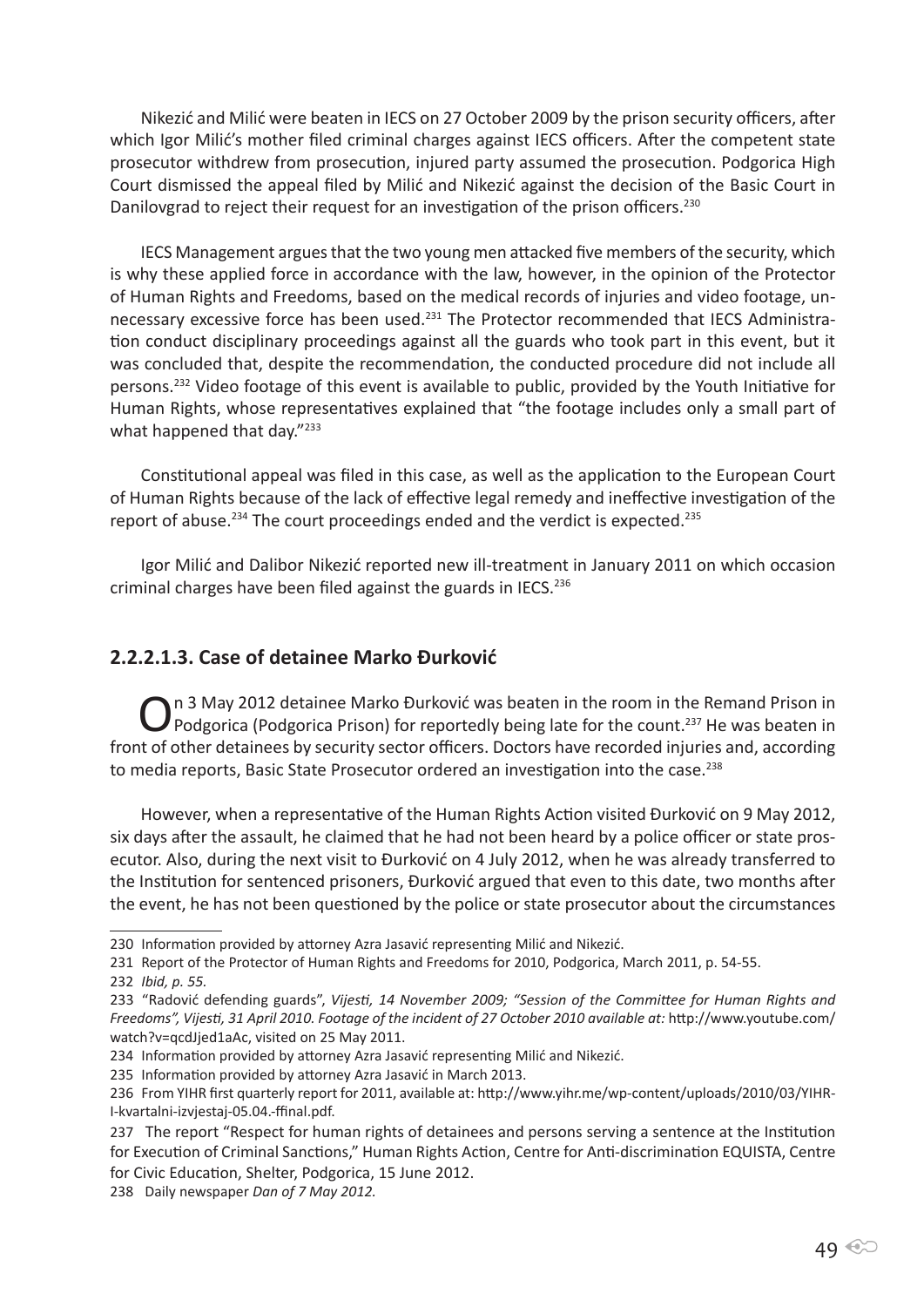of ill-treatment. Only on 26 December 2012, eight months after the incident, Đurković, suspects - IECS officials and two detainees as witnesses gave their statements to the Deputy Basic State Prosecutor in Podgorica. According to information provided by IECS Administration representative obtained at the meeting of 7 March 2013, the State Prosecutor's Office initiated criminal proceedings against two IECS officers.

IECS Administration confirmed that their officer "used coercion against Đurković, who did not comply with the house rules" and stated that due to the abuse of authority the officer and chief of shift have been suspended from work.<sup>239</sup> However, Đurković claims that at least four IECS officers were actively involved in his ill-treatment and that other officers watched.

Case of M. Đurković, as well as case of I. Milić and D. Nikezić, proves that even when faced with undisputed evidence of abuse, Administration of the Institution for Execution of Criminal Sanctions is reluctant to punish all responsible and thus take an uncompromising stance on the issue of prohibition of ill-treatment, which would be in accordance with the international obligations of Montenegro.

On the other hand, the fact that the state Prosecutor hesitated for almost 8 months to question the injured party and take action, does not meet the international standard of emergency investigation.

## **2.2.2.1.4. Case of Miroslav Šoškić**

According to the police version of events, Miroslav Šoškić was killed in the night between<br>16 and 17 December 2008 by drowning in Lim river while fleeing from the police station, while his father, Vladimir Šoškić accused the police of being responsible for the death of his son.<sup>240</sup> After Vladimir Šoškić filed a request to the High State Prosecutor in Bijelo Polje in January 2009 to institute proceedings to determine the circumstances under which Miroslav lost his life, the Prosecutor informed him in February 2009 that the examined documentation included no facts or circumstances that would led to a conclusion that somebody is under reasonable suspicion of having committed a criminal offense prosecuted *ex officio* on the occasion of the death of his son.<sup>241</sup> Vladimir Šoškić believed that his son had been fatally injured during the escape and called the authorities to conduct an investigation.<sup>242</sup> According to the first autopsy report, conducted at the order of the Prosecutor's Office, Miroslav Šoškić's death was due to drowning, however, the second expert report, conducted on a private initiative of Vladimir Šoškić, challenged this finding as contradictory.243 After the second autopsy, at the insistence of Šoškić family, at the proposal of High State Prosecutor and at the request of the High Court, third autopsy has been conducted.

<sup>239</sup> Daily newspaper *Vijesti of 7 May 2012.*

<sup>240</sup> "Murdered and thrown into the river," *Monitor*, 30 November 2012.

<sup>241</sup> Report of the Civic Alliance "Human Rights in Montenegro - from the referendum to the beginning of the negotiations with the EU, May 2006 - June 2012".

<sup>242</sup> "Drowned while running away from the police," *Dan*, 21 December 2008; "Police killed my son," *Vijesti*, 21 December 2008; "I am desperate, but I doubt the police version," *Vijesti*, 2 March 2009; "Mystery of three years," *Dan*, 18December 2011; "Family accusing the police", *Dan*, 24 March 2012, "Knocked him out and then threw in the river", *Vijesti*, 11 May 2012.

<sup>243</sup> "Tragedy and controversy", *Vijesti*, 25 May 2012.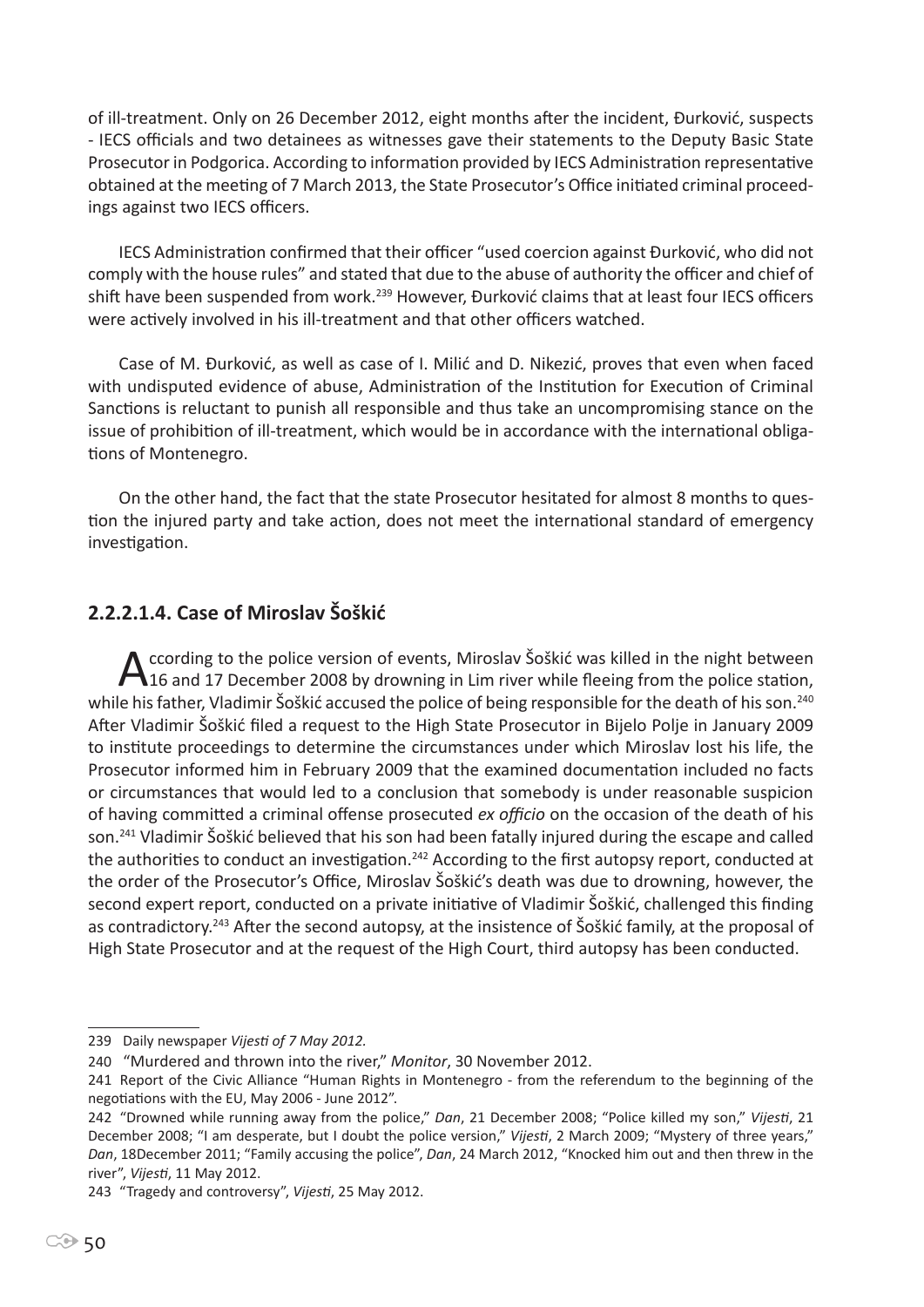It is unknown why the High State Prosecutor failed to insist on the third expert opinion.<sup>244</sup>

According to the third expert opinion, in April 2012 "Miroslav suffered at least two strokes with a blunt, heavy and swung mechanical tool. One stroke was sustained in the area of his left eye, and the other in the right parietal area. After a blow to the eye he was able to walk and perform other movement. However, after a blow to the parietal region he suffered a fracture of the skull, causing loss of consciousness and inability to perform any movement. Skull fracture and injuries to the left eye area could not have been caused by a fall or in the water or during floating or "rolling" in the water, or by any other action, as a result of two separate blows with a blunt part of a swung mechanical instrument".<sup>245</sup>

The original findings of the Prosecution of February 2009 were also refuted, stating that the river levels were high and that Miroslav died hitting his head on the rocks in the water, since the report of the Hydro-meteorological Institute shows that the river was calm and shallow that day.<sup>246</sup>

After receiving the third autopsy report, the results were first sent for interpretation to the Forensic Committee in Podgorica (which could not specifically say which expertise results were valid), and then in Belgrade. Results of the expertise conducted in Belgrade confirmed the findings of the third expertise – that the death did not occur due to drowning.247 Following these events, in November 2012, four years after the death of Miroslav Šoškić, the High State Prosecutor launched an investigation against two police officers Ž.B. and A.K. suspected of being responsible for his death.<sup>248</sup>

### **2.2.2.2. Cases in which an indictment was raised<sup>249</sup>**

#### **2.2.2.2.1. Case of Petar Siništaj**

In the police operation "Eagle's Flight", during a search of Siništaj family home, five members<br>of the Special Anti-Terrorist Unit have been accused of abuse of authority and inflicting minor of the Special Anti-Terrorist Unit have been accused of abuse of authority and inflicting minor injuries to Petar Siništaj, father of two brothers suspected of terrorism. On 14 May 2008 the Basic State Prosecutor's Office filed an indictment Kt.br. 732/08 against police officers K.M., Š.D., Š.N., R.B. and M.M. for the criminal act Ill-treatment and Torture under Art. 167, para 3 in relation to para 2 of the Criminal Code, for beating and otherwise torturing and abusing Petar Siništaj on 9 September 2006 during his arrest in the above-mentioned operation "Eagle's Flight".

The defendants were sentenced to three months in prison by the first instance judgment of the Basic Court in Podgorica. The Court rejected allegations of the Prosecutor's Office that the defendants had hit Siništaj with gunstocks "causing him great suffering". In the explanation of the verdict the judge stated that the defendants "did not require information or a confession" from the injured party<sup>250</sup>. Following the decision of the Basic Court, the defendants filed an appeal and

<sup>244</sup> "It is necessary to determine the responsibility of the prosecutor", *Vijesti, 12 May 2012.*

<sup>245</sup> "Two policemen arrested for the murder of a young man", *Dan*, 20 November 2012.

<sup>246</sup> "Prosecutor seeks exhumation," *Dan*, 6 March 2012.

<sup>247</sup> "All evidence point to the fact that my son was killed," *Vijesti*, 5 January 2013.

<sup>248</sup> "Policemen arrested, investigation of the death of Miroslav Šoškić open," *Pobjeda*, 20 November 2012.

<sup>249</sup> Both by the state prosecutor and by the injured party.

<sup>250</sup> Which is a part of the criminal act of Torture laid down in Art. 167 of the Criminal Code of Montenegro.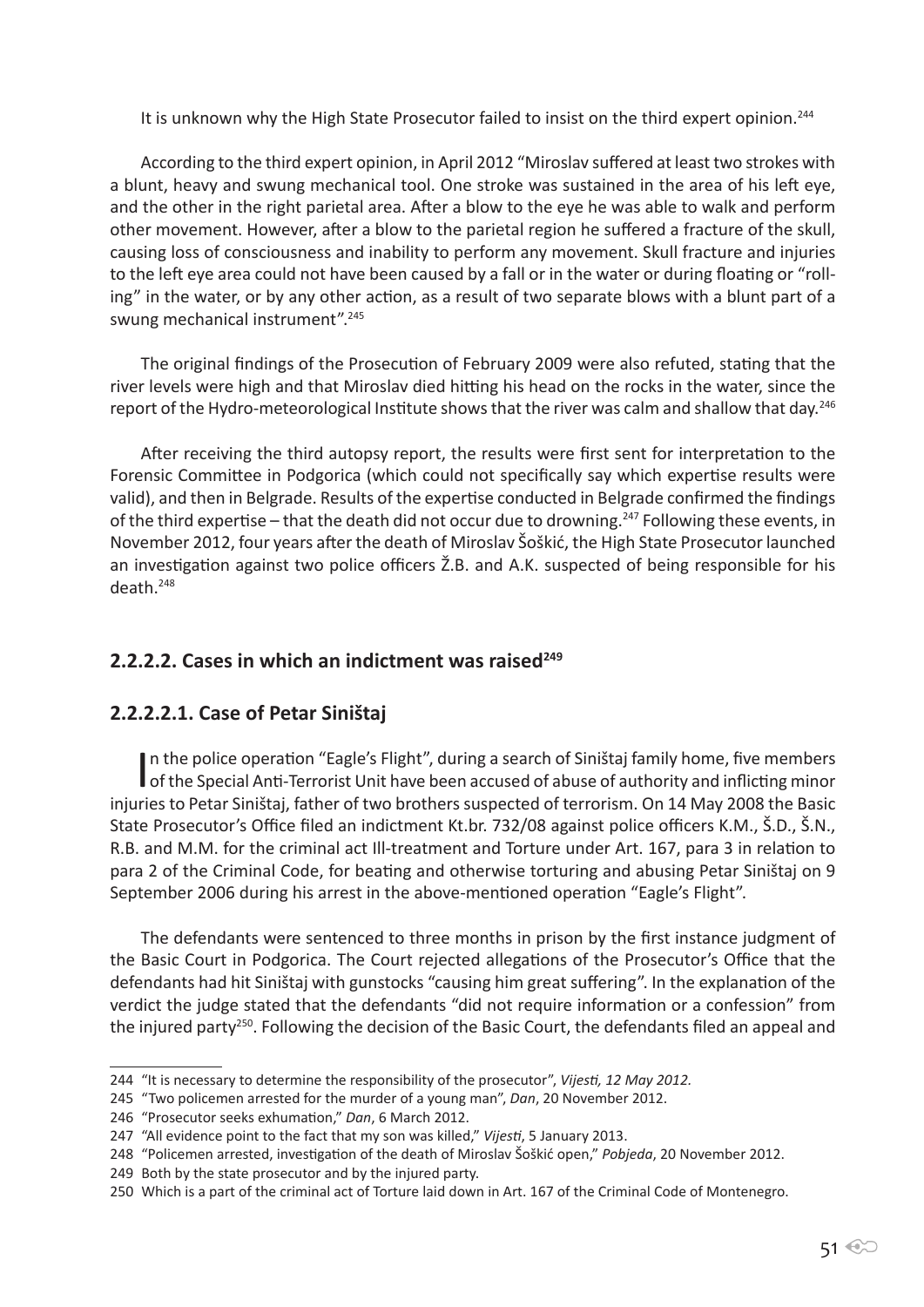were acquitted in a retrial on 21 October 2010 by verdict K.br. 09/1416<sup>251</sup>. The verdict stated that it was not proven that the defendants had committed the criminal offense they were charged with, although the findings and opinion of medical expert Dr Š.M. of 31 January 2008 indicate that on 9 September 2006 Siništaj was examined by Emergency Room physicians and physicians at the Clinical Centre of Montenegro, who noted numerous injuries, undoubtedly indicating that the injured party had been beaten and tortured. The victim sustained abrasions in the right side of the face, right shoulder, right upper arm, right elbow and over the left shoulder blade.

These injuries are due to the effect of repeated blows with a blunt, heavy and swung mechanical object to the corresponding body areas. Abrasions of the elbow and shoulder blade areas could have occurred by falling and hitting a hard, rough surface. These injuries both individually and jointly constitute light bodily injury. A medical expert questioned at the trial confirmed the main findings and opinion and explained that the abrasions in the region of the elbow and left shoulder blade could have occurred by falling and hitting a hard, rough surface, which does not exclude the possibility that the injuries could have been caused by direct force, i.e. impact of a blunt, heavy and swung mechanical object on the elbow and shoulder blade. Siništaj also suffered abrasions of the right side of the face, right shoulder and right arm. These abrasions are due to at least three blows to the corresponding areas of the body.

Several witnesses were heard, including the son of the victim, who stated that he "did not see who struck his father, but he could hear the blunt strokes and his moans and screams of the children".

Legal representative of the victim, the late Petar Siništaj, appealed the acquittal.

On 24 November 2010 the Prosecutor's Office too appealed against this judgment. The High Court in Podgorica in second instance procedure issued judgment Kž.br. 616/11 of 18 May 2011, which confirmed the first instance judgment of acquittal.<sup>252</sup>

## **2.2.2.2.2. Illegal punishment in IECS Remand Prison – case of Vladana Kljajić**

**Vadana Kljajić was brutally beaten in solitary confinement cell of the Remand Prison in** Podgorica by two female prison officers (Sandra Brajović and Vukica Vukićević) on 5 September 2008. Prior to this event they had a verbal conflict and Vladana was allegedly slapped, when she responded by hitting one of the officers. According to Kljajić, the officers took her to solitary confinement cell, handcuffed her hands behind the back and then beat her with fists and sticks, covering her body with bruises.<sup>253</sup> She spent five days in solitary confinement. Having finally learned about the event and managed to see her daughter, on 13 September the mother of the prisoner filed a criminal complaint with the Basic State Prosecutor's Office in Podgorica.254Vladana spent five days in solitary confinement, and her mother claims that during that time she was not allowed to visit the prison hospital for examination and that a doctor examined her only seven days

<sup>251</sup> Original judgment of the Basic Court in Podgorica was submitted to Human Rights Action in September 2012 at their request.

<sup>252</sup> Letter (decision) of the Supreme State Prosecutor to Human Rights Action TU.br. 312/10 of 20 March 2012.

<sup>253</sup> Director of NGO Shelter Ljiljana Raičević visited IECS and saw that Kljajić's body was covered in bruises, that she had difficulties speaking due to kidney pain and urinated blood. This case is also described in the Report of the Committee for the Prevention of Torture (CPT) on its visit to Montenegro in September 2008, given that the members of the Committee had the opportunity to talk with Vladana and examine her (see p. 46 of the Report).

<sup>254 &</sup>quot;Vladana must go to hospital", *Vijesti, 18 September 2008; "IECS officers beat her up", Dan, 18 September 2008.*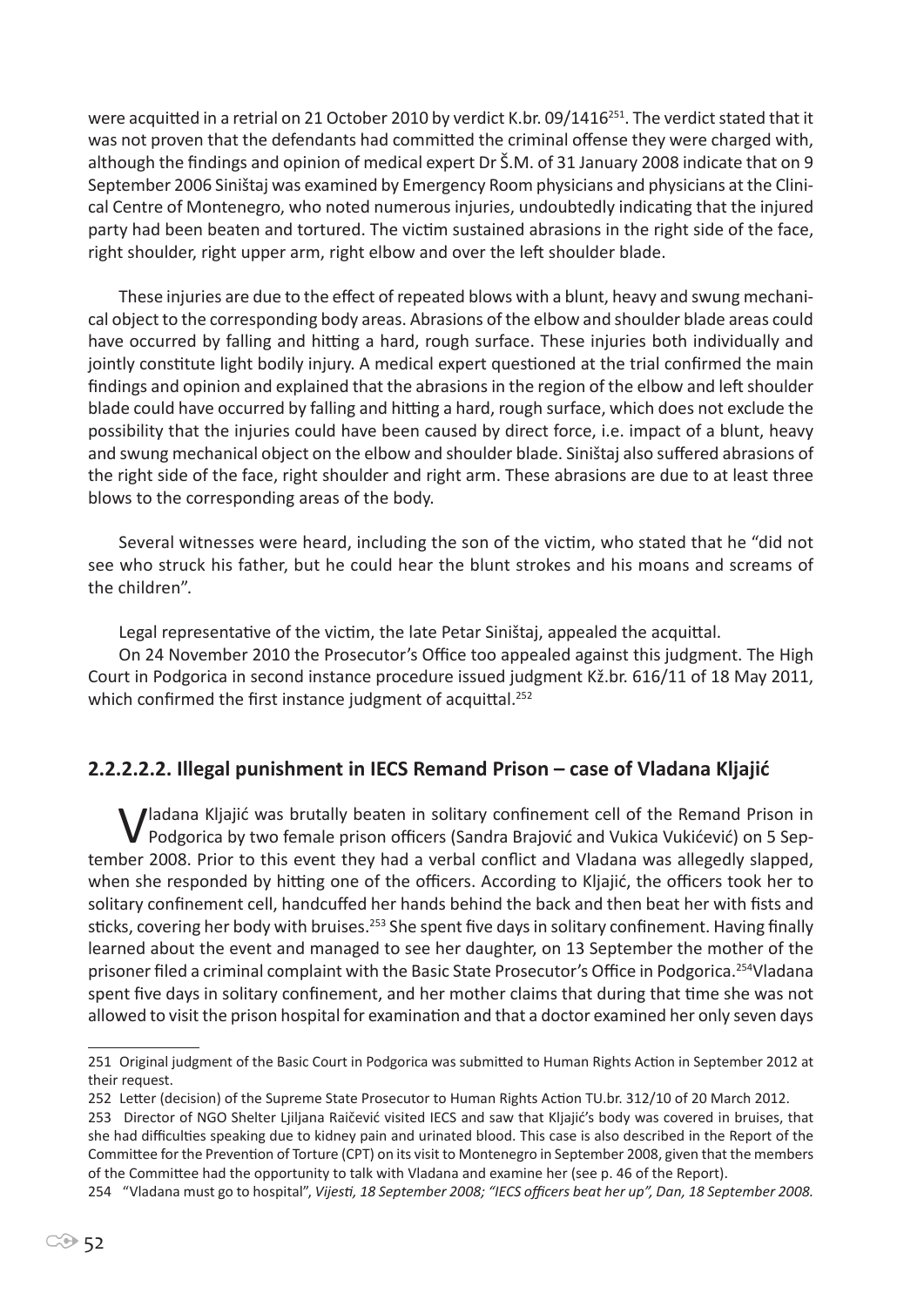after the incident. According to CPT report, prison medical record contained a detailed description of the injuries recorded by the prison doctor, who examined the prisoner on 5 September 2008; however, inmate's statement on the cause of the injuries was not included.<sup>255</sup> Subsequently appointed director of IECS, Milan Radović, informed the representatives of Human Rights Action at the meeting held in February 2010 that Vladana Kljajić's documentation did not contain the said medical report.

Based on the criminal charges filed by the prisoner's mother, on 13 September 2008 a preliminary investigation was opened before the Basic Court in Danilovgrad initiated by the State Prosecutor for the crime Light Bodily Injury, and not the crime Ill-treatment and Torture.<sup>256</sup> Only after the CPT showed the Government interest in this case, its qualification was changed and the state prosecutor has taken prosecution for the crime III-treatment and Torture,<sup>257</sup> with the behaviour of prison officials towards Kljajić being qualified as a milder form - "ill-treatment", not "torture", which implies "severe pain" and "great suffering", which undoubtedly seems to have happened to Kljajić, given the descriptions of her injuries. Additionally, criminal procedure was initiated against the prisoner for assaulting prison officer, in which she was sentenced to seven months in prison. In the first instance judgment of the Basic Court in Danilovgrad K.br. 13/09 of 31 January 2011 prison officers were each sentenced to 4 months' imprisonment suspended for two years, and they appealed against the verdict.<sup>258</sup> Basic State Prosecutor's Office filed an appeal against the same judgment on 25 March 2011 and the High Court in Podgorica dismissed the appeal in its decision Kž.br. 806/11 of 26 May 2011 and upheld the first instance judgment.<sup>259</sup>

Human Rights Action urged the Supreme State Prosecutor to ensure the prosecution of this case and other cases of torture and other inhuman and degrading treatment in accordance with European standards.<sup>260</sup> However, despite the recommendations of the CPT and appeals of nongovernmental organizations the authorities have done nothing to ensure proper punishment of IECS officials responsible for ill-treatment of Vladana Kljajić for the committed offense. In this way, the competent authorities of Montenegro sent a message that ill-treatment and torture may go unpunished or imply only minimal sanctions.

<sup>255</sup> The record states: "5 September 2008: Examined with injuries. Left forearm - redness in the form of a strip, slantwise, near the ankle 6x2.5cm. Left forearm - 2 red stripes, shaped 8-10x3cm. Right upper arm - red line, slantwise, about 10x3cm. Back of the rib cage - 3 red stripes, one near the shoulder blade, one below the left shoulder blade, one above the left thigh, 6-12x3cm, all lengthwise. Outer right thigh, visible bruises, hematomas, unclear edges, dark blue, triangular 15x10cm. Outer left thigh, left glutei, 3 red stripes, slantwise, 6-10x3cm. Diagnosis: erythema mechanicum, antebrachia, multiple bruises, hematomas."

<sup>256</sup> Kt.br.1542/08, response of the Basic State Prosecutor Đurđina Nina Ivanović to Youth Initiative for Human Rights of 13 November 2008, stating the description of the offense as Light Bodily Injury.

<sup>257</sup> Only on 6 April 2009 the Basic State Prosecutor in Podgorica filed an indictment proposal to the Basic Court in Danilovgrad against the authorized officials of IECS, Spuž for criminal offense Ill-treatment and Torture under Art. 167, para 3 in connection withpara 2 of the Criminal Code, in conjunction with the criminal offense Light Bodily Injury under Art. 152, para 2 in connection withpara 1 of the Criminal Code committed against a detainee (Response of the Government of Montenegro to the Report of the European Committee for the Prevention of Torture and Inhuman or Degrading Treatment or Punishment (CPT) on a visit to Montenegro from 15 to 22 September 2008).

<sup>258</sup> Information HRAreceived from Danilovgrad Basic Court referring to the Law on Free Access to Information (decision Su 35/11of 16 February 2010,upon the request for access to information of 14 February 2011).

<sup>259</sup> Letter (decision) of the Supreme State Prosecutor to Human Rights Action TU.br. 312/10 of 20 March 2012.

<sup>260</sup> On 12 November 2009 Tea Gorjanc Prelević, on behalf of Human Rights Action, and Ljiljana Raičević, on behalf of Women's Safe House, sent a letter to Milan Radović, Director of the Institution for Execution of Criminal Sanctions in Podgorica (Spuž) and to Ranka Čarapić, Supreme State Prosecutor, urging them to ensure that effective investigation beconducted and appropriate sanctions imposed in cases of abuse of detainees inIECS Spuž (available at:http://www. hraction.org/?p=284).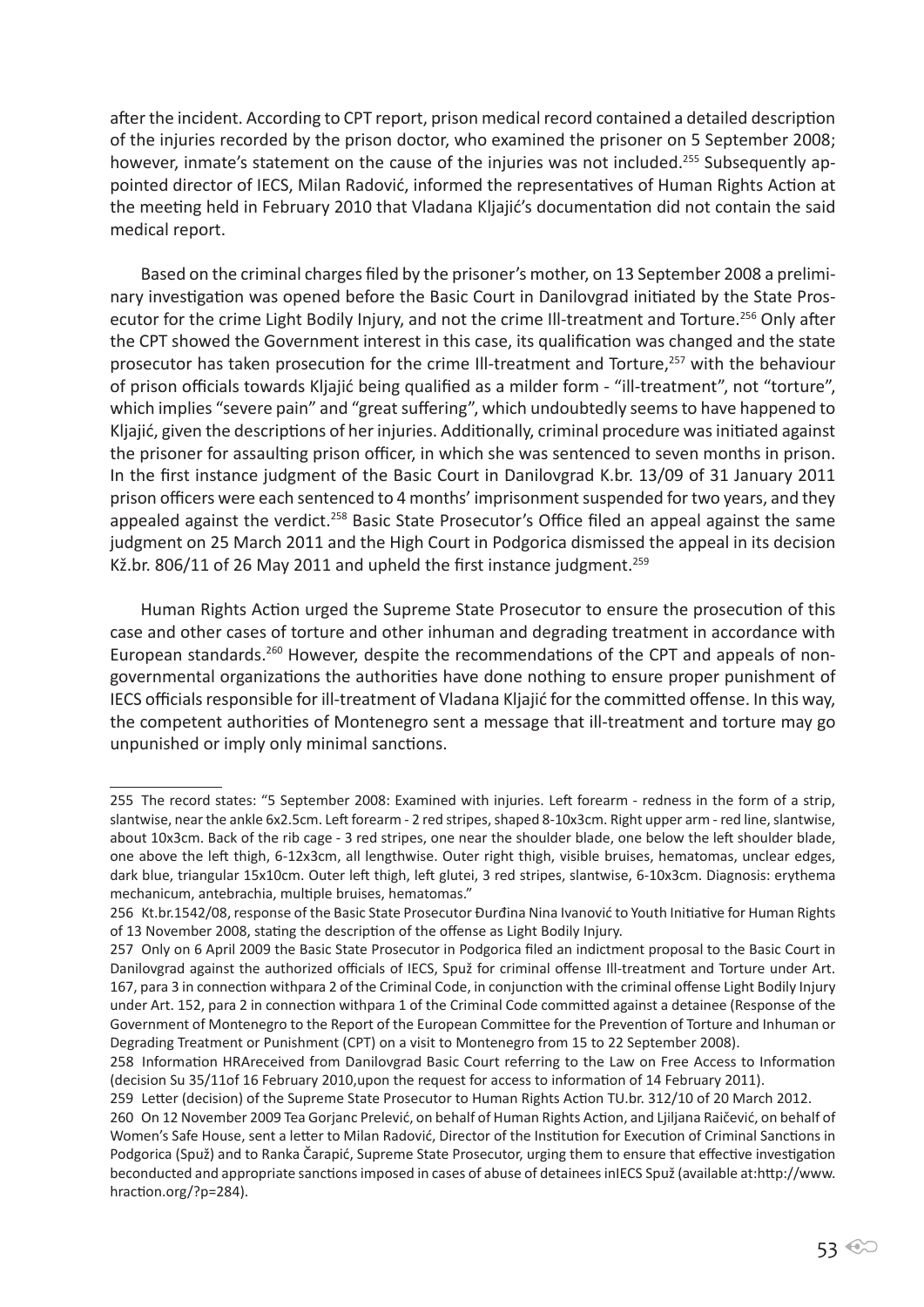It is important to remember that following the abuse of Vladana Kljajić, IECS management publicly alleged through the spokesperson that the event had been invented.<sup>261</sup> The two IECS officers were never suspended and are still employed in the same state agency.

### **2.2.2.2.3. Case of Aleksandar Pejanović**

On the occasion of beating of Aleksandar Pejanović in the detention room of the Regional<br>Unit of Podgorica Police, the so-called "Concrete cell", from 31 October until 2 November 2008 and until the end of work on this report in March 2013 the investigation was not extended to the police officers who had carried out the beating or to senior police officers who had apparently ordered the beating or participated in covering up the crime.<sup>262</sup>

Pejanović has been abusedon several occasions while in police custody in Podgorica, where he was detained on suspicion of "violent behaviour" and "assaulting an officer" at the opposition protest meeting on 13 October 2008 regarding the Government's decision to recognize the independence of Kosovo. The beating began 31 October at 10 a.m. and continued for 48 hours. Numerous injuries on Pejanović's body were qualified by the court expert witness as serious bodily injury.<sup>263</sup>

Almost one year after the beating of Pejanović, on 14 September 2009 the Basic State Prosecutor in Podgorica issued an indictment against six police officers for aiding in the commission of criminal act Ill-treatment and Torture (Art. 167, para 3 in connection with para 2 in connection with Art. 25 CC). On 15 December 2009, during the trial, one of the accused police officers Goran Stanković stated that several of his colleagues, mostly of higher rank and responsible for supervision, had committed a series of violations of law related to ordering, allowing and covering up the torture of Pejanović, including the falsification of official documents. Stanković's statement fully coincided with Pejanović's allegations, including the claim that masked men in uniforms of the police intervention squad had repeatedly beaten him in police custody. Stanković said that the beating of Pejanović has been "ordered from the top", as he had been told by shift commander R.R. and commander D.R. On 8 June 2010 police officer Goran Stanković was acquitted in the first instance judgment of the Basic Court in Podgorica, since previously both the state prosecutor and Pejanović had abandoned the prosecution against him.<sup>264</sup>

<sup>261</sup> "There was no torture - IECS spokesperson on allegation that detainee Vladana Kljajić was beaten at that institution," *Dan, 19 September 2008; "There was no torture",Vijesti, 19 September2008. A spokeswoman at the time was Marija Jovović and Božidar Vuksanović was IECS director*.

<sup>262</sup> Human Rights Action wrote twice to the Supreme State Prosecutor's Office citing the Law on Free Access to Information, requesting information on whether something has done beento expand the investigation to include senior police officials, first time on 12 May 2010 and then on 30 July 2010.In both cases SSP issued a decision denying Human Rights Action access to this information. Decisions are available at the following links: http://www.hraction.org/ wp-content/uploads/rjesenje-vdt-0110.pdf and http://www.hraction.org/wp-content/uploads/rjesenje-vdt2-0110. pdf. Human RightsAction, together with Centre for Civic Education, Alternativa Institute and researcher of human rights violations Aleksandar Zeković, appealed to the Supreme Public Prosecutor's Office to extend the investigation, however, thishas not been done. (18 December 2009, Joint statement on the occasion of the public testimony of Goran Stanković, one of the police officers accused of abusing Aleksandar Pejanović, available at: http://www.hraction. org/?p=313). Only on 20 March 2012, almost one year after the Administrative Court issued its judgment accepting HRA's claim and ordering delivery of information, SPP submitted the information presented later in the report.

<sup>263</sup> The findings and opinion of the forensic expert Prof. Dr. Dragana Čukić of 5 April 2010 and from the record K.br. 172/09 of 13 May 2010.

<sup>264</sup> Judgment, Podgorica Basic Court,K.br. 09/1172, in Podgorica, 8 June 2010.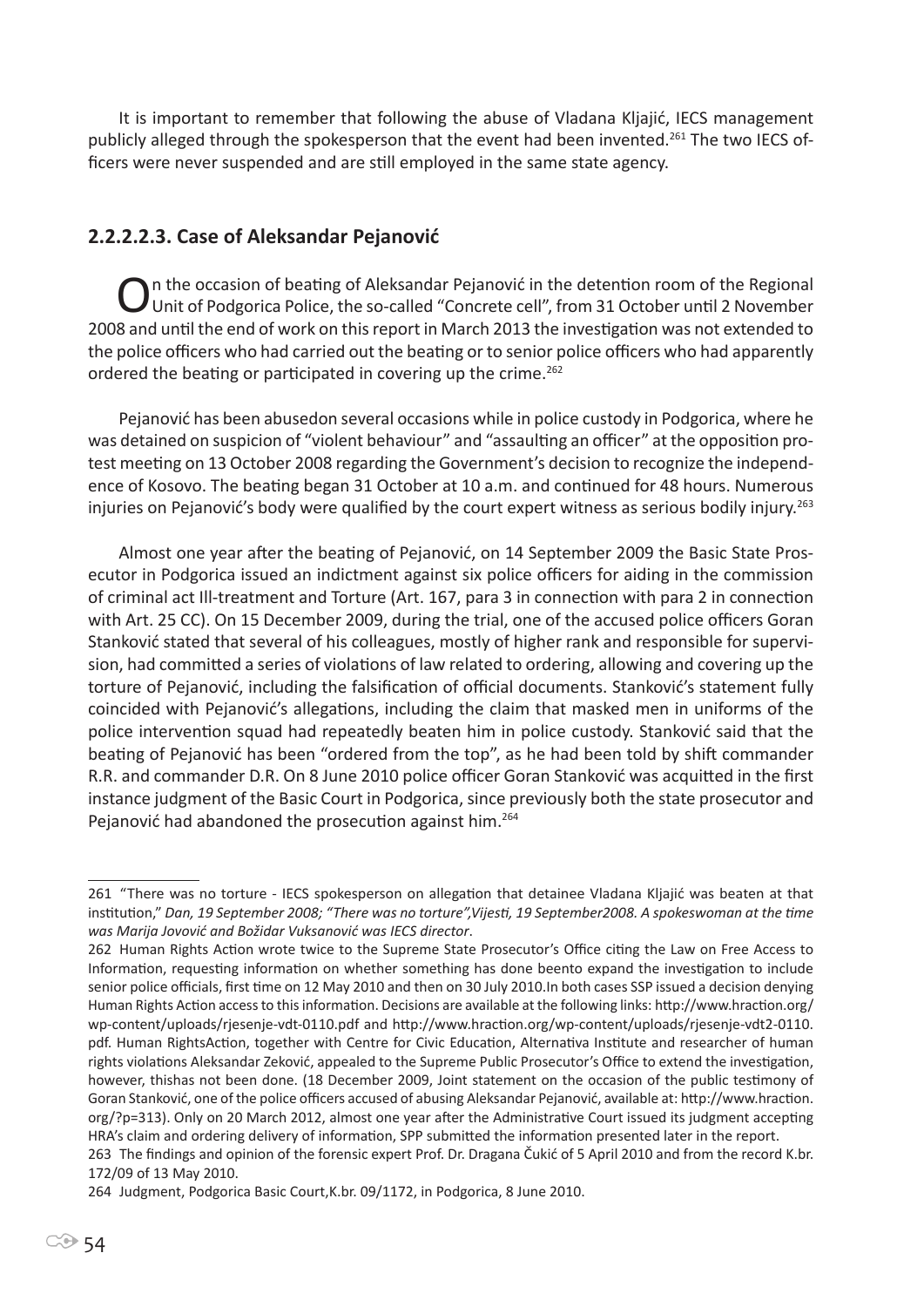All police officers suspected of the criminal offense Ill-treatment and Torture had to be suspended from office as of the beginning of the investigation, and especially after the raising of the indictment, but that did not happen.<sup>265</sup>

Of a total of six accused, the first instance verdict<sup>266</sup> dismissed the indictment in respect of three of them (including Goran Stanković<sup>267</sup>), because the prosecutor abandoned the prosecution in respect of them, and Pejanović too abandoned the prosecution against Stanković; I.P. was sentenced to imprisonment for three months<sup>268</sup> and M.L. and M.K. to imprisonment of five months for aiding in the torture and ill-treatment. The imposed punishments are minimal, given that the crime of Ill-treatment and Torture, when committed by an officer, as well as assisting the crime is punishable by a prison sentence of three months to three years.

The High Court overturned the first instance judgment and ordered a retrial in December 2010. On 28 March 2011 the Basic State Prosecutor (BSP) raised an indictment against three police officers who were convicted by the revoked first instance verdict.<sup>269</sup> Basic State Prosecutor originally charged the accused with lighter offenses – Light Bodily Injury, although the medical findings ascertained Severe Bodily Injury, and in accordance with the instructions of the High Court issued a new indictment.

Meanwhile Pejanović raised the indictment and assumed the prosecution against the two acquitted officers, B.R. and D.Đ.<sup>270</sup>

The state prosecutor has not extended the investigation in this case to include the direct perpetrators of the crime of police interventions squad or police superior officers, who had apparently ordered and enabled the ill-treatment of Pejanović and denied him the right to medical treatment.

Also, no investigation has been initiated with regard to the falsification of documentation on Pejanović's detention that Stanković testified about. Therefore, in early March 2011 Aleksandar Pejanović's attorney Dalibor Kavarić filed a criminal complaint against the Basic State Prosecutor in Podgorica for failing to carry out an effective investigation, i.e. the offenses Negligent Performance of Duty under Art. 417 of the Criminal Code in conjunction with the criminal act Helping the Offender after the Commission of a Crime under Art. 387 of the Criminal Code. The criminal charges were dismissed as the grounds for prosecution were not found.

Attorney Kavarić filed a criminal complaint on the same grounds against shift leader D.R. and Commander R.R. This criminal complaint was processed, the two police officers were charged and

<sup>265</sup> According to the Law on Police (*Sl. listRCG, 28/2005 and Sl. listCG, 88/2009), a police officer prosecuted for a crimeex officio is unworthy of serving in office (Art. 63, para 3).* 

<sup>266</sup> Judgment, the Basic Court in Podgorica, K.br. 09/1172, in Podgorica, 8 June 2010.

<sup>267</sup> However, although he was not included in the indictment, Goran Stanković was again summoned to appear as a defendant at the trial of 20 October 2011, which caused strong reactions with the public prosecutor (who stated that Stanković could only be summoned as a witness at the said trial) and in the media and the public, where this actionwas interpreted as pressuring the witnesses and obstructing proceedings against police officers who had committed torture ("Stanković tried although not indicted," *Dan*, 21 October 2011).

<sup>268</sup> The judgment (see previous footnote) states that three police officers were accused of the crime Ill-treatment and Torture through Aiding underArt. 167 para 3 in connection with para 2 in connection with Art. 25 of the Criminal Code, *Sl. list RCG, 70/2003.*

<sup>269</sup> Indictment of the Basic State Prosecutor in Podgorica Kt.br. 829/09 of 28 March 2011.

<sup>270</sup> Indictment of injured party Aleksandar Pejanović K.br. 11/17 of 18 March 2011.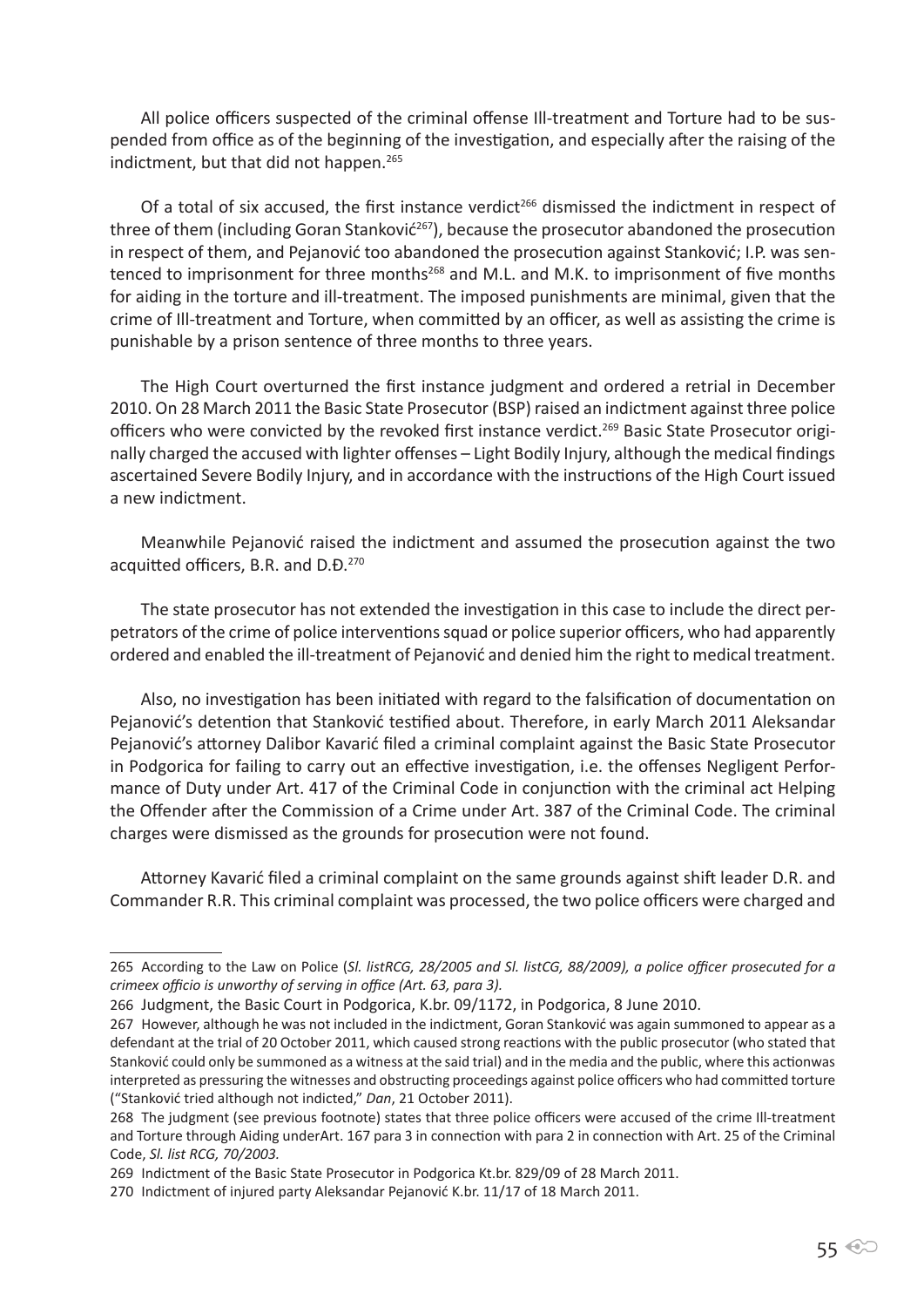the procedure is in the trial phase.<sup>271</sup> However, despite this, R.R. was not suspended, but has been promoted to Head of the Branch for Law and Order in Podgorica Police Regional Unit.

Supreme State Prosecutor refused to provide information to Human Rights Action about whether the investigation has been extended to include any person in this case, apparently because it was not. On 20 March 2012 the Supreme State Prosecutor submitted a response to Human Rights Action to its request for free access to information of 12 May 2010 stating that the repeated criminal proceedings against I.P., M.K. and M.L. are "in progress".<sup>272</sup>

An important aspect of this case is the fact that the Internal Control of Police Directorate failed to establish that any officer of the Police Directorate had overstepped their authority in this case, while relying solely on the statements of fellow police officers and official documentation in the adoption of this conclusion.<sup>273</sup>

Aleksandar Pejanović was murdered in late May 2011. He was shot from an official gun by his neighbour Zoran Bulatović, a police officer, who was allegedly quarrelling with Pejanović.274The hearing of witnesses on the charges filed by Pejanović against R.R. and D.R. continued.<sup>275</sup> Witness Goran Stanković said that he felt particularly vulnerable after the killing of Pejanović.<sup>276</sup>

Meanwhile, the proceedings initiated by the state prosecutor and the proceedings initiated by Pejanović under his indictment have been merged and are now in the trial phase.<sup>277</sup> At the hearing on 23 October 2012 former police officer Oliver Bošković, who was examined as a witness, said that it was true that Pejanović had been beaten by masked and armed men in detention premises of Podgorica Security Centre "on orders from the top", adding that the defendants knew about that but were powerless to prevent it, and that he was threatened with losing his job if he spoke about it.<sup>278</sup> Bošković decided to speak out because he has lost his job due to a previously imposed suspended sentence.<sup>279</sup>

According to Bošković's statement, before the previous trial R.R. told him that he would keep the job if he said that he had not changed the lock in detention premises during the night of the beating.<sup>280</sup>

Pronouncement of the first-instance verdict took place on 11 February 2013. The three accused were sentenced to 7 months in prison each for the crime Severe Bodily Injury through Aiding in conjunction with the crime of Ill-treatment through Aiding, while the two accused were acquitted

<sup>271</sup> Information obtained in an interview with attorney DaliborKavarić. It is interesting thatthe Basic State Prosecutor failed to include the family of late Aleksandar Pejanović in criminal proceedings against Raičević and Rondović, so they are now informed about the proceedings as much as all the Montenegrin public.

<sup>272</sup> Letter of the SSP TU.br. 312/10 dated 20 March 2012.

<sup>273</sup> A representative of the Internal Control of the Police Directorate has publicly admitted that during the examination of the case the Department of Internal Control failed to question Aleksandar Pejanovića or inspecthis medical records, relying solely on the police sources, Radio Antena M, show "Hot chairs", March 2009.

<sup>274</sup> "Aleksandar Saša Pejanović murdered,camera captured the murder", *Vijesti, 30 May 2011.*

<sup>275</sup> "Rondović and Raičević knew about the beating of late Pejanović", *Vijesti, 16 June 2011.*

<sup>276</sup> Information of Human Rights Action.

<sup>277</sup> Information obtained in an interview with attorney Dalibor Kavarić on 5 October 2012.

<sup>278 &</sup>quot;Guys with masks sent from the top of the police", *Vijesti,* 24 October 2012.

<sup>279</sup> *Ibid*. See p. 81 of this report for the analysis of the final judgment K.br.237/09, by which police officer O.B.was sentenced to three months imprisonment suspended for one year for the torture of A.L. 280 *Ibid*.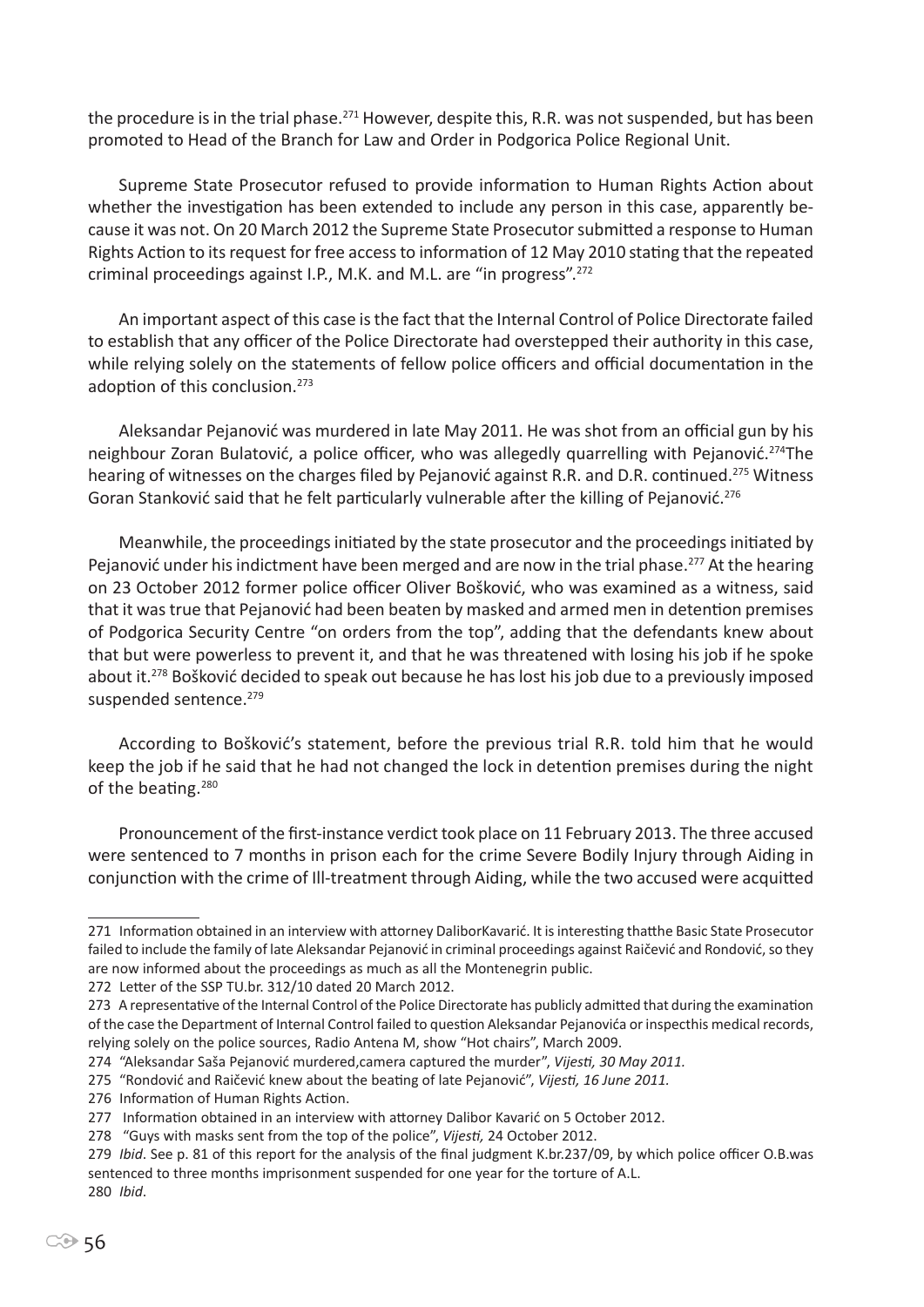of charges for the two mentioned crimes as well as for crimes Failure to Report a Crime<sup>281</sup> and Negligent Performance of Duty.<sup>282</sup>

## **2.2.2.2.4. Case of Milovan Jovanović**

According to the indictment issued by Podgorica Basic State Prosecutor, in late June 2003<br>
police officers D.D., D.K., D.K., V.R. and S.M., acting together as members of the Intervention Squad of Podgorica Regional Unit, during the performance of official duties tortured, insulted Milovan Jovanović and caused him light bodily injury by repeatedly hitting him in the head and body, arms, legs, also with a truncheon.<sup>283</sup> Jovanović suffered light bodily injury, including contusions, hematomas and other injuries described in detail, on the basis of which it is possible to conclude that he was indeed abused.<sup>284</sup>

However, the Basic State Prosecutor accused the defendants on 28 February 2009, six years after the events and only two months before the onset of absolute time-bar of criminal prosecution! The Basic Court in Podgorica then adopted the decision K.br. 520/09 of 14 September 2009<sup>285</sup> dismissing the charges for the criminal offense Ill-treatment in the Performance of Duty under Art. 48 CC in conjunction with criminal offense Light Bodily Injury under Art. 37, para 2 in connection with para 1 CC in respect of all the accused due to the onset of absolute time-bar of criminal prosecution. The judgment became final on 1 October 2009.

This is contrary to the international standards and recommendations of CAT and CPT related to the timely and prompt investigation, as the competent state authorities delayed the issuing of an indictment to the point of absolute time-bar and let the perpetrators go unpunished.

## **2.2.2.2.5. Case of Miljan Despotović**

 $\bigcirc$  n 26 June 1995 police officers performing security service assaulted Miljan Despotović<br>(who was 15 at the time) at the stadium of FC "Budućnost", causing him light bodily injury by hitting him with truncheons and kicking him, because they felt that Miljan violated public order by throwing objects on the field. One of the policemen then twisted his arm and hit him on the neck, when he fell on the ground and the beating with truncheons and kicking continued. Even after being taken to the official premises of the police at the stadium, police officers continued to beat him on the head and stomach, when the victim suffered several severe blows, some of which were visible - multiple bruises, abrasions and redness.

Criminal proceedings were launched against police officers S.Š. (who twisted Despotović's arm and threw him to the ground) and Dejan Knežević for the crimes Ill-treatment in the Performance of Duty under Art. 48 CC and Light Bodily Injury under Art. 37, para 2 in connection with para 1 CC. The defendants were found guilty in the decision of the Basic Court in Podgorica K.br. 2000/4363 of 19 February 2001 of the said criminal offenses and sentenced to 4 months imprisonment sus-

<sup>281</sup> Art. 386 CC.

<sup>282</sup> Art. 417 CC.

<sup>283</sup> Indictment proposal Kt.br. 1547–03.

<sup>284 &</sup>quot;Basic State Prosecutor on the line", *Dan, 10 May 2010.*

<sup>285</sup> Submitted to Human Rights Action by the Basic Court in Podgorica on 12 March 2013.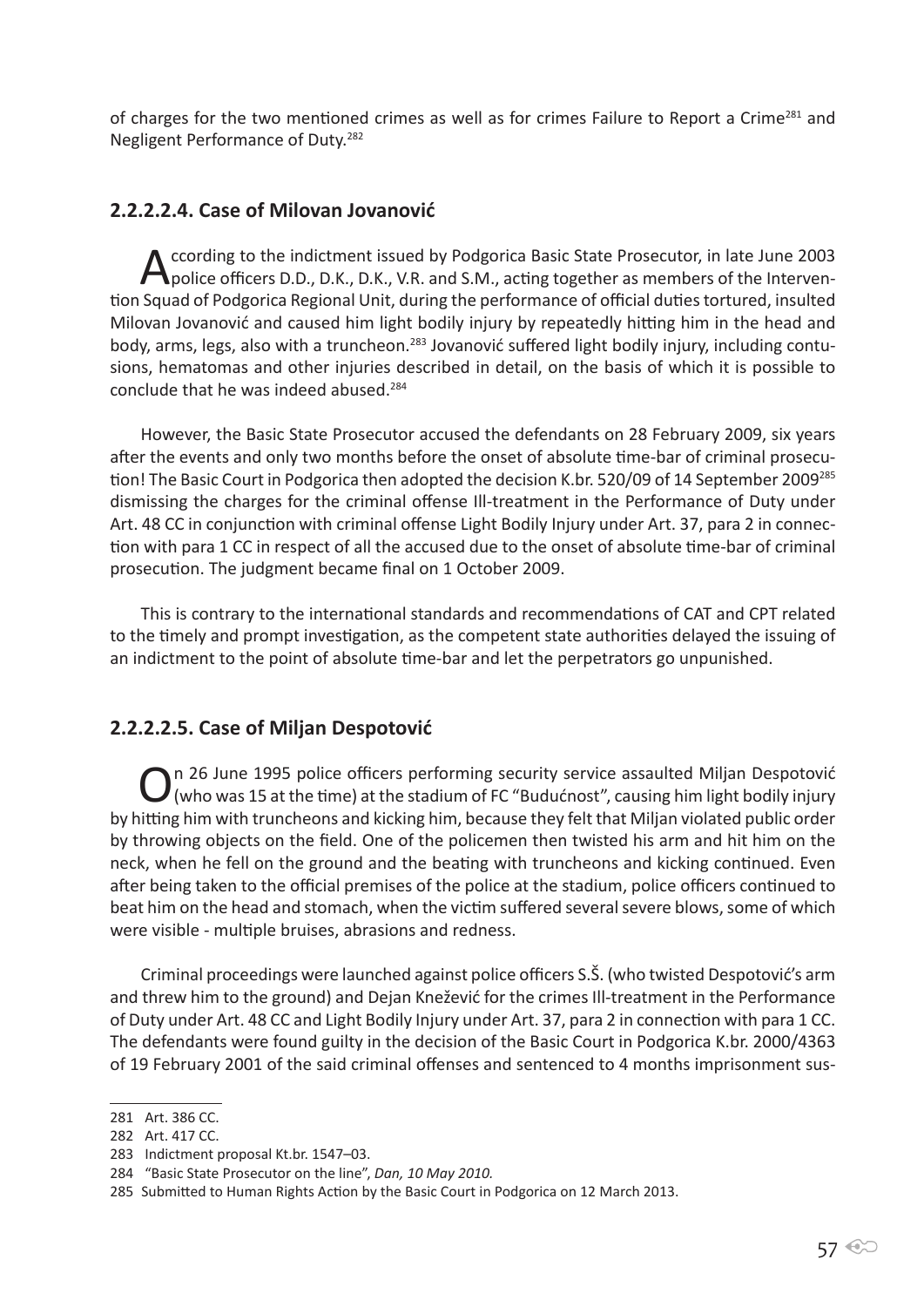pended for one year. The sentence was upheld by Podgorica High Court,<sup>286</sup> when the judgment became final. However, the then Federal Court of the Federal Republic of Yugoslavia in Belgrade, acting on the request for the protection of legality of the Federal State Prosecutor, abolished the said decision in its judgment Kzs.br. 23/2002 of 18 September 2002 and returned the case to the first instance court for retrial, although at the time of making that judgment, 18 September 2002, the criminal case had already reached an absolute time-bar of criminal prosecution,<sup>287</sup> so the Basic Court in Podgorica issued decision K.br. 1755/03 of 6 May 2003 dismissing the charges due to the absolute time-bar of criminal prosecution, which became final on 26 May 2003.<sup>288</sup>

Meanwhile, on 19 June 1998, Despotović filed a claim for non-pecuniary damages (for suffered physical pain and fear, impairment of activities of daily living and changes in aesthetic appearance) to the Basic Court in Podgorica, which ended after exactly twelve years in judgment on the appeal on points of law of the Supreme Court of Montenegro Rv.br. 945/10 of 1 July 2010.

After seven years of litigation, having apparently been prevented by the court's failure to act from exercising his right to receive fair compensation for suffered abuse, during the court procedure the injured party addressed the European Court of Human Rights in Strasbourg in an application of 26 May 2005<sup>289</sup> with the proposal to oblige the then State Union of Serbia and Montenegro to end the litigation in question as soon as possible, within a reasonable time.

Given the fact that the litigation before the Basic Court in Podgorica in the meantime continued, the European Court concluded that the Convention had not been violated in this respect.

The Protector of Human Rights and Freedoms of Montenegro also intervened and stated in his final opinion<sup>290</sup> of 28 July 2007 that Despotović's right to a fair trial had been violated due to unjustified delay in the proceedings. After the intervention of the Ombudsman, the Basic Court in Podgorica on 12 June 2007 rendered the judgment<sup>291</sup>, rejected the plaintiff's claim as unfounded, although the expert panel determined that the victim had suffered a number of injuries on the head and body in the form of bruises and abrasions as well as pain and fear of high intensity, while the fear lasted for as many as three years. The said first instance decision was confirmed by Podgorica High Court, dismissing Despotović's appeal as unfounded<sup>292</sup> and confirming the verdict.

The injured party filed an appeal on points of law against the above judgments to the Supreme Court of Montenegro, which adopted the appeal, reversed the judgments and ordered a retrial with the instruction "... that the trial court is bound by the final judgment only with respect to the existence of a criminal offense and criminal liability, and that this obligation does not relate to the scope and level of liability in terms of civil law... and therefore it remains unclear whether the sued police officers have caused the damage for which the defendant is responsible...".

<sup>286</sup> The judgment of the High Court in Podgorica Kž.br. 257/2001 of 28 May 2001.

<sup>287</sup> Art. 95 and 96 of the Basic Criminal Law of the Federal Republic of Yugoslavia (*Sl. list SFRJ*, 44/76... 54/90, *Sl. list SRJ*, 35/92... 61/2001).

<sup>288</sup> The verdict was submitted to Human Rights Action by the Basic Court in Podgorica on 12 March 2013.

<sup>289</sup> Application to the European Court of Human Rights in Strasbourg of 26 May 2005, case no. 27215/05, *Despotović v. Montenegro.*

<sup>290</sup> Protector of Human Rights and Freedoms of Montenegro – opinion no. 01-465/05-5 of28 July 2007.

<sup>291</sup> Judgment of the Basic Court in Podgorica, P.br. 12356/01 of 12 June 2007.

<sup>292</sup> Judgment of the High Court in Podgorica, Gž.br. 1788/07 of 25 November 2008.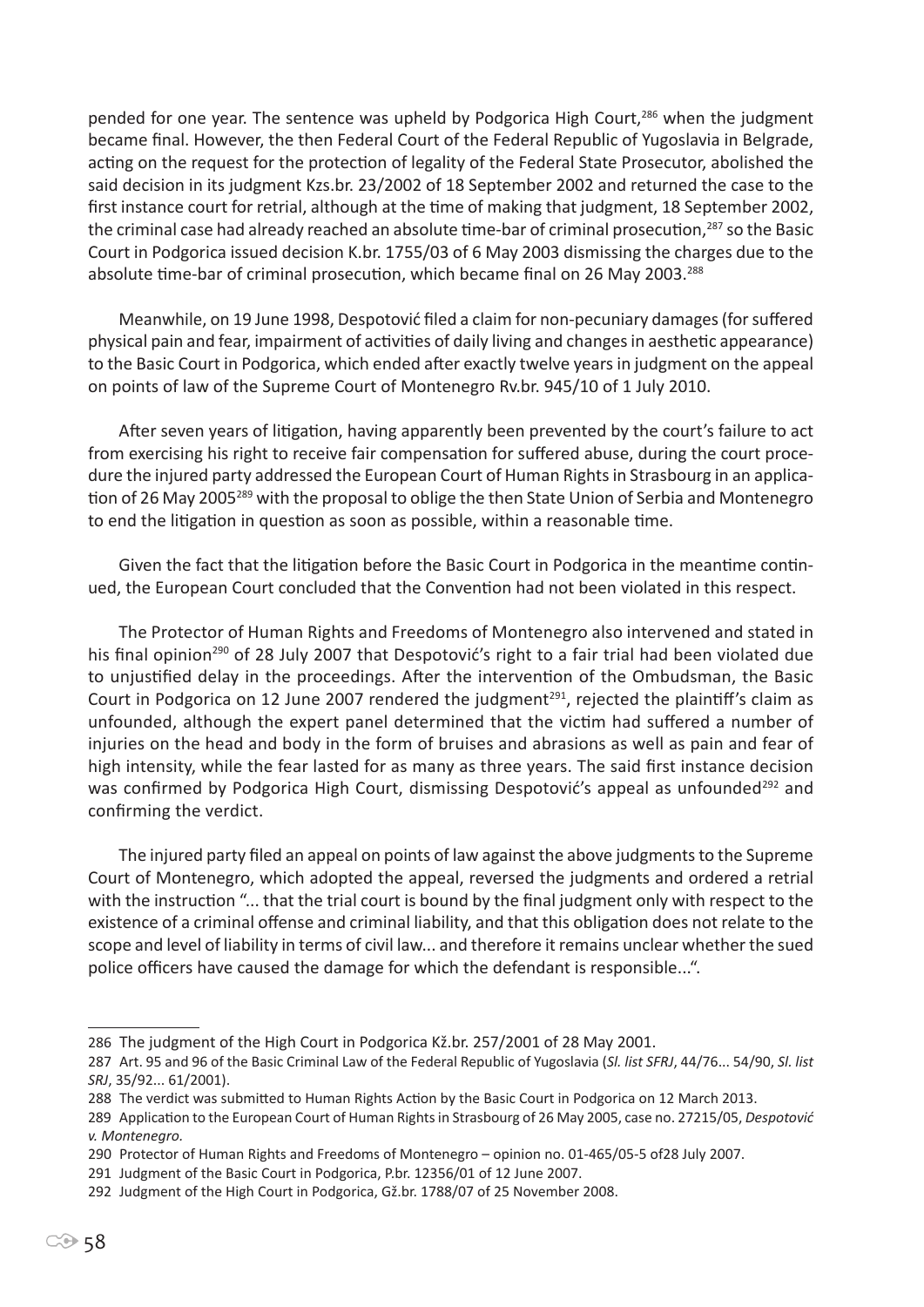However, Podgorica Basic Court again rejected the claim in the retrial, High Court in Podgorica confirmed this decision, and Montenegrin Supreme Court changed its previous decision dismissing this time an appeal on points of law as unfounded<sup>293</sup> and thus ending this legal situation. Following the ruling of the Supreme Court, Despotović lodged a constitutional complaint on 24 September 2010 before Montenegrin Constitutional Court for the violation of constitutional rights and freedoms guaranteed by the Constitution of Montenegro, i.e. violation of provisions of Art. 28 of the Constitution of Montenegro (dignity and inviolability of the person), Art. 31 of the Constitution of Montenegro (respect for the person), Art. 32 of the Constitution of Montenegro (fair and public trial) and Art. 38 of the Constitution of Montenegro (damages for unlawful conduct).

However, in its decision UŽ-III br. 400/10 of 25 February 2011 the Constitutional Court dismissed the constitutional appeal.

## **2.2.2.2.6. Case of Nenad Ivezić**

On 12 April 2008, outside the cafe "Ko to zna" in Podgorica, Nenad Ivezić was assaulted by<br>Opolice officers in the performance of official duty Aleksandar Fuštić and Rajko Lazović and sustained grievous bodily injury.

Officers took Ivezić out of the said cafe, handcuffed him, put him into the police car and repeatedly hit him with an open hand and fist over his head, then took him out of the vehicle and again inflicted several blows and kicks to his head and body. Ivezić fell from the blows, when the officers continued to beat him, and then put him back into the police car. Upon arriving to Podgorica Security Center, one of the officers hit Ivezić with both fists in the head area from which he sustained a concussion, as observed in the report of the specialist doctor and confirmed by two forensic medical experts.

All of the above happened in the presence of other police officers of the intervention squad, that Fuštić and Lazović were also members of. Although other officers were not directly involved in the ill-treatment of Ivezić, only one of them asked his colleagues to stop their actions.

Pursuant to the indictment of the Basic State Prosecutor in Podgorica<sup>294</sup> of 17 August 2009, police officers Fuštić and Lazović were charged with criminal offense Ill-treatment and Torture under Art. 167, para 3 in connection with para 2 CC in conjunction with criminal offense Serious Bodily Injury under Art. 151, para 1 CC.

Fuštić and Lazović were found guilty of the crime Serious Bodily Injury in the judgment of Podgorica Basic Court K.br. 09/1141 of 23 July 2010 and sentenced to six months in prison suspended for two years.

However, Fuštić and Lazović were acquitted on charges of ill-treatment and torture, since it has not been proven that they had committed this offense. Both the injured party and the defendants appealed against the first instance ruling - injured party<sup>295</sup> and the prosecution against the acquittal of police officers and the defendants against the conviction. Podgorica High Court overturned

<sup>293</sup> Judgment of the Supreme Court of Montenegro, Rev.945/10 of1 July 2010.

<sup>294</sup> The indictment of the Basic State Prosecutor Kt.br.738/08 of 17 August 2009.

<sup>295</sup> The injured party filed an appeal to the High Court in Podgorica on 17 September 2010.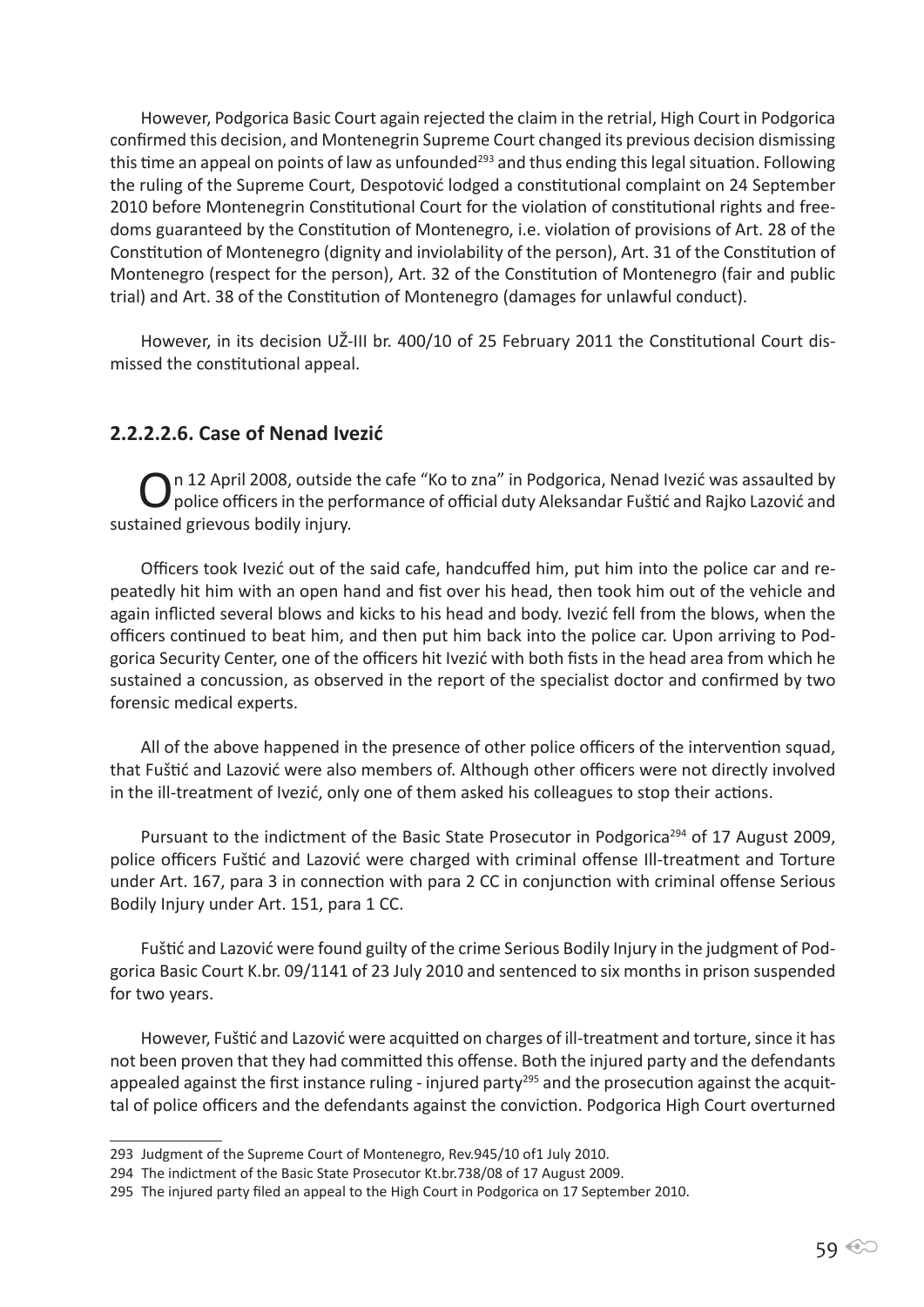the verdict and ordered a retrial, in which Fuštić and Lazović again received a suspended sentence in the decision K.br. 695/11 of 17 April 2012. Defendants appealed against this judgment to Podgorica High Court, which revised the first-instance judgment in its final ruling Kž.br. 1325/12 of 13 November 2012296 and sentenced the defendants each to 6 months imprisonment suspended for 2 years, but only for causing serious bodily injury to Ivezić, while acquitting them of the crime Ill-treatment and Torture because it has (inexplicably) found that their actions had no elements of the said offense.

# **2.2.2.2.7. Case of Siniša Dabanović, Ivan Nišavić and Vladimir Maraš**

On 29 January 2012 in Blok VI in Podgorica several police officers, according to Siniša<br>O Dabanović, detained and then beat and assaulted him and his friends Ivan Nišavić and Vladimir Maraš. After Dabanović and Nišavić had a quarrel with a third person because Dabanović had almost hit him with the car door, that person phoned his brother, a police officer, who immediately, along with two colleagues, blocked the road with the patrol car to Dabanović, Nišavić and Maraš, and after Dabanović stepped out of the car, he hit him with a gun in the eye area tearing his eyelid and injuring his eye lens (as noted in the medical report of 29 January 2012), while others officers punched him from behind. The police officers then detained the three men, whereby police officer M.K. repeatedly hit Maraš with an open hand across the face and punched Nišavić in the face and head while Nišavić was already in the police car.<sup>297</sup>

The police filed charges against M.K. for committing the crime of Ill-treatment in conjunction with the crime Light Bodily Injury.<sup>298</sup> However, although the victims alleged that other officers had been involved in the assault next to M.K., criminal charges were filed against M.K. only. Based on these charges, criminal proceedings were initiated against M.K. before Podgorica Basic Court. The first instance proceedings ended on 18 October 2012 in the verdict sentencing M.K. to 4 months in prison.<sup>299</sup>

However, the first instance verdict was quashed and the case remanded.<sup>300</sup>

# **2.2.2.2.8. Case of Radovan Labović**

Darko Hajduković, an attorney from Bar, presented information via media<sup>301</sup> that on 25 Feb-<br>
Truary 2007 members of Budva police had forcibly detained his client Radovan Labović, i.e. that members of the Intervention Squad literally kicked him out of the discotheque, threw him to the floor, handcuffed him, forced him into the police car and took to police premises, where eight members of the police beat him unconscious with truncheons, fists, feet, and stepped on him as

<sup>296</sup> Podgorica Basic Court submitted both verdicts to Human Rights Action on 12 March 2013.

<sup>297</sup> Incident description taken from the Record of examination of witness Siniša Dabanović, made before the Basic State Prosecutor's Office in Podgorica on 6 February 2012.

<sup>298</sup> "Instead of us keeping us safe, the police give bad example: complaint against police officer Kuč for brutal violence", *Pobjeda*, 3 February 2012.

<sup>299</sup> Information obtained in an interview with injured party Siniša Dabanović.

<sup>300</sup> Information obtained in an interview with injured party Siniša Dabanović, who did not receive a copy of the first instance verdict or the second instance verdict from the court by the date of conclusion of this report - 9 March 2013. 301 "Hajduković: policemen beat Labović",*Dan, 2 March 2007; "Labović sued eight policemen", Vijesti, 28 February 2007.*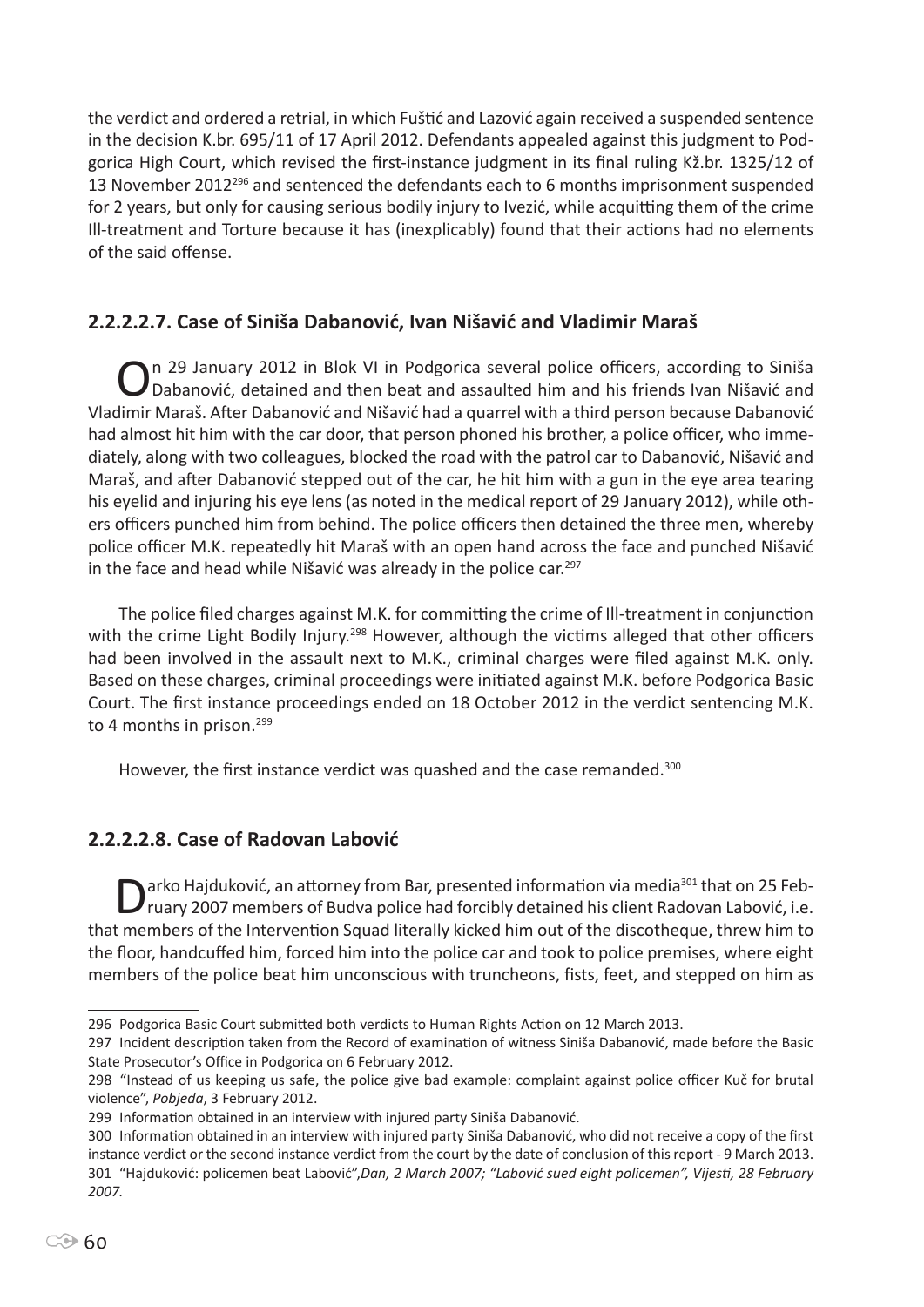he lay. These claims are allegedly supported by medical reports and numerous haematomas on Labović's body and head, and especially an eye injury impairing his vision.

In its reply of 25 June 2012 the Supreme State Prosecutor confirmed to Human Rights Action that attorney Hajduković had filed a criminal complaint with the Basic State Prosecutor's Office in Kotor against police officers V.P., D.P., D.B., D.Đ. and B.T. for the criminal act Ill-treatment and Torture under Art. 167, para 3 CC and against M.M. for the criminal act Abuse of Office under Art. 416, para 1 CC. Indictment was raised against the five men, while the complaint against M.M. was dismissed. In the judgment of the Basic Court in Kotor K.br. 97/07 of 2 November 2009<sup>302</sup> all the accused were found guilty and sentenced each to 1 year and 6 months imprisonment suspended for 1 year and 6 months. In the verdict of 26 May 2010 the High Courtdismissed the appeal of defense attorney, so the judgment became final.

The judgment states that the accused police officers, after Labović insulted them and assaulted police officer (wherefore Labović in the same judgment was sentenced to 6 months imprisonment suspended for two and a half years on charges of assault on an officer in the performance of duties under Art. 376, para 3, in conjunction with para 1 CC), detained the injured party and beat him with fists, boots and truncheons, causing him light bodily injury including "contusions of the left eye socket, hematoma in the region of the right ear and head, abrasions of both sides of the face, chin, both hands, left thigh and back, and swelling in the left thigh area". The accused police officers in their defence claimed that they had not beaten Labović but that the injuries had been caused by self-harm, because Labović had allegedly repeatedly hit his head against the wall of the hallway of the police station when he was detained (as confirmed by three fellow defendants), but the medical expert in his report found that the injury could not have been caused by self-harm, but only by "swung blunt instrument, such as a hand, foot, etc."

This judgment is an obvious example of tolerant penal policy towards ill-treatment, which is clearly contrary to international standards.

#### **2.2.2.2.9. Case of Dušan Mugoša**

On 8 February 2008, in front of "Titeks" hall in Podgorica, Dušan Mugoša was allegedly beat<br>O by plainclothes inspector and two other uniformed police officers. After that, in a critical state of health, Mugoša was transferred from his family home by a hospital vehicle to Podgorica Clinical Center, where doctors observed serious bodily injury - fracture of the nasal bone and bruising of the back region.303 In response of the SSP of 25 June 2012 to Human Rights Action it is stated that on the occasion of the said event a case has been formed against I.S., R.P., Z.F., V.V. and D.R., officers of the Police Directorate- Podgorica Regional Unit for the crime Ill-treatment and Torture committed against Mugoša. After the issuance of the indictment against these persons, the Basic Court in Podgorica on 11 June 2012 acquitted the accused police officers.The Council for Civil Oversight of the Police concluded that on 8 February 2008 these officials exceeded their authority in relation to citizen Dušan Mugoša.

<sup>302</sup> After receiving information from the SSP, the judgment was taken off the website of the Basic Court in Kotor. 303 "Brutally beaten and begged not to report them", *Vijesti*, 13 February 2008.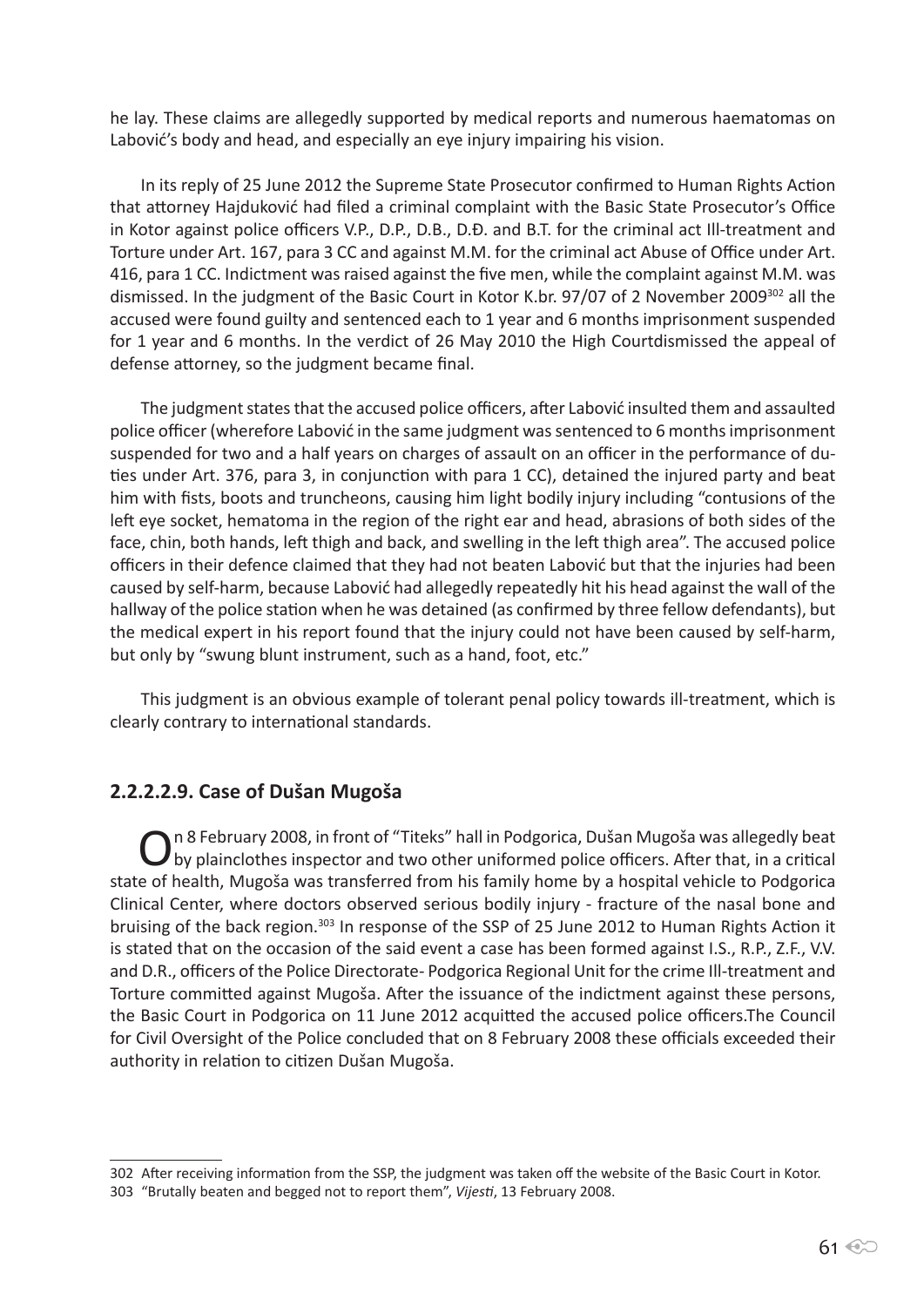# **2.2.2.2.10. Case of Miljan Šćepanović, Miljan Nedović and Stojan Rubežić**

Miljan Nedović and Miljan Šćepanović publicly stated<sup>304</sup> that on 10 October 2008 they and  $\prime\,$  their friend Stojan Rubežić had been beaten by police officers after a fight at a bar in Kotor, in which, they alleged, they had not participated. When the intervention police squad arrived at the bar, the young men were taken out. All four men then tried to escape, but only Todosijević succeeded, while the remaining three were caught. They were beaten with truncheons, boots and hands; the beating continued in the station. On this occasion the three young men sustained injuries. According to the SSP's report of 25 June 2012, following the filing of a criminal complaint by attorney Vladimir Vuleković, an indictment was raised against I.A., M.F., D.V., D.B. and B.C., officers of the intervention squad of the Police Directorate - Regional Unit in Herceg Novi, for the criminal act Ill-treatment and Torture. A final suspended sentence has been pronounced in relation to the accused officers for the said crime.<sup>305</sup>

# **2.2.2.2.11. Case of Žarko Boričić**

Zarko Boričić, residing in Podgorica, accused several members of the police of beating him<br>Zon 30 December 2008 for no reason. He claims<sup>306</sup> to have suffered physical abuse two days before the New Year around 8 p.m. on the main road Ribarevine - Berane. He then went to Berane Security Centre to report the assault against him by two young drivers that illegally passed him earlier on the road. He also reported the identity of persons who attacked him, one of which, according to him, was a police officer from Bijelo Polje intervention squad V.Š. Boričić claims that of the inspectors from Bijelo Polje suggested him to withdraw charges against Šćekić, insisting that he was a good and honest policeman supporting his family of his work, who behaved in the said manner because of the influence of alcohol. According to the SSP, the Police Directorate filed a criminal complaint against G.N., member of the Police Directorate - Bijelo Polje Regional Unit for the criminal act Ill-treatment and Torture. The Basic State Prosecutor in Bijelo Polje dismissed the charges because there was no reasonable doubt that the reported offense had been committed. The injured party assumed the criminal prosecution, but the Basic Court in Bijelo Polje acquitted G.N. and the acquittal was confirmed by the judgment of the High Court in Bijelo Polje in April 2010.

## **2.2.2.2.12. Case of Dejan Dendić**

ejan Dendić claims to have been attacked on 10 October 2011 by a plainclothes police officer Ž.V. in his family home in the village Kličevo, Nikšić. He further claims that, after reporting the assault, police patrol took him to the police station where he was beaten by five police officers causing him thereby serious bodily injury.307 Injuries observed in Dendić by medical doctors include broken arm, head hematoma and bruising on the chest and back, while Dendić stated that three days after the incident he had had abdominal discomfort and severe stomach pain. On this occasion the Police Directorate issued a press release stating that police officers of Nikšić Regional Unit Ž.V., R.S., Lj.V., M.N. and N.J. have been suspended, that a disciplinary action shall be initiated against them and that the competent public prosecutor shall be informed.<sup>308</sup>

<sup>304</sup> "Šćepanović: they hit with truncheons, trample with boots", *Dan*, 12 October 2008.

<sup>305</sup> Information obtained from attorney Vladimir Vuleković in March 2013.

<sup>306</sup> "Charged police officers with beating," *Dan*, 6 January 2009.

<sup>307</sup> "Beaten by the police in Nikšić?",*Večernje Novosti,* 12 October 2011.

<sup>308</sup> "Instead of pressing charges, he was beaten," *Vijesti*, 13 October 2011.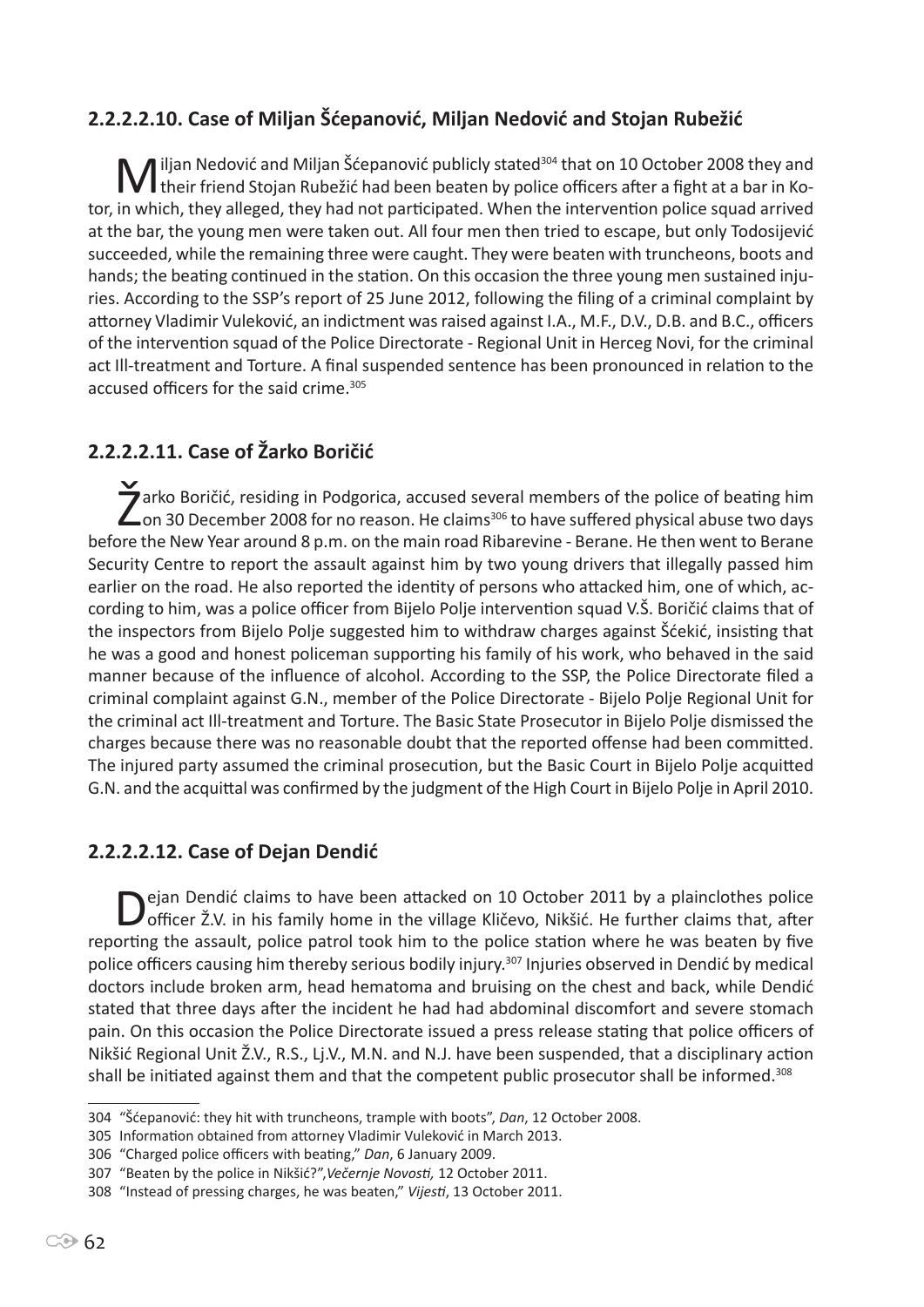The Basic State Prosecutor in Nikšić was informed about the said ill-treatment by Dendić himself. Criminal proceedings were instituted against Ž.V. due to this event, but he was acquitted of all charges.<sup>309</sup>

## **2.2.2.2.13. Case of Dragan Tomić**

On 16 December 2011 Dragan Tomić from Podgorica was allegedly assaulted in Budva by police officer D.D., who demeaned him during the search of his vehicle, stood right in his face and then took him to the police station where he kicked him in the right leg and punched him twice in the ribs, of which Tomić fell to the floor, causing him light bodily injury including skin redness with swelling in the right lower leg area. Criminal proceedings were instituted against Drljević before the Basic Court in Kotor for criminal offense Ill-treatment under Art. 166a, para 2 in connection with para 1 CC, but he was acquitted in the first instance verdict K.br. 176/12/12 of 28 June 2012. The court based its decision on the defence of the defendant, findings of a medical expert stating that Tomić had no injuries on other body parts (ribs), only on the leg and around the wrists, and on the testimonies of four police officers examined as witnesses, who claimed that they had not seen anyone beat Tomić or him fall to the floor. The court reasoned its decision by the lack of evidence proving that Tomić had been hit in the ribs by anyone, stating also that his leg injury could be the result of a regular official duty of the search of persons, same as the injury to the wrists (due to handcuffs, as confirmed by the injured party) and that the behaviour of the defendant could not be characterized as the intent to harm and insult injured party's dignity, especially taking into consideration that the victim had protested and belittled the police, which is why misdemeanour proceedings have been instituted against him. The Basic State Prosecutor's Office in Kotor appealed against the first instance verdict, but the High Court in Podgorica in its judgment Kž.br. 1353/2012 of 17 December 2012 dismissed the appeal and upheld the verdict.

# **2.2.2.2.14. Case of Slavko Perović**

Former police officer of the intervention squad from Herceg Novi, B.J., was sentenced to 4 months in prison for committing the crime of ill-treatment on 5 June 2012 against former leader of the political party Liberal Alliance of Montenegro, Slavko Perović.<sup>310</sup> After D.V. reported to officer N.J. that Perović verbally assaulted her and her husband, he invited Perović to come out of "Do Do" café to Herceg Novi square, and after Perović hit him with the back of his hand to the chest, Jauković hit Perović so that he fell and hit his head on the stone ground.311 Perović stated that he would not appeal the verdict, although, according to him, it was an attempted murder, not just ill-treatment.

B.J. was at the same time imposed aggregate sentence of imprisonment of 18 months, since previously he had received suspended prison sentence of eight months, also due to ill-treatment, and prison sentence of nine months for causing serious and minor bodily injuries.<sup>312</sup>B.J.'s employment at the Police Administration was terminated only after the incident with Perović, although

<sup>309</sup> Interview with Dejan Dendic's father in March 2013.

<sup>310</sup> "Božidar Jauković, former police officer of the intervention squad,convicted",*Dan*, 5 March 2013.

<sup>311</sup> "Jauković claims he did not attack Perović",*Vijesti*, 19 September 2012 (http://www.vijesti.me/vijesti/jaukovictvrdi-da-nije-napao-perovica-clanak-92240).

<sup>312</sup> "Year and a half for Jauković, earlier crimes added to sentence", *Pobjeda*, 5 March 2013.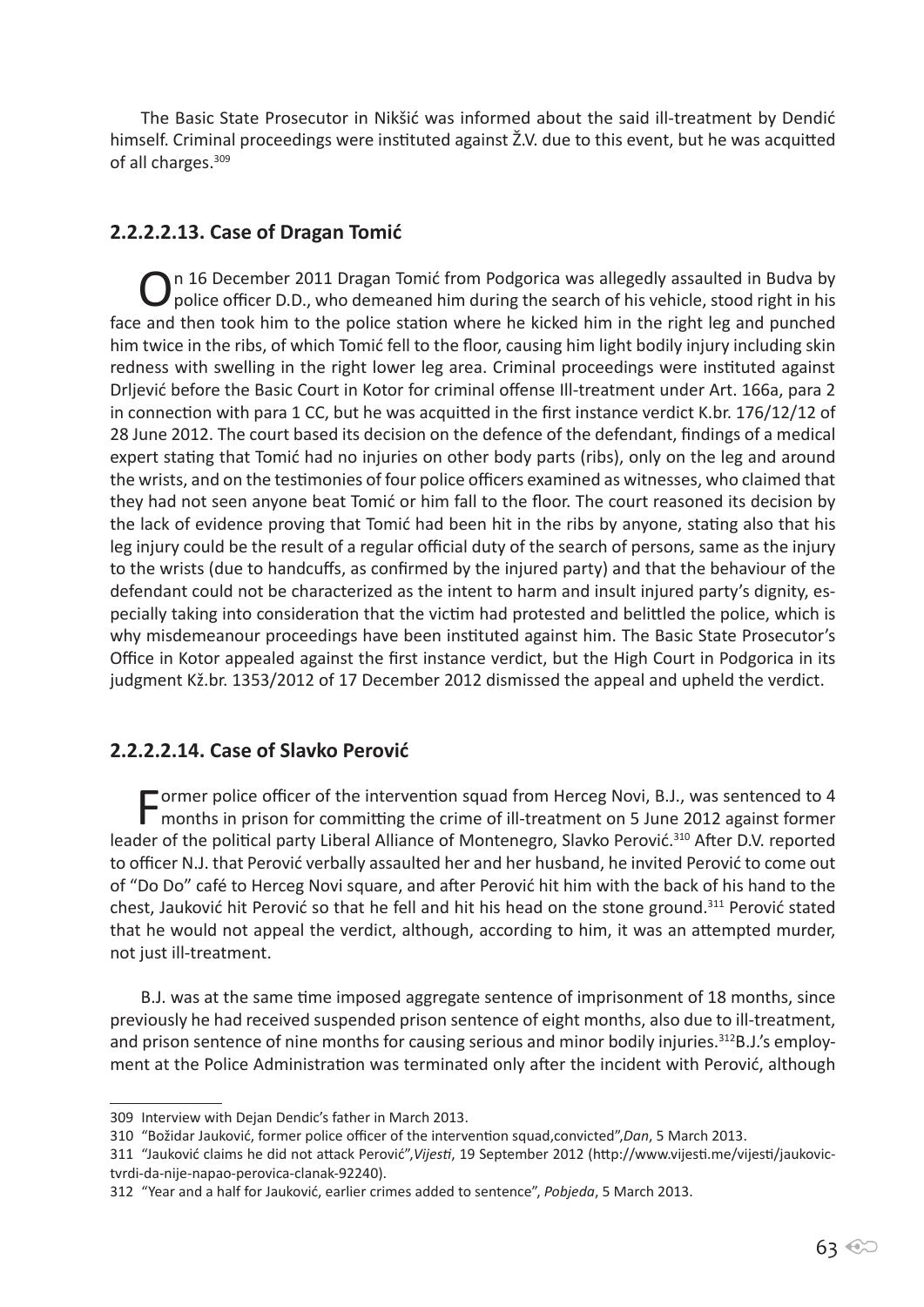the legal conditions for his dismissal had been met earlier, at the time of his first conviction of a crime of abuse.<sup>313</sup>

## **2.2.2.2.15. Case of Ljajići and Murići**

A ccording to the Council for Civil Oversight of the Police<sup>314</sup>, Kosovo citizens Saliha Murići and<br>Ismeta Ljajići from Trebović village accused officers of the Police Regional Unit in Berane of torture and ill-treatment for an incident that occurred while the said Kosovo citizens had been cutting trees in the forests. The Council found that the police officers had abused theirauthority in this case. On 5 April 2008, Basic State Prosecutor in Berane filed a request for investigationagainst police officers of Berane Regional Unit – Ž.D., I.B. and N.V. on suspicion of having committed as accomplices the crime of Torture and Ill-treatment in conjunction with the crime Light Bodily Injuryagainst victimsMurići and Ljajići. After the investigation, the prosecutor's officewithdrew from further prosecution against Bojović, while indicting N.V. and Ž.D. Pursuant to a judgment of the Basic Court in Berane of 25 July 2011 Ž.D. and N.V.were acquitted of charges because, in the Court's opinion, itwas not proven that they had committed the alleged crime. The prosecutor's office filed an appeal to the High Court in Bijelo Polje against the decision of the Basic Court in Berane, which was adopted and a new trial ordered. Hearing in the retrial was scheduled several times, because the victimsfailed to respond to summons for the trial, which were duly delivered. The next trial has been scheduled for 10 May 2013.

#### **2.2.2.2.16. Case of Bujišić**

Ranko Bujišić and Dalibor Bujišić addressed the Council for Civil Oversight of the Police with <br>
The complaint against several unidentified police officers from Podgorica Regional Unit, who in the night between 24 and 25 June 2008 in Podgorica, on the motorway near Zlatica and then in the premises of Podgorica Regional Unit, used force against the victims causing them grave bodily injury315. Council concluded that the police officers had exceeded their official powers in this case. On the occasion of the incident, an indictment was raised against M.Ć. and S.P. on 25 May 2010. Acting on the indictment, the Basic Court in Podgorica adopted a judgment K.br. 1283/12 of 4 February 2013, imposing suspended sentences against both defendants –the first defendant was sentenced for the crime of Ill-treatment in conjunction with the crime of Serious Bodily Injury, and the other, for the crime of Ill-treatment. The state prosecutor appealed against the decision on punishment. Proceedings on that appeal before the High Court in Podgorica is in progress.

## **2.2.2.2.17. Case of Brnović**

A leksandar Brnović addressed the Council for Civil Oversight of the Police complaining of having been slapped and insulted by officers of the police department in Kotor<sup>316</sup>. During the proceedings conducted against Brnović for assault on an officer, Brnović filed criminal charges on 10 September 2010 against unknown persons for the criminal offense Ill-treatment. On this

<sup>313 &</sup>quot;Police officer overstepped his authority",*Pobjeda*, 21 June 2012.

<sup>314</sup> Report on the work of the Council for Civil Oversight of the Police 2005-2008, p. 83.

<sup>315</sup> Report on the work of the Council for Civil Oversight of the Police 2005-2008, p. 144.

<sup>316</sup> Report on the work of the Council for Civil Oversight of the Police 2011, p. 26.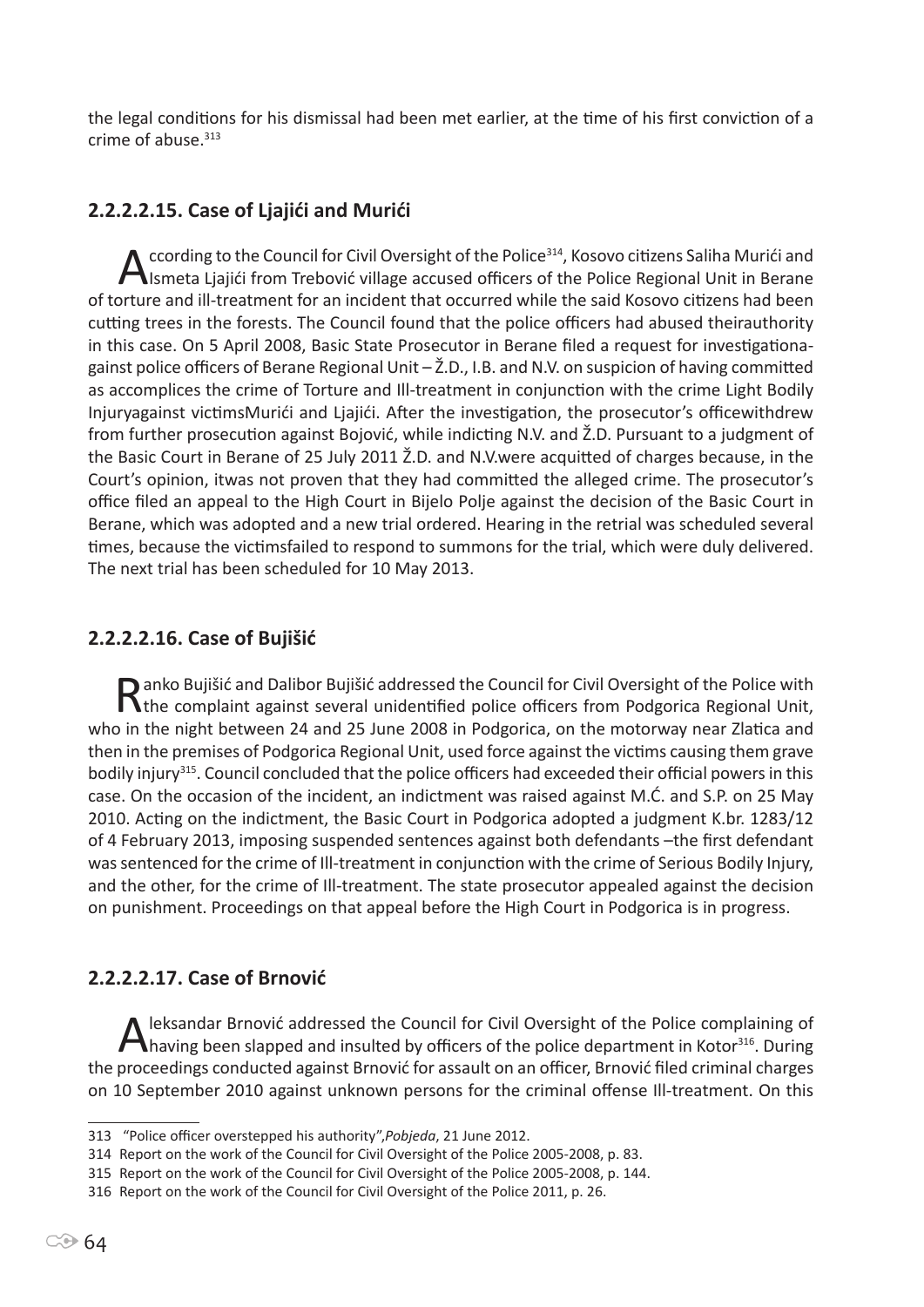occasion, the prosecutor's office formed the case and found that the officers of the Police Departmentin question were A.P., M.Š. and I.M. On 4 August 2011, Basic State Prosecutor in Kotor indicted A.P. for the crime Serious Bodily Injury and M.Š.for the crime of Ill-treatment (Mijatović passed away). Proceedings before the Basic Court in Kotor is pending.

### **2.2.2.3. First instance verdicts in the prosecuted cases of police ill-treatment**

In addition to these cases, at the request submitted by Human Rights Action in accordance<br>with the Law on Free Access to Information of Montenegro (*Sl. list RCG*, 68/2005) to all basic In addition to these cases, at the request submitted by Human Rights Action in accordance courts in Montenegro, the courts in Podgorica, Ulcinj, Bar, Herceg Novi, Bijelo Polje, Kolašin, Berane and Rožaje<sup>317</sup> delivered 32 first instance verdicts, mainly anonymised, in the proceedings held or still pending against the police and prison officers for criminal offenses of Ill-treatment and Torture, often in conjunction with the crime of Light Bodily Injury (Art. 152 CC), and sometimes in conjunction with the crime of Serious Bodily Injury (Art. 151 CC). In addition, there are cases when the accused officers were charged with the criminal offense Extortion of Statement (Art. 166 CC) or even just for the offense Serious Bodily Injury. In addition to the 32 judgments, analysed decisions also include three judgments of the Basic Court in Podgorica, seven of the Basic Court in Kotor (including judgments in the case of ill-treatment of Radovan Labović and in the case of Dragan Tomić), four judgments of the Basic Court in Danilovgrad and one judgment of the Basic Court in Žabljak, which have been posted on the websites of these courts<sup>318</sup>, making a total of 44 judgments.

In addition, we also received judgments in the cases of Petar Siništaj, Milovan Jovanović, Miljan Despotović and Nenad Ivezić of the Basic Court in Podgorica, which have already been analysed in the description of the case above.

## **2.2.2.3.1. Basic Court in Bar**

Judgment K.no. 117/09 of 8 June 2010 for a criminal offense Ill-treatment and Torture un-<br>J der Art. 167, para 3 in conjunction with para 2 in connection with Art. 23 CC, sentencing udgment K.no. 117/09 of 8 June 2010 for a criminal offense Ill-treatment and Torture unthe accused B.M. to three months in prison and accused K.N., D.V. and R.J. to one year in prison suspended for three years.

On 21 August 2005 during the traffic control in Sutomore, the defendants, as members of the intervention squad of Montenegrin Police Directorate, stopped the vehicle operated by injured party B.M., ordered him to step out and then beat him with fists and kicked him on four occasions: during the arrest and entry into the police vehicle, in the police vehicle while driving and in the parking lot next to the FC "Mornar" stadium in Bar, where they stopped only to beat the victim and threatened to kill and bury him, and finally, in detention premises in BarSecurity Centre, where the victim was ordered to strip to the waist and sit on the floor with legs under the table, when they beat and kicked him. Due to blows the victim sustained multiple bruises and contusions on the body, face and head (bruising to both eyes, swollen nose, bruises on his shoulder and seating area).

<sup>317</sup> Basic courts in Nikšić, Pljevlja and Plav informed Human Rights Action that no judgment has been issued for these criminal acts, Cetinje Basic Court submitted two judgments that are not related to crimes of abuse by public officials, and Podgorica Basic Court submitted one verdict, K.br. 1416/09 in the case against the perpetrators of abuse of Petar Siništaj.

<sup>318</sup> Basic Court in Kotor and Basic Court in Danilovgrad notified HRA that all requested judgment have been posted on the websites of the courts.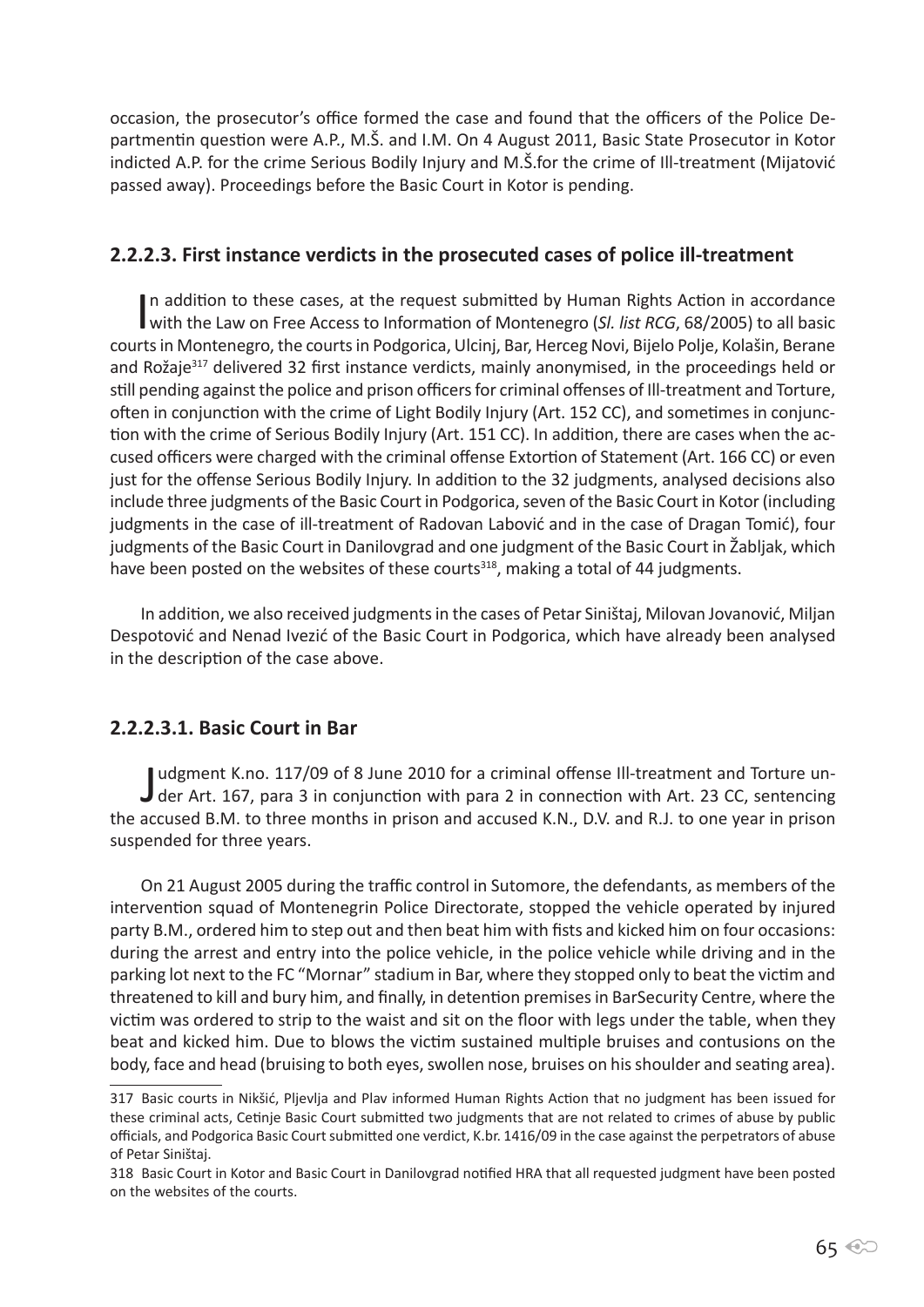The accused denied commitment of the offense, claiming that they had used permitted force in the form of "armlock"<sup>319</sup> and only because the injured party had previously allegedly assaulted the accused D.V. during the search of the vehicle hitting him to his head, and cursed and insulted the police impeding thus officials in the performance of their duties. Defendants denied that they had stopped on the way to Bar Security Centre to beat the victim and that they had hit him in the police premises. However, commitment of the offense has been confirmed by injured party's testimony in the investigation process, by findings of an expert witness determining light bodily injuries in the victim caused by blows, and by testimonies of witnesses Š.N. and V.D., who were in the car with the victim and who witnessed the police officers beating victim B.M. during the apprehension and also saw the police vehicle turn into the parking lot near FC "Mornar" stadium. In relation to the statement given during pre-trial proceedings, when he alleged that he had been tortured, the victim changed his testimony in the trial, denying that he had been beaten by the defendants; however, the court did not take into account the changed testimony as it was obviously aimed at facilitating the defendants' position, with whom in the meantime the victim has reached some kind of an agreement.

In the present case it is obvious that the investigation took an unreasonably long time, almost four years, given that the relevant event occurred in August 2005, while the charges against the defendants was raised only on 9 April 2009 (indictment Kt.br. 1164/05).

Second, the court sentenced the defendants to the mildest punishment possible. Although the accused were charged with a severe form of the offence - Torture in the Performance of Official Duties (providing for a sentence of one to eight years in prison), and not Ill-treatment, the court imposed K.N., D.V. and R.J. suspended sentences for that offense, while B.M. was the only one sentenced to imprisonment and only due to the fact that he had earlier received suspended sentences for the same offense (judgment of the Basic Court in Kotor K.br. 149/02 of 20 January 2003 for the crime Ill-treatment in the Performance of Duty under Article 48 of the then CC), but even then his sentence has beenmaximally reduced to three months in prison<sup>320</sup>, although the presented evidence did not constitute factual basis to reduce B.M.'s sentence (i.e. "especially mitigating circumstances").

This verdict was quashed on appeal and in a retrial the Basic Court in Bar adopted the decision K.br. 516/10 of 19 May 2011 imposing a prison term of one year suspended for two years against all the defendants. Thus, based on the same factual situation as that established in the previous procedure, the sentence imposed against defendant B.M. (albeit a special returnee) was commuted to a suspended sentence and other defendants' sentences were also commuted - their probation period has been reduced from three to two years. This verdict did not become enforceable until 10 March 2013.

• Judgment K.br. 5/10 of 9 February 2010 for the criminal act Ill-treatment and Torture under Art. 167, para 3 in conjunction with para 2 and in connection with Art. 23 CC, acquitting the accused. The judgment has become enforceable.

<sup>319</sup> Accused police officers in their defense often claim to have used permissible force when overpowering arrested persons (armlock or jointlock), although such use of force almost never causes injuriesin victims determinedin medical findings.

<sup>320</sup> In accordance with Art. 46, para 1, item 4 CC, if imprisonment of one year is a minimum punishment for the offense, the penalty may be reduced to three months in prison.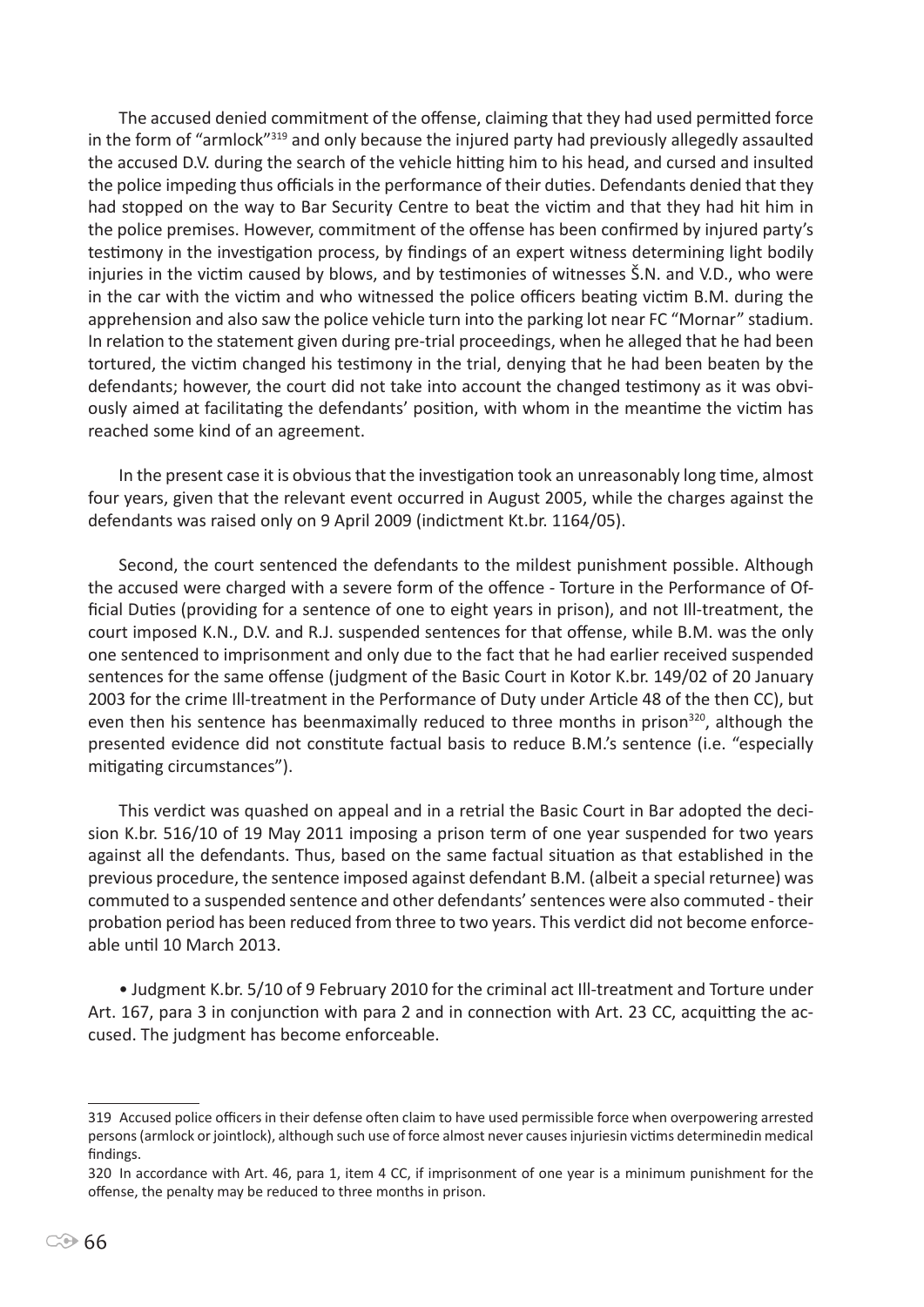The accused officer Đ.A. from Bar was charged with hitting M.M., person with severe motor disabilities, two times with an open hand over the face while he was sitting in his car, on which occasion the victim sustained bruises – light injury to the left ear, during an incident that took place on 26 October 2008 near Sozina tunnel during the apprehension of suspects Š.A. and M.M. - the injured party (for alleged drug possession and trafficking). Commitment of the offense in the above described manner has been confirmed by the injured party's testimony and witnesses Š.A. and his girlfriend D.A., who on this occasion was in the car with the victim M.M. (although during the trial D.A. changed her testimony and stated that the defendant had not hit, but only pushed the victim), and also by the findings of medical experts based on the report of the Bar Health Centre doctors of the day when the abuse occurred, undoubtedly determining that the injured party sustained these injuries on that day. However, the court inexplicably found the lack of evidence proving that the defendant had committed the offense, basing its decision on defendant's testimony, who denied that he had beat M.M. and testimonies of defendant's colleagues, who claimed that they had not seen the defendant beat the victim or victim's injuries.

The court has clearly failed to adequately investigate the case and properly establish the facts in the procedure, because it ignored the testimonies provided by witnesses Š.A. and D.A. as well as the expert opinion, basing its decision on the testimony of the defendant, which is in its very nature subjective and aimed at easing own position, and on testimonies of defendant's fellow officers, who, both in international practice, indicated by the CPT standards, as well as in Montenegro, most often testify to ease the position of their colleagues, and not to achieve justice.

• Judgment K.br. 459/05 of 26 March 2009 for the criminal act Ill-treatment and Torture under Art. 167, para 3 in conjunction with para 1 CC in connection with the crime Serious Bodily Injury under Art. 151, para 1 CC, sentencing the defendant to a term of imprisonment of 4 months. The judgment has become enforceable.

Policeman P.P. has been convicted for an incident which took place on 9 July 2004 in Sutomore near "Nikšić" hotel, when the injured party I.D. passed and hit the police vehicle with his car, after which P.P. stopped him, told him to step out of the car and knocked him to the ground, and while I.D. was lying on the ground he continued to kick him, breaking his nose and left cheekbone, tearing skin off his face and causing him numerous injuries such as contusions and bruises on the face and body, due to which I.D. had to spend 10 days in hospital. The accused defended himself stating that he had used only permissible force against I.D. in the form of armlock, and only after the injured party attacked him and his colleague R.Z., hit R.Z. in the nose and ripped defendant's uniform, and that the victim's injuries were probably sustained from hitting the police vehicle with his car. P.P.'s defence has been fully refuted by I.D.'s testimony, expert opinion on victim's injuries and eyewitness testimony provided by B.G., who witnessed the incident and confirmed the testimony of the victim.

However, defendant's colleague R.Z. was not heard in the first instance proceedings, although according to the defendant and B.G.'s testimony he had been present during the event in question. Also, State Prosecutor's Office failed to initiate proceedings against R.Z. at the same time, although witness B.G., whose testimony the trial court accepted as credible, stated that the second officer had also hit I.D.

In this case too the accused police officer was imposed a minimum sentence, even below the minimum. At the time of the offense, minimum sentence for ill-treatment was thirty days in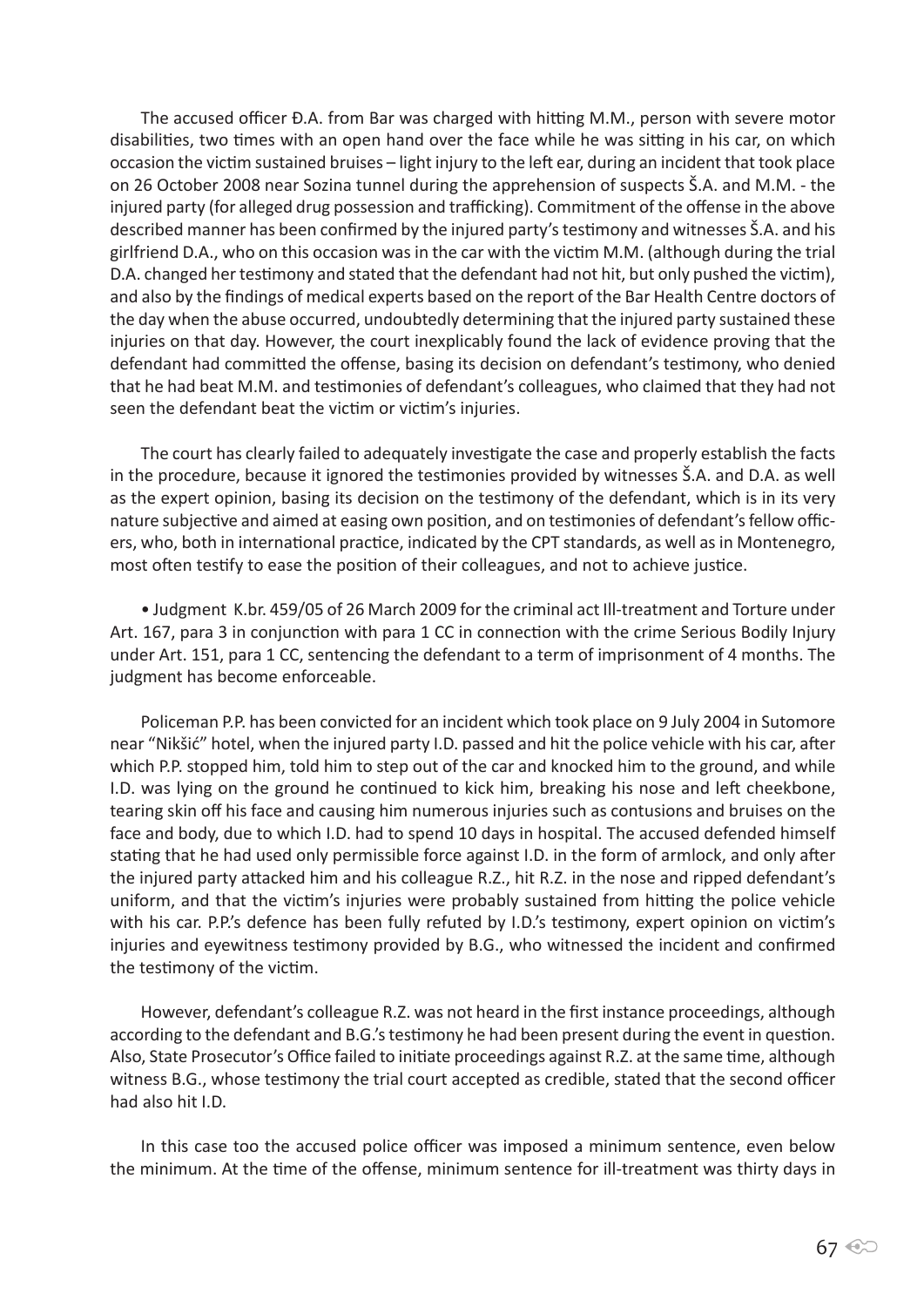prison and maximum - one year in prison, and the court imposed a sentence of two months in prison, finding as a mitigating circumstance that the defendant was "relatively" young at the time of the crime, even if he was over 30 at that time<sup>321</sup>. On the other hand, for the offence Serious Bodily Injury the court reduced the sentence imposed against P.P. to 3 months in prison (where the minimum sentence for this offense is 6 months in prison), and in accordance with the provisions on the imposition of a concurrent sentence<sup>322</sup>, the defendant has been sentenced to 4 months imprisonment. As explained above, such light sentences for aggravated form of ill-treatment are not in line with international standards.

• Judgment K.br. 135/07 of 17 June 2009 for the criminal act Extortion of Statement under Art. 166, para 2 in conjunction with para 1 CC in connection with Art. 23 CC, acquitting the defendants. This judgment was revoked and a new one adopted, which has become enforceable. More detail below.

Police officers of Sutomore Police Department R. J., K. M., B. V., L. Z. and K. Š. were accused for an incident that took place on 12 July 2006, when they arrested the injured party N.V. in Čanj near Bar, beat him with hands, feet and truncheons (causing him numerous injuries including abrasions, bruises and contusions all over his body, neck, head and face) in the police premises in Sutomore in order to force him to confess that he had been illegally posing as a police officer. Only after two hours of keeping the victim in custody in Sutomore, during which period the beating occurred, he was taken to Bar Security Centre. However, it has not been proven during the proceedings that the defendants committed this crime, and they were therefore acquitted of charges. Specifically, as one could conclude from the first instance verdict, the court approached this case very seriously, since in addition to the accused and the victim 17 more witnesses were questioned, among them victim's father and two uncles, police officers from Sutomore and Bar (defendants' colleagues), as well as victim's friends present during his arrest. Also, the court heard two medical experts and compared their opinions. In addition to defendants denying the commission of the crime, their testimony was confirmed by all police officers from Sutomore Police Department, who stated that no one had beaten the injured party in the police premises and that the victim had only had injury above his right eye before being taken to police custody, as well as by police inspectors from Bar, who had not noticed any injuries to the victim, except for the mentioned injury above his right eye. Also, according to the testimony of witnesses D.I. and S.G., who were staying at victim's house on summer vacation, the victim had no visible injuries after he came back from the police, even though he was wearing shorts and a T-shirt. The victim in his testimony stated that the said injury had been inflicted by police officers by throwing him against the wall, but the expert witness determined that such injury could not occur in this manner.

Furthermore, the victim testified that defendant R.J. had slapped him during the arrest, which was not confirmed either by witness R.D., defendant's friend, or witnesses D.I. and S.G., present during the victim's arrest. In addition, the court found that the day after his arrest the victim had visited a doctor three times, finding new injuries each time, so the court recognized these medical records as unreliable.

Court's decision has been particularly influenced by the testimonies of independent witnesses

<sup>321</sup> Since the judgment implies that he served in the Army in 1991, when he had to be at least 18 years of age.

<sup>322</sup> Art.48, para 2, item 2 of the Criminal Code of Montenegro stipulates that "if the (court) has determined imprisonment for criminal offences in concurrence, it shall increase the most severe punishment determined provided that the cumulative punishment does not reach the sum of determined punishments nor exceed twenty years of imprisonment".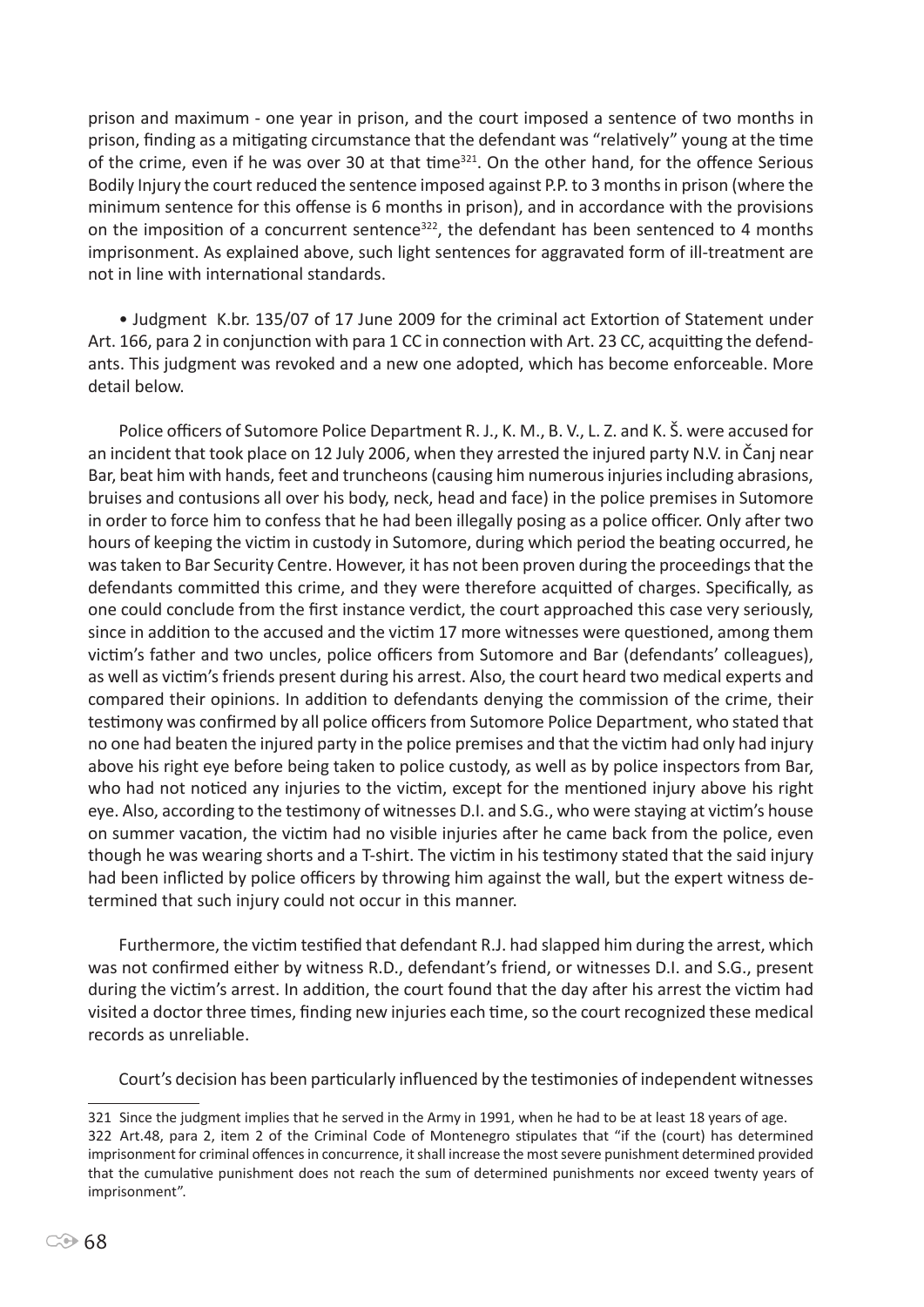D.I. and S.G. (because defendants' fellow police officers most often testify so as to ease the position of their colleagues in criminal proceedings), who stated that they had not noticed injuries to the victim the day after his detention by the police. However, the court dismissed medical findings as unreliable too easily, although they had established injuries to the victim, and failed to further investigate the case in this direction.

In the appeal procedure the verdict K.br. 135/07 was revoked and the case returned to first instance court. In the retrial the court adopted ruling K.br. 319/10<sup>323</sup> of 16 November 2011 imposing a sentence of six months in prison suspended for two years against all defendants. Specifically, in the retrial, based on the same evidence presented in the previous proceedings (the court again interrogated only the victim and the defendants and read earlier testimonies, documentary evidence and experts' opinions), the court righteously decided to give credence to the testimony of injured party, which was accurate and compelling, and to medical findings confirming that the injuries could have been caused in the manner described by the victim and during the police detention. Judgment K.br. 319/10 has become enforceable on 6 April 2012.

• Judgment K.br. 221/08 of 5 February 2009 for the crime Torture and Ill-treatment under Art. 167, para 3 in conjunction with para 1 in connection with Art. 23 CC, acquitting the defendants. This verdict was abolished and a new judgment of acquittal adopted (no. 465/10), which again was abolished and the trial is in progress (most recent case no. 383/12).

Police officers of Bar intervention squad V.M., K.Š., M.D. and E.G. were accused for an incident that occurred on 11 July 2007, when they abused victim M.B by first arresting him and then hitting him on his head and body while the victim was in an official police vehicle immediately after the arrest, and afterward at the police station in Bar, telling him "junky, this is not Rožaje". On this occasion the victim sustained multiple light bodily injuries to the head and body, large bruises, contusions and abrasions of cheekbones, neck, armpits, forearms and thighs. Defendants denied the beating of the victim asserting that they had used permitted physical force ("armlock") and that during the arrest the injured party had hit his head on the open door of the police vehicle (most probably trying in this way to justify the injuries to the victim). The court acquitted the defendants in trial. Based on the first-instance judgment, it is clear that not enough effort has been invested to conduct thorough investigation and shed light on this case. Specifically, the accused were acquitted because at the trial the court could not hear the victim and witness S.Š. since they were abroad, and without victim's identification of the accused it is not possible to reach the substantial truth in the case, so the court decided not to hear them, completely ignoring the principle of effective investigation of crime and identification of offenders. Furthermore, the crime of Torture and Ill-treatment under Art. 167, para 3 in conjunction with para 1 in connection with Art. 23 CC has been deliberately misinterpreted by stating that there is no evidence that the defendants undertook actions against the victim in order to "obtain a confession, statement or other information," although the said offense exists even when it is not aimed at obtaining a confession (intimidation and illegal punishment). In addition, the first instance verdict does not explain other evidence (other than the charges and defence of the accused) from which one could infer what the court found during the presentation of evidence (especially medical findings, which have only been listed as evidence, however, the verdict does not include the description of injuries and it is not possible to conclude what kind of injuries the victim sustained).

<sup>323</sup> Originally submitted to Human Rights Action by Aleksandar Saša Zekovića, of the Council for Civil Oversight of the Police.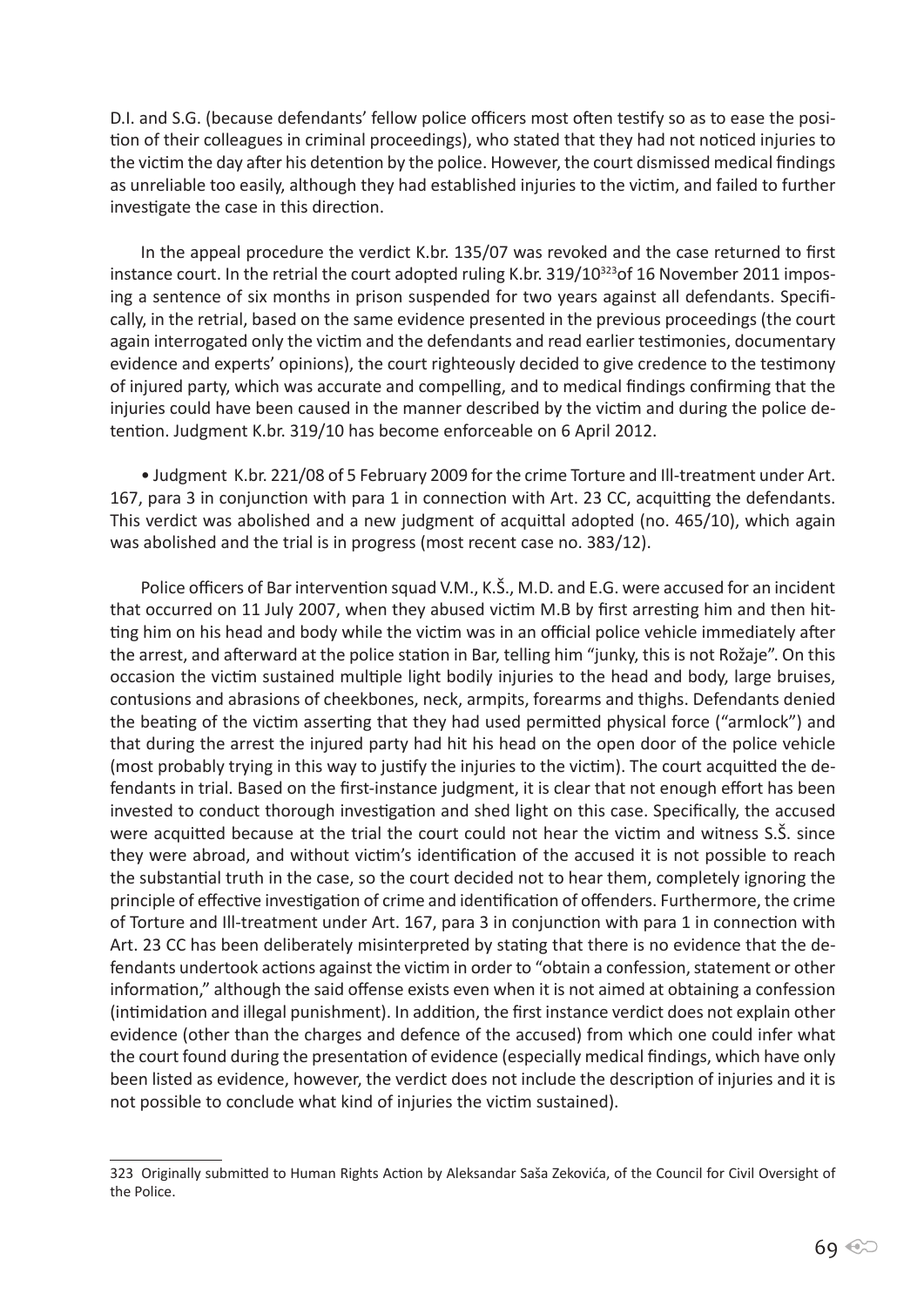## **2.2.2.3.2. Basic Court in Rožaje**

Verdict K.br. 29/09 of 5 March 2009 for the criminal offense Ill-treatment and Torture under Art. 167, para 3 in conjunction with para 2 in connection with Art. 23 CC, dismissing the charges. Basic State Prosecutor's Office in Rožaje filed an indictment against defendant D.B.<sup>324</sup> because on 16 December 2008, while acting in the official capacity of a police officer, the defendant allegedly abused H.M. in the premises of the Police Directorate - Regional Unit in Rožaje by pushing him into the room and then hitting him repeatedly in the head and face with an open hand and in the stomach with a fist, thereby committing the said offense. However, in trial the State Prosecutor withdrew from further prosecution of M.B. - the judgment does not indicate the reason – and on 5 March 2009 the court dismissed the charges against him.

The judgment became enforceable on 4 May 2009.

## **2.2.2.3.3. Basic Court in Ulcinj**

Judgment K.br. 98/02 of 4 February 2009 for th<br>Duty under Art. 48 CC, dismissing the charges. udgment K.br. 98/02 of 4 February 2009 for the crime Ill-treatment in the Performance of

The accused police officer from Ulcinj S.D. was charged for an incident that took place in the restaurant "K" in Ulcinj on 18 October 2001, when S.D. for no reason kicked the injured party B.Š., which resulted in a quarrel between the defendant and the other injured party B.S., when the defendant identified B.S., placed him in a police vehicle and took him to the police station in Ulcinj, hitting him thereby several times with a truncheon and open hand to the head.

The Basic State Prosecutor in Ulcinj withdrew from further prosecution of the defendant (first-instance judgment does not indicate the reason), although the Ministry of Internal Affairs imposed a disciplinary sanction against the defendant for the incident and although this decision determined that the defendant had been under the influence of alcohol and had hit the victim with a truncheon, so the court issued a judgment dismissing the charges. On the other, in the same judgmentthe second defendant B.S. was acquitted on charges of assaulting an official in the performance of security duties<sup>325</sup> due to the lack of evidence. Specifically, B.S. had been charged with punching S.D. on the same occasion in the head and back.

In this case, the trial lasted for as many as 9 years (indictment Kt.br. 145/01 was issued on 6 November 2001), causing an onset of an absolute time-bar of criminal prosecution because the crime of Ill-treatment in the Performance of Duty provides for a maximum sentence of 3 years, which is why the court would have to issue a judgment dismissing the charges even if the Basic State Prosecutor from Ulcinj did not withdraw from the prosecution. Such actions clearly violate the international standard of proactive and efficient actions of state authorities (in this case the court) aimed at punishing ill-treatment.

<sup>324</sup> The case was also covered by the media, and the article "Both claim to have been beaten",*Vijesti*, 20 December 2008, implies that the fifteen-year-old H.M. from Rožaje told media that after his arrest thepolice officer D.B.had brutally beaten him at the police station. The police have denied these allegations and stated that the fifteen-yearold had beaten the police officer! 325 Art. 190 CC.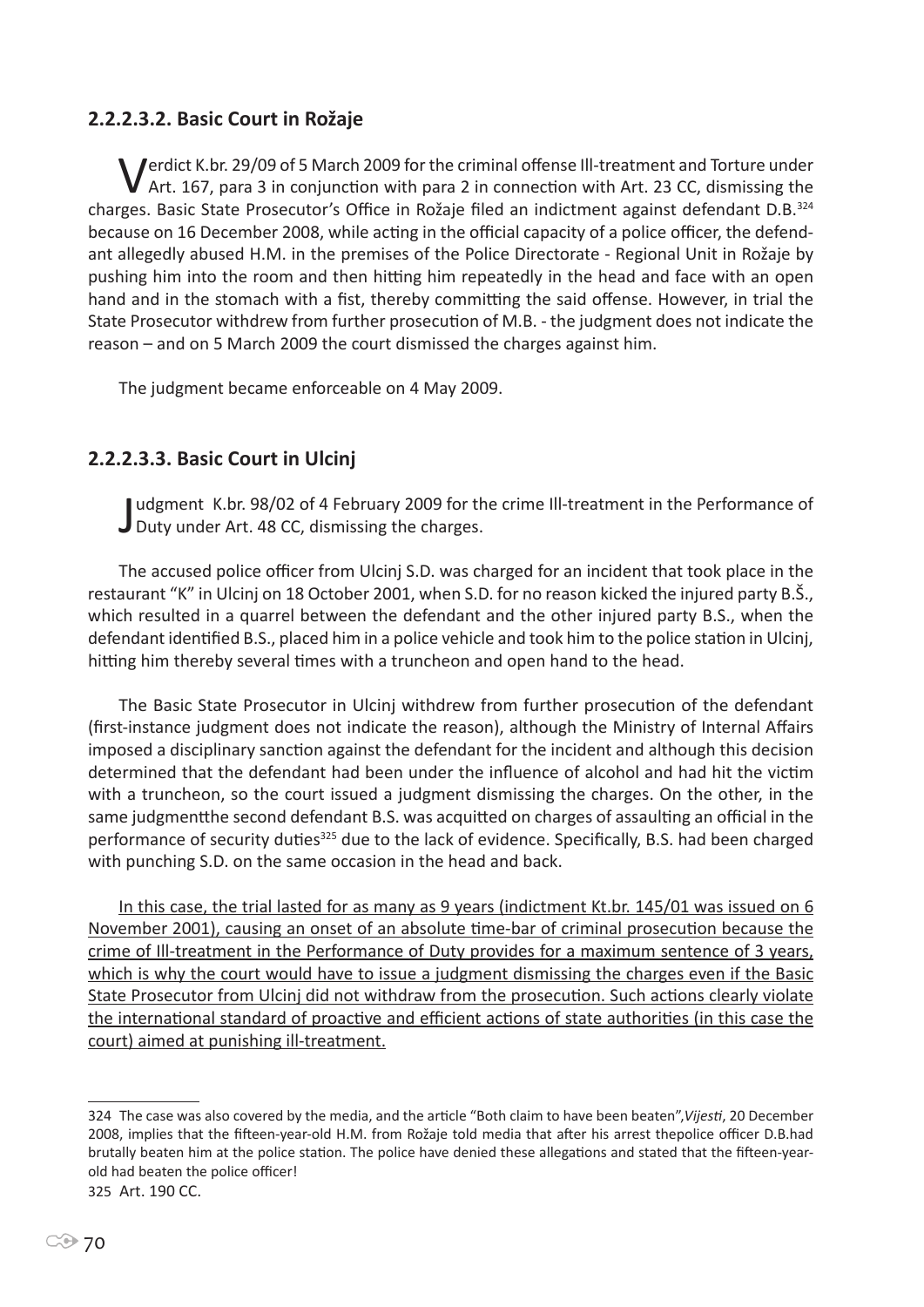• Judgment K.br. 136/10 of 17 November 2010 for the criminal offense Ill-treatment and Torture under Art. 167, para 3 in conjunction with para 2 CC in connection with the crime Serious Bodily Injury under Art. 151, para 1 CC, acquitting the first defendant E.E., police officer from Ulcinj, of charges for the said offenses, while sentencing the second defendant D.B., also a police officer from Ulcinj, to eight months in prison suspended for two years. This judgment became enforceable.

Police officers were accused of punching and kicking the victims on 15 October 2007, after the owner of "S" bar from Ulcinj informed them that victims S.I. and Đ.M. had been breaking bar inventory and harassing guests at his bar, causing severe injury to S.I. such as ruptured eardrum and two broken ribs, while Đ.M. suffered bruises and contusions of the chest and the eyeball. Because of these injuries the victims spent six (Đ.M.), i.e. seven (SI) days at the General Hospital in Bar, as determined in the submitted documentation. Defendants denied committing of the offense, stating that they had only applied "armlock" against inebriated and aggressive victims (Đ.M. allegedly punched D.B. and S.I. tore E.E.'s uniform, which cannot be concluded from the testimony of victims) taking them afterwards to the police station to sober up. However, while defendant E.E. was acquitted of charges because the testimonies of victims do not indicate that he had hit them at any time, defendant D.B. received minimum punishment - suspended sentence, although causing serious bodily injury to victims.

The court has inexplicably failed to hear other witnesses in the course of the proceedings (although it rightly gave credence to the victims), given that the incident took place at 4:30 p.m. at a bar, especially the bar owner who called the defendants, in order to shed light on the case and in particular to determine the responsibility of E.E. in the entire event.

Also, the investigation lasted too long, almost two years (indictment Kt.br. 30/08 was issued on 8 June 2009).

• Judgment K.br. 47/09 of 14 April 2010 for the criminal offense of Ill-treatment and Torture sentencing the accused to imprisonment for 3 months suspended for one year. The judgment became enforceable.

On 9 January 2008, during the exercise of ordinary traffic control in Pinješ in Ulcinj, accused policemen from Ulcinj D.B. and K.E. took the injured party D.V. into police custody for alleged assault (blow with an open hand) against defendant D.B. On that occasion, both in the police vehicle and in detention room of the police station in Ulcinj, defendants allegedly hit the victim with open hands, fists, elbows and knees and kicked him in the head and body (eye, cheekbone, earlobe and seating area), causing him light bodily injury (swellings and bruises). Although the defendants denied the offense, claiming that the victim, after hitting the accused police officer D.B., had been overpowered by "armlock" and arrested in line with the regulations, and although these allegations were confirmed by their colleagues (witnesses M.B., P.N. and E.E.), the court rightly concluded that the testimonies of defendants' colleagues have been aimed at helping the accused and easing their position (in accordance with the CPT standards). Also, testimony of the injured party has been fully consistent with the findings of medical experts who examined his injuries and determined their presence as well as the fact that they had been sustained in the manner described by the victim.

Although the above represents a clear example of police ill-treatment, in this case too the court imposed a minimum sentence, i.e. suspended sentence, stating defendants' young age and clean criminal record as mitigating circumstances.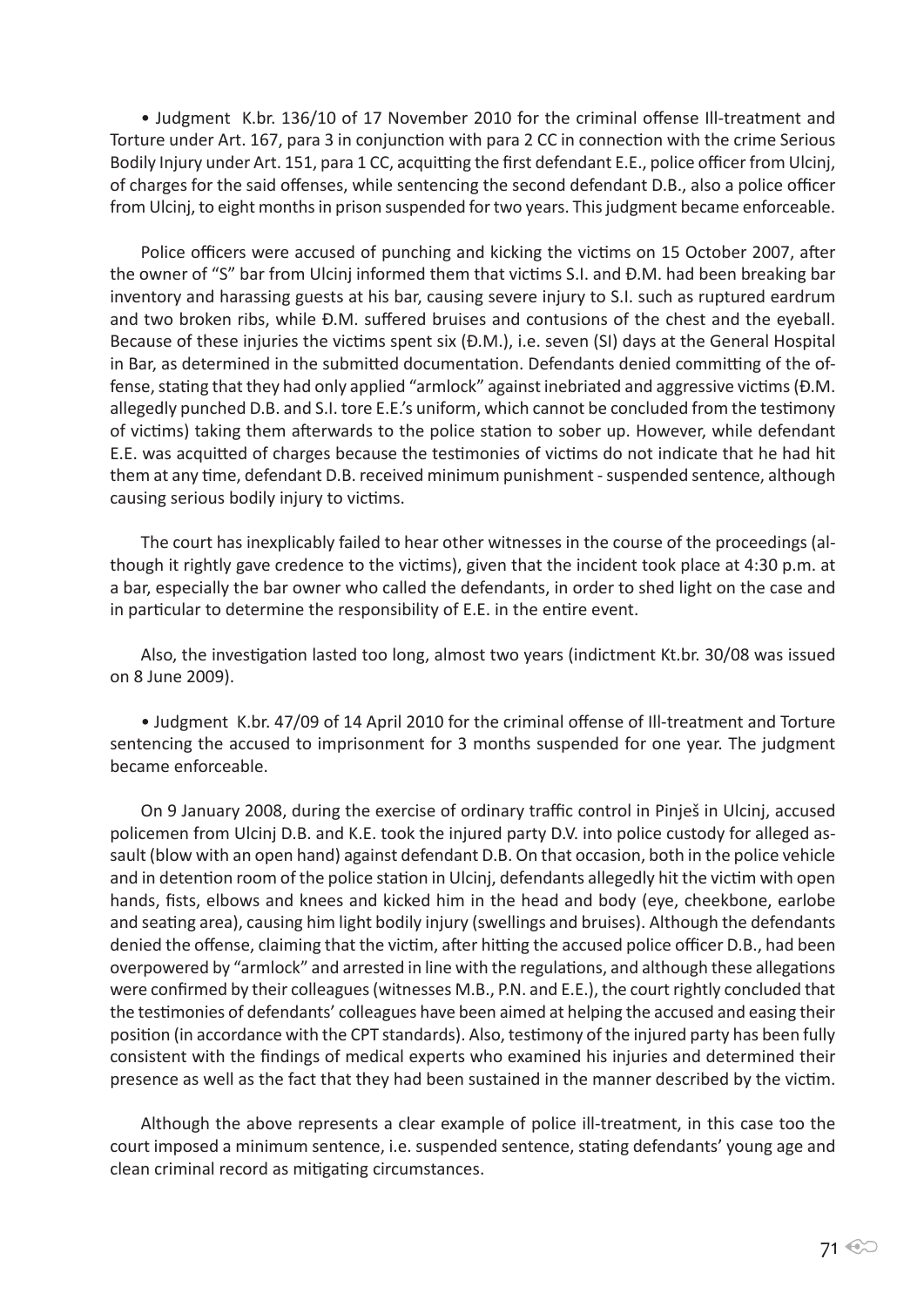#### **2.2.2.3.4. Basic Court in Kolašin**

Judgment K.br. 72/10 of 30 May 2011 for the criminal offense III-treatme<br>J Art. 167, para 3 in conjunction with para 2 CC, dismissing the charges. udgment K.br. 72/10 of 30 May 2011 for the criminal offense Ill-treatment and Torture under

Accused police officers P.R. and B.M. were charged with placing a jacket over the victim's head and beating him with fists and kicking him on his head and body while preventing disturbance of public peace and order on 21 November 2009, on which occasion victim M.B. had sustained light bodily injury - bruises and contusions on his face, head and back. However, the Basic State Prosecutor withdrew from further prosecution, because, according to him, there was no proof that the defendants had committed the crime they have been charged with. Specifically, injuries to victim's face and head have not been proven by findings of two medical experts, while the bruising on his back resulted from blows with a truncheon, and, first of all, it is not possible to identify a person who caused the victim's injury while the police was preventing disturbance of public peace, and second - the police were certainly authorized to use rubber truncheons on this occasion. The Basic State Prosecutor did not insist on further clarifying the events, for example, hearing of witnesses who had been present on this occasion. Therefore, the court issued a judgment dismissing the charges, which become enforceable.

• Judgment K.br. 45/07 of 9 March 2007 for the criminal offense Ill-treatment and Torture under Art. 167, para 3 in conjunction with para 2 CC, acquitting the accused. The ruling became enforceable.

Accused M.R., police officer from Kolašin, has been charged with an incident that occurred on 30 October 2006 while the defendant was regulating the traffic in Kolašin, when he ordered the injured party Č.I. to move his vehicle saying "move that piece of junk or I will break your bones" and when Č.I. entered his car in order to move it M.R. grabbed him by the neck and swung a truncheon to hit him. During the proceedings it has been proven, based on victim and defendant's testimonies as well as the testimonies of witnesses (other police officers and passers-by), that the defendant and the injured party were pulling each other's arms ("plucking", as stated in the judgment), and that the defendant swung his truncheon to hit the injured party but did not do it, while it has not been proven that the defendant said "move that piece of junk or I will break your bones", because the injured party asserted this but later changed his statement and said that he did not remember the exact words of the defendant. Based on the above the court concluded that there is no evidence that the defendant committed ill-treatment because:

a) the defendant had not jeopardized or injured the victim, and the so-called "plucking" had been a part of physical force used to overpower the resistance that police officers are entitled to apply in compliance with the law;

b) it has not been proven that the defendant had addressed the victim with words "move that piece of junk or I will break your bones" and hence the existence of any physical and verbal abuse has not been proven;

c) the victim changed his testimony during the proceedings stating that he was ill and that the nature of his disease causes sudden nervous reactions and that he himself was not even sure what had happened exactly, and that in fact the defendant had treated him fairly.

For general and special prevention of torture, the less harmful practice is to acquit accused officers in the cases that include no bodily injury or beating, i.e. where the intensity of the conflict between the police and injured parties is so low that they reconcile soon after the relevant event,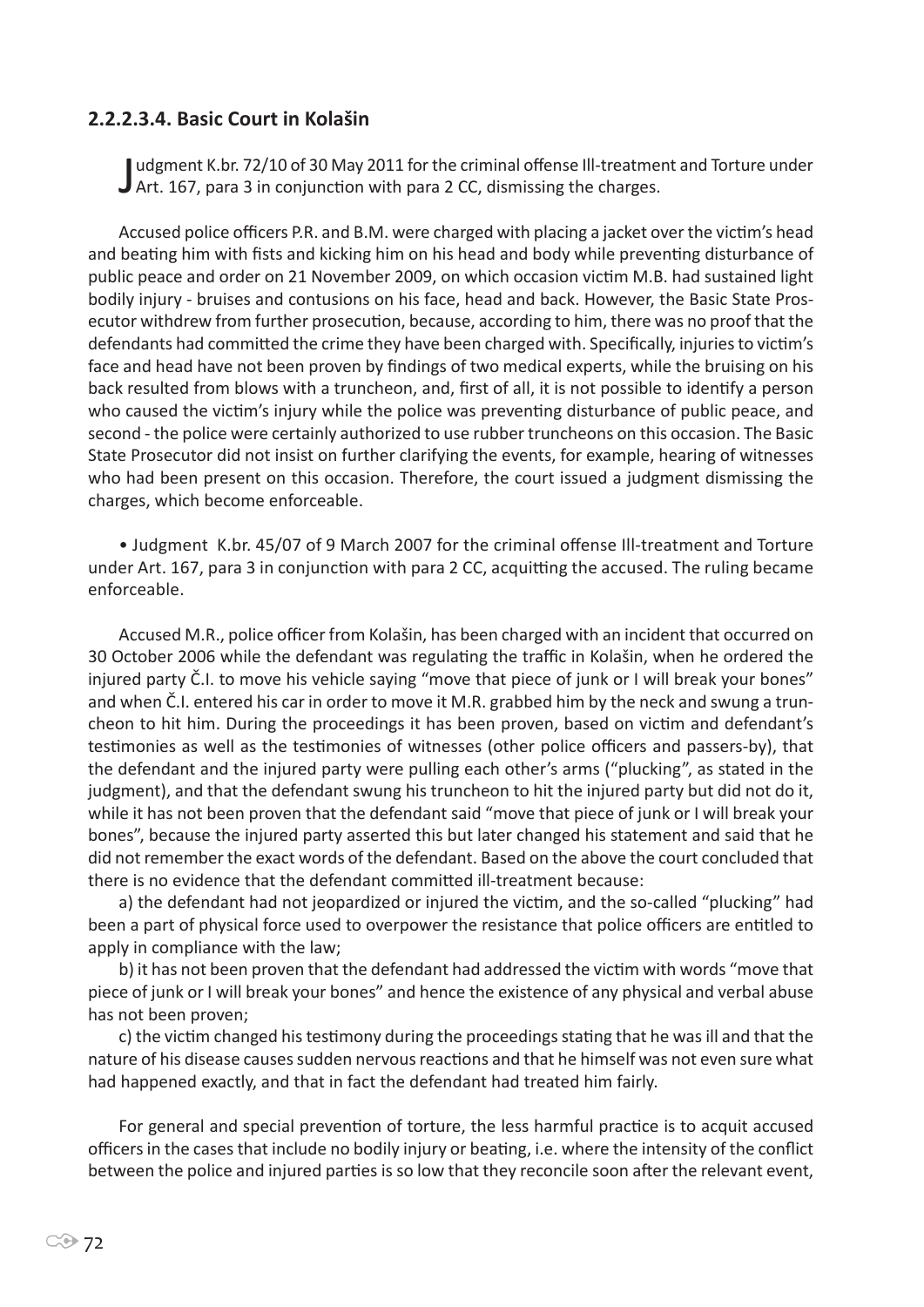compared to the practice of imposing non-custodial sentences for infliction of serious bodily injury and beating such as probation, or the practice of state prosecutors withdrawing from the prosecution despite indisputable evidence of guilt.

• Judgment K.br. 7/09 of 17 March 2009 for the criminal offense Ill-treatment and Torture under Art. 167, para 3 in conjunction with para 2 CC, dismissing the charges. The ruling became enforceable.

Police officers Š.R. and V.R. were accused of punching the injured party Ž.M. in the head and abdomen while collecting information from citizens on 3 September 2008, causing him light bodily injury such as contusions and bruises. Since the Basic State Prosecutor withdrew from further prosecution on the grounds that during the proceedings it has not been proven that the accused had committed the offense, the court issued a judgment rejecting the charges. It is not possible to draw conclusions based on this first-instance judgment as to the validity of evidence in this case and the reasons that led the state prosecutor to conclude that it has not been proven that the defendants had committed the criminal offense they were charged with.

• Judgment K.br. 237/09 of 27 October 2009 for the criminal offense Ill-treatment and Torture under Art. 167, para 3 in conjunction with para 2 CC, sentencing the defendant to imprisonment of 3 months suspended for one year. The ruling became enforceable.

On 26 October 2008 in Kolašin injured party Andrija Lalević was pulled over for illegally passing another car on a solid line and due to the presence of alcohol in the blood taken into police custody for six hours to sober up. In the police premises Lalević was brutally beaten, hit and kicked with boots (means that can cause severe injury or severe damage to health) by the accused officer Oliver Bošković, causing him thereby numerous injuries to the face, head and body in the form of abrasions, bruises, contusions and cuts (haematomas in the right frontal area, left cheek, left knee and left ear, redness on the back, lower jaw contusion, lacerations of the upper lip.) in the presence of other police officers of Kolašin Regional Unit who did not try to prevent this beating. In his testimony the defendant denied that he had beaten the victim, asserting that he had only physically disabled him using "armlock" and pushed him off the chair in the detention room, which could not cause injury to the victim. According to his testimony, the defendant has allegedly been provoked by victim's attack, who tore his shirt, and his improper and abusive verbal behaviour towards the police (the victim did not deny the insults at any point in the proceedings, given that on the present occasion he had undoubtedly been under the influence of alcohol). Despite the fact that witness D.D., defendant's colleague, stated that the defendant had not hit the victim, and that witness D.B., investigating judge the victim had been taken to after being held in the police custody, stated that she had not noticed injuries to the victim, the court has correctly concluded that, taking into account the expert medical opinion establishing injuries suffered by the aggrieved party on that day, these statements were aimed at easing the position of the defendant and declared the defendant guilty of ill-treatment. However, the defendant was inadequately imposed the mildest possible criminal sanction in this case - suspended sentence. In addition, the defendant has not been charged with a criminal offense of Light Bodily Injury, although in this case, when inflicted using dangerous means, it is prosecuted exofficio.<sup>326</sup> This judgment became enforceable.<sup>327</sup>

<sup>326</sup> Art. 152, para 2 CC.

<sup>327</sup> This information and the names of participants have been obtained in the response of SSP of25 June 2012.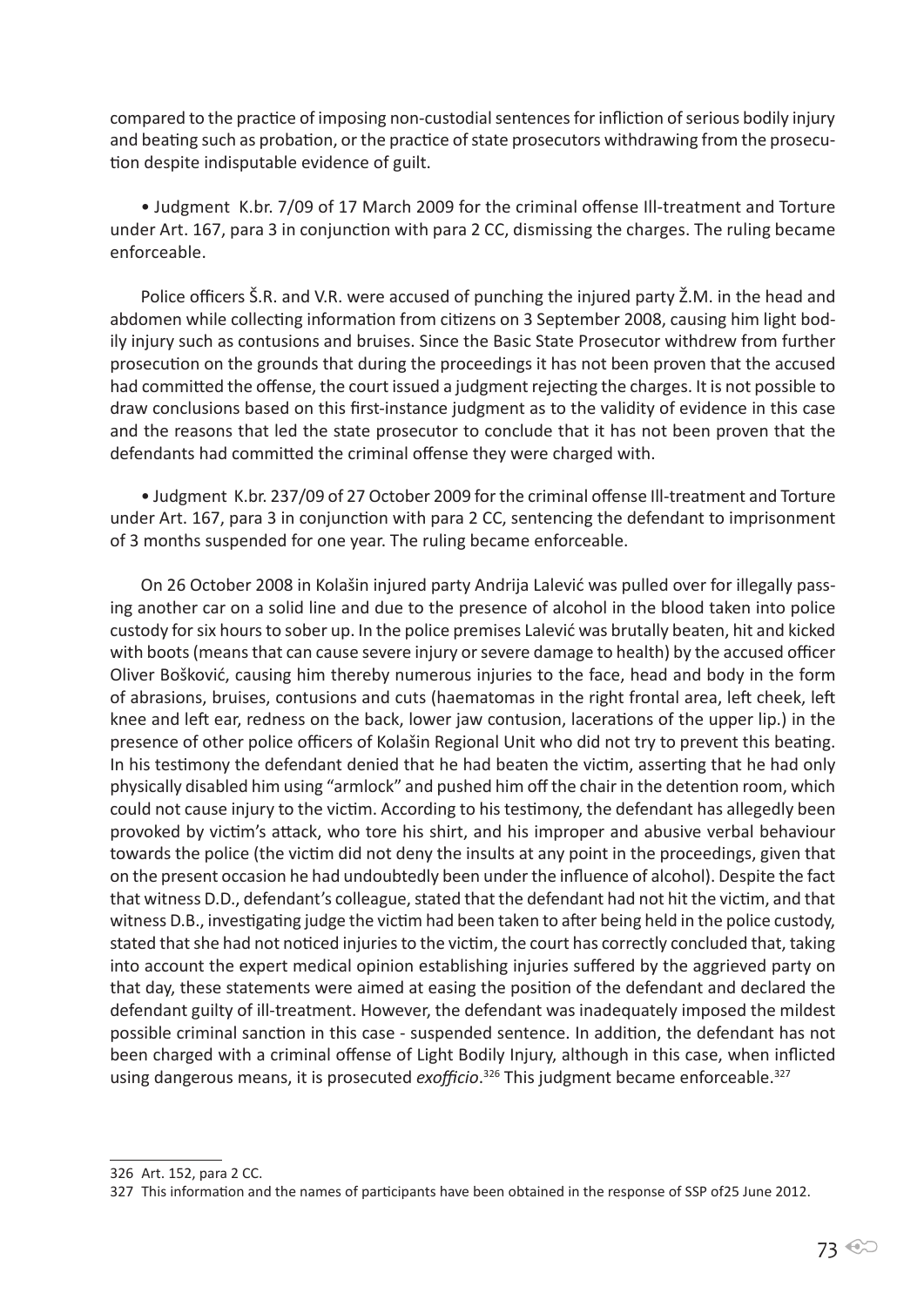• Judgment K.br. 36/09 of 9 June 2009 for the crime of Ill-treatment and Torture under Art. 167, para 3 in conjunction with para 1 CC, discontinuing the proceedings.

Private prosecutor328 R.N. filed an indictment proposal on 20 February 2009 against the accused police officer Ž.D. for the said criminal offenses. However, the plaintiff failed to attend the trial in this case scheduled for 9 June 2009 without justification, although he had been duly notified, and the procedure was discontinued pursuant to Art. 57, para 1 of the Criminal Procedure Code.<sup>329</sup>

### **2.2.2.3.5. Basic Court in Herceg Novi**

Judgment K.br. 179/08 of 16 October 2009 for the crime of Ill-treatment and Torture under<br>J Art. 167, para 3 in conjunction with para 2 CC, sentencing the accused police officers from udgment K.br. 179/08 of 16 October 2009 for the crime of Ill-treatment and Torture under Herceg Novi P. and R. to three months in prison suspended for one year. This judgment became enforceable.

On 19 July 2008, after a brief argument with victims L.S. and O.N. about their right to enter the ferry Kamenari - Lepetani, the accused officers abused the victims by hitting them with fists and knees on the head and body, twisting and pulling their arms. The victims thereby sustained light bodily injuries in the form of contusions, abrasions and bruises. The accused have denied any physical or verbal abuse of victims on this occasion, but the medical findings confirmed that victims' injuries had been sustained in the manner convincingly described by them in the court. In addition, on 15 October 2008 the defendants were fined in disciplinary proceedings by the employer due to excess use of power on this occasion, so the disciplinary decision served as further proof of their guilt in court.

However, the court imposed a suspended sentence against the defendants, taking into account mitigating circumstances (parents of minor children, no criminal history), where the court expressed the view that this sentence prevents the offenders from committing such crimes again.

#### **2.2.2.3.6. Basic Court in Podgorica**

Judgment K.br. 1004/09 of 28 September 2009 for the crime of Ill-treatment and Torture<br>Junder Art. 167, para 3 in conjunction with para 2 CC, acquitting the accused. The judgment under Art. 167, para 3 in conjunction with para 2 CC, acquitting the accused. The judgment became enforceable.

Defendant O.S., police officer from Podgorica, has been accused of punching victim M.I. under his eye on 2 August 2007 at 1:30 a.m. at the premises of the Emergency Ward in Podgorica, committing thus the said offence. Specifically, the victim came to the Emergency Ward with the injured friend, and, given that he was under the influence of alcohol (as later confirmed by blood alcohol

<sup>328</sup> This is an unusually disorderly decision in which the damaged party has been referred to as a private prosecutor. Specifically, the crime of Ill-treatment and Torture is prosecuted not by private action, but *ex officio* (private prosecution applies only to crimes expressly stipulated by the Criminal Code to be prosecuted by private action). In this case the injured party has probably assumed the prosecution after the state prosecutor dismissed the charges because the injured party, in accordance with Art. 59 CPC, filed an indictment proposal and not a private action.

<sup>329</sup> If a private prosecutor fails to appear at the trial although he was duly summoned, or if the summons could not have been served to him due to his failure to report to the Court changes of address or residence, it shall be assumed that he has withdrawn the private complaint, unless otherwise prescribed by Art. 453 of the present Code.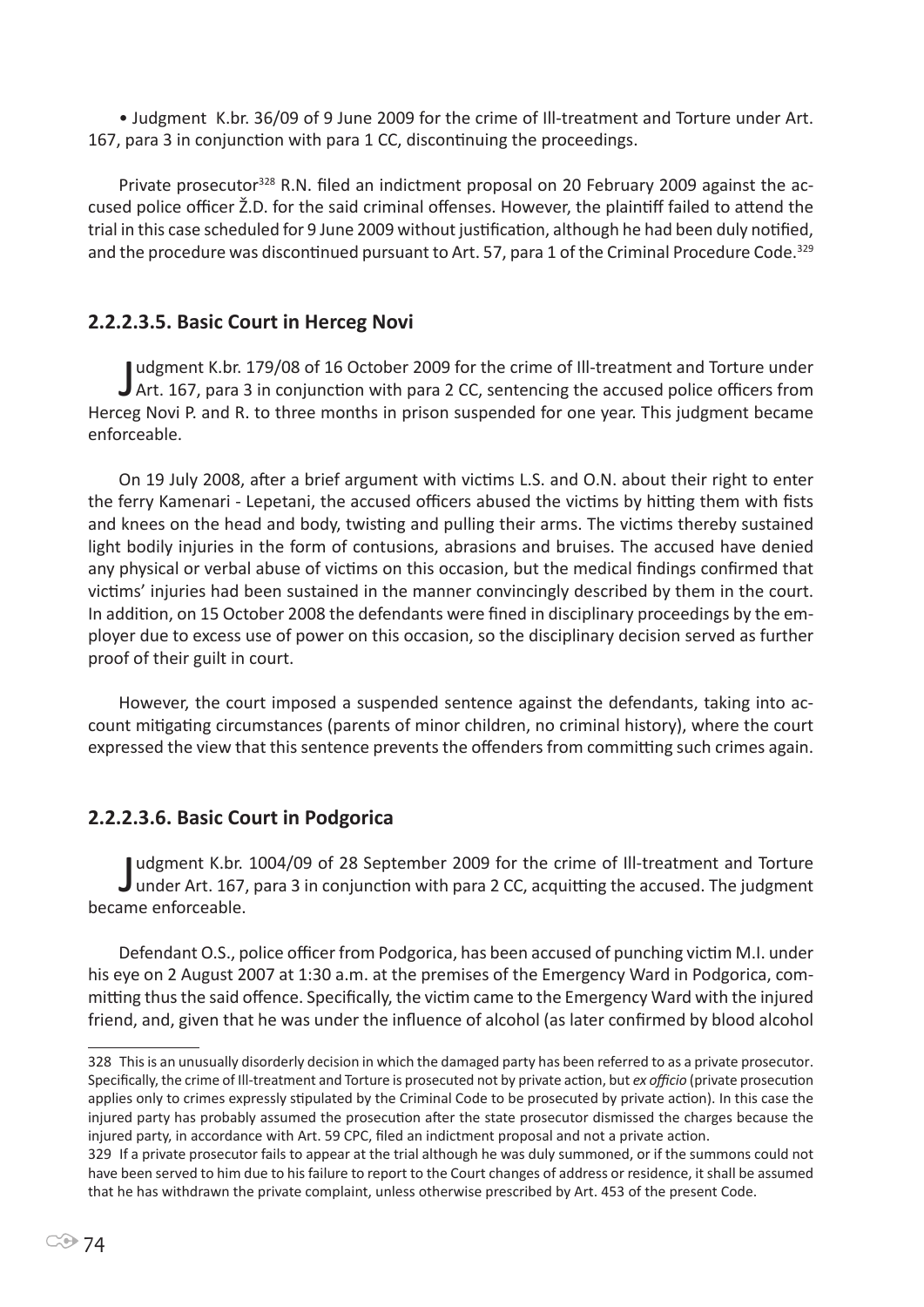test) and breaking hospital inventory and threatening, the staff had to call the police to intervene. However, in the first instance procedure no evidence has been presented to link the accused O.S. with the execution of the said act. According to the statement of colleagues of the accused, who were with him on patrol and present during the incident, it was actually a police officer V.V., and not the accused officer, who overpowered the victim using armlock, as also confirmed by an official note of the police. Nurse I.M., who was heard as a witness, confirmed that no one had hit the victim; also, there is no medical report confirming victim's injuries because he had not visited a doctor after the event, as he himself stated. In revoking the first instance verdict in this case by its judgment Kž.br. 984/09 of 6 April 2009 (decision adopted in the retrial) the High Court took a position that a blow by the defendant, even if proven, cannot be considered as ill-treatment, since it does not include behaviour which is offensive to human dignity, which, according to the High Court in Podgorica, is the essential element of this criminal offense. Therefore, the defendant has been acquitted.

• Judgment K.br. 701/10 of 19 April 2011 for the crime of Ill-treatment under Art. 166a, para 2 in conjunction with para 1 CC, sentencing the accused to imprisonment for 3 months. The judgment became enforceable.

Police officer from Podgorica J.M. was accused of abusing the victim V.F. on 17 November 2009 in Podgorica by hitting him in the arm and lower leg, twisting his arms, handcuffing him with unnecessary roughness, when the injured party suffered bruises to wrists, arms and legs. Specifically, while the defendant was performing his regular official duties, victim's friends J.A., V.V. and R.Đ. violated the public peace and order by shouting from a nearby building window, and the defendant stopped the victim, who was on his way to visit his friends and asked him to call his friends to come down, as the victim did, however, when his friends refused to do so, the defendant - even though V.F. did not disturb the public order and peace and even though he acted at the request of the defendant - ill-treated V.F. by handcuffing and hitting him. In addition, J.M.'s actions further violated human dignity of the victim, as he was forced to stand handcuffed in a public place where the professors and friends of the victim passed, causing V.F. to feel shame and embarrassment. The defendant in his testimony denied to have hit and gripped V.F. stating that his injuries were caused by the victim twitching his hands during handcuffing, however, his defence was refuted by the testimony of witnesses (victim's friends) S.F., B.A. and M.P., as well as by expert witness findings who established that the injuries to the victim could have occurred in the way described by the injured party in his testimony.

Defendant J.M. was sentenced to a rather short prison term, especially bearing in mind that the victim had not been involved in the disturbance of public peace and order and obeyed defendant's order to call his friends.

• Judgment K.br. 1971/08 of 20 May 2011 for two criminal acts of Ill-treatment under Art. 166a, para 2 in connection with para 1 CC, each in conjunction with the criminal act of Light Bodily Injury under Art. 152, para 2 in connection with para 1 CC, sentencing the accused to a term of imprisonment of 10 months. The judgment has been reversed, details below.

On 15 July 2007, during regular traffic control in Podgorica, defendant D.P. abused victims B.D. and G.Z. after they came out of a bar at 2 a.m. and talked a bit louder on the street with some girls, when D.P. came up to B.D. and for no reason asked him "what are you doing" and then punched him and hit him with a truncheon in the head and back. When the second victim G.Z. approached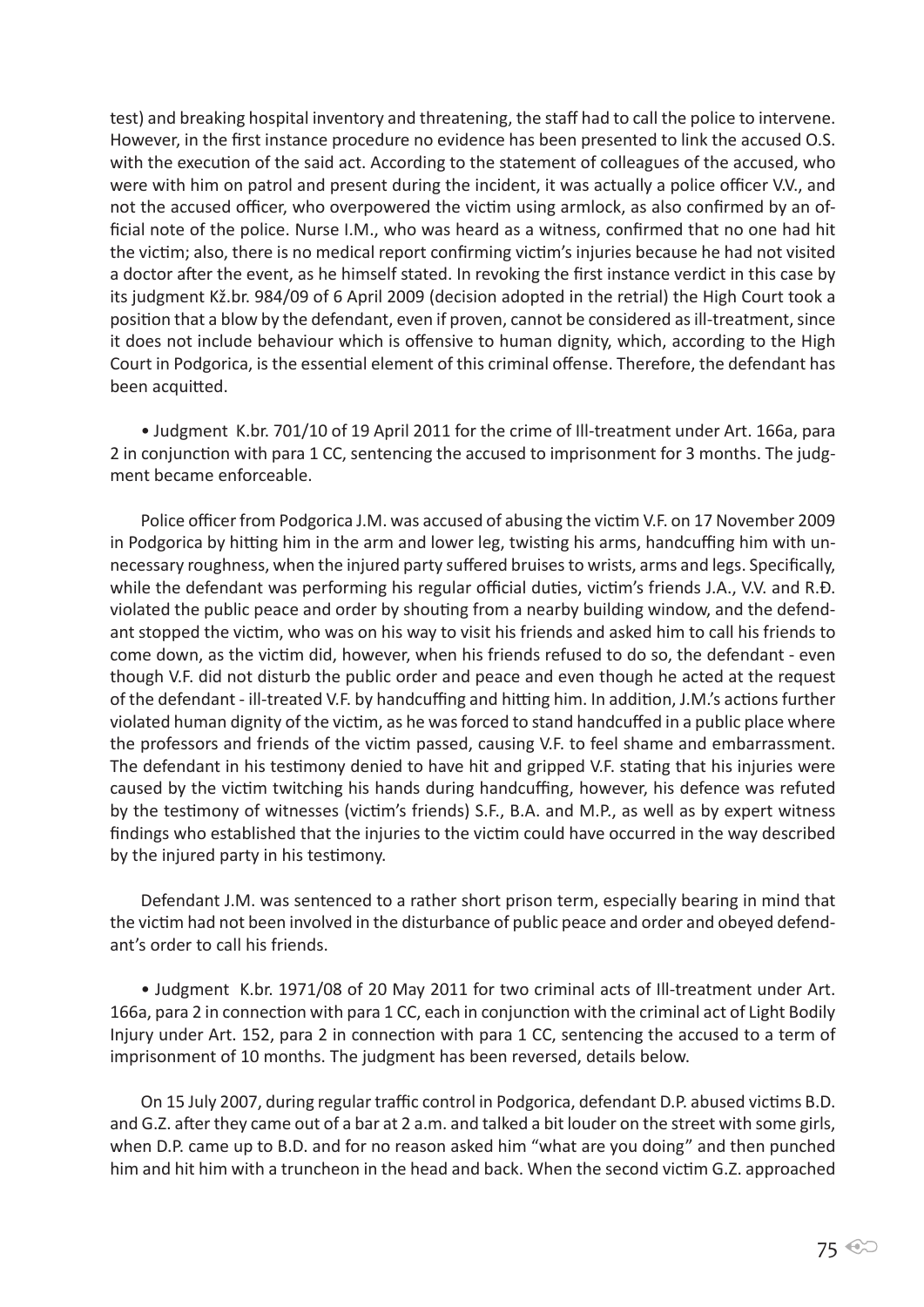them to protect B.D., defendant beat him too in the same manner, then arrested both of them and put them in a police car. On this occasion the victims sustained bruises on the neck and collarbone. Consistent statements of victims, testimony of witnesses M.B. and D.P. as well as findings of medical experts, confirming that on that day the victims sustained injuries that may have arisen from blows with fists or truncheons - confirmed the above description of the incident. Accused police officer defended himself by claiming to have overpowered the victims by the use of permissible force – armlock, denied the beating while also stating that B.D. had previously grabbed him around the neck as if to attack him. Defendant's testimony was confirmed by his colleague M.P., however, the court did not believe the defendant and described M.P.'s testimony as "a failed attempt to follow the accused's defence," especially given that testimonies of the defendant and M.P. differed significantly in the description of the event.

This sentence was commuted by a final decision of the Podgorica High Court Kž.br. 1654/11 to a prison term of 5 months, continuing the trend of moderate punishment of the perpetrators of abuse.

• Judgment K.br. 976/10 of 28 February 2011 for the crime of Torture and Ill-treatment through Aiding under Art. 167, para 3 in conjunction with para 2 CC in connection with Art. 25 CC, sentencing the defendant to 5 months imprisonment. The judgment became final and enforceable.

The accused police officer from Podgorica Dejan Damjanović was convicted for an incident that took place on 29 October 2008 at around 11.30 a.m. in the premises of the Police Directorate - Regional Unit in Podgorica, where he was responsible for security of detainees, for intentionally helping unidentified persons, police officers of the Regional Unit in Podgorica, to abuse another person in the performance of official duties by taking victim R.S., who was placed in these premises as a person deprived of liberty on the basis of the decision on detention, to a detention room, the so-called "concrete cell" and then unlocking the front door of the detention room and turning off the light, allowing thus several unidentified persons to enter the room and inflict multiple kicks and blows with fists and truncheons to the victim's head and body. On that occasion the victim sustained light bodily injuries including bruises and contusions on the body as well as a fracture of the ninth rib on the right side with no dislocation and no effusion into the chest cavity. The accused denied the offense or that he had spoken to anyone about the victim other than to his colleague B.O., who was on duty with the defendant. Furthermore, according to defendant's testimony, no person entered the detention room during his shift except for himself, B.O. and head of shift M.Đ., the victim was not transferred to any other room during his shift and did not suffer or complain of any injury. Although the statement of the defendant has been confirmed by B.O. (who was not constantly present in detention premises during the shift), defendant's colleagues Đ.D. and R.B. (who took over B.O. and defendant's shift) and a police officer M.B., who escorted the victim to the investigating judge and doctor, affirming that the injured party did not suffer or complain of any injury, the court rightly disregarded these testimonies as biased and based its decision on a clear and precise statement of the victim, findings of a forensic expert, who confirmed that the injury had been sustained during the victim's detention, and testimony of witnesses M.Đ. and R.R., senior police officers who confirmed that only B.O. and the defendant had keys to the detention room at the time of the offense.

Human Rights Action received this judgment upon request from the Basic Court in Podgorica, after the daily press<sup>330</sup> released information that the President of Montenegro had pardoned the accused Damjanović on 10 July 2012, commuting his prison sentence to suspended sentence.

<sup>330</sup> "Marković proposes, Vujanović secretly pardons",*Vijesti,* 3 December 2012.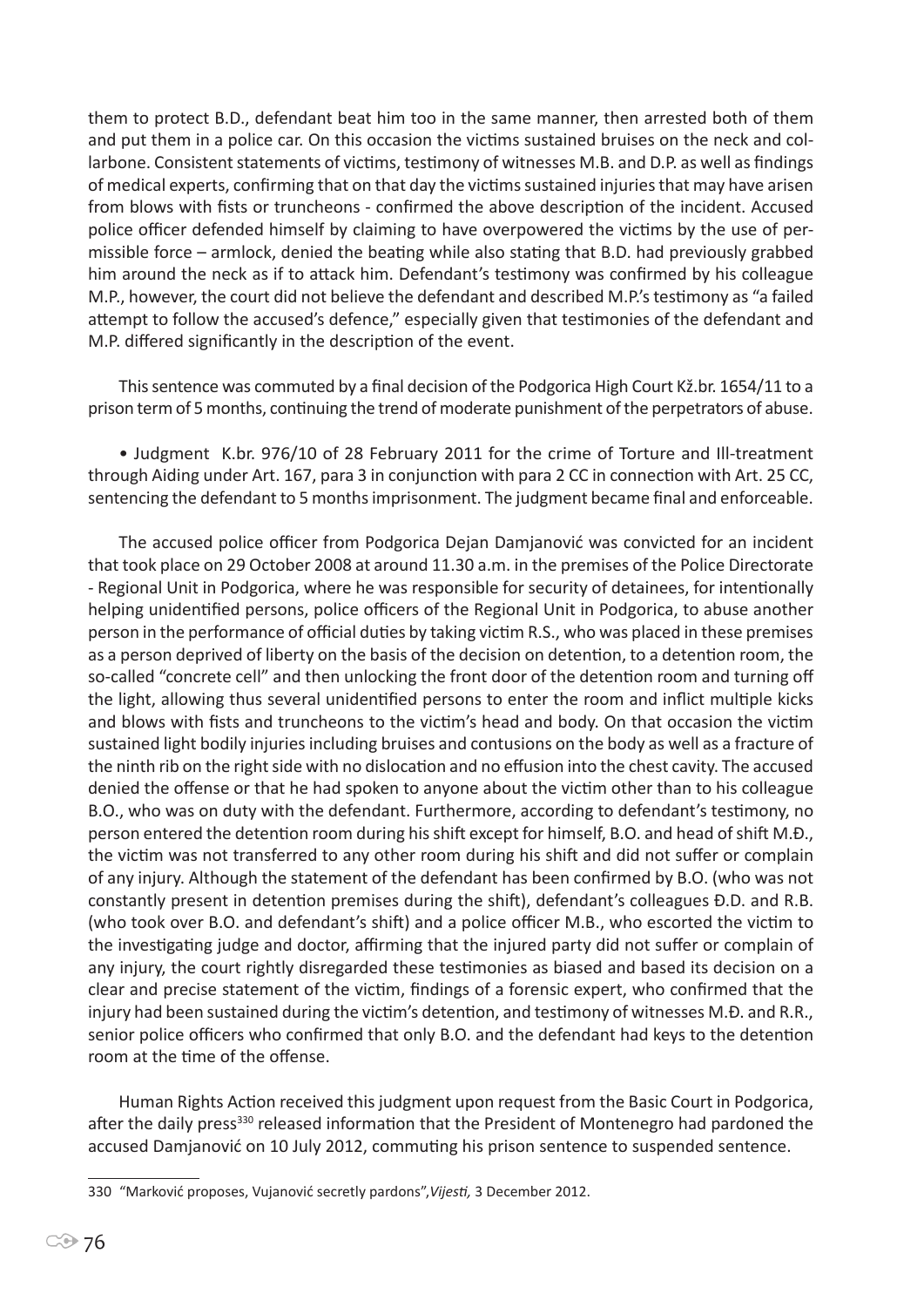# **2.2.2.3.7. Basic Court in Bijelo Polje<sup>331</sup>**

Judgment K.br. 181/08 of 19 May 2008 for the criminal act Torture and Ill-treatment under<br>Art. 167, para 3 in connection with para 2 CC in conjunction with the criminal act Light Bodily udgment K.br. 181/08 of 19 May 2008 for the criminal act Torture and Ill-treatment under Injury under Art. 152, para 2 in connection with para 1 CC, acquitting the accused because it has not been proven that he had committed the criminal offense he was charged with. The judgment has become enforceable.

Defendant M.D. has been accused for an incident that took place on 29 November 2007 when he ill-treated underage victim S.A. while acting in an official capacity as a school police officer at the Schooling Centre in Bijelo Polje, after the victim provoked school janitor D.J., by dragging him by the jacket to the school police premises within the Schooling Centre, and while the victim was sitting in a chair, M.D. kicked him in the loins and then repeatedly hit him on face with an open hand and thus caused him light bodily injury (contusions) on the face and loins. The court acquitted the accused of charges, basing its decision on the defence of the accused, who denied that he had hit the victim, which was also confirmed by the testimony of school janitor D.J., witnesses K.J., defendant's colleague, and student P.V., who had watched the incident through an open door, all of whom confirmed that the defendant had not hit the victim.

However, the court failed to properly consider the fact that victim's injuries have been established in a medical report, which was presented as evidence in the proceedings, discrediting the report as unreliable because of the alleged formal shortcomings (because it was based, among others, on a radiological report that did not contain the protocol number and date) and because it stated that the injuries could have been caused by kicking with rigid shoes (which, in the opinion of the court, is not precise enough because the victim did not see what kind of shoes defendant was wearing). Furthermore, as the reasoning behind this decision the Court also indicated that the victim's father stated that it was possible that the injury had occurred as a result of dragging and not kicking, ignoring the fact that the father was not competent (not a medical expert) to declare the nature of injuries and the fact that victim's father said that he has reconciled with the accused, rendering his testimony unreliable (where the reconcilement between defendant and victim should in no way present an obstacle to the prosecution of torture and ill-treatment, since it is a criminal offense prosecuted *ex officio*, and reconciliation can only be considered as a mitigating factor when imposing criminal sanction). It is evident that the court has not shown the will to shed light on the case and punish the offender.

• Judgment K.br. 329/10 of 30 August 2010 for the criminal offence Torture and Ill-treatment under Art. 167, para 2 CC, sentencing the accused to 2 months imprisonment suspended for one year. The judgment became enforceable.

Following a verbal conflict between the accused police officer from Bijelo Polje M.D. and victim O.Š. in the night of 27 September 2008 in "City" café in Bijelo Polje, M.D. hit the victim in the face with an open hand multiple times (slapping) and kicked him in the arm on that same night at the police station in Bijelo Polje, when the injured party came to report the defendant for prior verbal conflict. At the time ill-treatment of the victim, the accused was off duty. Colleagues of the accused (V.D., K.D. and I.Dž.), who were examined as witnesses at trial, argued that M.D. did not abuse the victim (as well as the defendant), but the court rightly found that their statements

<sup>331</sup> All analyzed judgments of the Basic Court in Bijelo Polje are final and enforceable, as Human Rights Action has been notified by the Court.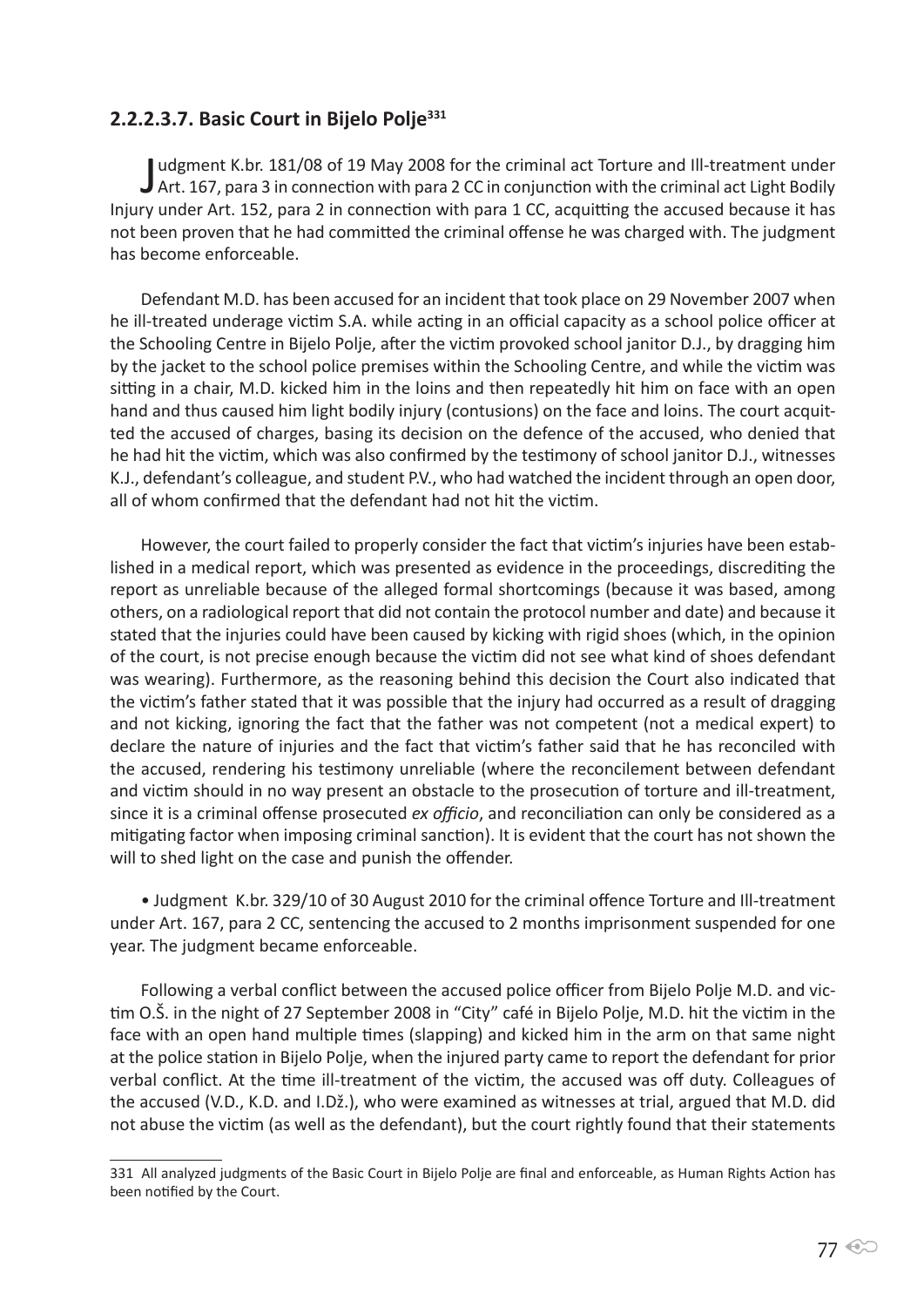have been aimed at relieving the defendant's position and based its judgment on the testimony of the victim and his friend B.E., present at the police station during the ill-treatment of O.Š. Since the injured party did not sustain even minor injuries from the blows (as noted in the findings of a medical expert), the court has properly qualified this offense as ill-treatment (infliction of pain of lesser intensity), but this time too imposed only a suspended sentence as a cautionary measure. Nevertheless, it should be noted that the accused has already been punished over this incident in disciplinary proceedings by the decision of the Podgorica Police Directorate no. 151-151/2008-1 of 30 December 2008 with a fine in the amount of 25% of salary for the month in which the offense occurred.

• Judgment K.br. 204/2007 of 11 March 2008 for the criminal act of Torture and Ill-treatment under Art. 167, para 3 in connection with para 2 CC, imposing a fine of € 1,200 against the accused. The judgment became enforceable.

Police officer from Bijelo Polje B.L. has been accused of ill-treating victim K.B. on 31 July 2006 by dragging him out of restaurant "Petica" at Bijelo Polje Railway Station to the police station at Bijelo Polje Railway Station, punching him with the fist under his left eye, cursing, insulting and threatening him. The defendant denied committing the crime, stating that he had not insulted, dragged or kicked the victim, but only held by hand during the arrest and that the injured party had been visibly intoxicated on that occasion. Defence of the accused was confirmed by his colleague E.M., but the court rejected the defence of the accused and the testimony of E.M. as intended to avoid criminal liability, i.e. to ease the position of the defendant, and rightly based its decision on the testimony of four witnesses (B.M., B.S., Đ.M. and M.B.), who confirmed that the defendant hit and insulted the victim. However, the court has imposed a fairly light sentence for this offense, applying the provisions of the Criminal Code on the mitigation of the punishment<sup>332</sup> because the defendant reconciled with the victim, because he was a family man and had no prior convictions<sup>333</sup>.

On the other hand, in the same judgment the injured party K.B. was found guilty of an attack on the official in the performance of duties under Art. 376, para 3 in connection with para 1 CC, because during the arrest he threatened B.L. that he would "run him over with his car after he leaves the police station", but, in accordance with Art. 47 and 376, para 5 CC, he was rightly exempt from the punishment because he had been provoked by rude behaviour of an officer – the accused B.L.

• Judgment K.br. 81/07 of 2 November 2007 for the criminal act of Torture and Ill-treatment under Art. 167, para 3 in connection with para 1 CC in conjunction with the criminal act Light Bodily Injury under Art. 152, para 2 in connection with para 1 CC, sentencing the defendant to imprisonment for a period of 4 months suspended for 2 years. The judgment became enforceable.

Defendant K.E., guard at the Institution for Execution of Criminal Sanctions in Bijelo Polje, was charged for an incident that took place on 1 November 2006 in the evening, in the room within the prison where inmates receive therapy. Specifically, after previous verbal conflict, defendant beat up prisoner L.R. with a truncheon on the head, arms (upper arms) and body, causing him light bodily injury such as bruises and abrasions. In his defence the accused did not deny he hit the victim with a truncheon on the body, however, he stated that he did not hit the victim in the face and that

<sup>332</sup> In line with Art. 46, para 1, item 6 CC, if the prescribed punishment for the criminal offence does not specify the minimum sentence, the prison sentence can be replaced by a fine.

<sup>333</sup> These circumstances are ordinary mitigating circumstances that are always taken into account when imposing sanctions in criminal proceedings and cannot be considered as special mitigating circumstances, which, in accordance with the Criminal Code, must exist in order to mitigate the sanction below the legal minimum.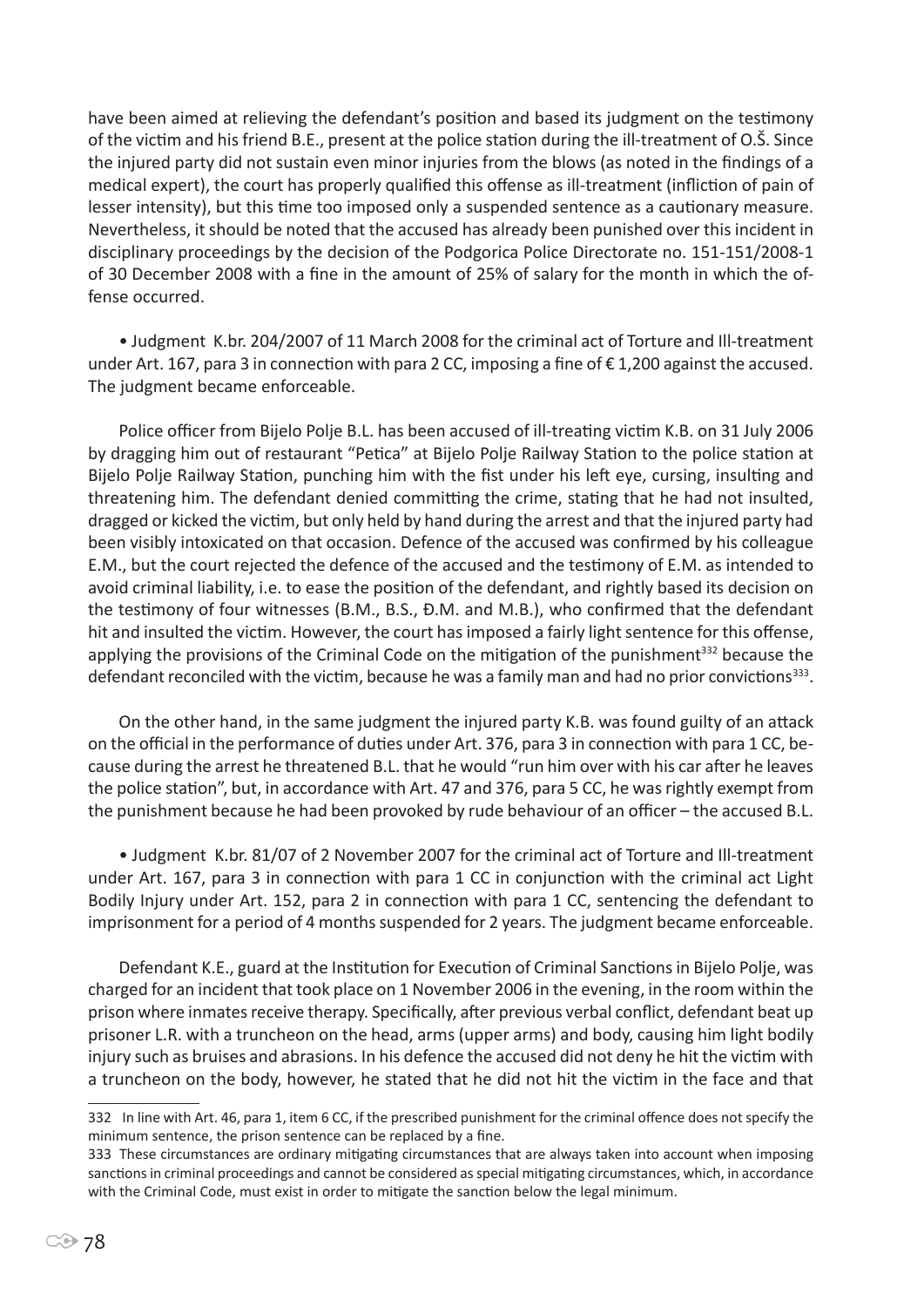he thought that the victim would attack him, since he was shouting and waving his hands in his direction, and that the victim was trying to escape from prison as he was moving toward the door that was unlocked that evening. This defence of the accused, which the court treated as a partial confession, has been refuted by victim's testimony, findings of a medical expert who determined injuries to the victim both on his face and body, and, which is otherwise uncommon<sup>334</sup>, by the testimony of witness Š.P., defendant's colleague, who stated that the victim made no attempt to flee and that the defendant hit him with a truncheon in the ear. What is characteristic about this judgment is that the defendant has been charged with an aggravated form of the crime (torture) rather than ill-treatment<sup>335</sup>, however, in this case too the defendant was imposed a suspended sentence, which was further mitigated, although the judgment does not indicate what are those "special mitigating circumstances".

• Judgment K.br. 426/08 of 10 February 2009 for the criminal act of Torture and Ill-treatment under Art. 167, para 3 in connection with para 2 CC, acquitting the accused of charges. The judgment became enforceable.

Defendant B.S., police officer from Mojkovac, was accused of an incident that took place on 4 March 2004, when he arrested the injured party J.S. at "Montenegro" restaurant in Mojkovac because he had entered into conflict with K.D. (police officer who was at that moment off duty), assaulting thereby the victim by handcuffing him first and, while taking him to police custody with colleague T.D., punching him in the stomach and causing thus injury in the form of redness. The defendant denied committing the crime by stating that during the incident the victim, under the influence of alcohol, threw himself on the ground and banged his head against the wall in the police station, which caused the alleged injury. B.S.'s defence was confirmed by police officers T.D. and K.D., and the court has based its judgment solely on their (likely biased) testimonies, ignoring the testimony of the injured party as contradictory (since at first he stated that he had been assaulted by officer T.D. as well, but later changed his statement asserting that he had been ill-treated only by B.S.) and ignoring the findings of a medical expert who found that victim's injuries could have been sustained from punching, but also only from falling to the ground (scratches), arguing that the origin of injuries proves that "the testimony of the injured party has no basis in the evidence", although falling to the ground does not exclude punching. In addition, it is necessary to emphasize that this is a judgment adopted in the retrial on defendant's appeal, and that the first (revoked) first-instance verdict in this case imposed a suspended sentence against the defendant.

• Judgment K.br. 68/11 of 18 May 2011 for the crime of Torture and Ill-treatment under Art. 167, para 3 in connection with para 2 CC in conjunction with the crime Light Bodily Injury under Art. 152, para 2 in connection with para 1 CC, acquitting the accused of charges. The judgment became enforceable.

Accused police officers from Bijelo Polje Š.M. and Ć.A. were charged with having committed the above offenses during the traffic control in Bijelo Polje, when they stopped the vehicle of injured party Š.I., who had previously refused to stop at a signal of another police patrol, pulled him out of the car, where the defendant Š.M. grabbed him by the hair and hit his head three times on the car windshield and defendant Ć.A. kicked him in the left shin, causing thereby injuries including a broken front teeth, torn lip and bruises on the left shin. The court acquitted the

<sup>334</sup> Analyzed judgments clearly indicate that the testimonies of defendant's colleagues are almost always aimed at facilitating his position in criminal proceedings.

<sup>335</sup> Analyzed judgments indicate that, regardless of the intensity of blows and pain inflicted to victimsby policemen, those officers are most often charged with less severe form of the offense – ill-treatment, rather than torture.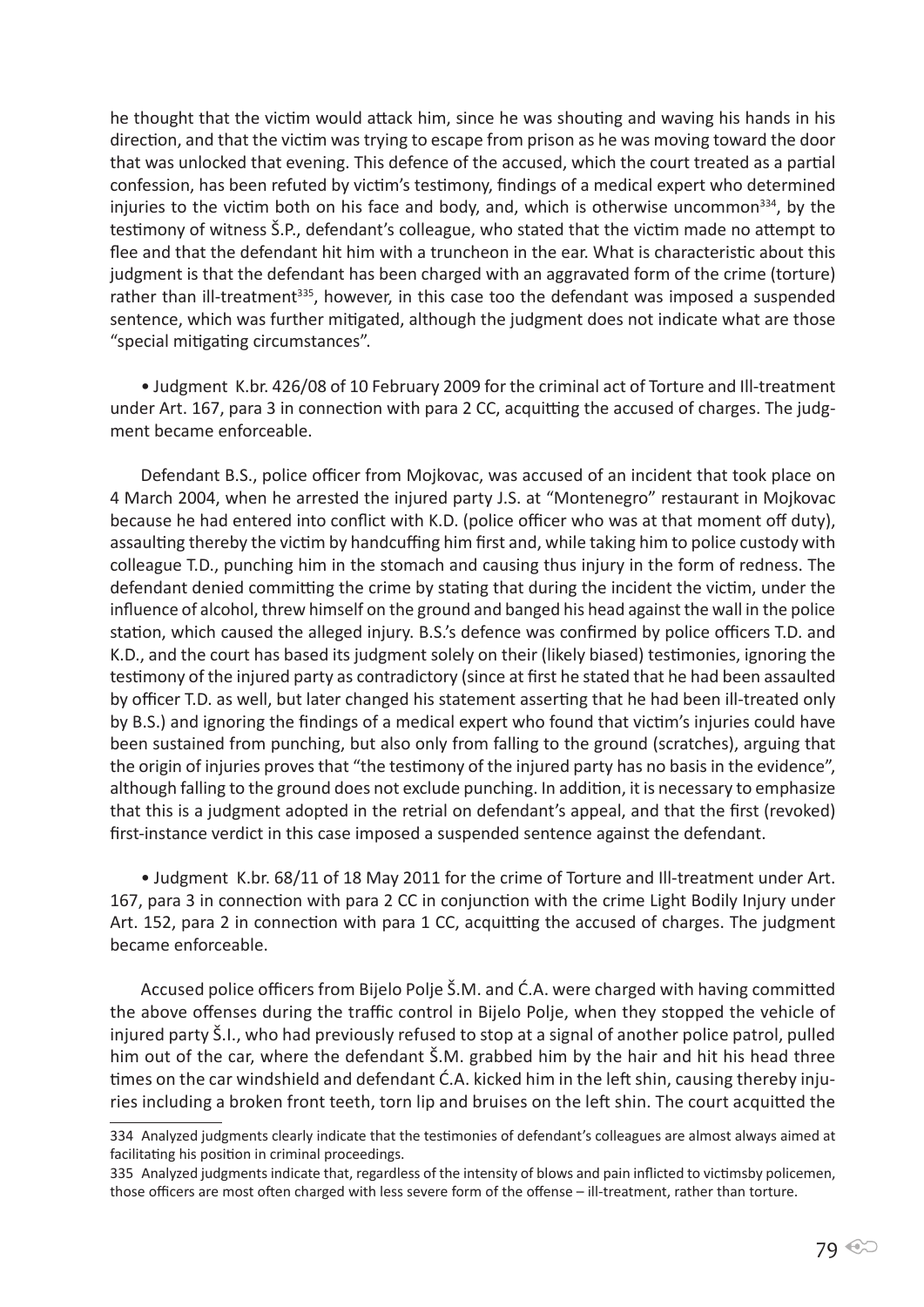defendants over lack of evidence, basing its judgment, in addition to the defence of the accused who denied the offense, primarily on the findings of a medical expert, confirmed by the findings of forensic medicine expert, establishing that victim's injuries sustained on that occasion could not have been caused by hitting a head against the windshield, as described by the victim, but probably by hitting the car's interior during a sudden stop, same as the bruising of the shin. The court did not accept the testimony of witnesses Š.M. and Š.D., although both stated that the defendant Š.M. had hit the victim's head on the car windshield several times, because the findings of medical experts determined otherwise. In addition, it is necessary to emphasize that this is a judgment adopted in the retrial, and that the first (revoked) first-instance verdict in this case also acquitted the accused.

• Judgment K.br. 767/09 of 10 December 2009 for the crime of Torture and Ill-treatment under Art. 167, para 3 in connection with para 2 CC, acquitting the accused of charges. The judgment became enforceable.

The accused officer from Bijelo Polje Š.E. was charged with ill-treating victim Ž.P. on 7 March 2007 in Bijelo Polje during the control and search in the town parking lot behind a department store in Bijelo Polje (because the victim was allegedly intoxicated and endangering traffic) by punching him in the chest, back and ribs, due to which Ž.P. sustained a fracture of the eleventh rib and bruising on the chest. This judgment was rendered in the retrial, because the previous first-instance judgment (also acquittal) had been overturned by the High Court on the appeal filed by the victim and prosecutor.

In the present case both the prosecution and the court acted absolutely contrary to international standards and recommendations on the effective investigation and appropriate punishment for ill-treatment. First, the prosecution has not laid charges in the proper way because the indictment proposal charged the defendant with only a minor form of the offence (ill-treatment), although the injured party sustained a bone fracture, which cannot be considered as suffering of "lower intensity", and also because the defendant was not charged with the criminal offense of causing bodily injury (due to a rib fracture, serious bodily injury). Second, the court based its decision solely on the defense of the accused and testimonies of his colleagues (G.S., S.M., M.M., Š.V. and K.R.), who claimed that during the incident in question the accused had had no physical contact with the victim and that no one had hit the victim, although in its closing argument the Basic State Prosecutor emphasized that the testimonies of these witnesses have clearly been aimed at facilitating the accused's position, since they were colleagues. The court inexplicably devalued victim's testimony as allegedly unacceptable, because he was unable to accurately identify the officer that hit him (although the incident took place at 1 a.m.) and because his statements differed in the investigation and the trial, while, on the other hand, the court noted differences in the statements of policemen - witnesses in the judgment, but did not take them into consideration when assessing the credibility of their testimony. In addition, the court - again inexplicably - failed to take into account the findings of two medical experts stating that the victim sustained the described injuries (fractures and bruises), independently evaluating medical evidence the findings have been based on as flawed, although the court does not have the necessary expertise and knowledge for independent assessment of the evidence such as medical records!!!

• Judgment K.br. 475/07 of 9 April 2008 for the criminal act Ill-treatment and Torture under Art. 167, para 3 in connection with para 2 CC, acquitting the accused of charges. The judgment became enforceable.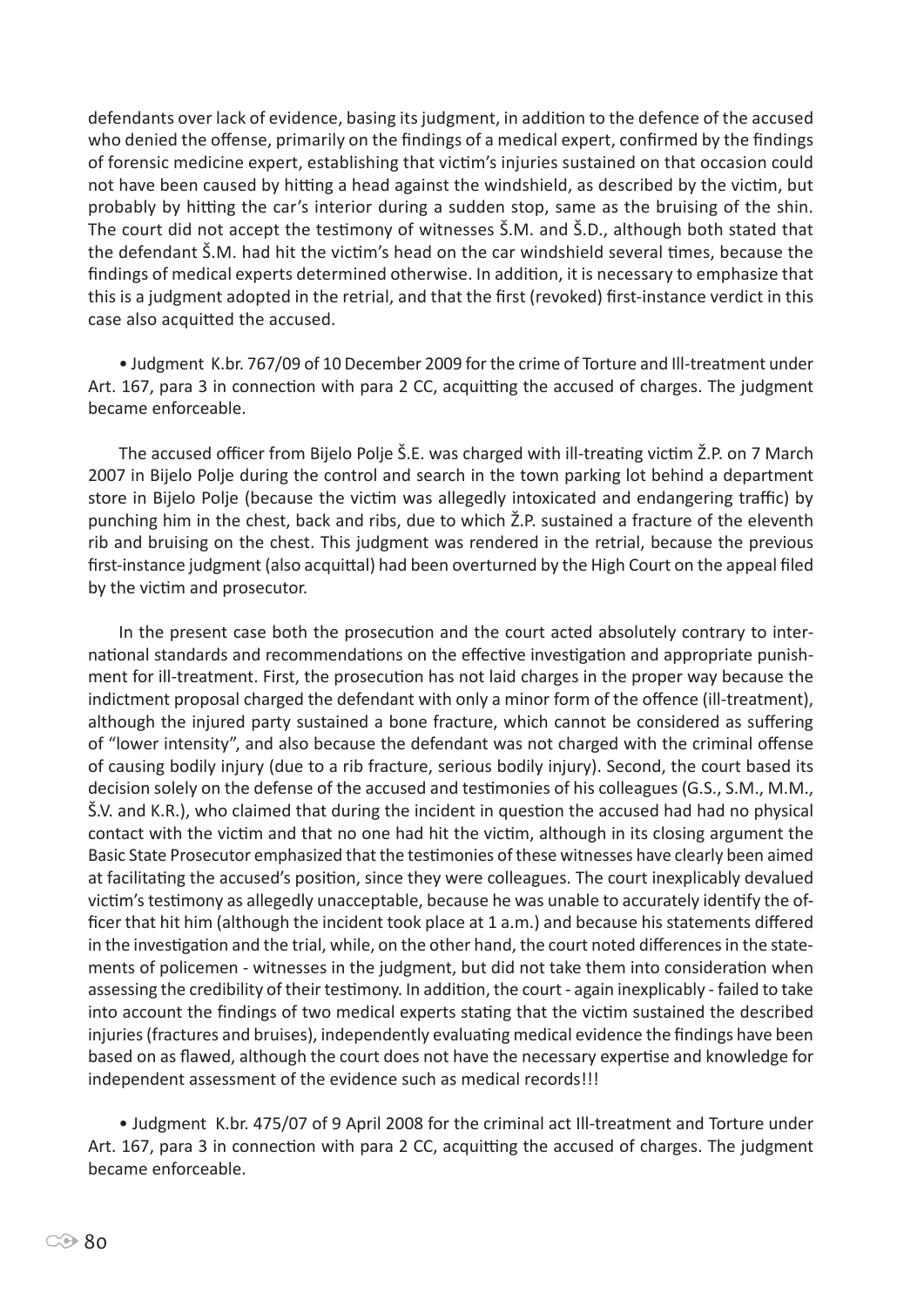Police officers from Mojkovac K.S., K.V., M.M. and B.I. have been accused of an incident that occurred on 31 October 2003 in Mojkovac during the arrest of victim R.V. (because he refused to move his vehicle immediately on the defendants' orders), when defendant K.S. hit the victim in the chest with his head, defendant M.M. pulled him by the hair and nose, defendant K.V. also pulled him by the hair and nose and punched him in the face, and defendant B.I. kicked him twice in the legs. The court based its decision solely on the testimonies of the defendants and their colleague V.A., all of whom claimed to have used only the allowed physical force and had never hit the victim, completely disregarding the testimony of witnesses S.V., V.V. and S.D., who stated that the defendants had struck the victim, as contradictory (e.g. during the investigation witness S.D. said that the corpulent and bald policeman had hit the victim in the chest, while at the trial he identified the defendant K.S., who is not bald) and aimed at making the defendants' position difficult. However, report of a medical expert (confirmed by the report of forensic medicine expert) also helped the court adopt such decision, since it states that victim's injuries identified in the medical report have been established based on the victim's statement and not on clinical findings.

• Judgment K.br. 87/10 of 11 June 2010 for the crime Torture and Ill-treatment under Art. 167, para 3 in connection with para 2 CC in conjunction with the crime Light Bodily Injury under Art. 152, para 2 in connection with para 1 CC, committed against aggrieved party M.M., sentencing defendant P.M. to eight months imprisonment suspended for 3 years, while acquitting defendant S.D. of charges for the same offenses committed against the victim M.M. The same verdict dismissed charges against the two defendants for the crime Torture and Ill-treatment under Art. 167, para 3 in connection with para 2 CC in conjunction with the crime Light Bodily Injury under Art. 152, para 2 in connection with para 1 CC, committed against aggrieved party M.S. The judgment became enforceable.

In the night between 21 and 22 May 2006, when the referendum on Montenegrin independence was held, policemen P.M. and S.D. were charged with ill-treatment of victim M.M. at Ljubomira Bakoča square in Mojkovac, as he passed by a group of police officers, when they knocked him down and hit and kicked him in the head and body, on which occasion the victim sustained minor bodily injuries such as contusions and bruises on the face, chest, back, arms and legs. At the same time, the defendants were accused of having abused victim M.S. by pushing him to the ground and kicking him after he approached them with a request not to beat M.M., his son. Defendant P.M. was found guilty of assault against injured party M.M. since both the victim M.M. and the witness I.I. confirmed that they have recognized P.M. among the policemen who had beat M.M., while witness V.R. confirmed to have noticed bloody injuries in M.M. in the police station where they had both been detained on the same night for disturbing the public peace and order. Also, injuries as those described by M.M. have been established in a medical report and in medical expert's findings. On the other hand, defendant S.D. was acquitted of charges of having abused M.M. because, as he himself stated in his defence and according to the statements of witnesses B.S., the police commander, and defendant P.M., that evening he had been on patrol in a completely different part of town, which has also been confirmed by the letter of the Police Directorate - Mojkovac Regional Unit. At the same time, the state prosecutor withdrew from further prosecution (and the court consequently rejected the charges) of the accused for abuse of M.S., because M.S. could not say who of the present policemen had ill-treated him, and witness V.M., who had spent the night in custody with M.S., had not noticed any injuries on the victim, which were not established by medical examination either.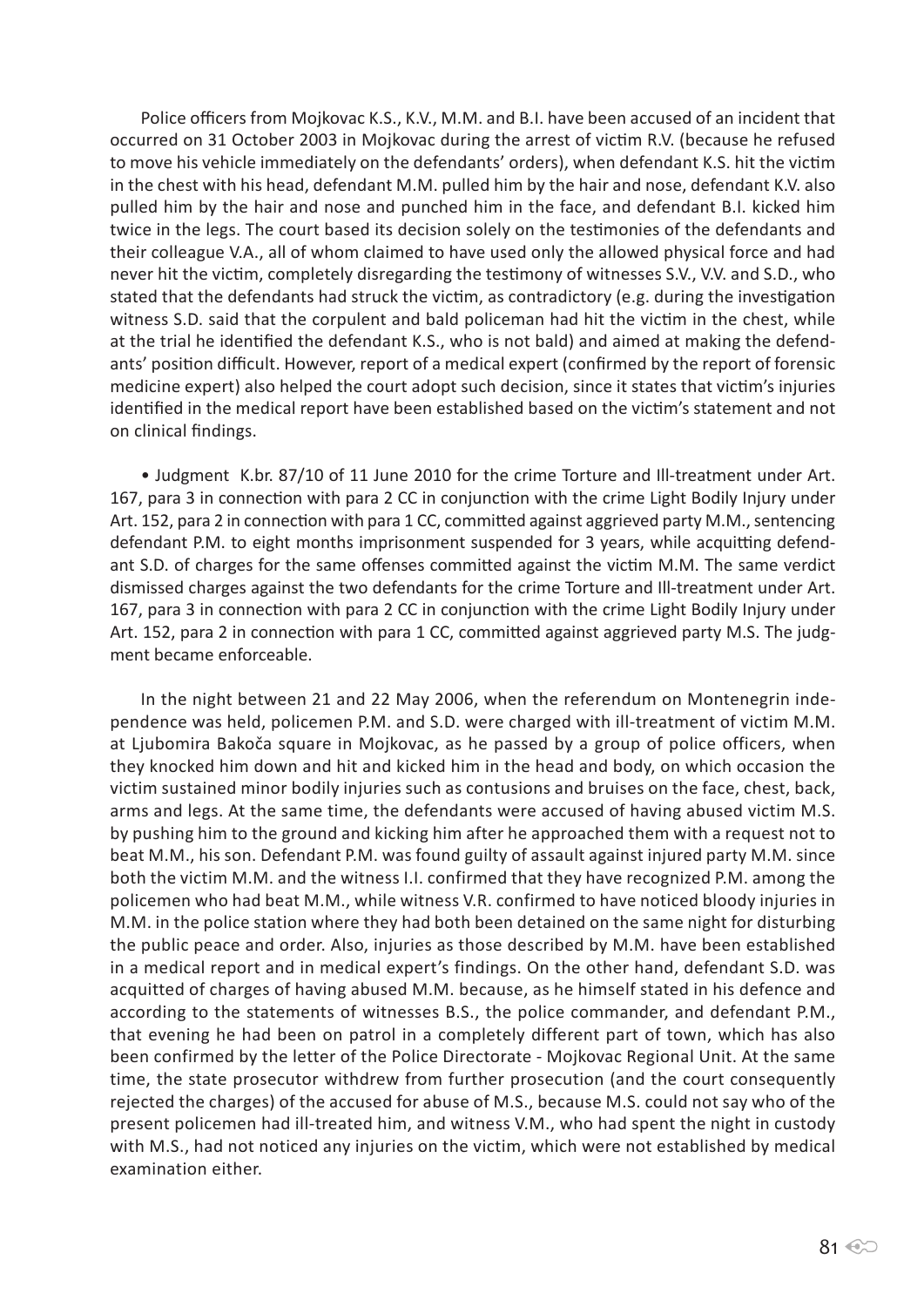Firstly, investigation in this case has lasted too long, given that the event took place on 21 May 2006, while the indictment Kt.br. 731/07 was raised only on 15 December 2009. Also, the competent authorities have not attempted to shed light on the present case in order to determine who else of the present policemen had ill-treated the injured party.

# **2.2.2.3.8. Basic Court in Žabljak**

Judgment K.br. 42/08 of 2 October 2008 for the crime of Torture and Ill-treatment under Art.<br>167, para 3 in connection with para 1 CC, sentencing the accused L.D. to 90 days in prison udgment K.br. 42/08 of 2 October 2008 for the crime of Torture and Ill-treatment under Art. suspended for 2 years. At the same time, this ruling acquitted the defendant of charges on committing the offense Light Bodily Injury under Art. 152, para 2 CC due to the lack of evidence. The judgment became enforceable.

Defendant L.D., policeman from Šavnik, was accused of an incident which took place in the night of 22 June 2008 in front of a café in Šavnik municipality, when he abused victim P.M. by grabbing him with both hands around the neck and shaking him, and after the victim sat in his brother's car to go to the hospital because he felt sick, the accused approached the vehicle and punched the injured party repeatedly in the head, grabbed him by the head and neck and shook him, slapped him and pulled his hair, all because the victim allegedly obstructed the police officer in the performance of duties and cursed at him.

Given that several of the witnesses (witnesses P.M., J.D., M.Z. and P.M.) who had been present on that occasion confirmed that the defendant had abused the victim as described, the court issued a suspended sentence against the accused for the said crime.

On the other hand, the defendant was acquitted of charges of causing light bodily injury to the victim in a hospital, where the defendant took the victim after he had fallen ill, by pushing him hard from the back to the floor when the victim suffered light injuries including abrasions above the left eye, on the right elbow and right knee. Specifically, prior to the arrival of the defendant, the victim had participated in a brawl at the local café, on which occasion he had sustained the eye injury (as confirmed by several witnesses). Also, the hospital nurse K., who had examined the victim on this occasion, said that he had not noticed the defendant pushing the victim, while the victim's brother, who was examined as a witness, and the defendant testified that the victim had stumbled and fell in front of the hospital upon arrival for examination, where he could have sustained abrasions on the elbow and knee. The defendant has been rightly acquitted of causing bodily harm for the actual lack of evidence, as can be concluded from this judgment, however, he was inadequately imposed a suspended sentence for the ill-treatment.

# **2.2.2.3.9. Basic Court in Berane336**

Judgment K.br. 513/07 of 18 February 2008 for the crime Ill-treatment in the Performance<br>J of Duty under Art. 48 CC in conjunction with the criminal offense Light Bodily Injury under udgment K.br. 513/07 of 18 February 2008 for the crime Ill-treatment in the Performance Art. 37, para 2 in connection with para 1 CC, acquitting the defendants of charges. The judgment became enforceable.

<sup>336</sup> All analyzed judgments of theBasic Court in Berane are finaland enforceable.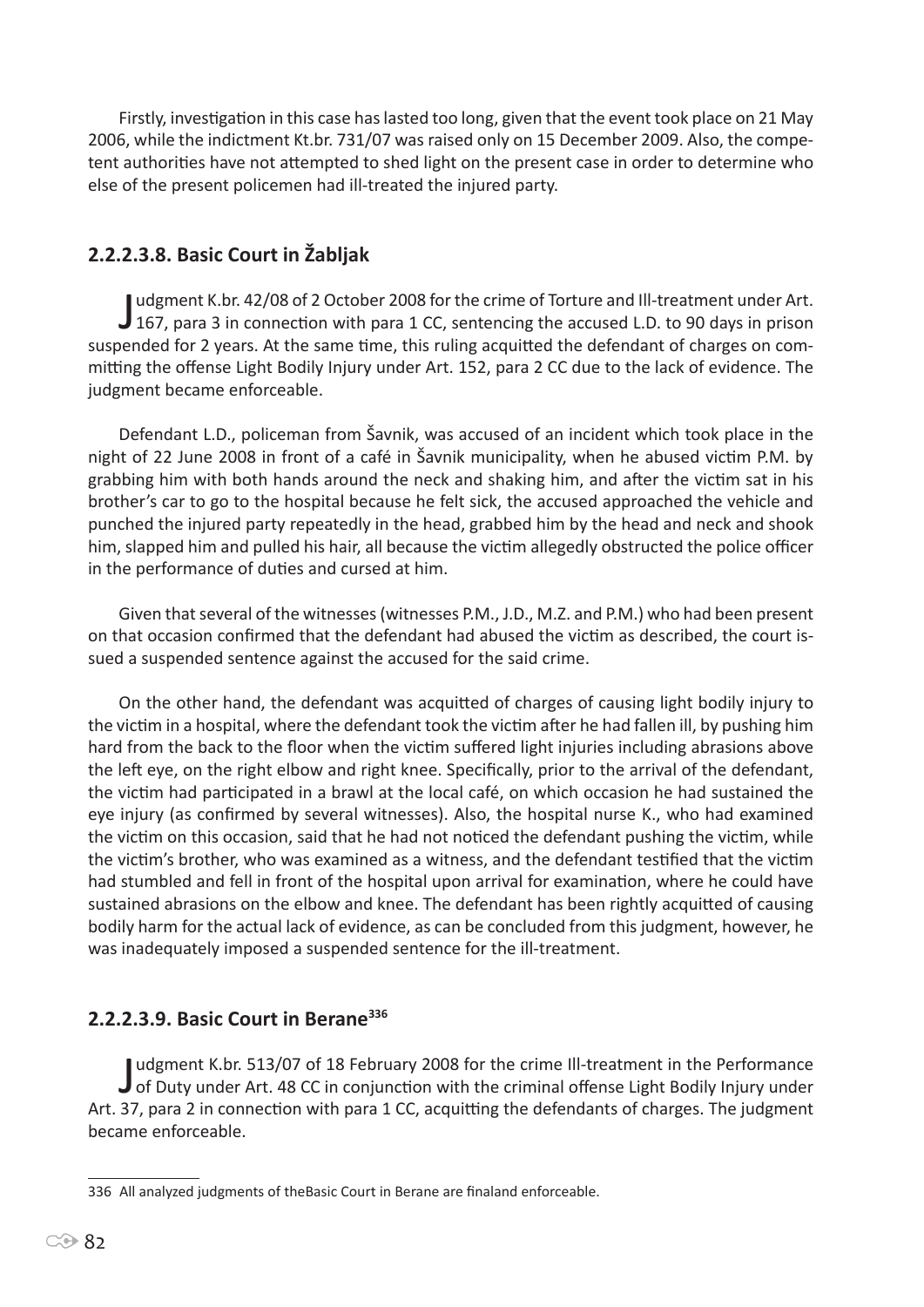Police officers from Berane D.R., D.D. and G.T., K.V., M.M. and B.I., were accused of an incident that took place on the night of 27 February 2002 in the police station in Berane during the questioning about the circumstances of a crime of robbery, when D.R. first slapped, punched and hit victim J.D. with a rubber cord in the chest and put his hand in the table drawer and then rapidly closed it. In addition, defendant D.D. slapped and pushed the victim against a cabinet, while G.T. slapped him. On this occasion the victim sustained light injuries including abrasions to the face and chest, contusions of the chest, right hand and right lower leg, as well as bruises between the right hand fingers. The court based its decision solely on the testimonies of the defendants (who denied abuse of the victim) and eight of their colleagues from Berane Security Centre, who argued that the injured party had not been ill-treated during the questioning, and on the fact that medical experts could not determine the time of the infliction of victim's injuries from the medical report. Specifically, as the victim himself indicated in his statement, the police officers had told him not to go to the doctor immediately as he would be kept longer, and the victim was examined only on 4 March 2002, while the medical report included no information on the time of the infliction of injuries. Thus, the policemen failed to immediately refer the injured party to a doctor (contrary to CAT and CPT recommendations), and the court found a reason to acquit the accused through the inability to determine the time of the infliction of victim's injuries and the testimony of witnesses. The court issued this decision despite the fact that the testimony of witnesses, as the accused's colleagues, were obviously biased and aimed at facilitating the position of the accused, and the fact that during that time the victim had apparently suffered injuries inflicted in the manner described by the injured party and as stated in the indictment.

• Judgment K.br. 58/11 of 23 December 2011 for the criminal offense Serious Bodily Injury under Art. 151, para 1 CC, acquitting the accused. The judgment became enforceable.

B.Z. and R.Š, police officers from Berane, were accused of an incident that occurred on 18 June 2007 in Berane, during the arrest of victim N.I., when the defendants first punched N.I. in the head, and then threw him down on asphalt and kicked him in the head and body, on which occasion the injured party suffered serious bodily injury including fracture of the right elbow bone and abrasions of the right forearm. However, the victim had failed to immediately undergo an X-ray examination of the injured hand (he was only examined on 19 June 2007), and did this only three months after the incident, after feeling pain for a long time. Therefore, based on medical records, three medical experts could not state the time of infliction of the fracture, i.e. whether it had been sustained during the incident in question (although they agreed that it had been sustained during this period). In addition, all three experts pointed out that during the first medical examination the victim must have had swelling on his arm as a result of the fracture, which was not noted in the first report of the doctor.

Basing its decision primarily on the expert findings, the court acquitted the accused although it has been clearly determined that during that time period the victim had suffered a broken elbow and although both defendants in their statements confirmed that defendant R.Š. had fell to the asphalt together with the victim during the arrest.

The court attributed minor injuries on the victim's forearm to his resistance during the arrest. In addition, the court failed to thoroughly investigate allegations of the victim and witnesses (his brother and his wife) that the accused had punched and kicked the victim because the victim had no injuries (contrary to CPT recommendations that abuse does not have to be accompanied by injury). Also, the state prosecutor failed to conduct an investigation or alter the indictment in this direction.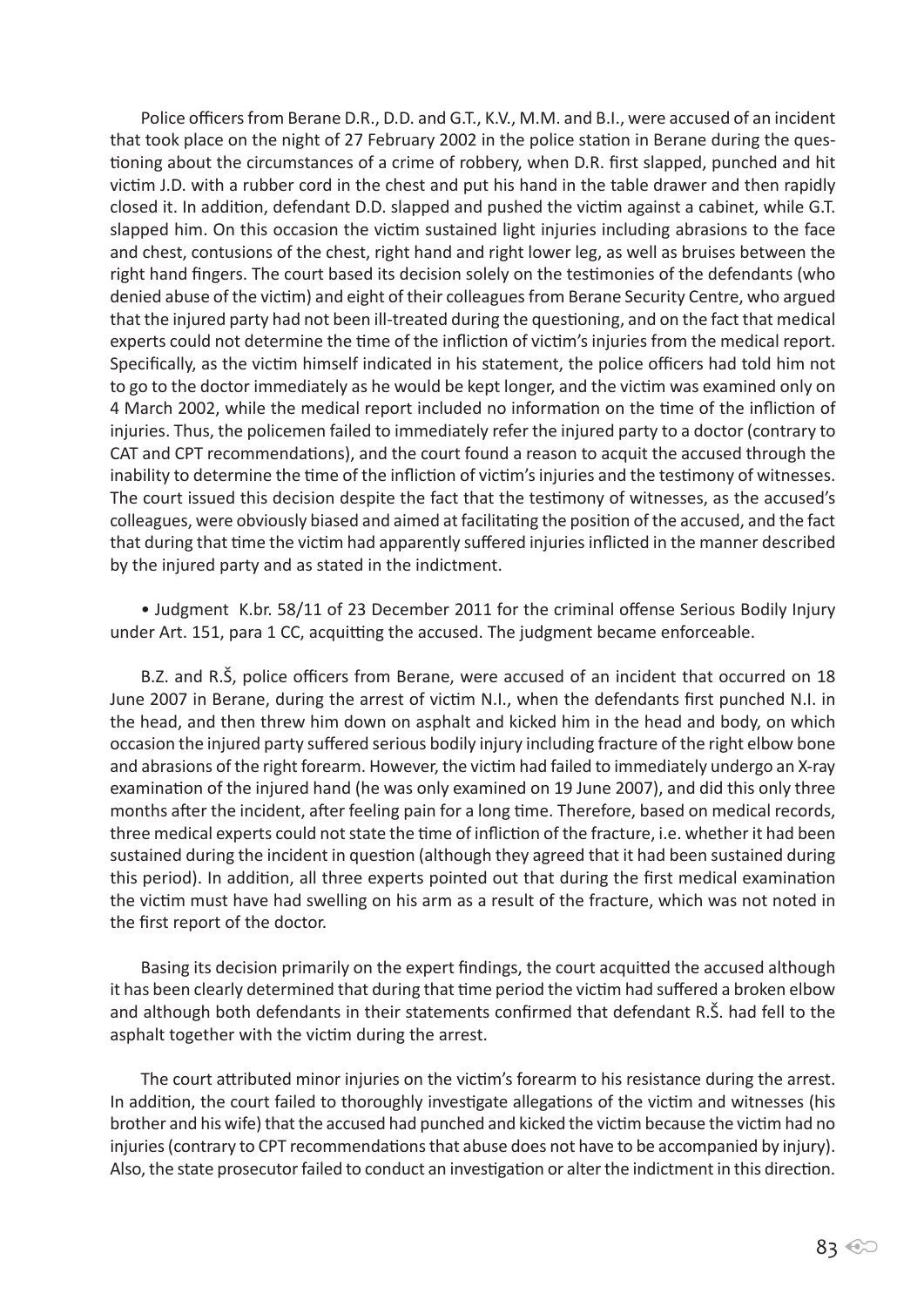• Judgment K.br. 360/11 of 29 February 2012 for the crime Extortion of Statement under Art. 166, para 1 in connection with Art. 23 CC, sentencing defendants H.R. and H.S. to imprisonment for a term of 3 months suspended for one year. At the same time, the verdict acquitted accused H.R. of charges of committing a criminal offense Ill-treatment under Art. 166, para 2 in connection with para 1 CC, for lack of evidence. The judgment became enforceable.

H.R. and H.S., officers from Berane were primarily accused of using force and threats to extort confession of dealing drugs and mediate sale of drugs from injured party Š.R. on 7 June 2011. They also insisted he should reveal names of other drug dealers by threatening him that, should he not confess, he would be sent to serve jail sentence and forced to leave school. The accused also beat him. Namely, defendant H.R. hit him with open hand strikes on the head and used truncheon and computer cable on the back and soles of the feet (after making the injured party take off his shoes). At the same time, H.S. beat the injured party on the head and chest using upper part of the truncheon, causing head haematoma of approximate dimensions 1.5x1.5 cm.

The court rightly found the accused guilty, basing its decision upon the findings of medical experts in court, whose findings confirmed that the injury in question (described in medical records dated 8 June 2011) could have been caused by a truncheon top. Also, the court justly disregarded statements of five witnesses, colleagues of the defendant, deeming they were aimed at facilitating the defendant's position However, the defendants were convicted to a mild sentence (suspended sentence) for this offense (contrary to the recommendations of the CPT). It is indicative that event the state prosecutor suggested suspended sentence, that is to say, suggested the court to mildly punish such a grave offense<sup>337</sup>. On the other hand, the accused H.R. was freed of charge that he ill-treated the injured party on 4 July 2011 by approaching him from the back, around noon in Berane, near bookmakers "M", and grabbed him by the arms. After asking him where had he intended to run, he took away his cell phone, hit him with an open hand on the lips, and, together with his colleague, M.D., pulled him to nearby bakery, where he struck him to the ground and kept punching and kicking him, causing scratches on the left cheek and nose, lip bleeding and a dozen of bruises and scratches all over the torso; then he took the aggravated to police station, where he continued to beat him.

The court based its decision entirely on the defence of the accused and testimonies of his colleagues, who claimed that the injured party obtained injuries while resisting arrest (shoving with the defendants and rolling on street asphalt), their official records, and a written statement signed by the injured party stating that he resisted arrest, which himself claimed to have given under extortion, that is the statement was signed to stop the beating. Therefore the court has not properly investigated the claims of ill-treatment and injuries of the aggravated party, neither has it quoted findings of the medical expert, which allegedly indicated that the injuries were caused by overcoming the resistance of the injured party to arrest.

• Judgment K.br. 360/11 dated 29 February 2012 for the criminal offense Extortion of Statement under Art. 166, para 1 in connection with Art. 23 CC, sentenced defendants H.R. and H.S. to 3 months in prison, suspended for one year. At the same time, defendant H.R. was acquitted of a criminal offense of ill-treatment as per Art. 166, para 2 in connection with para 1 CC, for lack of evidence. The judgment was revoked and the retrial rendered the final judgment as given further below.

<sup>337</sup> In common practice, the state prosecutor should suggest that court decides on a sentence "according to law".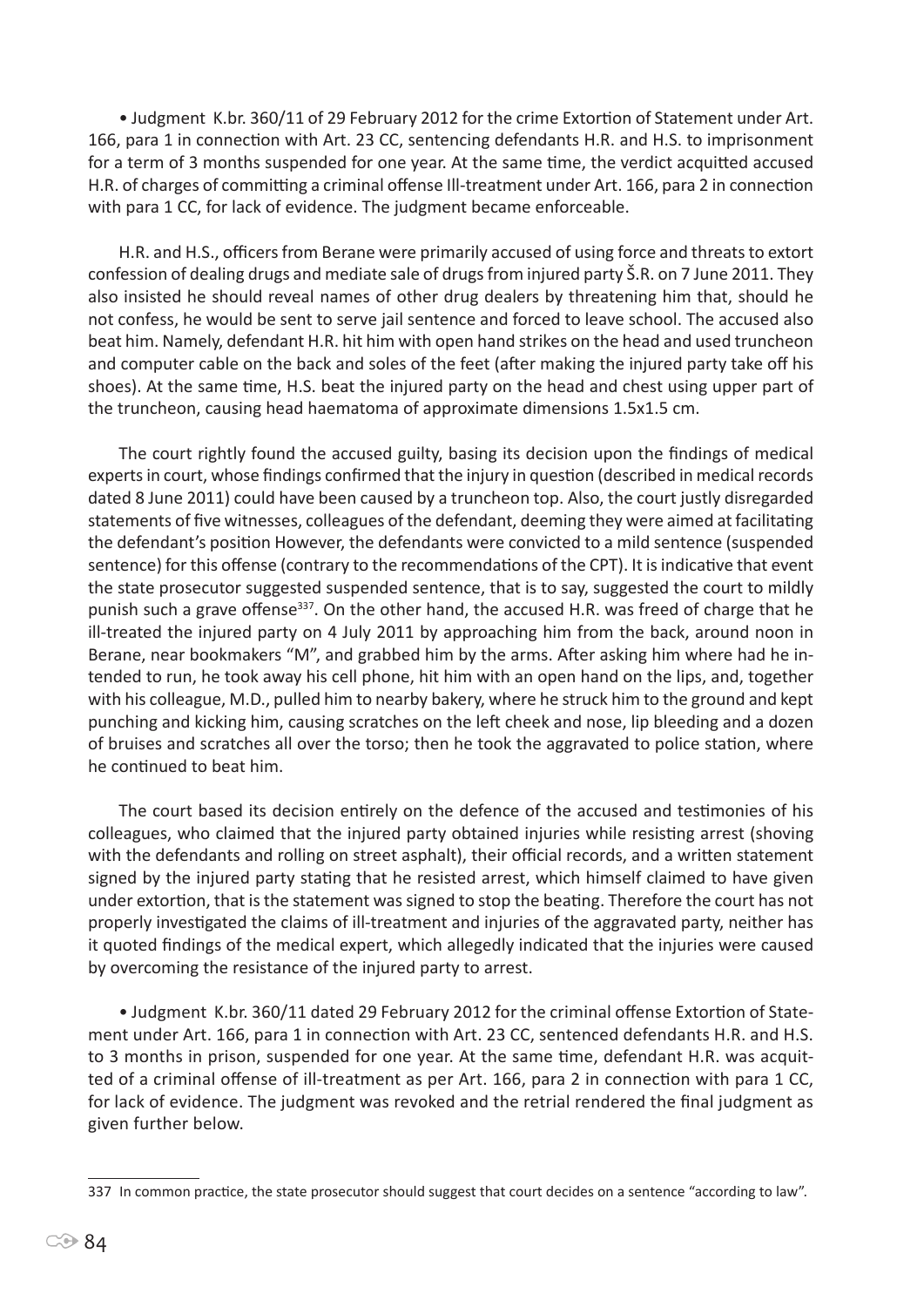H.R. and H.S., officers from Berane, were accused of using force and threats to extort confession Š.R. of dealing drugs and mediating sale of drugs from the injured party, on 7 June 2011. They also insisted he should reveal names of other drug dealers by threatening him that, should he not confess, he would be sent to serve jail sentence and forced to leave school. The accused also beat him. Namely, the defendant H.R. hit him with open hand strikes on the head and used truncheon and computer cable on the back and soles of the feet (after making the injured party take off his shoes). At the same time, H.S. beat the injured party on the head and chest using upper part of the truncheon, causing head hematoma of approximate dimensions 1.5x1.5 cm.

The court rightly found the accused guilty, basing its decision upon the findings of medical experts in court, whose findings confirmed that the injury in question (described in medical records dated 8 June 2011) could have been caused by a truncheon top. Also, the court justly disregarded statements of five witnesses, colleagues of the defendant, deeming they were aimed at facilitating the defendant's position However, the defendants were convicted to a mild sentence (suspended sentence) for this offense (contrary to the recommendations of the CPT). It is indicative that event the state prosecutor suggested suspended sentence, that is to say, suggested the court to mildly punish such a grave offense. On the other hand, the accused H.R. was freed of charge that he ill-treated the injured party on 4 July 2011 by approaching him from the back, around noon in Berane, near bookmakers "M", and grabbed him by the arms. After asking him where had he intended to run, he took away his cell phone, hit him with an open hand on the lips, and, together with his colleague, M.D., pulled him to nearby bakery, where he struck him to the ground and kept punching and kicking him, causing scratches on the left cheek and nose, lip bleeding and a dozen of bruises and scratches all over the torso; then he took the aggravated to police station, where he continued to beat him.

On the other hand, the accused H.R. was freed of charge that he ill-treated the injured party on 4 July 2011 by approaching him from the back, around noon in Berane, near bookmakers "M", and grabbed him by the arms. After asking him where had he intended to run, he took away his cell phone, hit him with an open hand on the lips, and, together with his colleague, M.D., pulled him to nearby bakery, where he struck him to the ground and kept punching and kicking him, causing scratches on the left cheek and nose, lip bleeding and a dozen of bruises and scratches all over the torso; then he took the aggravated to police station, where he continued to beat him.

The court based its decision entirely on the defence of the accused and testimonies of his colleagues, who claimed that the injured party obtained injuries while resisting arrest (shoving with the defendants and rolling on street asphalt), their official records, and a written statement signed by the injured party stating that he resisted arrest, which himself claimed to have given under extortion, that is the statement was signed to stop the beating. Therefore the court has not properly investigated the claims of ill-treatment and injuries of the aggravated party, neither has it quoted findings of the medical expert, which allegedly indicated that the injuries were caused by overcoming the resistance of the injured party to arrest.

This verdict was revoked by decision of the High Court in Bijelo Polje, Kž.br. 595/12 of 12 September 2012, in the part convicting the defendants of extortion of statement and the case was returned for a retrial. During the retrial, the court presented the evidence from the previous trial once again, but found that the medical expertise result does not indicate when the injuries have been afflicted, meaning that they have not necessarily been afflicted on the occasion in question (albeit the medical examination was performed on the day following the incident in question),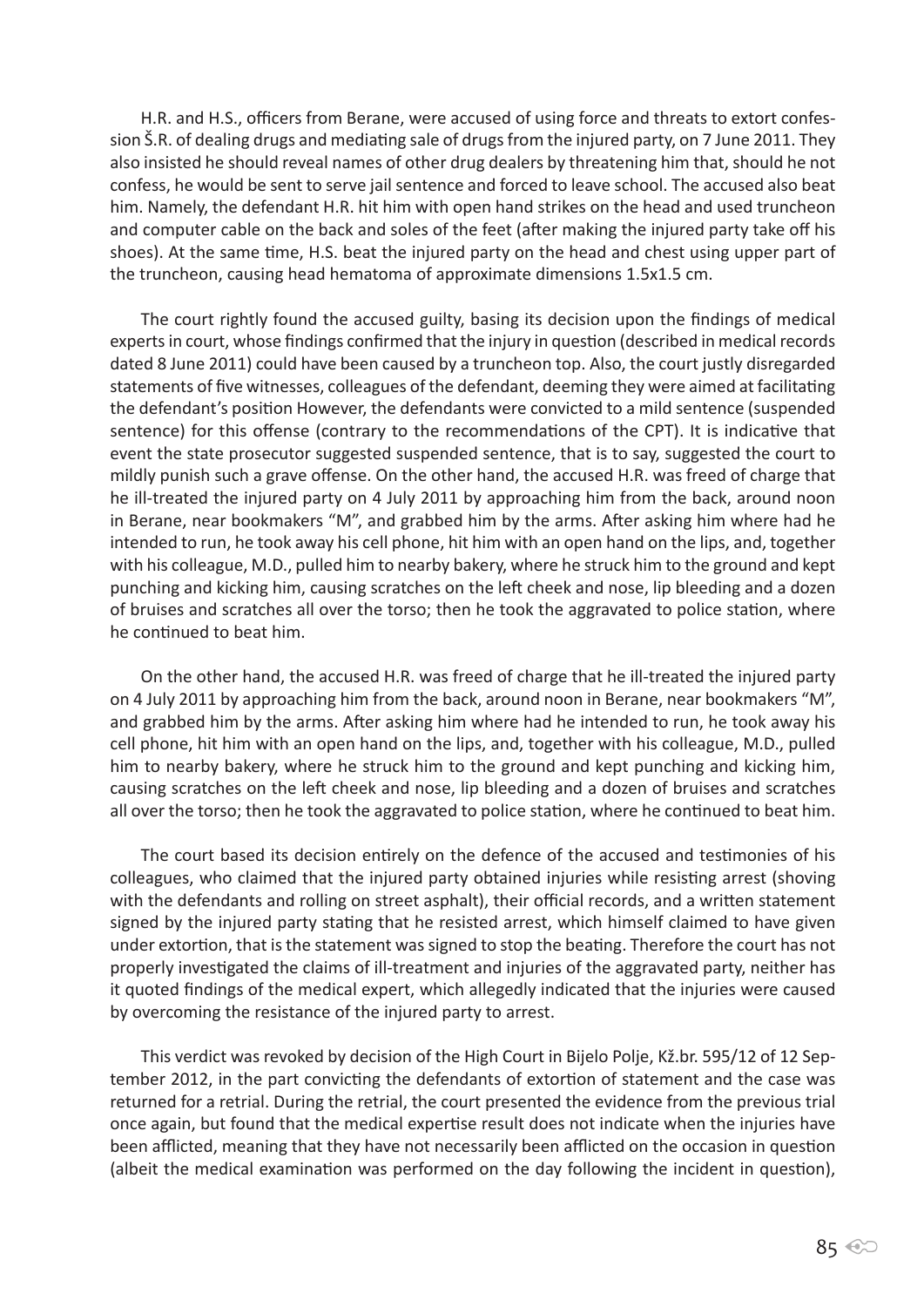that the aggravated party's statement is inconvincible and aims to aggravate the position of the defendants, and that the defence of the defendants is logical and consistent with statements of the witnesses. Therefore, the judgment K.br. 62/2 of 19 November 2012 acquitted the defendants. Pursuant to decision of the High Court of Bijelo Polje (Kž.br. 85/13) of 15 February 2013, the judgement became enforceable.

### **2.2.2.3.10. Basic Court in Danilovgrad338**

Judgment K.br. 306/09 of 5 July 2010 for the crime of Torture and Ill-treatment under Art.<br>167, para 3 in connection with para 2 CC, sentencing the accused to 3 months in prison, udgment K.br. 306/09 of 5 July 2010 for the crime of Torture and Ill-treatment under Art. suspended for one year. The judgment is enforceable.

Police inspector M.M. was convinced for ill-treating the injured party B.D. in police station in Danilovgrad on 9 January 2008. The injured party came to the police station to report burglary of his workshop and theft of welding machine. M.M. responded by slapping him, pulling him by the hair and hitting him with truncheon on fingers of left hand and on the head. Before he started hitting him, the defendant allegedly said: "Let's hear the whole truth now", as he suspected it was a scam, meaning that the aggravated party faked the theft with the help of certain persons from Nikšić (M.B., M.D. and M.V.), to which he owed money, and arranged for them to keep the machine until he can repay his debt. The defendant denied having beaten and ill-treated the aggravated party. His statement was confirmed by testimonies of three of his co-workers. Their statements have, however, been refuted by statements of the three persons from Nikšić, who were interrogated by the police at the time because of suspected participation in burglary of the aggravated person's workshop. As witnesses, they testified that during that night they noticed that the injured party had swollen arms and felt bumps on his head. The medical expert findings confirmed presence of injuries of head and arm of the aggravated person, which could have been inflicted by a truncheon. Also, the injured person and the persons from Nikšić stated that the defendant ill-treated the aggravated party by making him face the wall and "stay in the corner" while he interrogated the parties from Nikšić.

It is not clear why the prosecutor did not charge the defendant with the offense of light bodily harm, since the injuries had been inflicted with a truncheon ("weapon, dangerous instrument or other means capable of inflicting grievous bodily injuries or severe damage to health<sup>339"</sup>). Consequently, this offense is prosecuted *ex officio*.

• Judgment K.br. 271/08 of 14 April 2009 for the criminal offense Ill-treatment and Torture under Art. 167, para 3 in connection with para 1 CC in conjunction with the criminal offense Light Bodily Injury under Art. 152, para 2 in connection with para 1 CC, sentencing accused L.D. and M.D. to prison sentence of 6 months suspended for two years. The same ruling acquitted the third defendant K.A. of charges of committing the criminal offense of Ill-treatment and Torture under Art. 167,para 3 in connection with para 1 CC. The judgment became enforceable.

<sup>338</sup> All judgments of the Basic Court in Danilovgrad (except in the case of abuse of Vladana Kljajić) were downloaded from the website of the Court, and, according to the information that the Human Rights Action received from the Court, became enforceable. 339 Art. 152, para 2 CC.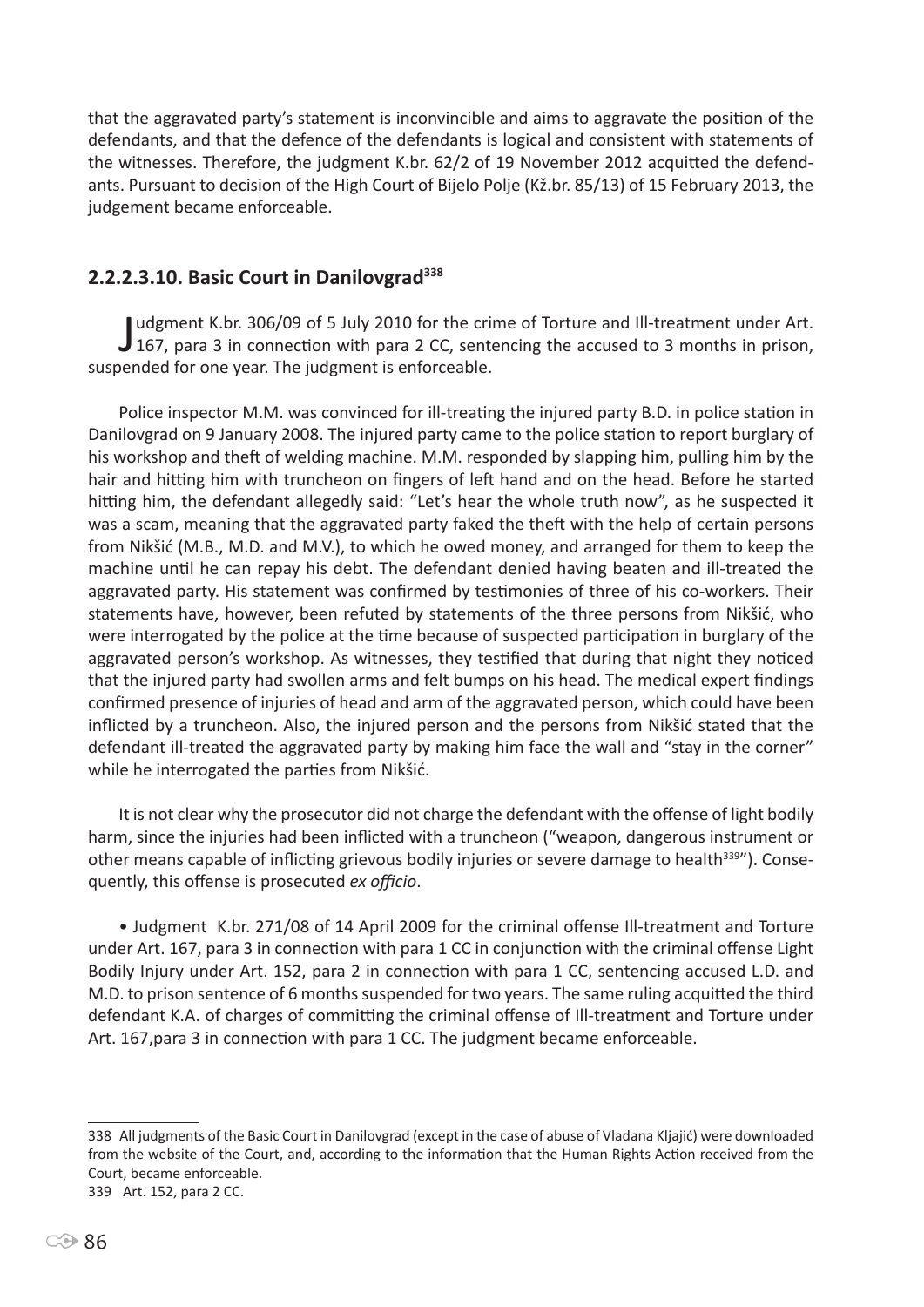Defendants L.D., K.A. and M.D., police officers of the Danilovgrad Police Department, were charged with ill-treatment committed against victims V.Š. and B.B., a minor, on the night of 31 January 2004 during the traffic control in Danilovgrad, because the victims refused to stop the vehicle on their order, and thedefendants had to catch up and stop them. Specifically, after stopping the vehicle operated by injured party V.Š., defendant L.D. first punched the victim in the face through the open car window, then forced him out of the car and hit him with a truncheon on the body and, lastly, punched V.Š. in the face while he was handcuffed in front of the police station in Danilovgrad. Defendant L.D. also abused victim B.B. by punching him twice in the jaw while on the way to the police station. On the other hand, defendant M.D. was charged with repeatedly punching V.Š. in the stomach and chest the same night at the police station while taking his statement, on which occasion the injured party fell to the floor and M.D. continued to kick him on the arms, as he was protecting his body, and legs. In addition, M.D. was accused of slapping victim B.B. while taking his statement. K.A. was charged with hitting B.B. twice with a truncheon in the back during the arrest, after having him handcuffed. The victims thereby sustained light bodily injury including bruises and abrasions on the chest, lower legs, buttocks, cheeks, lips and head (V.Š.) and contusions to the face and both mandibular joints (B.B.). The defendants denied committing the offence, asserting that they had only overpowered the victims and put them in the police vehicle with the help of reinforcements, since V.Š. had allegedly assaulted defendant L.D., pulled him by the lapels and had even hit him (which V.Š. admitted in his statement, but only after L.D. had punched him through the open window) and. B. B. had pulled K.A. by the sleeves to prevent him from helping fellow officer L.D. in overpowering injured party V.Š. Defendant M.D. stated that he had not applied any force against the victims while taking their statements. However, the defence of the accused was refuted by victims' statements, medical report of injuries and testimony of witness J.M., present in the car with the victims during the incident, who stated that he had seen L.D. ill-treat V.Š. during the arrest, and testimony of witness R.M., senior police officer who had been on duty on that occasion and had seen defendant M.D. hit V.Š. at the police station. However, L.D. and M.D. received mild sentences given the length of ill-treatment they were charged with and the number of injuries inflicted on the victims. On the other hand, defendant K.A. was acquitted of charges of hitting B.B. on the back with a truncheon, because medical findings did not determine injuries from a truncheon in B.B. nor did injured party V.Š., and witness J.M. confirm that K.A. had hit B.B.

• Judgment K.br. 267/09 of 4 June 2010 for the criminal act Torture and Ill-treatment under Art. 167, para 3 in connection with para 2 CC, sentencing the accused to imprisonment for 3 months. The judgment became enforceable.

Đ.D, an officer of the Police Directorate - Regional Unit Podgorica was accused of ill-treating victim Đ.P. during the questioning in the premises of the police station in Konik, Podgorica, on 31 August 2008 at around 9.30 p.m. by punching Đ.P. in the stomach and left ear, grabbing him by the neck and hitting him in the head with a wooden pole. The victim thereby suffered injuries including contusions of the head, redness of the neck and temple, split eardrums without hearing impairment. The accused denied committing the offence, stating that he had only pushed the victim with an open hand to the chin as he was outraged because Đ.P. had previously phoned V.S., defendant's neighbour who at the time had been in the defendant's company (although in his testimony the victim asserted that he had not called V.S., but probably one of his friends who had borrowed his phone), making lewd comments and serious threats. After V.S. had given her phone to the defendant, the victim, according to the defendant, threatened him as well, which is why the defendant called duty police officer who took the victim to the police station and called in the defendant and V.S. to make a statement regarding the incident when the alleged pushing occurred.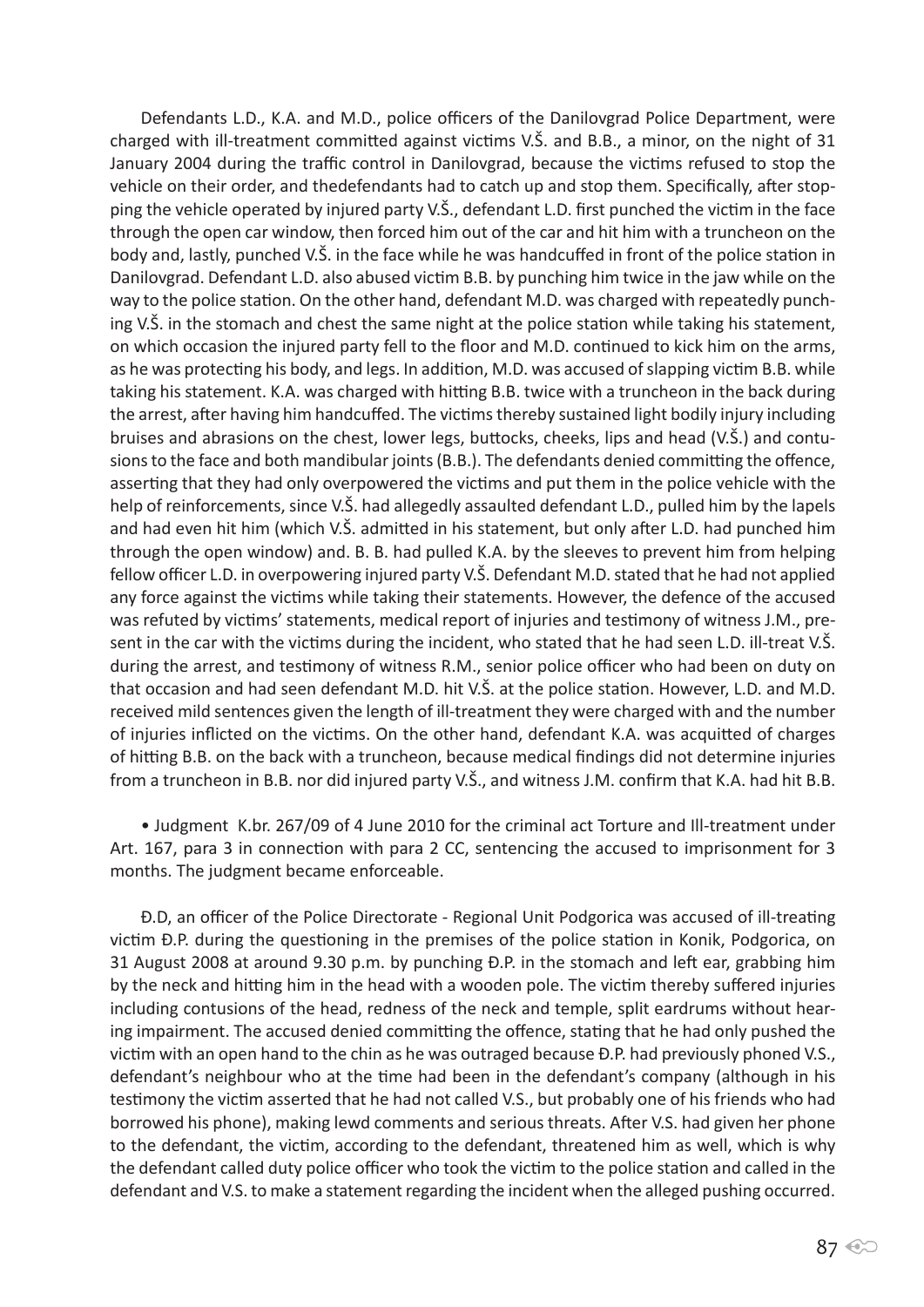Although witnesses V.S. (who received the phone call) confirmed the testimony of the defendant, as well as her brother V.R. and police officers O.M. and V.Ž. present on that occasion, all of whom claimed that the defendant had only pushed the victim with an open hand, the court rightly established that these testimonies were biased and aimed at facilitating the defendant's position. The fact that the defendant had abused the victim in the described manner was confirmed by the testimony of both the victim and witnessĐ.Š. (victim's mother) and by findings of a forensic expert, who determined the described injuries that could have arisen from several blows with the fist, truncheon or other blunt object. Also, the accused in his defence stated that in this case he had not acted in an official capacity, as he had been called to the police station just to make a statement regarding the incident, but the court properly concluded that the defendant had actually acted in an official capacity on the said occasion, especially given the fact that the letter of the Police Directorate (presented as evidence in trial) states that due to the incident the defendant was imposed disciplinary measure of salary reduction of 30% for the month in which the offense had occurred due to the more serious offense of abuse of authority or power in the service.<sup>340</sup>

In this case, again, it is not clear why the prosecutor failed to indict the defendant for the offense of Light Bodily Injury too, because the injury had been inflicted with a wooden stick ("means suitable to cause severe injury"), and this offense is prosecuted *ex officio*.

• Judgment K.br. 272/08 of 16 September 2009 for the crime Torture and Ill-treatment under Art. 167, para 3 in connection with para 2 CC, acquitting the accused. The judgment became enforceable.

Accused police officer L.D. was charged with an incident of 21 December 2006 when he abused victim P.N. in the bar "Bohemian" in Danilovgrad by physically attacking him and hitting him several times with a truncheon in the face, causing the injured party light bodily injuries in the form of facial contusions to the left side. According to the accused's statement, he went to the above bar on the notification of duty police service for the protection of public peace and order and found the injured party, who had already physically abused M.V. in past, trying to assault him again, and when he failed to prevent P.V. to continue attacking M.V., the defendant hit him with a truncheon on the back (twice, according to medical evidence and witnesses' statements, which is in line with the regulations because he could not prevent the victim's attacks). The court acquitted the defendant on the grounds that he had applied force in accordance with the law  $341$ , which was allegedly also confirmed by examining the official note of the Commander of the Police Station of Danilovgrad, indicating that the chief of defendant's department concluded that the defendant had used means of coercion in accordance with the regulations.

However, besides the fact that the indictment did not include charges for Light Bodily Injury (although in this case prosecuted *ex officio*342), it is unclear how the court assessed that brutal beating of the victim in the face with a truncheon represents the use of force in accordance with the law, particularly bearing in mind that in this case any use of force against the victim was sufficient to prevent the attack. Moreover, both the injured party and witness R.S. confirmed that

342 Art. 152, para 2 in connection with para 1 CC.

<sup>340</sup> Art. 59, para 1, item 4 of the Law on Civil Servants andEmployees.

<sup>341</sup> Art. 32 of the Law on Police (which was in force at the time of the crime) provides that "the use of a truncheon implies... blow with a truncheon applied in order to overcome the resistance of a person that hinders a police officer in the exercise of police duties and to eliminate attack against oneself or persons or objects secured by the police officer. Use of a truncheon is permitted if the use of physical force is unsuccessful or does not guarantee success, and lasts until the resistance is overcome".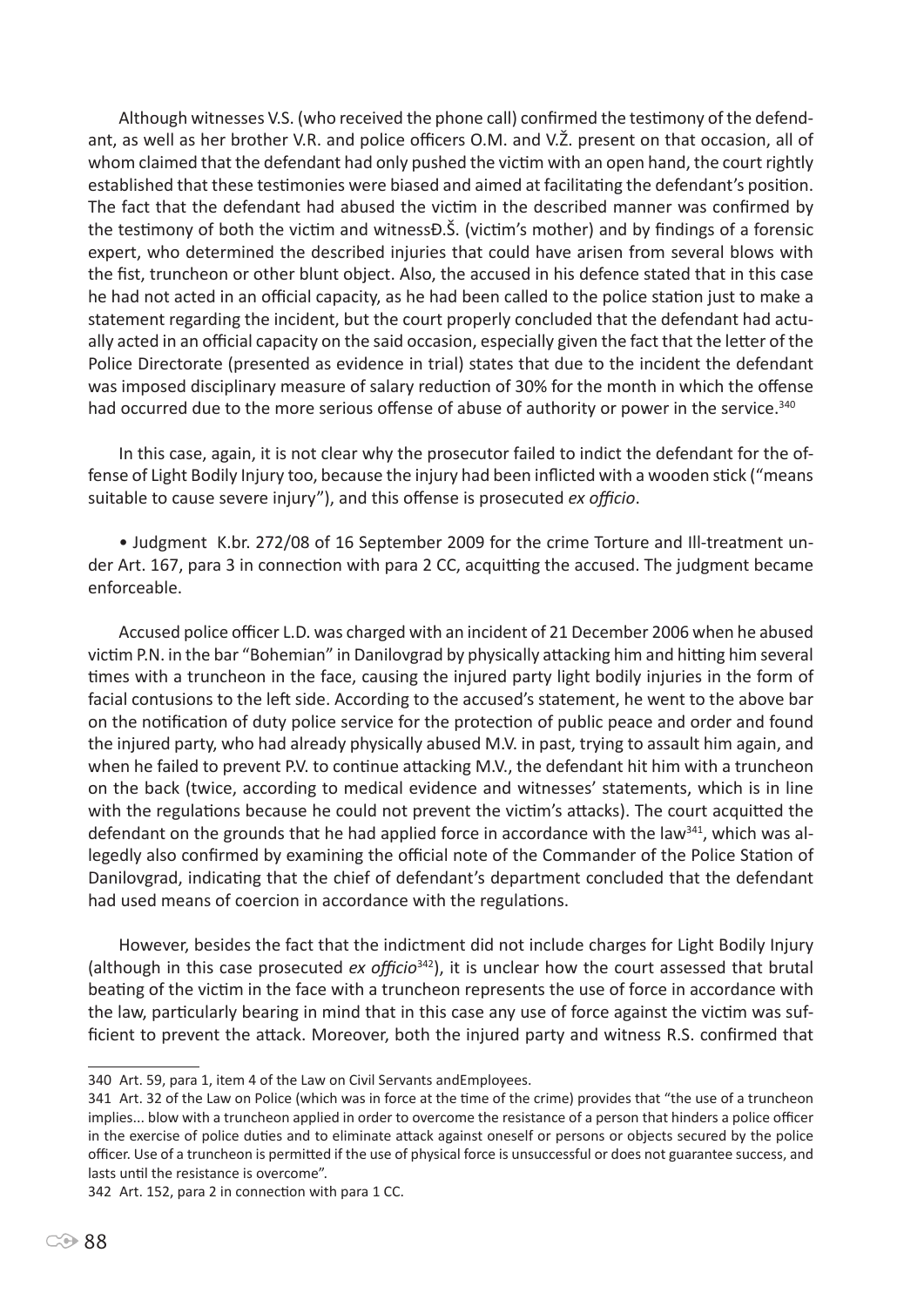the injured party had recently had a serious hand surgery causing him pain, and that the accused squeezed his hand why the victim screamed.

### **2.2.2.3.11. Basic Court in Kotor<sup>343</sup>**

• Judgment K.br. 292/10/07 of 30 December 2010 for the criminal act Ill-treatment and Torture under Art. 167, para 3 in connection with para 2 CC in conjunction with the criminal act Light Bodily Injury under Art. 152, para 2 in connection with para 1 CC, acquitting the accused of charges. The judgment became enforceable.

Police officer from Budva M.L. was accused of ill-treating victim A.M. on 28 December 2005 during the questioning in the premises of Budva Security Centre, when he threatened the victim to "set him up to go to jail" stating that he would "look for him even at home", and then punched him a dozen times on the head and body while other unidentified police officer held his hands. Once the injured party fainted, the defendant poured water over him and when he regained consciousness, the defendant continued to beat him with a truncheon on the palms and soles. On that occasion the victim suffered light bodily injury in the form of contusions of the left eyeball, both hands and feet. In addition, after having filed a criminal complaint against the defendant, defendant threatened the victim to take him to a stadium, stating that he was on his and his colleagues' blacklist and then spat in his face. The accused in his defence denied abusing the victim, which was confirmed by 13 police officers who were examined as witnesses in the trial and had been present at the Security Centre during the incident in question. The accused also emphasized that no disciplinary proceedings had been initiated against him for the said events insisting that this was proof that he had not committed the offense. Although a medical expert indisputably established that the victim had suffered injuries as described resulting from a blow with a blunt object, the court acquitted the defendant basing its decision solely on the testimony of witnesses - police officers, despite the fact that, as colleagues of the accused, as a rule, they were biased.

• Judgment K.br. 434/08 of 28 July 2010 for the crime of Ill-treatment under Art. 166, para 2 in connection with para 1 CC, sentencing the accused to imprisonment for 6 months, suspended for 2 years. The judgment became enforceable.

Accused police officers from Budva R.M., M.S. and J.Z. were charged with abuse of a minor, victim M.R., on the night of 29 July 2007 in Budva, after the injured party without permission left the parking lot where he had been dropped off by a special towing vehicle, the so-called "Spider" (after previously improperly parking his car), when police patrol officers stopped him and told him to get out of the car, on which occasion R.M. beat him on the head and body and M.S. hit him with a rubber truncheon on the body. After putting the victim back in his car and heading back to the parking lot from which the injured party had illegally taken his car, M.S. hit the victim in the head and body several times. Upon arriving at the parking lot, defendant J.Z. got out of the "Spider" and started hitting the victim with the hands on his head and body along with two other defendants, until a senior unidentified police officer told them to stop. The victim thereby sustained light bodily injuries including head contusions, swelling in the hairy part of the head, fracture of the nasal bones without dislocation of the bone epiphyses and swelling in the region of the nose root. The defendants denied that they had assaulted the victim, while one policeman and four staff in the

<sup>343</sup> All judgments of the Basic Court inKotor were downloaded from the website of the Court, and, according to the information that the Human Rights Action received from the Court, have become enforceable.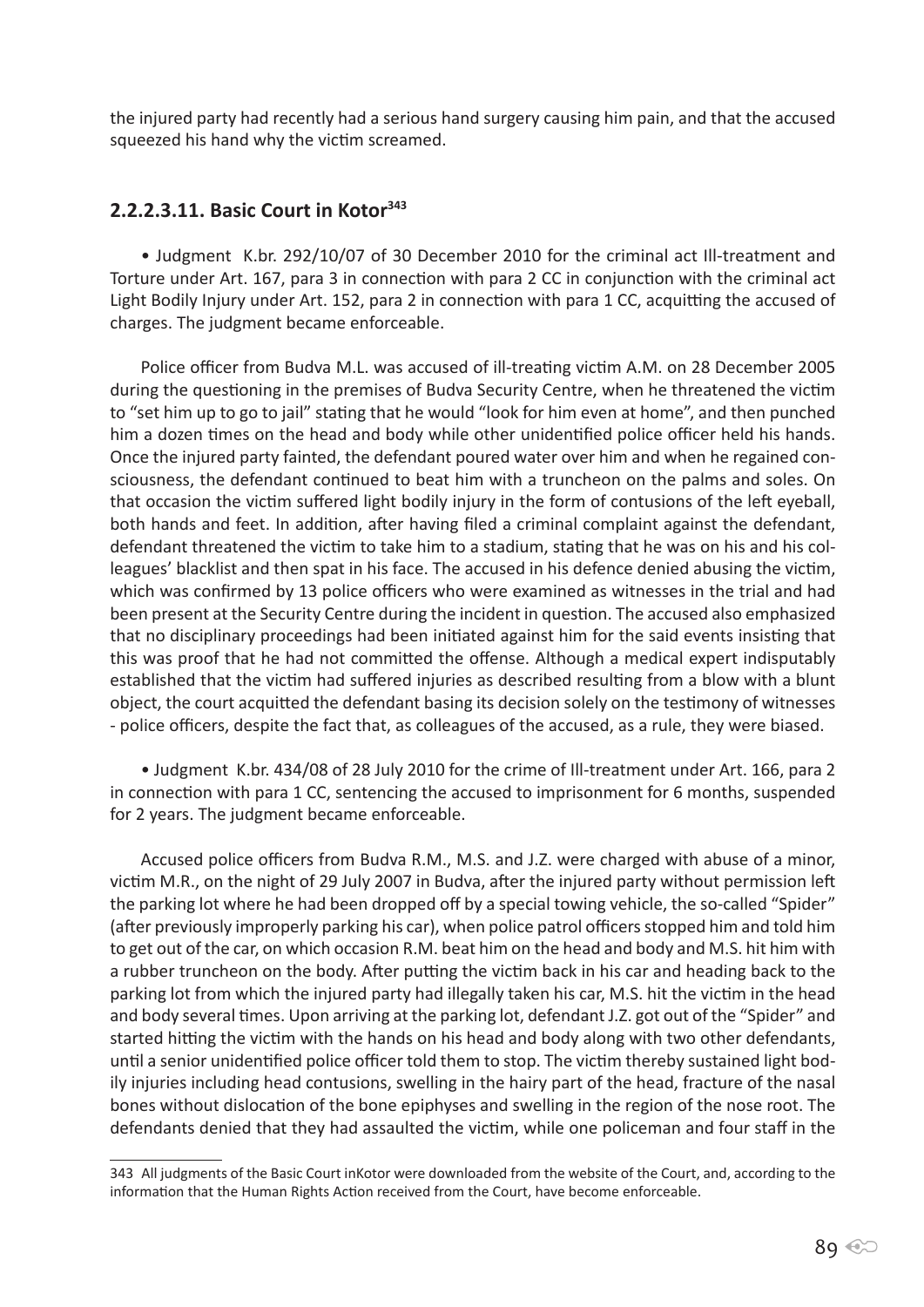parking lot, who were examined as witnesses, testified that no one had abused the injured party or that they had not seen anything since they had been in another part of the parking lot.

However, the court based its decision on the testimony of victim's friends K.M., I.F. and B.V., who witnessed the incident from their car, according to whom R.M. and M.S. beat the victim by the side of the road, although he did not defend himself, threw him in the car and returned to the parking lot, where (witnesses followed the police officers who apprehended the victim) all three defendants beat the injured party, and the victim had injuries all over the body and face and his shirt was torn. Also, findings of a medical expert confirmed that on that day the injured party sustained described injuries "inflicted with a blunt instrument", so it should be noted that in this case as well the indictment did not include charges for Light Bodily Injury, prosecuted *ex officio*.

• Judgment K.br. 281/07 of 6 July 2007 for the criminal act Ill-treatment and Torture under Art. 167, para 3 in connection with para 1 CC, acquitting the accused. The judgment became enforceable.

Police officer from Kotor P.M. was accused of ill-treating victim P.D. on 12 July 2001 during the traffic control on the Budva - Kotor road, when he stopped the victim for speeding in order to suspend his driver's license, and when P.D. protested against the license suspension because he needed it for his job, P.M. approached him and slapped him, and then put him into the police vehicle, where he repeatedly slapped him, and then moved the victim into another vehicle where he continued to hit him. Also, after the injured party asked to see the defendant's badge number, he cursed at him and refused to give him his badge number. The judgment became enforceable.

The court acquitted P.M. basing its decision primarily on the defence of the accused, who denied that he had abused the victim, the testimony of police officers Š.M. and D.Lj. who controlled the traffic on this occasion together with the defendant and who claimed that the victim had not been abused, and the fact that the medical report established no injuries, only redness (which is a symptom, not injury), and that such redness may occur as a result of a slap but also of any other irritation.

The court in this judgment concluded that victim's testimony was unreliable because the abused person could not be able to ask for a badge number, the redness was from the heat and not slapping and because the defendant would never abuse the victim next to a public road where others could see, and that the victim in this way tried to get his driver's license back. However, the court ignored the fact that the defendant had hit the victim while in a car and that the redness, according to the findings of an expert, may be caused by a slap, and in this way avoided to thoroughly investigate allegations of abuse.

• Judgment K.br. 289/08 of 10 December 2009 for the crime Torture and Ill-treatment under Art. 167, para 3 in connection with para 2 CC, dismissing the charges. The judgment became enforceable.

Police officers T.A., B.S. and L.M. were accused of abusing victim M.D. in the police station in Budva from 10 p.m. on 26 August 2006 until 2 p.m. on 27 August 2006 during the questioning, when T.A. and B.S. punched the victim on the body several times, and defendant B.S., when the injured party complained of a headache, slapped him and said "do you have a headache now". The accused were then joined by L.M., who repeatedly struck the victim, while handcuffed, in the chest and abdomen and with the knee in the back. Since the injured party began to lose consciousness,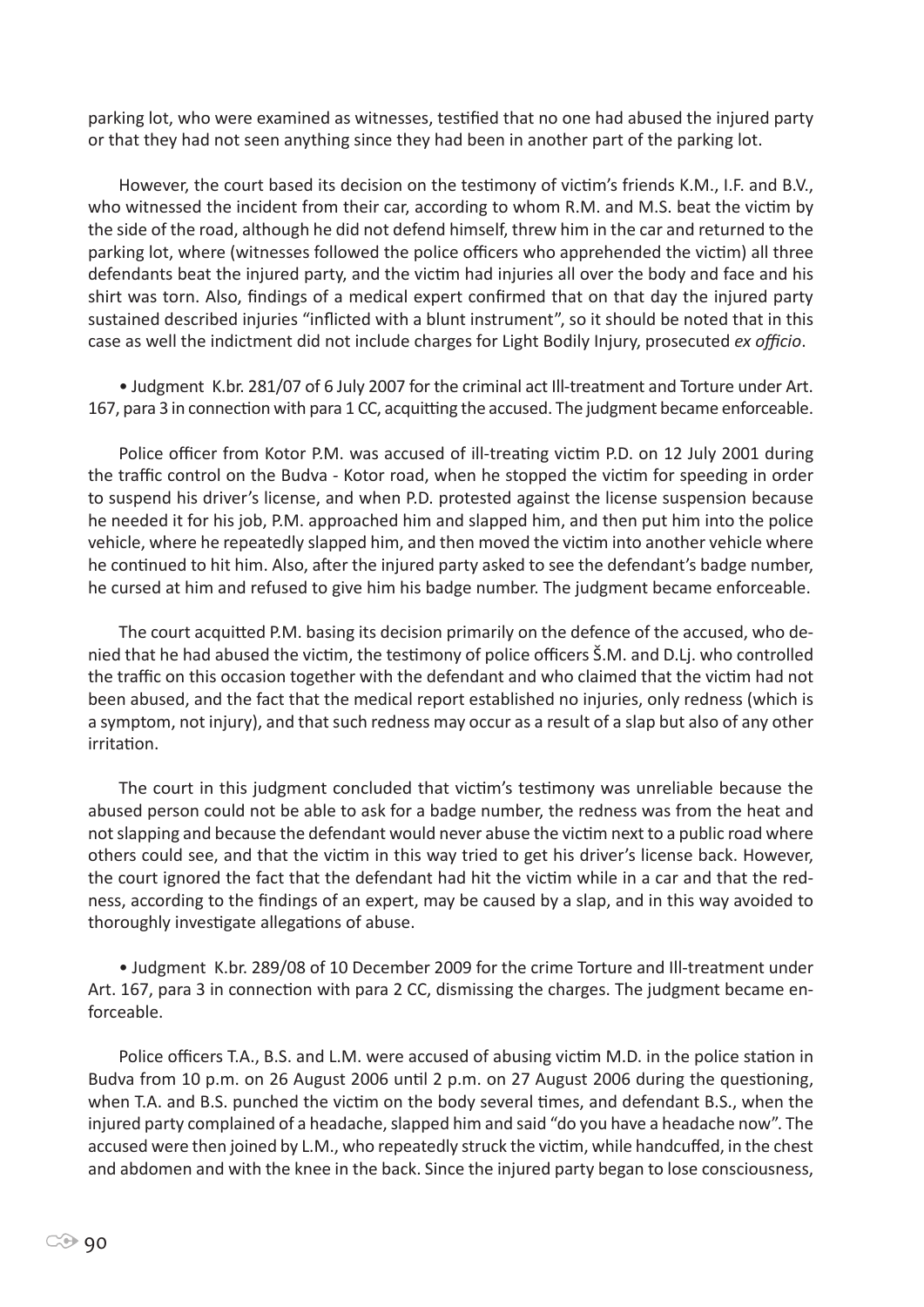defendants took him to a medical centre, and on the way back to the police station they struck him again several times, when the victim suffered light bodily injuries including bruises on the right thigh and right side of the chest.

However, the state prosecutor (contrary to the recommendation of effective investigations into cases of abuse) withdrew from the prosecution of the accused, because a medical expert in his report stated that the victim might have sustained his injuries from a fall during the arrest, the witnesses had not seen anything, the defendants did not admit to committing the offence and the victim changed his statement stating that the defendants had not ill-treated him, so the court issued the judgment cited above.

• Judgment K.br. 12/10/04 of 17 March 2010 for the crime Serious Bodily Injury under Art. 151, para 1 CC in conjunction with the crime Ill-treatment and Torture under Art. 167, para 3 in connection with para 1 CC, sentencing defendant N.B. to imprisonment for 11 months suspended for 4 years, and defendant N.B. to 8 months in prison suspended for 3 years. The judgment became enforceable.

Defendants were charged with ill-treatment of victim K.D. in the nightclub "M" in Budva on 11 August 2004 at around 3 a.m., after being informed by the club owner that the victim and his companions had been acting disorderly in the club, when the accused police officers approached victim's table and L.G. grabbed his hands while defendant N.B. punched him in the stomach, and then twisted his arms and began pushing him towards the exit causing the injured party to fall to the ground. When the injured party fell, both defendants kicked him while on the ground, breaking thereby his humerus (grievous bodily injury) and inflicting light bodily injury including abrasions and bruising of the left flank. Defendants denied that they had assaulted or hit the victim while on the ground, asserting that the victim tripped and fell while he was escorted, on which occasion the defendants twisted his arms using "armlock" (which they were forced to do, because the victim provided active resistance). Defendant N.B. also stated that, although duly summoned several times, the injured party had failed to show up in the disciplinary proceedings conducted in the Police Directorate against N.B., which was a proof of innocence of the accused because the aggrieved party became aware that the defendants were not guilty of the injury he had suffered. In his testimony the victim did not indicate that the defendants had kicked him (although he confirmed that N.B. had punched him in the stomach), but that his injury had probably been due to the fall. On the other hand, according to the testimony of witness S.A. who was in the club with the victim that night, accused police officers twisted the victim's arm and kicked him as he lay on the floor, while findings of a medical expert indicated that fractured humerus in the victim could not have been caused by falling on a hard, uneven surface, but only by direct force or shock. Therefore, the court properly found that the defendants were guilty of the crime they were charged with. In accordance with the negative practices of Montenegrin courts, defendants received suspended sentences, with N.B.'s being harsher only due to the fact that the same verdict sentenced him for the criminal offense Serious Bodily Injury committed in 2002, which did not have the elements of ill-treatment (injury inflicted in a group fight).